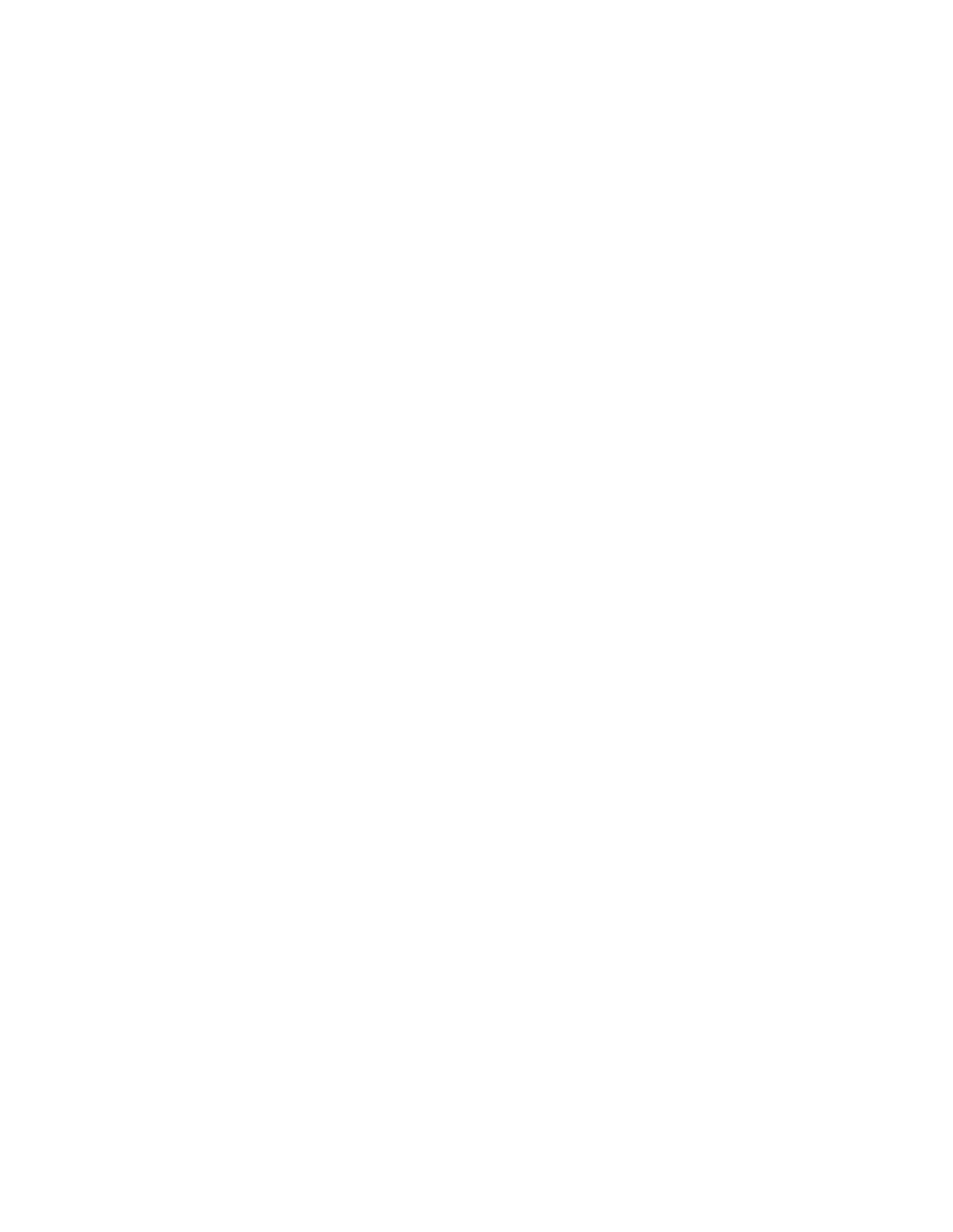# **Contents**

| About this guide and the Network Server documentation 14                 |  |
|--------------------------------------------------------------------------|--|
| Using the Network Server with preexisting Derby applications14           |  |
| The Network Server and Java Virtual Machines (JVMs)14                    |  |
| Installing required jar files and adding them to the classpath 14        |  |
|                                                                          |  |
|                                                                          |  |
|                                                                          |  |
|                                                                          |  |
| Accessing the Network Server by using a DataSource object 26             |  |
|                                                                          |  |
|                                                                          |  |
| Differences between running Derby in embedded mode and using the Network |  |
|                                                                          |  |
|                                                                          |  |
|                                                                          |  |
|                                                                          |  |
|                                                                          |  |
|                                                                          |  |
|                                                                          |  |
|                                                                          |  |
|                                                                          |  |
|                                                                          |  |
|                                                                          |  |
|                                                                          |  |
| Managing the Derby Network Server remotely by using the servlet          |  |
|                                                                          |  |
|                                                                          |  |
|                                                                          |  |
|                                                                          |  |
|                                                                          |  |
|                                                                          |  |
|                                                                          |  |
|                                                                          |  |
|                                                                          |  |
|                                                                          |  |
|                                                                          |  |
|                                                                          |  |
| Network Server sample programs for embedded and client connections 57    |  |
|                                                                          |  |
|                                                                          |  |
|                                                                          |  |
|                                                                          |  |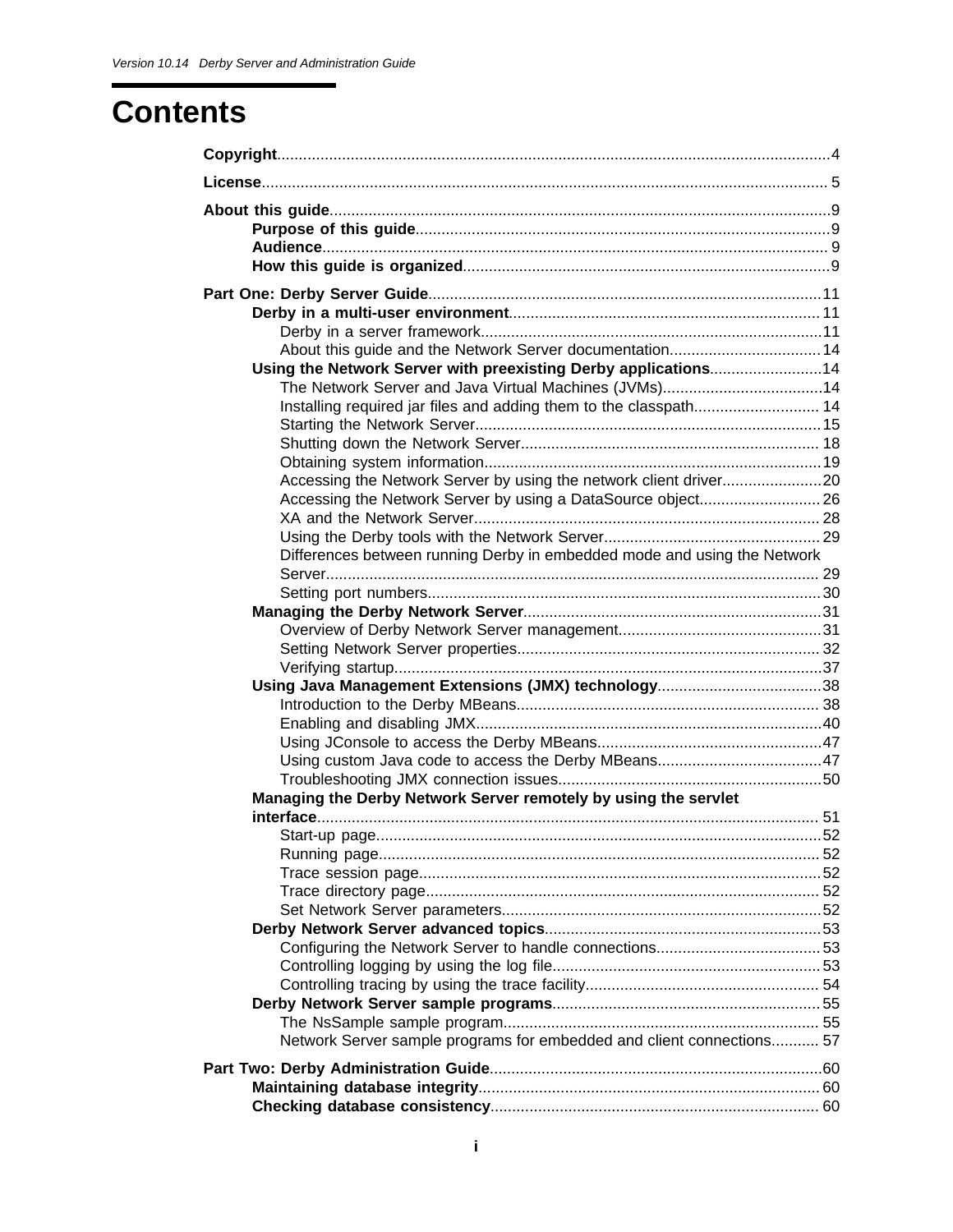| How the import and export procedures process NULL values 81 |  |
|-------------------------------------------------------------|--|
|                                                             |  |
|                                                             |  |
|                                                             |  |
|                                                             |  |
|                                                             |  |
|                                                             |  |
|                                                             |  |
|                                                             |  |
|                                                             |  |
|                                                             |  |
|                                                             |  |
|                                                             |  |
|                                                             |  |
|                                                             |  |
|                                                             |  |
|                                                             |  |
|                                                             |  |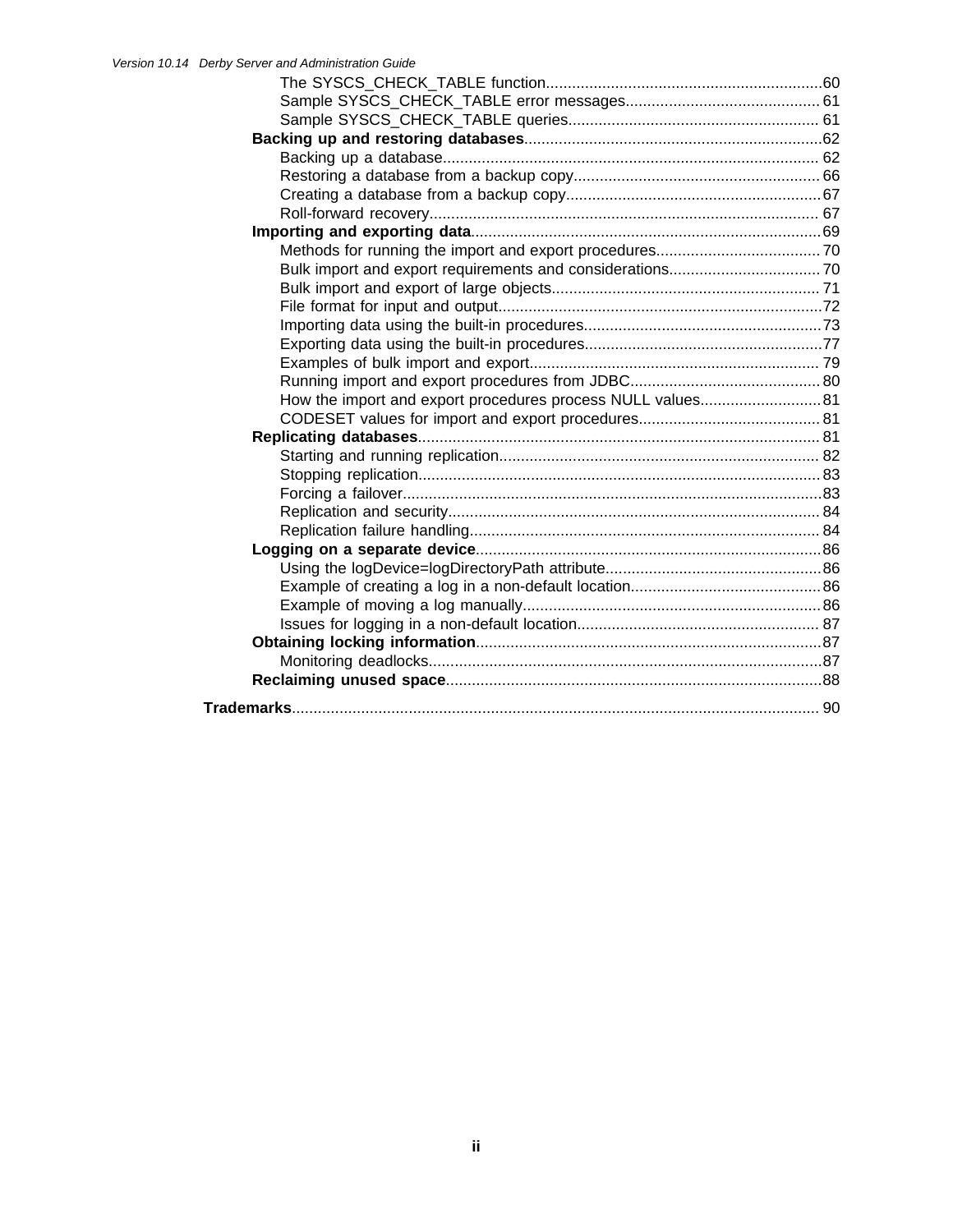Derby Server and Administration Guide Apache Software FoundationDerby Server and Administration GuideApache Derby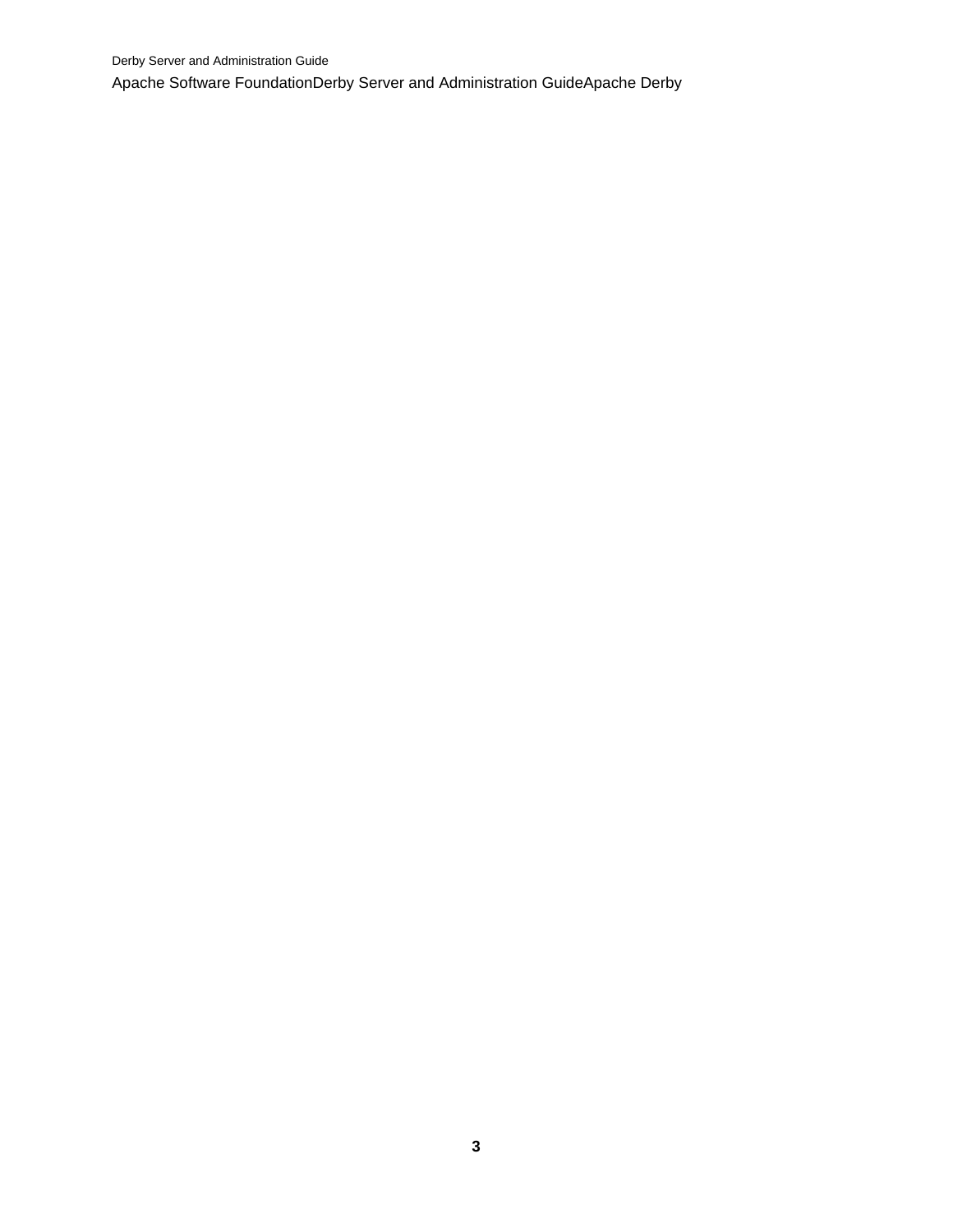# <span id="page-5-0"></span>**Copyright**



Copyright 2004-2018 The Apache Software Foundation

Licensed under the Apache License, Version 2.0 (the "License"); you may not use this file except in compliance with the License. You may obtain a copy of the License at <http://www.apache.org/licenses/LICENSE-2.0>.

## **Related information**

[License](#page-6-0)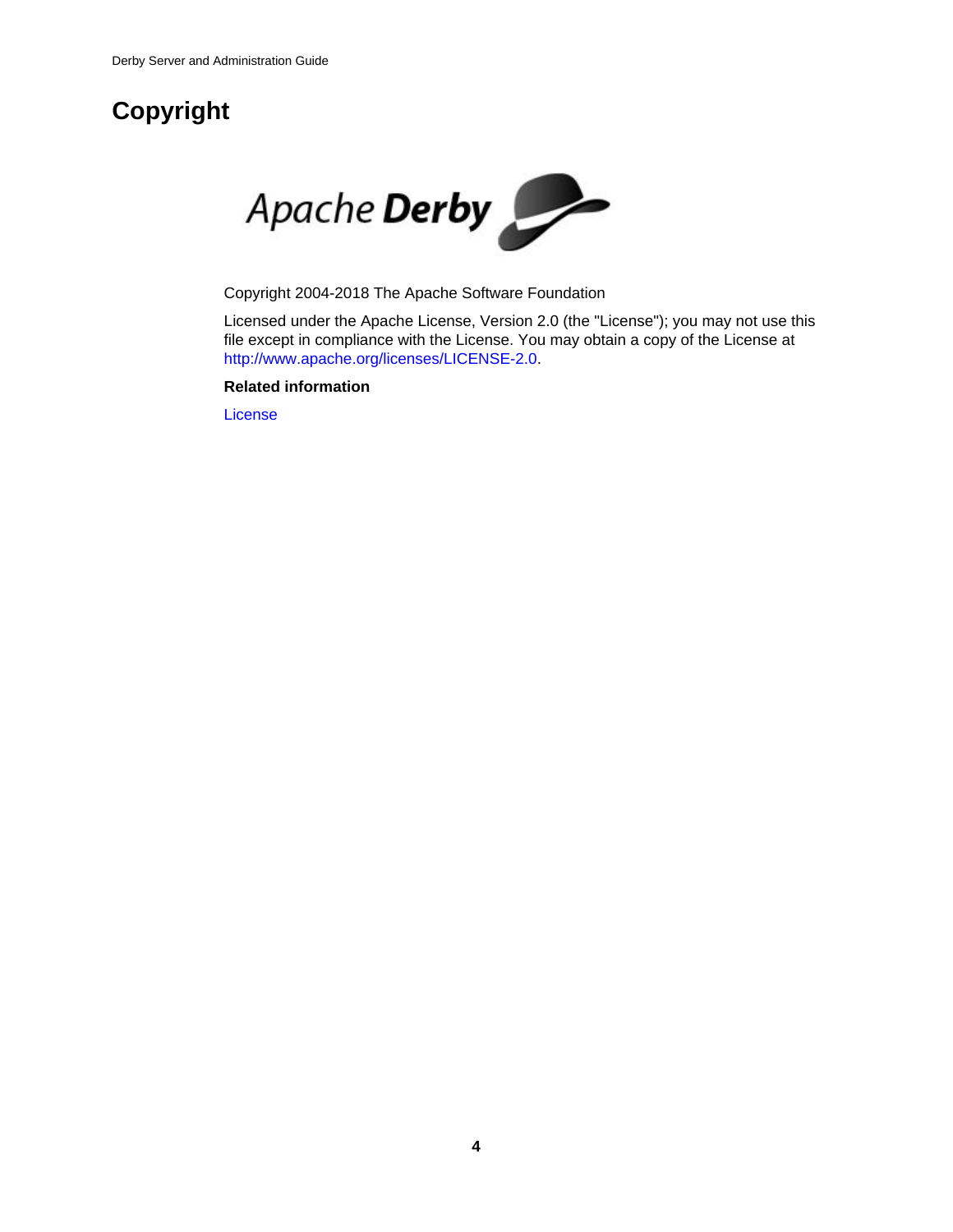## <span id="page-6-0"></span>**License**

#### **The Apache License, Version 2.0**

 Apache License Version 2.0, January 2004 http://www.apache.org/licenses/

TERMS AND CONDITIONS FOR USE, REPRODUCTION, AND DISTRIBUTION

1. Definitions.

 "License" shall mean the terms and conditions for use, reproduction, and distribution as defined by Sections 1 through 9 of this document.

 "Licensor" shall mean the copyright owner or entity authorized by the copyright owner that is granting the License.

 "Legal Entity" shall mean the union of the acting entity and all other entities that control, are controlled by, or are under common control with that entity. For the purposes of this definition, "control" means (i) the power, direct or indirect, to cause the direction or management of such entity, whether by contract or otherwise, or (ii) ownership of fifty percent (50%) or more of the outstanding shares, or (iii) beneficial ownership of such entity.

 "You" (or "Your") shall mean an individual or Legal Entity exercising permissions granted by this License.

 "Source" form shall mean the preferred form for making modifications, including but not limited to software source code, documentation source, and configuration files.

 "Object" form shall mean any form resulting from mechanical transformation or translation of a Source form, including but not limited to compiled object code, generated documentation, and conversions to other media types.

 "Work" shall mean the work of authorship, whether in Source or Object form, made available under the License, as indicated by a copyright notice that is included in or attached to the work (an example is provided in the Appendix below).

 "Derivative Works" shall mean any work, whether in Source or Object form, that is based on (or derived from) the Work and for which the editorial revisions, annotations, elaborations, or other modifications represent, as a whole, an original work of authorship. For the purposes of this License, Derivative Works shall not include works that remain separable from, or merely link (or bind by name) to the interfaces of, the Work and Derivative Works thereof.

 "Contribution" shall mean any work of authorship, including the original version of the Work and any modifications or additions to that Work or Derivative Works thereof, that is intentionally submitted to Licensor for inclusion in the Work by the copyright owner or by an individual or Legal Entity authorized to submit on behalf of the copyright owner. For the purposes of this definition, "submitted" means any form of electronic, verbal, or written communication sent to the Licensor or its representatives, including but not limited to communication on electronic mailing lists, source code control systems, and issue tracking systems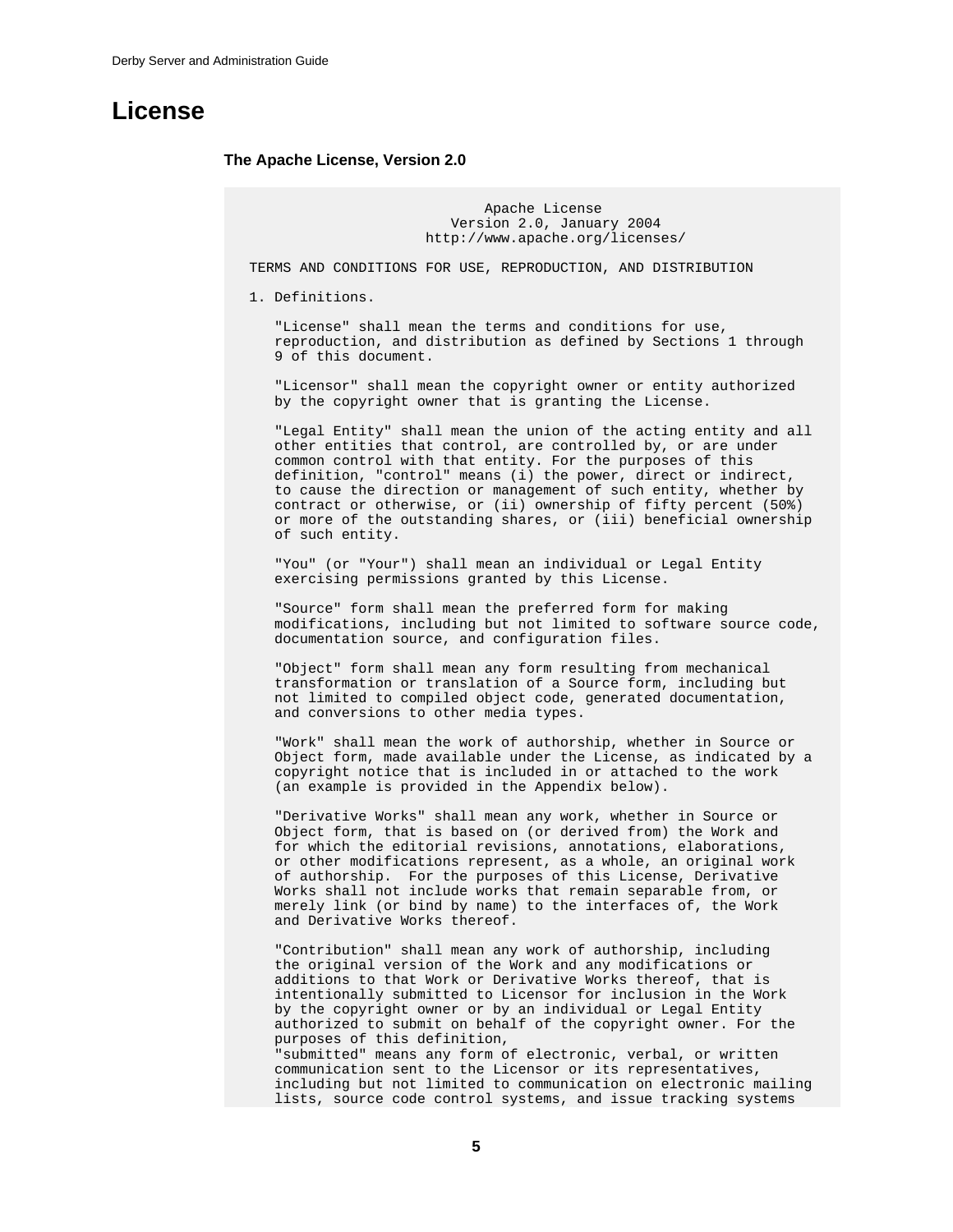that are managed by, or on behalf of, the Licensor for the purpose of discussing and improving the Work, but excluding communication that is conspicuously marked or otherwise designated in writing by the copyright owner as "Not a Contribution."

 "Contributor" shall mean Licensor and any individual or Legal Entity on behalf of whom a Contribution has been received by Licensor and subsequently incorporated within the Work.

- 2. Grant of Copyright License. Subject to the terms and conditions of this License, each Contributor hereby grants to You a perpetual, worldwide, non-exclusive, no-charge, royalty-free, irrevocable copyright license to reproduce, prepare Derivative Works of, publicly display, publicly perform, sublicense, and distribute the Work and such Derivative Works in Source or Object form.
- 3. Grant of Patent License. Subject to the terms and conditions of this License, each Contributor hereby grants to You a perpetual, worldwide, non-exclusive, no-charge, royalty-free, irrevocable (except as stated in this section) patent license to make, have made, use, offer to sell, sell, import, and otherwise transfer the Work, where such license applies only to those patent claims licensable by such Contributor that are necessarily infringed by their Contribution(s) alone or by combination of their Contribution(s) with the Work to which such Contribution(s) was submitted. If You institute patent litigation against any entity (including a cross-claim or counterclaim in a lawsuit) alleging that the Work or a Contribution incorporated within the Work constitutes direct or contributory patent infringement, then any patent licenses granted to You under this License for that Work shall terminate as of the date such litigation is filed.
- 4. Redistribution. You may reproduce and distribute copies of the Work or Derivative Works thereof in any medium, with or without modifications, and in Source or Object form, provided that You meet the following conditions:
	- (a) You must give any other recipients of the Work or Derivative Works a copy of this License; and
	- (b) You must cause any modified files to carry prominent notices stating that You changed the files; and
- (c) You must retain, in the Source form of any Derivative Works that You distribute, all copyright, patent, trademark, and attribution notices from the Source form of the Work, excluding those notices that do not pertain to any part of the Derivative Works; and
	- (d) If the Work includes a "NOTICE" text file as part of its distribution, then any Derivative Works that You distribute must include a readable copy of the attribution notices contained within such NOTICE file, excluding those notices that do not pertain to any part of the Derivative Works, in at least one of the following places: within a NOTICE text file distributed as part of the Derivative Works; within the Source form or documentation, if provided along with the Derivative Works; or, within a display generated by the Derivative Works, if and wherever such third-party notices normally appear. The contents of the NOTICE file are for informational purposes only and do not modify the License. You may add Your own attribution notices within Derivative Works that You distribute, alongside or as an addendum to the NOTICE text from the Work, provided that such additional attribution notices cannot be construed as modifying the License.

You may add Your own copyright statement to Your modifications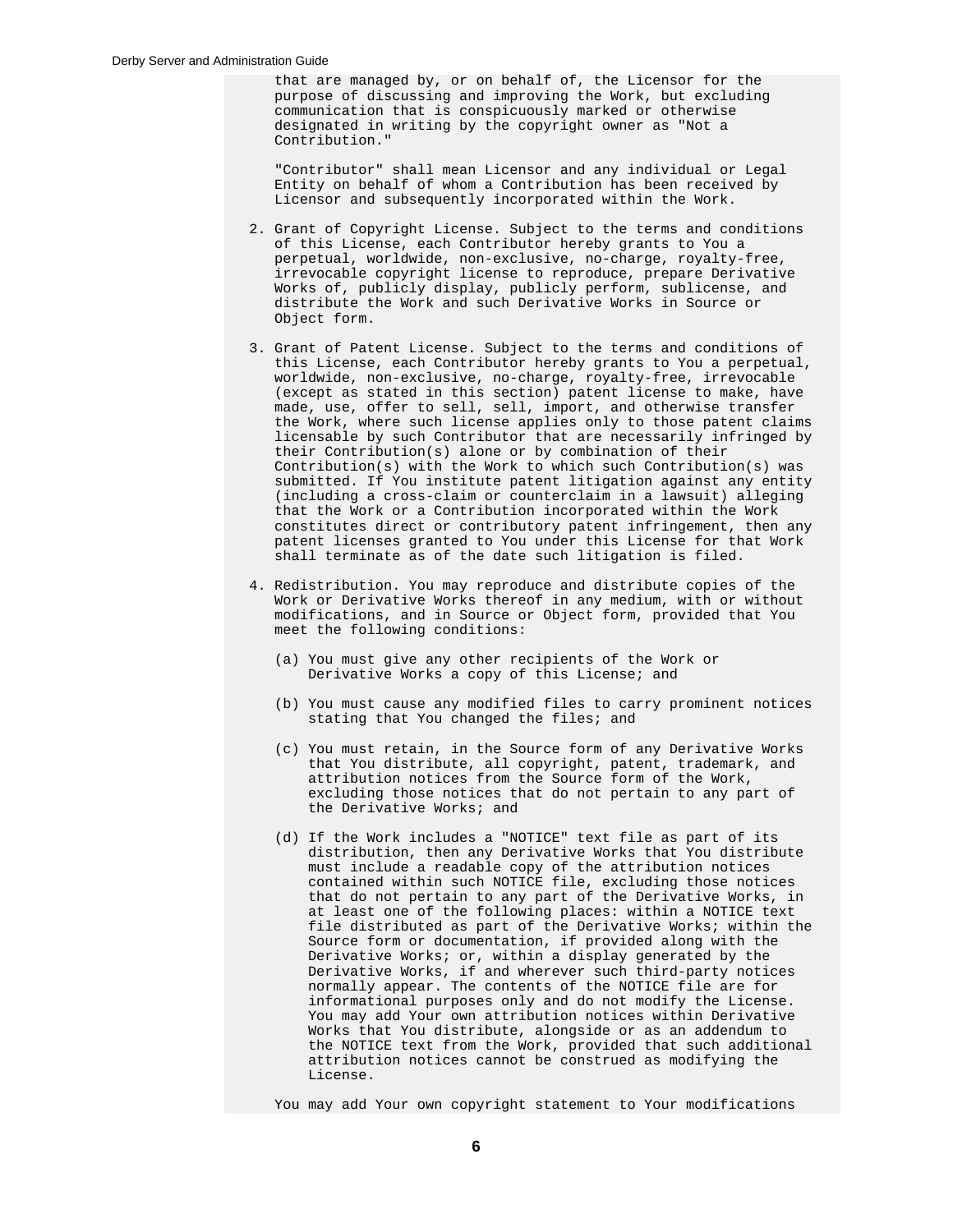and may provide additional or different license terms and conditions for use, reproduction, or distribution of Your modifications, or for any such Derivative Works as a whole, provided Your use, reproduction, and distribution of the Work otherwise complies with the conditions stated in this License.

- 5. Submission of Contributions. Unless You explicitly state otherwise, any Contribution intentionally submitted for inclusion in the Work by You to the Licensor shall be under the terms and conditions of this License, without any additional terms or conditions. Notwithstanding the above, nothing herein shall supersede or modify the terms of any separate license agreement you may have executed with Licensor regarding such Contributions.
- 6. Trademarks. This License does not grant permission to use the trade names, trademarks, service marks, or product names of the Licensor, except as required for reasonable and customary use in describing the origin of the Work and reproducing the content of the NOTICE file.
- 7. Disclaimer of Warranty. Unless required by applicable law or agreed to in writing, Licensor provides the Work (and each Contributor provides its Contributions) on an "AS IS" BASIS, WITHOUT WARRANTIES OR CONDITIONS OF ANY KIND, either express or implied, including, without limitation, any warranties or conditions of TITLE, NON-INFRINGEMENT, MERCHANTABILITY, or FITNESS FOR A PARTICULAR PURPOSE. You are solely responsible for determining the appropriateness of using or redistributing the Work and assume any risks associated with Your exercise of permissions under this License.
	- 8. Limitation of Liability. In no event and under no legal theory, whether in tort (including negligence), contract, or otherwise, unless required by applicable law (such as deliberate and grossly negligent acts) or agreed to in writing, shall any Contributor be liable to You for damages, including any direct, indirect, special, incidental, or consequential damages of any character arising as a result of this License or out of the use or inability to use the Work (including but not limited to damages for loss of goodwill, work stoppage, computer failure or malfunction, or any and all other commercial damages or losses), even if such Contributor has been advised of the possibility of such damages.
	- 9. Accepting Warranty or Additional Liability. While redistributing the Work or Derivative Works thereof, You may choose to offer, and charge a fee for, acceptance of support, warranty, indemnity, or other liability obligations and/or rights consistent with this License. However, in accepting such obligations, You may act only on Your own behalf and on Your sole responsibility, not on behalf of any other Contributor, and only if You agree to indemnify, defend, and hold each Contributor harmless for any liability incurred by, or claims asserted against, such Contributor by reason of your accepting any such warranty or additional liability.

END OF TERMS AND CONDITIONS

APPENDIX: How to apply the Apache License to your work.

 To apply the Apache License to your work, attach the following boilerplate notice, with the fields enclosed by brackets "[]" replaced with your own identifying information. (Don't include the brackets!) The text should be enclosed in the appropriate comment syntax for the file format. We also recommend that a file or class name and description of purpose be included on the same "printed page" as the copyright notice for easier identification within third-party archives.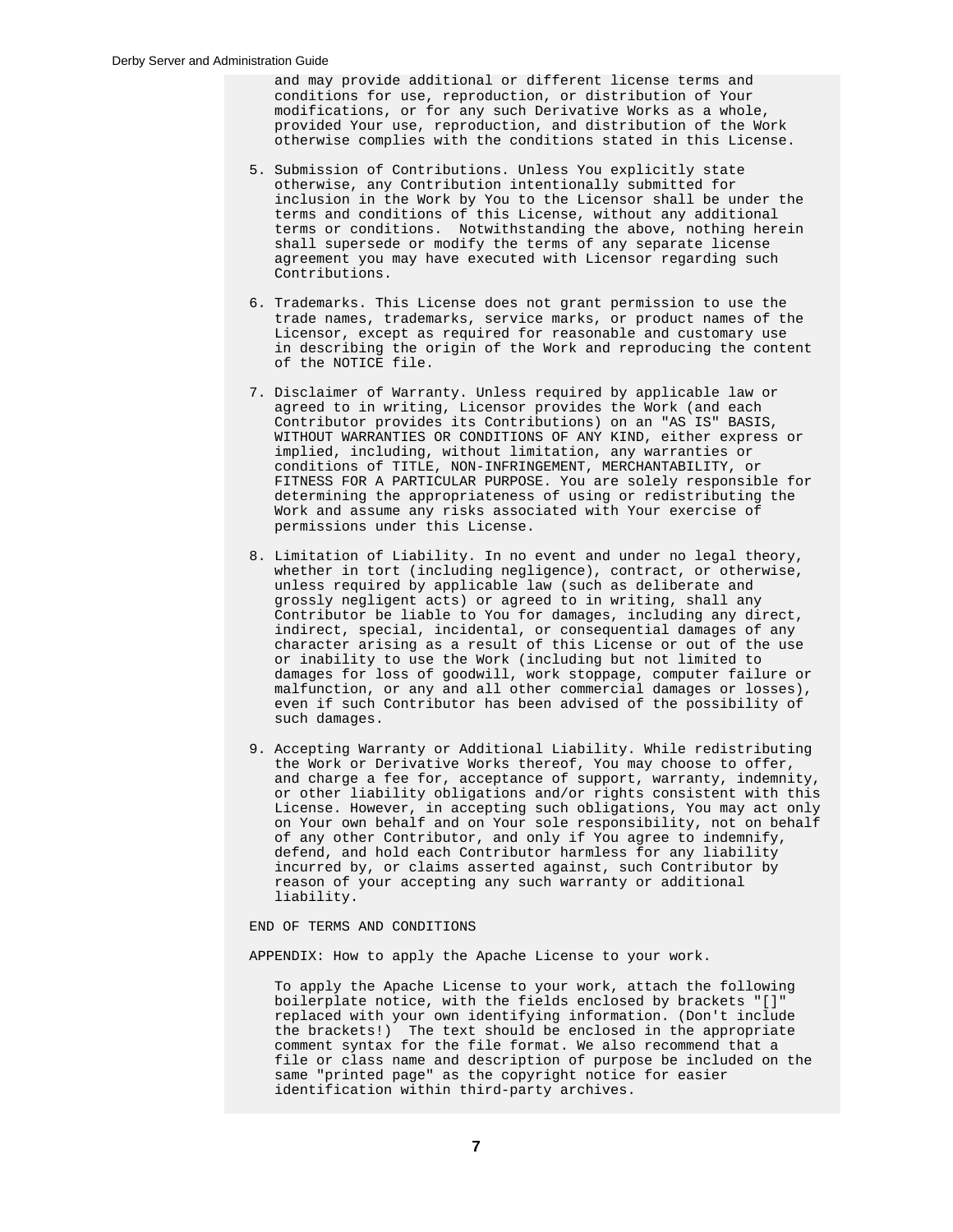Copyright [yyyy] [name of copyright owner]

 Licensed under the Apache License, Version 2.0 (the "License"); you may not use this file except in compliance with the License. You may obtain a copy of the License at

http://www.apache.org/licenses/LICENSE-2.0

 Unless required by applicable law or agreed to in writing, software distributed under the License is distributed on an "AS IS" BASIS, WITHOUT WARRANTIES OR CONDITIONS OF ANY KIND, either express or implied. See the License for the specific language governing permissions and limitations under the License.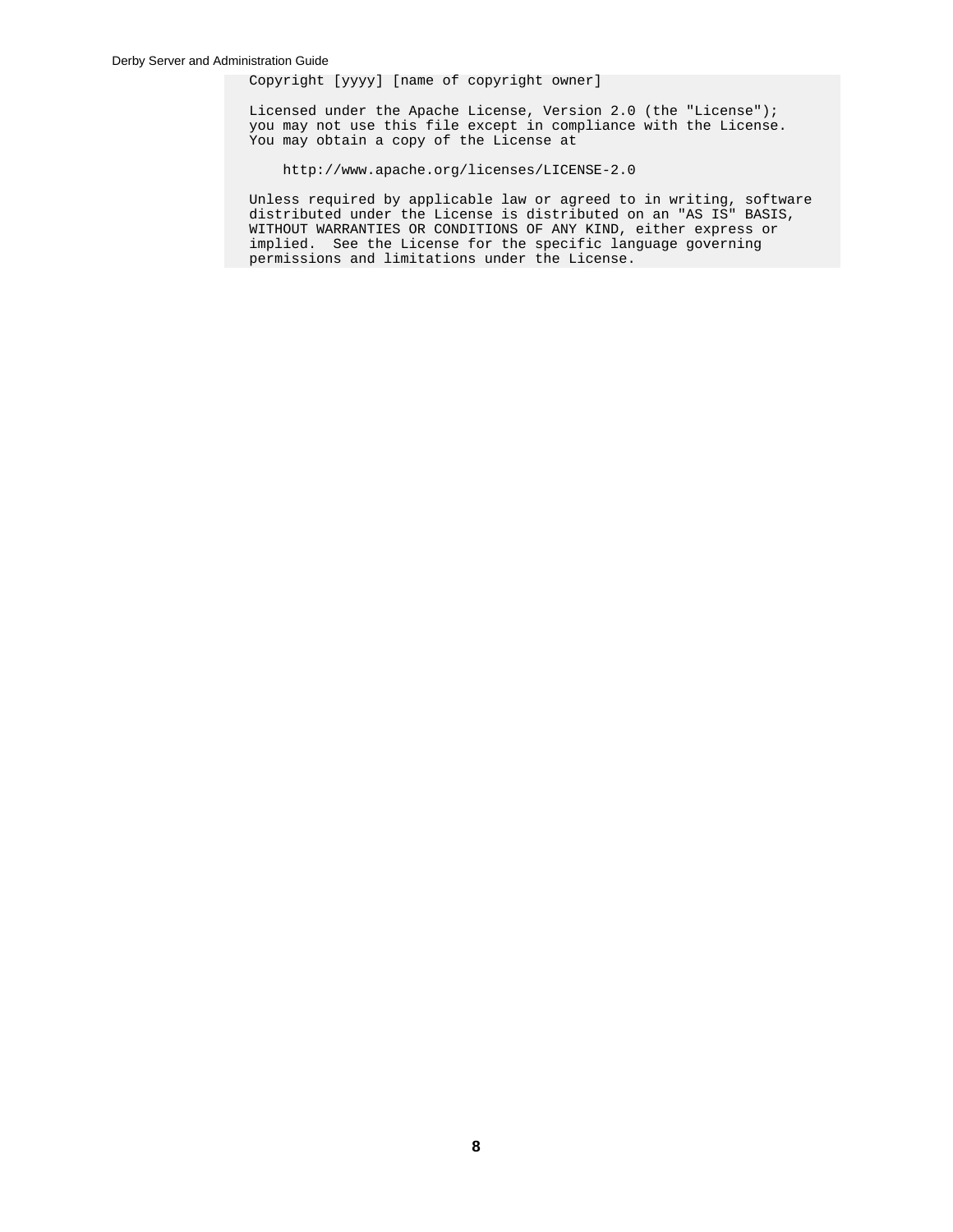## <span id="page-10-0"></span>**About this guide**

For general information about the Derby documentation, such as a complete list of books, conventions, and further reading, see Getting Started with Derby.

For more information about Derby, visit the Derby website at [http://db.apache.org/derby](http://db.apache.org/derby/). The website provides pointers to the Derby Wiki and other resources, such as the derby-users mailing list, where you can ask questions about issues not covered in the documentation.

## **Purpose of this guide**

This guide explains how to use Derby in a multiple-client environment. It also provides information that a server administrator might need to keep Derby running with a high level of performance and reliability in a server framework or in a multiple-client application server environment.

When running in embedded mode, Derby databases typically do not need any administration.

To connect multiple clients with Derby, you can embed Derby in a server framework that you choose, or you can use the Derby Network Server. This guide describes these options.

## **Audience**

This guide has two parts, each for a different audience.

The first part of this guide is intended for developers of client/server and multiple-client applications. The second part of this guide is intended for administrators.

## **How this guide is organized**

This guide includes the following two parts.

Part One: Derby Server Guide

• [Derby in a multi-user environment](#page-12-0)

Describes the different options for embedding Derby in a server framework and explains the Network Server option.

• [Using the Network Server with preexisting Derby applications](#page-15-0)

Describes how to change existing Derby applications to work with the Network Server.

• [Managing the Derby Network Server](#page-32-0)

Describes how to use shell scripts, the command line, and the Network Server API to manage the Network Server.

• [Using Java Management Extensions \(JMX\) technology](#page-39-0)

Describes how to use the Derby MBeans and other JMX features. • [Managing the Derby Network Server remotely by using the servlet interface](#page-52-0)

Describes how to use the servlet interface to manage the Network Server. (The servlet interface should be used for testing purposes only, not in production.)

• [Derby Network Server advanced topics](#page-54-0)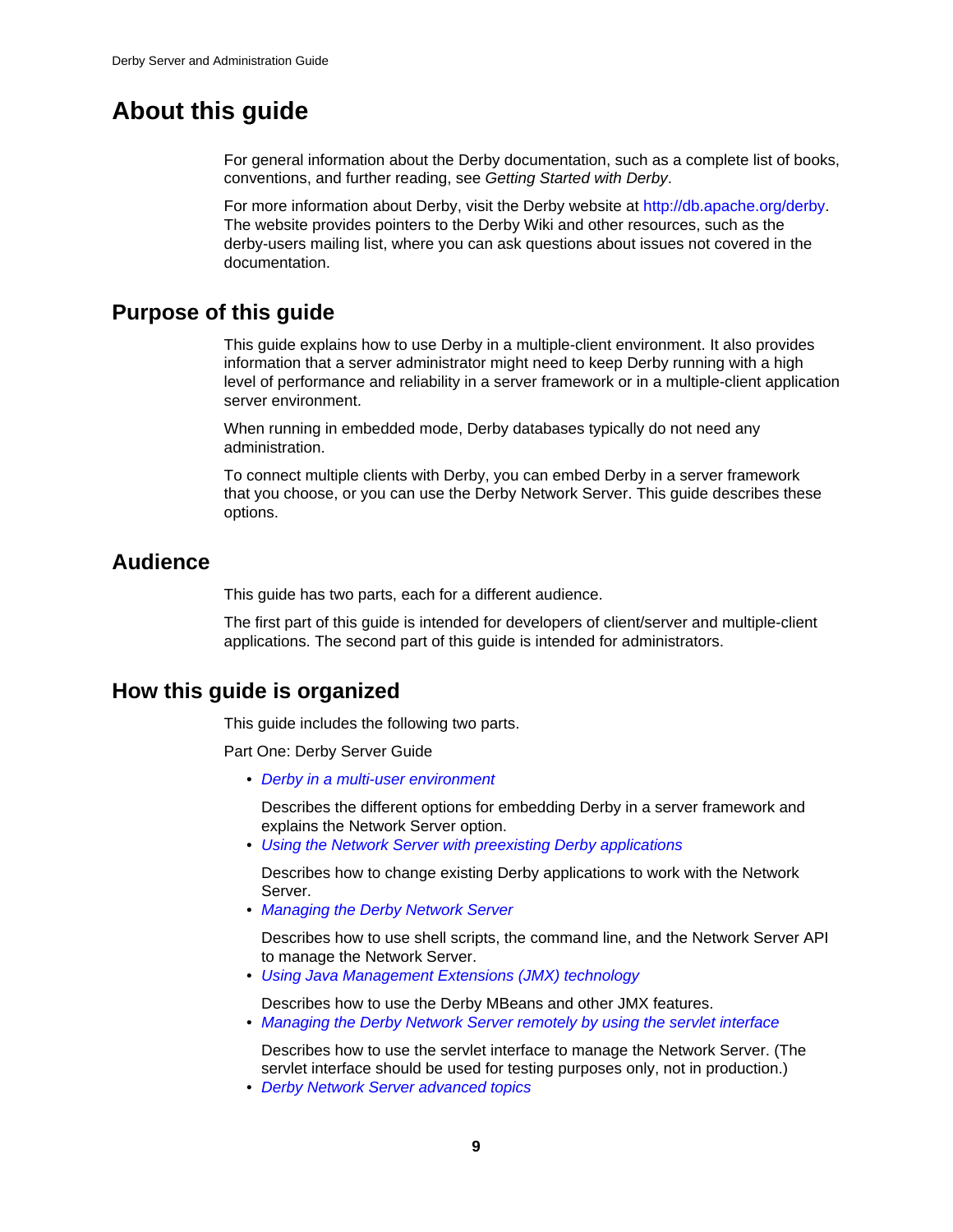Describes advanced topics for Derby Network Server users.

• [Derby Network Server sample programs](#page-56-0)

Describes several Derby Network Server sample programs for Network Server users.

Part Two: Derby Administration Guide

- [Maintaining database integrity](#page-61-0)
	- Describes how to prevent Derby database corruption.
- [Checking database consistency](#page-61-0)

Describes how to check the consistency of Derby databases.

• [Backing up and restoring databases](#page-63-0)

Describes how to back up and restore a database.

• [Importing and exporting data](#page-70-0)

Describes how to import and export large amounts of data between files and database tables.

• [Replicating databases](#page-82-0)

Describes how to replicate databases.

• [Logging on a separate device](#page-87-0)

Describes how to put a database's log on a separate device, which can improve the performance of large databases.

• [Obtaining locking information](#page-88-0)

Describes how to get detailed information about locking status.

• [Reclaiming unused space](#page-89-0)

Describes how to identify and reclaim unused space in tables and related indexes.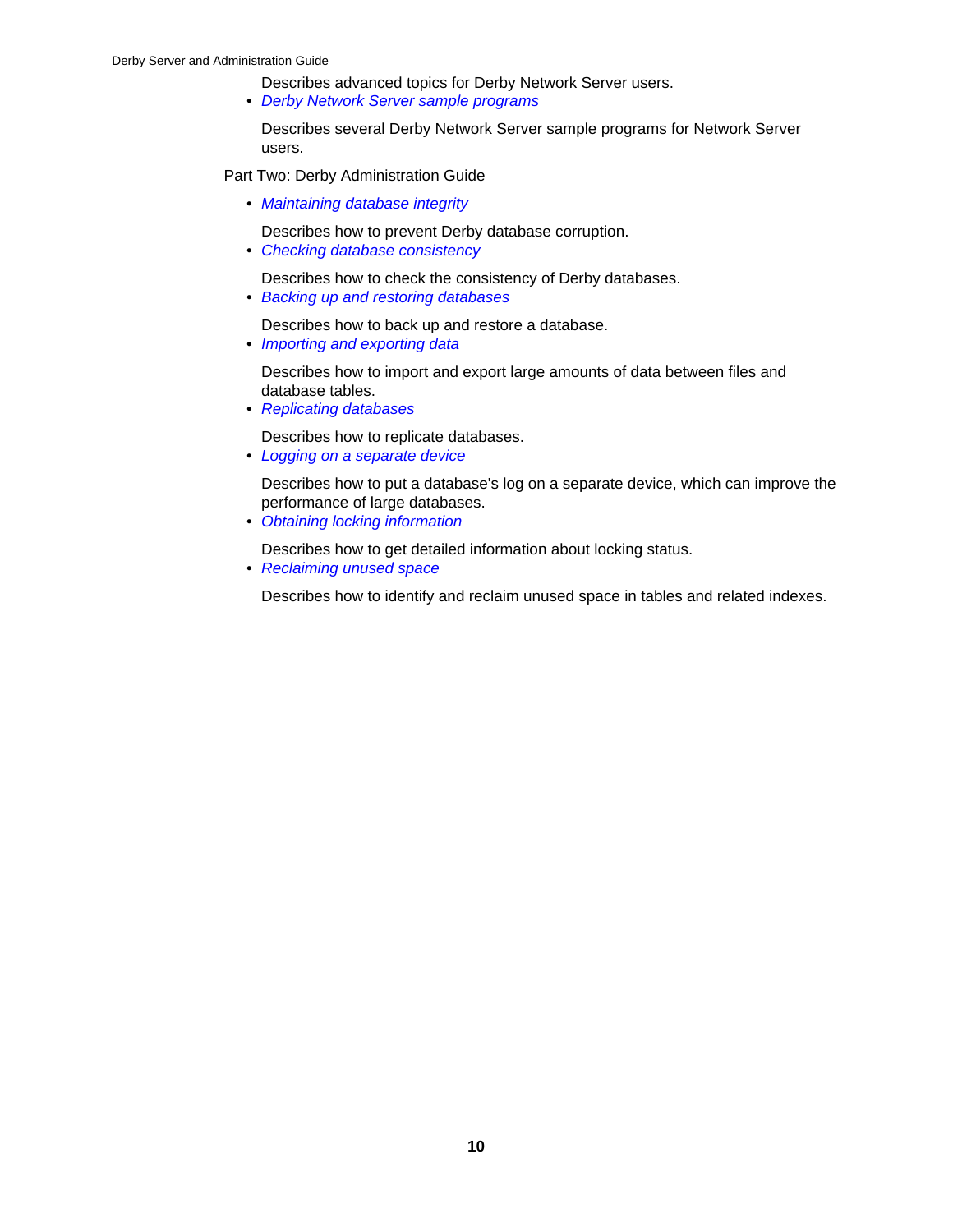## <span id="page-12-0"></span>**Part One: Derby Server Guide**

This part of the guide explains the Derby Network Server and other server frameworks.

## **Derby in a multi-user environment**

This section describes how to use Derby in a multi-user (or "server") environment.

## **Derby in a server framework**

In a sense, Derby is always an embedded product. You can embed it in an application in which users access the database from a single Java Virtual Machine (JVM), or you can embed it in a server framework (an application that allows users from different JVMs to connect to Derby simultaneously).

When Derby is embedded in an application, the local JDBC driver calls the local Derby database.

When Derby is embedded in a server framework, the server framework's connectivity software provides data to multiple client JDBC applications over a network or the Internet.

For local or remote multi-user connectivity (multiple users who access Derby from different JVMs), use the Derby Network Server. If you require features that are not included in the Network Server, you can embed the basic Derby product in another server framework.

## **Connectivity configurations**

There are several ways to embed Derby in a server framework.

## **Use the Network Server**

This is the easiest way to provide connectivity to multiple users who are accessing Derby databases from different JVMs. The Derby Network Server provides this kind of connectivity to Derby databases within a single system or over a network.

## **Purchase another server framework**

You can use Derby within many server frameworks, such as IBM WebSphere Application Server.

## **Write your own framework**

Derby's flexibility allows other configurations as well. For example, rather than embedding Derby in a server that communicates with a client that uses JDBC, you can embed Derby within a servlet in a web server that communicates with a browser using HTTP.

## **Multiple-client features available in Derby**

Derby contains some features that are useful for developing multi-user applications.

## **Row-level locking:**

To support multi-user access, Derby uses row-level locking.

However, you can configure Derby to use table-level locking in environments that have few concurrent transactions (for example, a read-only database). Table-level locking is preferable if there are few or no writes to the server, while row-level locking is essential for good performance if many clients write to the server concurrently. The Derby optimizer tunes lock choice for queries automatically.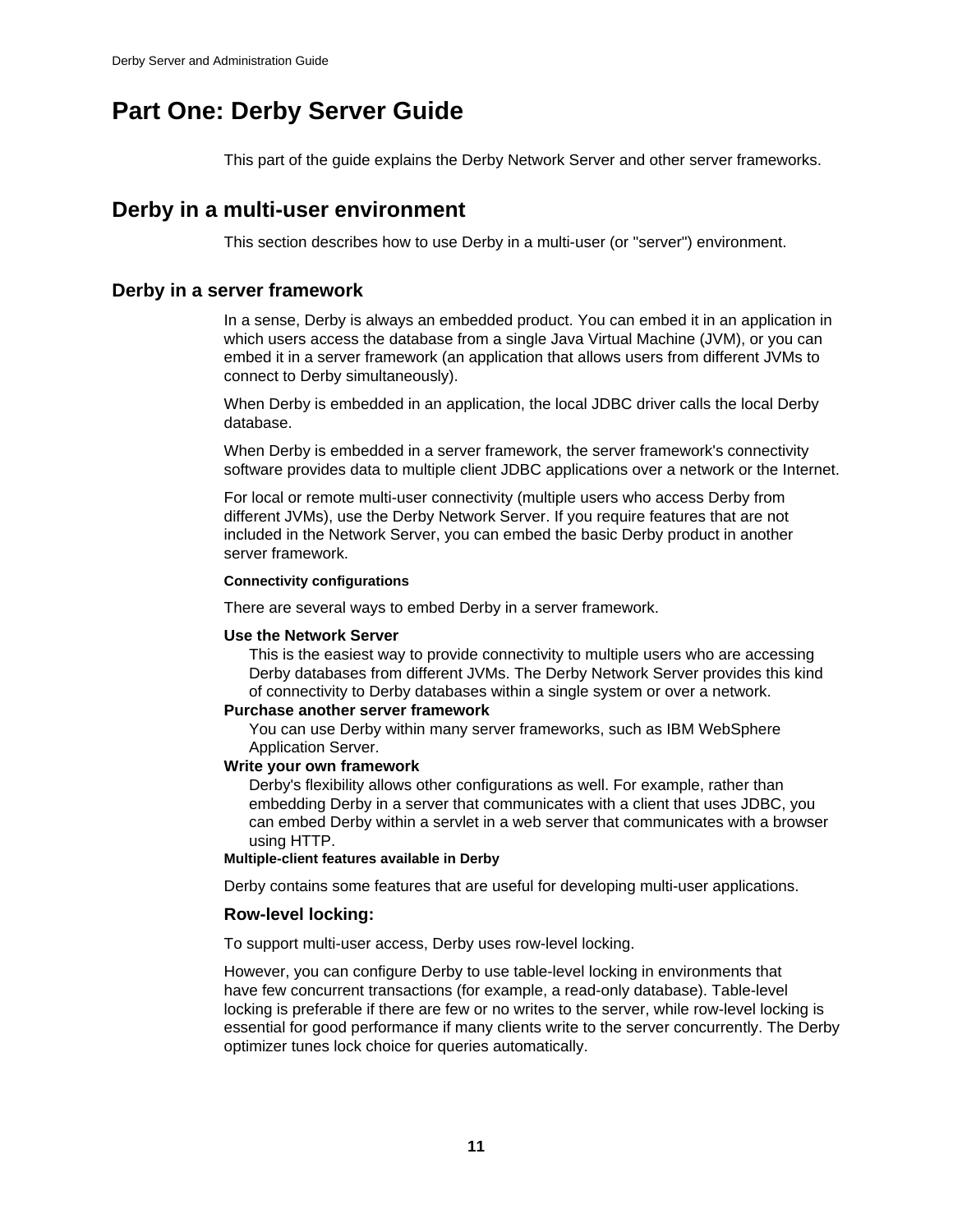## **Multiple concurrency levels:**

Derby supports the SERIALIZABLE (RR), REPEATABLE (RS), READ COMMITTED (CS), and READ UNCOMMITTED (UR) isolation levels.

## **CS**

CS (the default isolation level) provides the best balance between concurrency and consistency in multiple-client environments.

## **RS**

RS provides less consistency than RR but allows more concurrency.

**RR**

RR provides greatest consistency.

**UR**

UR provides maximum concurrency, if uncommitted values are allowed in the query. It is typically used if approximate results are acceptable.

See "Types and Scope of Locks in Derby Systems" in the Derby Developer's Guide for more information.

## **Multi-connection and multi-threading:**

Derby allows multiple simultaneous connections to a database, even in embedded mode.

Derby is also fully multi-threaded, and you can have multiple threads active at the same time. However, JDBC semantics impose some limitations on multi-threading. See the Derby Developer's Guide for more information.

## **Administrative tools:**

Derby provides some tools and features to assist database administrators, including the following.

- Consistency checker
- Online backup
- Procedures for importing and exporting data
- Database replication
- The ability to put a database's log on a separate device
- Locking information monitoring
- Reclaiming unused space

These tools and features are discussed in Part Two of this guide. See the sections in that part for more information.

## **The Derby Network Server**

The Derby Network Server provides multi-user connectivity to Derby databases within a single system or over a network.

The Network Server uses the standard Distributed Relational Database Architecture (DRDA) protocol to receive and reply to queries from clients. Databases are accessed through the Derby Network Server by using the Derby Network Client driver.

The Network Server is a solution for multiple JVMs that connect to the database, unlike the embedded scenario where only one JVM runs as part of the system. When Derby is embedded in a single-JVM application, the embedded JDBC driver calls the local Derby database. When Derby is embedded in a server framework, the server framework's connectivity software provides data to multiple client JDBC applications over a network or the Internet.

To run the Derby Network Server, you need to install the following files:

- On the server side, install derby. jar and derbynet. jar.
- On the client side, install derbyclient.jar.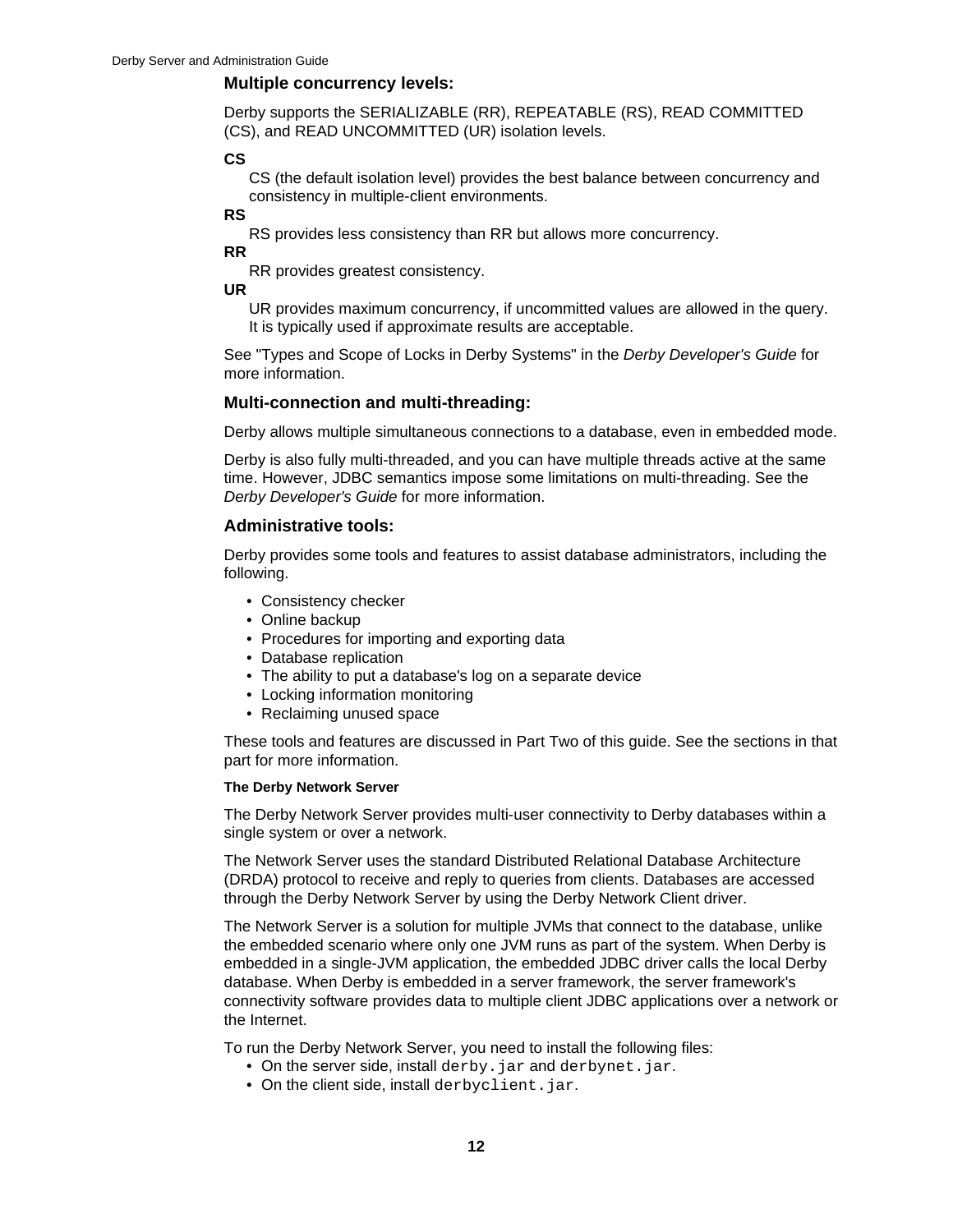There are several ways to manage the Derby Network Server, including:

- Through the command line
- By using .bat and .ksh scripts
- With your own Java program (written using the Network Server API)
- By setting Network Server properties

By default a security manager will be installed with a basic security policy when a Network Server is started. This policy file is called server. policy and is part of derbynet.jar. For information about policy files, granting permissions, and property expansion, see "Default Policy Implementation and Policy File Syntax" at<http://docs.oracle.com/javase/7/docs/technotes/guides/security/PolicyFiles.html> and "Policy File Creation and Management" at

<http://docs.oracle.com/javase/7/docs/technotes/guides/security/PolicyGuide.html>.

[Using the Network Server with preexisting Derby applications](#page-15-0) explains how to change existing Java applications that currently run against Derby in embedded mode to run against the Derby Network Server.

[Managing the Derby Network Server](#page-32-0) explains how to manage the Network Server by using the command line, including starting and stopping it.

[Derby Network Server advanced topics](#page-54-0) contains advanced topics for Derby Network Server users.

Because of the differences in JDBC drivers that are used, you might encounter differences in functionality when running Derby in the Network Server framework as opposed to running it embedded in a user application. Refer to [Using the Network](#page-15-0) [Server with preexisting Derby applications](#page-15-0) for a complete list of the differences between embedded and Network Server configurations.

#### **Embedded servers**

Because Derby is written in the Java programming language, you have great flexibility in how you choose to configure your deployment.

For example, you can run Derby, the JDBC server framework, and another application in the same JVM as a single process.

#### **How to start an embedded server from an application**

In one thread, the embedding application starts the local JDBC driver for its own access.

```
Connection conn = DriverManager.getConnection(
     "jdbc:derby:sample");
```
In another thread, the same application starts the server framework to allow remote access. Starting the server framework from within the application allows both the server and the application to run in the same JVM.

## **Embedded server example**

You can start the Network Server in another thread automatically when Derby starts by setting the derby.drda.startNetworkServer property, or you can start it by using a program.

See [Setting Network Server properties](#page-33-0) for details on this property.

The following example shows how to start the Network Server by using a program:

```
import org.apache.derby.drda.NetworkServerControl;
import java.net.InetAddress;
NetworkServerControl server = new NetworkServerControl
 (InetAddress.getByName("localhost"),1527);
server.start(null);
```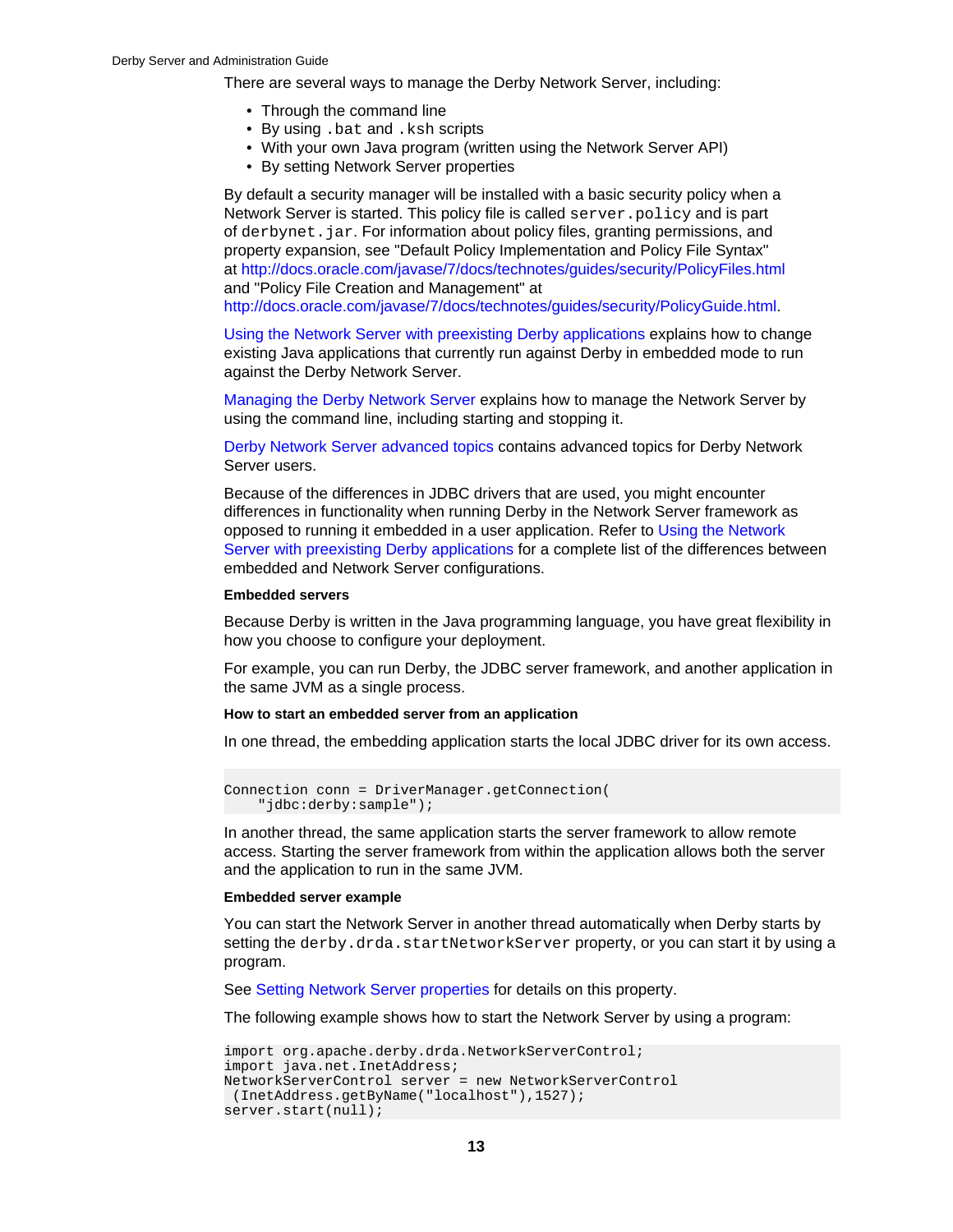<span id="page-15-0"></span>The program that starts the Network Server can access the database by using either the embedded driver or the Network Client driver. The server framework's attempt to boot the local JDBC driver is ignored because it has already been booted within the application's JVM. The server framework simply accesses the instance of Derby that is already booted. There is no conflict between the application and the server framework.

The remote client can then connect through the Derby client driver:

```
String nsURL="jdbc:derby://localhost:1527/sample"; 
java.util.Properties props = new java.util.Properties();
props.setProperty("user","usr");
props.setProperty("password","pwd");
Connection conn = DriverManager.getConnection(nsURL, props);
/*interact with Derby*/
Statement s = conn.createStatement();
ResultSet rs = s.executeQuery(
"SELECT * FROM HotelBookings");
```
## **About this guide and the Network Server documentation**

This guide assumes that you are familiar with Derby features and tuning.

Before reading this guide, you should first learn about basic Derby functionality by reading the Derby Developer's Guide. Also, because multi-user environments typically have performance and tuning issues, you should read Tuning Derby.

## **Using the Network Server with preexisting Derby applications**

You must modify Java applications that currently run against Derby in embedded mode so that they work with the Derby Network Server.

The topics in this section discuss these changes.

## **The Network Server and Java Virtual Machines (JVMs)**

The Derby Network Server is compatible with Java Platform, Standard Edition (Java SE) 6 and above.

## **Installing required jar files and adding them to the classpath**

To use the Network Server and network client driver, add the following jar file to your server classpath.

• derbyrun.jar

Adding this file to your classpath has the effect of including all of the Derby classes in your classpath. These classes are in the following jar files, which you can also add to your classpath separately:

• derbynet.jar

This jar file contains the Network Server code. It must be in your classpath to start the Network Server.

• derby.jar

This jar file contains the Derby database engine code. It must be in the classpath in order for the Network Server to access Derby databases. derby, jar is included in the Class-Path attribute of derbynet. jar's manifest file. If you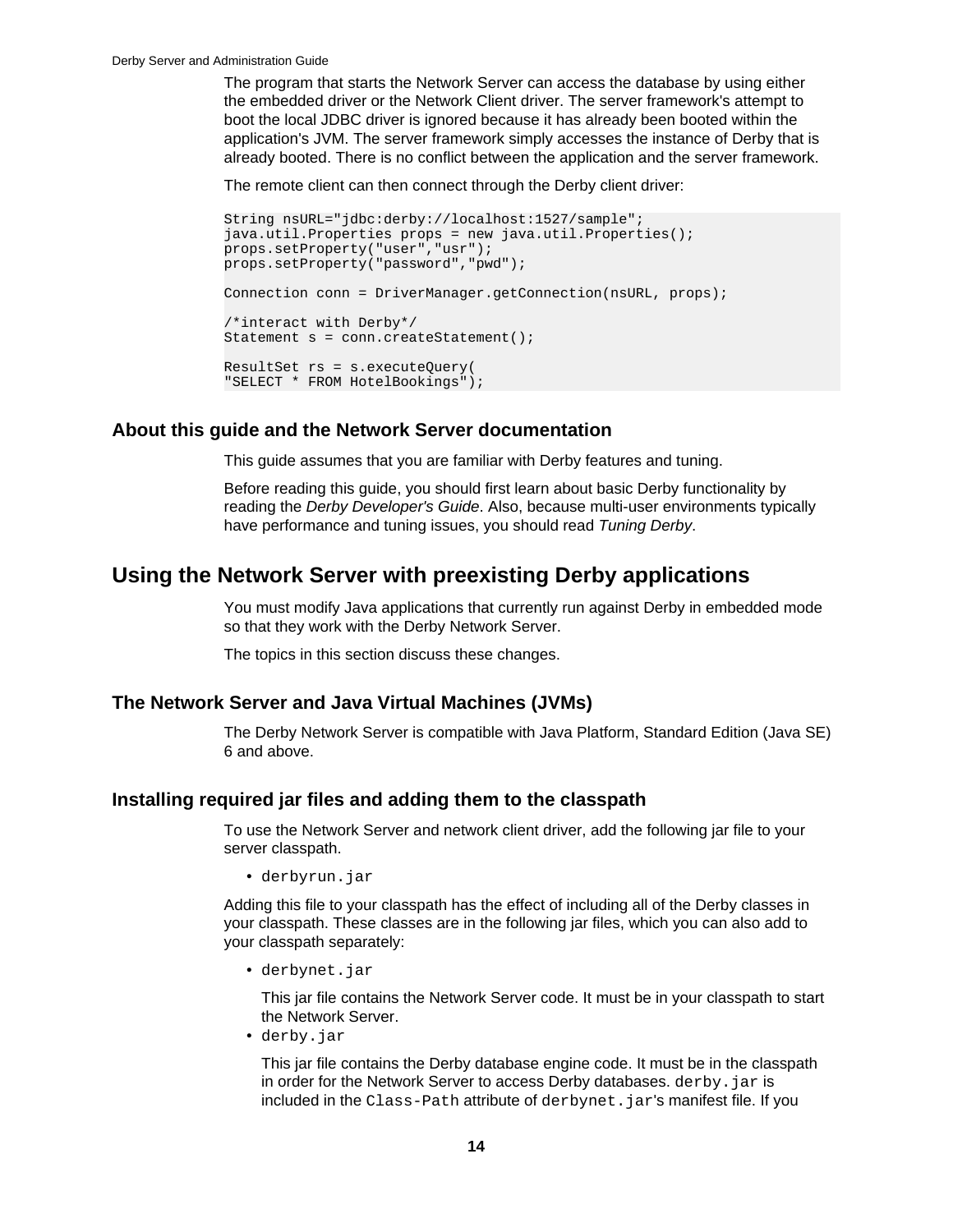<span id="page-16-0"></span>have derbynet. jar in the classpath and derby. jar is in the same directory as derbynet.jar, it is not necessary to include derby.jar explicitly.

• derbyclient.jar

This jar file contains the Derby Network Client JDBC driver that is necessary for communication with the Network Server. It must be in the classpath of the application on the client side in order to access Derby databases over a network.

• derbytools.jar

This jar file contains the standard Derby tools, such as ij, sysinfo, and dblook. The derbytools. jar file is not needed in your classpath to run the Network Server, but it is automatically included by derbyrun. jar.

• derbyoptionaltools.jar

This jar file contains additional Derby tools, such as the Lucene plug-in. The derbyoptionaltools.jar file is not needed in your classpath to run the Network Server, but it is automatically included by derbyrun. jar.

All of the jar files are in the \$DERBY HOME/lib directory.

Derby provides script files for setting the classpath to work with the Network Server. The scripts are located in the \$DERBY\_HOME/bin directory.

- setNetworkClientCP.bat (Windows)
- setNetworkClientCP (UNIX)
- setNetworkServerCP.bat (Windows)
- setNetworkServerCP (UNIX)

See [Managing the Derby Network Server](#page-32-0) and Getting Started with Derby for more information on setting the classpath.

## **Starting the Network Server**

To start the Network Server, you can invoke a script, a jar file, or a class.

**> Important:** Always shut down the Network Server properly after use, because failure to do so might result in unpredictable side effects, such as blocked ports on the server.

You are strongly urged to enable user authentication and user authorization when you run a Network Server. For details on how to configure user authentication and authorization, see "Configuring user authentication" and "Configuring user authorization" in the Derby Security Guide.

You are also urged to install a Java security manager with a customized security policy. For details on how to do this, see "Configuring Java security," also in the Derby Security Guide. By default a security manager will be installed with a default security policy when a Network Server is started. This default policy file is called server.policy and is part of derbynet.jar. There is also a template.policy file in derbynet. jar which can be used as starting point for a customized server policy file. For more information about policy files, granting permissions, and property expansion, see "Default Policy Implementation and Policy File Syntax" at<http://docs.oracle.com/javase/7/docs/technotes/guides/security/PolicyFiles.html> and "Policy File Creation and Management" at

<http://docs.oracle.com/javase/7/docs/technotes/guides/security/PolicyGuide.html>.

If you are running Java SE 7 or later, and if you start the Derby Network Server from the command line as described here, access to databases and to other Derby files is by default restricted to the operating system account that started the Network Server. It is possible to override this default behavior. For more information, see "Restricting file permissions" in the Derby Security Guide.

You can start the Network Server in any of the following ways: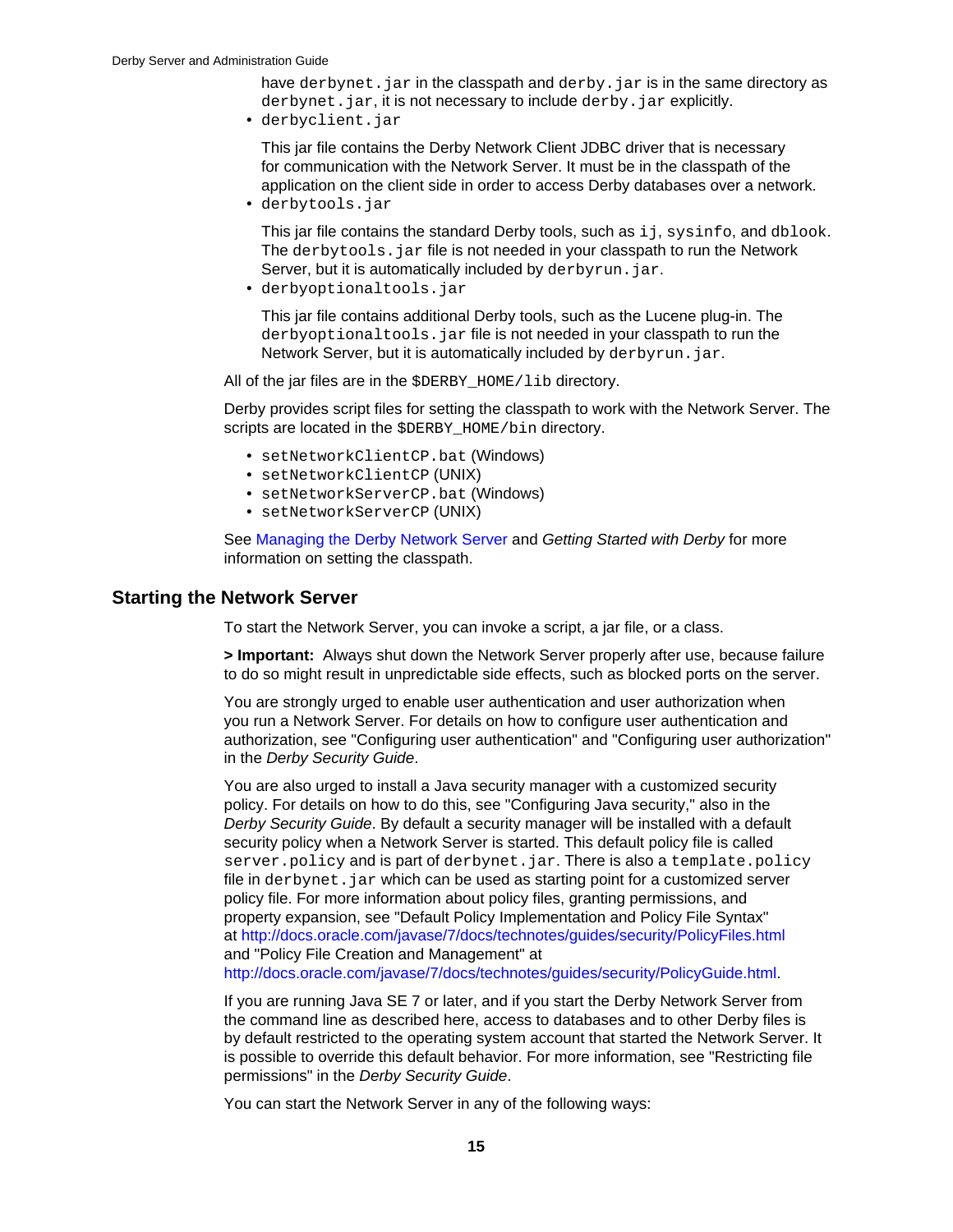• If you are relatively new to the Java programming language, follow the instructions in "Setting up your environment" in Getting Started with Derby to set the DERBY\_HOME and JAVA\_HOME environment variables and to add DERBY HOME/bin to your path. Then use the startNetworkServer.bat script to start the Network Server on Windows machines and the startNetworkServer script to start the Network Server on UNIX systems. These scripts are located in \$DERBY\_HOME/bin, where \$DERBY\_HOME is the directory where you installed Derby.

You can run NetworkServerControl commands only from the host that started the Network Server. The following table shows the sequence of commands.

| <b>Operating</b><br><b>System</b> | Command                                                                                                                              |
|-----------------------------------|--------------------------------------------------------------------------------------------------------------------------------------|
| Windows                           | set DERBY HOME=C:\derby<br>set JAVA HOME=C:\Program Files\Java\jdk1.6.0 24<br>set PATH=%DERBY HOME%\bin;%PATH%<br>startNetworkServer |
| UNIX (Korn Shell)                 | export DERBY HOME=/opt/derby<br>export JAVA HOME=/usr/j2se<br>export PATH="\$DERBY_HOME/bin:\$PATH"<br>startNetworkServer            |

## **Table 1. Commands to run the startNetworkServer command**

• If you are a regular Java user but are new to Derby, set the DERBY HOME environment variable, then use a java command to invoke the derbyrun. jar or derbynet. jar file, as shown in the following table.

## **Table 2. Commands to invoke the Derby jar files**

| <b>Operating</b><br><b>System</b> | Command                                                                                                                                          |
|-----------------------------------|--------------------------------------------------------------------------------------------------------------------------------------------------|
| <b>Windows</b>                    | set DERBY HOME=C:\derby<br>java -jar %DERBY HOME%\lib\derbyrun.jar server<br>start<br>or<br>java -jar %DERBY_HOME%\lib\derbynet.jar start        |
| <b>UNIX (Korn Shell)</b>          | export DERBY HOME=/opt/derby<br>java - jar \$DERBY_HOME/lib/derbyrun.jar server<br>start<br>or<br>java - jar \$DERBY_HOME/lib/derbynet.jar start |

To see the command syntax, invoke derbyrun.jar server or derbynet.jar with no arguments.

• If you are familiar with both the Java programming language and Derby, you have already set DERBY HOME. Set your classpath to include the Derby jar files. Then use a java command to invoke the NetworkServerControl class directly, as shown in the following table.

## **Table 3. Commands to invoke the NetworkServerControl class**

| <b>Operating</b><br><b>System</b> | Command                                                                                         |
|-----------------------------------|-------------------------------------------------------------------------------------------------|
| <b>Windows</b>                    | %DERBY HOME%\bin\setNetworkServerCP<br>java org.apache.derby.drda.NetworkServerControl<br>start |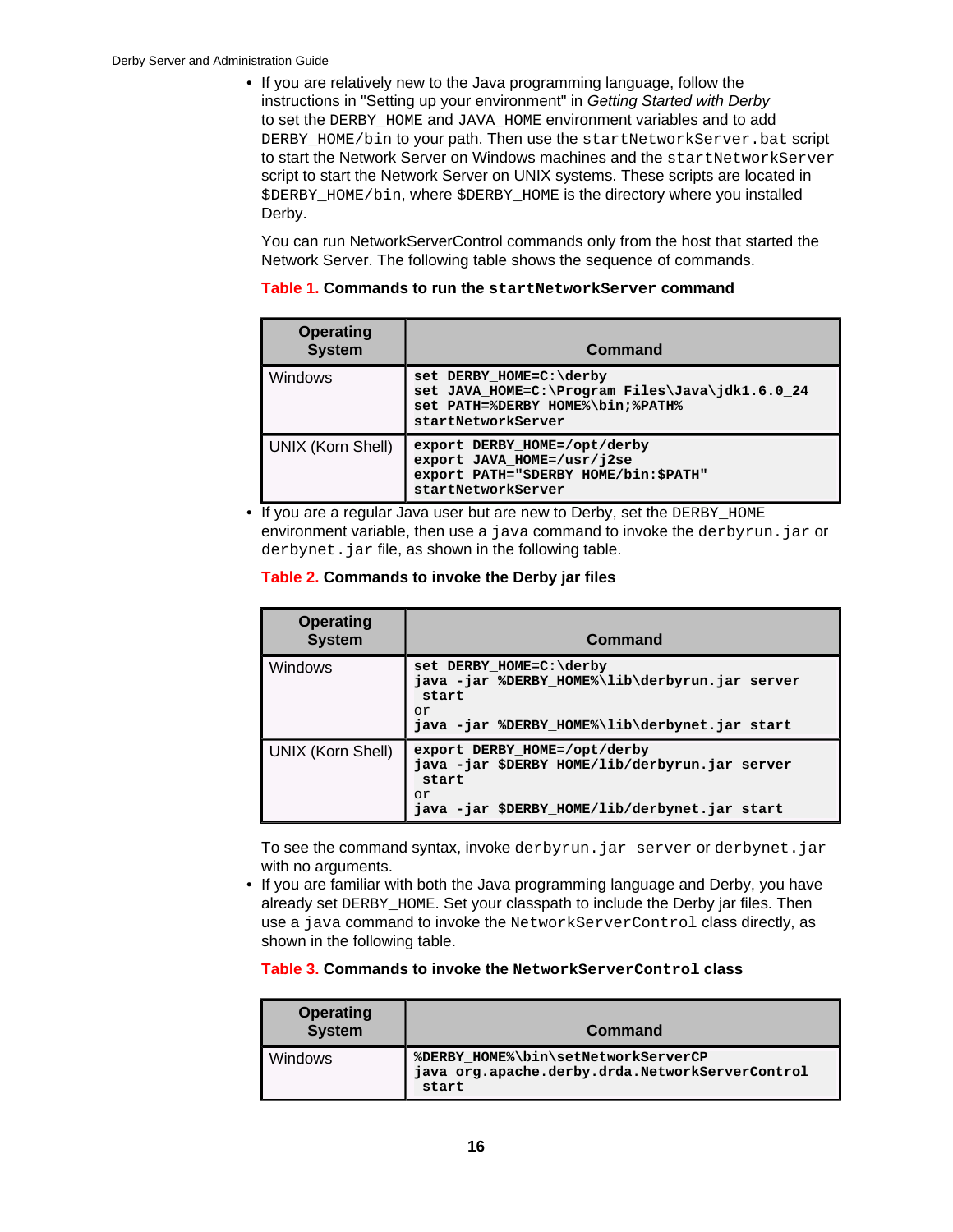| <b>Operating</b><br><b>System</b> | Command                                                                                         |
|-----------------------------------|-------------------------------------------------------------------------------------------------|
| UNIX (Korn Shell)                 | \$DERBY_HOME/bin/setNetworkServerCP<br>java org.apache.derby.drda.NetworkServerControl<br>start |

The default system directory is the directory in which Derby was started. (See the Derby Developer's Guide for more information about the default system directory.)

You can specify a different host or port number when you start the Network Server by specifying an option to the command.

• Specify a port number other than the default (1527) by using the  $-p$  portnumber option, as shown in the following example:

**java org.apache.derby.drda.NetworkServerControl start -p 1368** • Specify a specific interface (host name or IP address) to listen on other than the default (localhost) by using the -h option, as shown in the following example:

**\$DERBY\_HOME/bin/startNetworkServer -h myhost -p 1368**

where *myhost* is the host name or IP address.

**Remember:** Before using the -h option, you should run under the Java security manager with a customized security policy and you should enable user authentication.

By default, the Network Server will listen to requests only on the loopback address, which means that it will only accept connections from the local host.

#### **Starting the Network Server from a Java application**

Always shut down the Network Server properly after use, because failure to do so might result in unpredictable side effects, such as blocked ports on the server.

There are two ways to start the Network Server from a Java application.

• You can include the following line in the derby.properties file:

derby.drda.startNetworkServer=true

This starts the server on the default port, 1527, listening on localhost (all interfaces).

To specify a different port or a specific interface in the derby.properties file, include the following lines, respectively:

```
derby.drda.portNumber=1110
derby.drda.host=myhost
```
You can also specify the startNetworkServer and portNumber properties by using a Java command:

```
java -Dderby.drda.startNetworkServer=true \
-Dderby.drda.portNumber=1110 \
-Dderby.drda.host=myhost yourApp
```
• You can use the NetworkServerControl API to start the Network Server from a separate thread within a Java application:

NetworkServerControl server = new NetworkServerControl(); server.start (null);

**Starting the Network Server on IPv6/IPv4 dual stack Windows machines**

Add the following JVM properties to the command when you start the server on an IPv6/IPv4 dual stack Windows machine.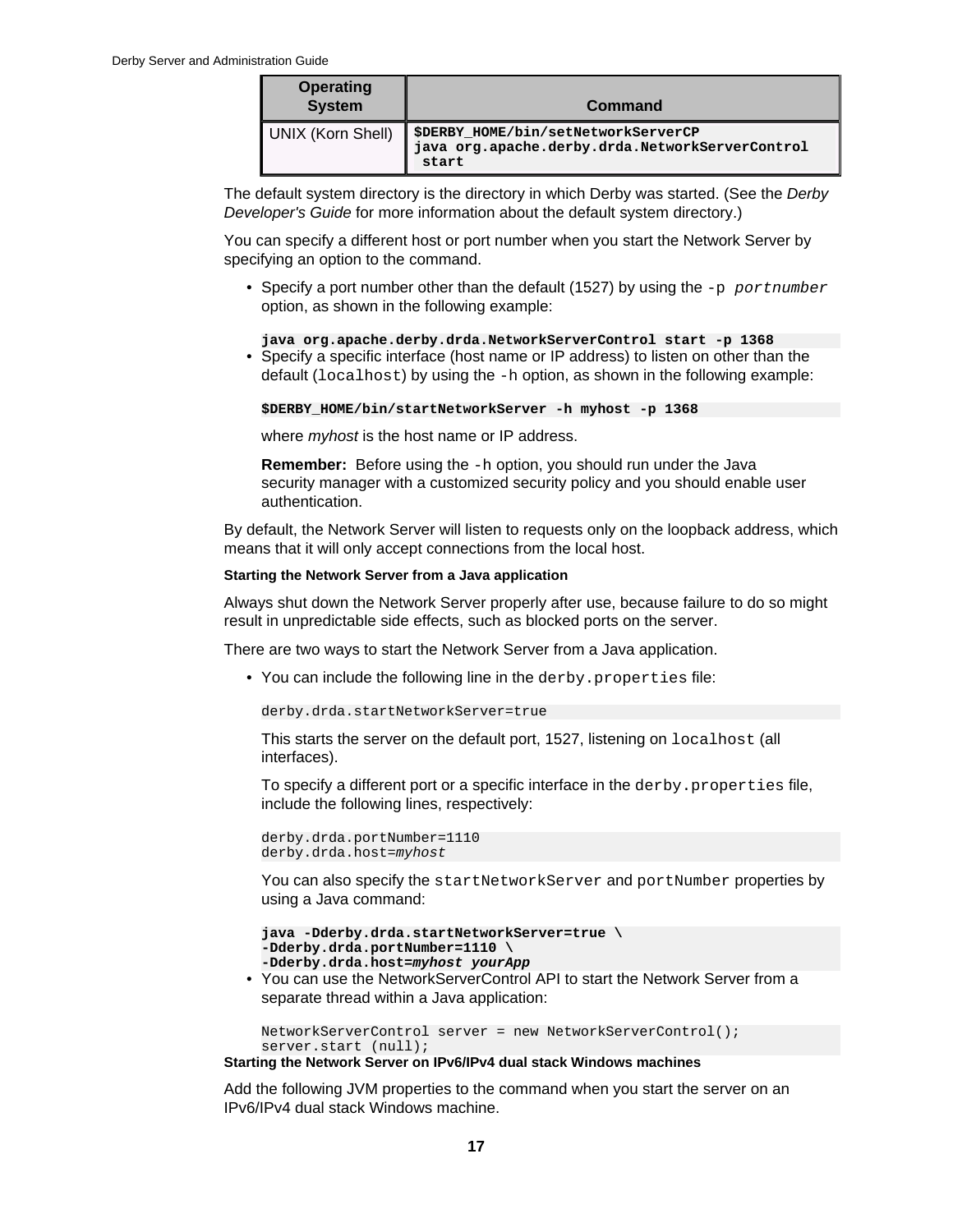```
-Djava.net.preferIPv4Stack=false
-Djava.net.preferIPv6Addresses=true
```
## <span id="page-19-0"></span>**Shutting down the Network Server**

To shut down the Network Server, you can invoke a script, a jar file, or a class.

The scripts to shut down the Network Server are located in the \$DERBY\_HOME/bin directory.

**> Important:** If user authentication is enabled, you must specify a valid Derby user name and password; if the user authentication check fails, you'll see an authentication error and the running server remains intact. Note that Derby does not yet restrict the shutdown privilege to specific users: the server can be shut down by any user on the server machine who presents valid credentials.

• To shut down the Network Server by using the scripts provided for Windows systems, use:

**stopNetworkServer.bat [-h hostname] [-p portnumber] [-user username] [-password password]**

• To shut down the Network Server by using the scripts provided for UNIX systems, use:

```
stopNetworkServer [-h hostname] [-p portnumber] [-user username]
  [-password password]
```

```
Shutting down by using the command line
```
From the command line, you can shut down the Network Server by invoking a jar file or a class.

You must provide user credential arguments to shut down a server running with user authentication.

• To shut down the Network Server by invoking a jar file from the  $\beta$ DERBY\_HOME/lib directory, use:

```
java -jar derbyrun.jar server shutdown [-h <hostname>] [-p
<portnumber>] [-user <username>] [-password <password>]
```
or

```
java -jar derbynet.jar shutdown [-h <hostname>] [-p <portnumber>]
 [-user <username>] [-password <password>]
```
• To shut down the Network Server by invoking a class, use:

```
java org.apache.derby.drda.NetworkServerControl shutdown [-h
<hostname>] [-p <portnumber>] [-user <username>] [-password
<password>]
```
#### **Shutting down by using the API**

You can use the NetworkServerControl API to shut down the Network Server from within a Java application.

The name of the method that you use to shut down the Network Server is shutdown ().

For example, the following command shuts down the Network Server running on the current machine using the default port number (1527):

```
NetworkServerControl server = new NetworkServerControl();
server.shutdown();
```
To shut down a server running with user authentication, you need to use a NetworkServerControl instance created with user credentials: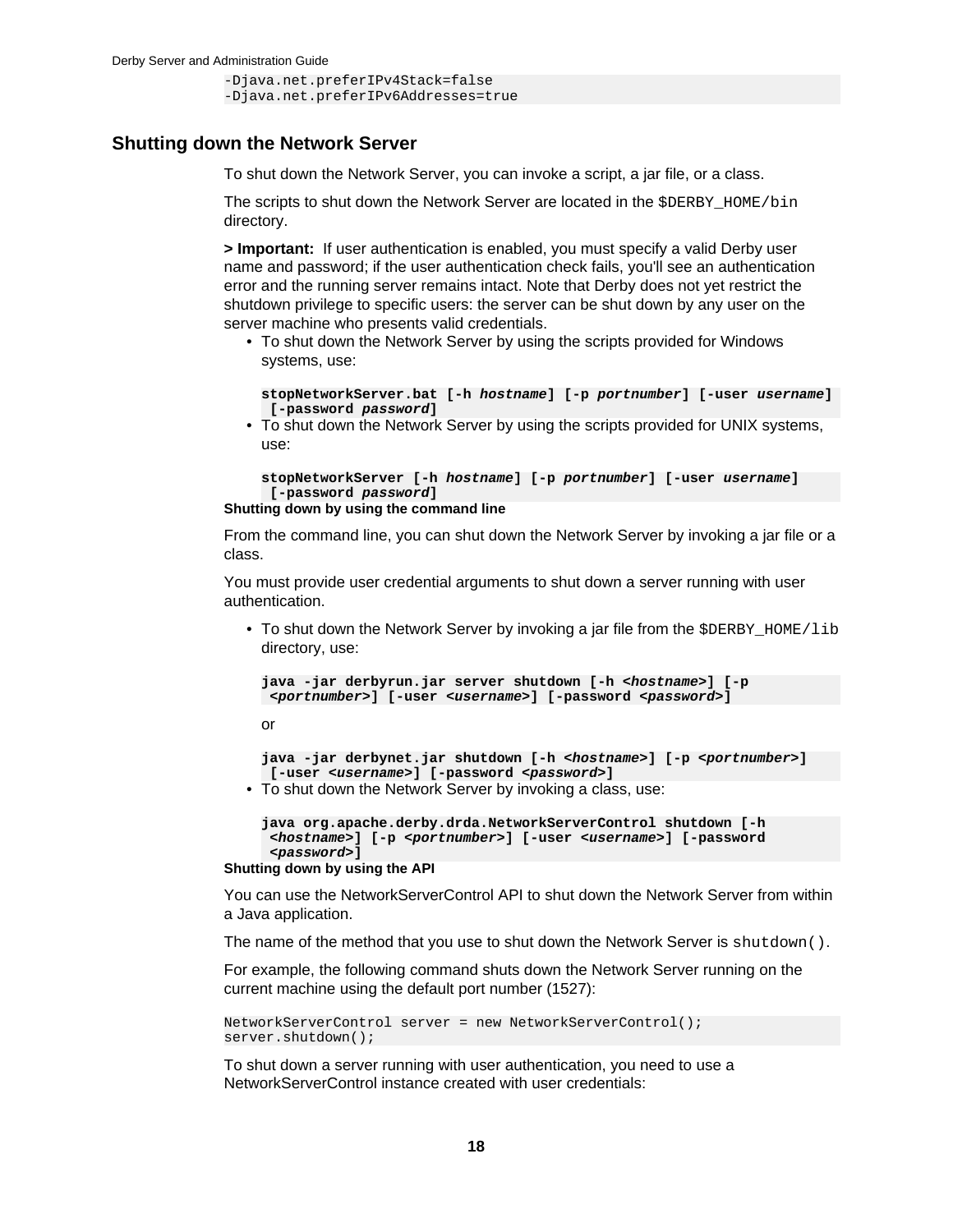```
NetworkServerControl server = new NetworkServerControl(username,
 password);
server.shutdown();
```
## <span id="page-20-0"></span>**Obtaining system information**

You can obtain information about the Network Server, such as version and current property values, Java information, and Derby database server information, by using the sysinfo utility.

The sysinfo utility is available from scripts, the command line, and the NetworkServerControl API.

The following scripts are located in the \$DERBY\_HOME/bin directory. Before running these scripts, make sure that the Derby Network Server is started.

• Run the following script to obtain information about the Network Server on a Windows system:

**NetworkServerControl.bat sysinfo [-h hostname][-p portnumber]**

• Run the following script to obtain information about the Network Server on a UNIX system:

```
NetworkServerControl sysinfo [-h hostname] [-p portnumber]
```
For more information on the sysinfo utility, see the Derby Tools and Utilities Guide.

You can also use Java Management Extensions (JMX) technology to obtain system information. For details, see [Using Java Management Extensions \(JMX\) technology](#page-39-0).

#### **Obtaining system information by using the command line**

To run sysinfo from the command line, use a command like one of the following while the Network Server is running.

```
java -jar $DERBY_HOME/lib/derbyrun.jar server sysinfo
 [-h hostname][-p portnumber]
```
**java org.apache.derby.drda.NetworkServerControl sysinfo [-h hostname][-p portnumber]**

Administrative commands such as sysinfo can only execute on the host where the server was started, even if the server was started with the -h option.

#### **Obtaining system information by using the API**

The getSysinfo method produces the same information as the sysinfo command.

The signature for this method is

```
String getSysinfo();
```
For example:

```
NetworkServerControl serverControl = new NetworkServerControl();
String myinfo = serverControl.getSysinfo();
```
The getSysinfo method returns information about the Network Server that is running on the current machine on the default port number (1527).

#### **Obtaining Network Server runtime information:**

Use the runtimeinfo command or the getRuntimeInfo method to get memory usage and current session information about the Network Server, including user, database, and prepared statement information.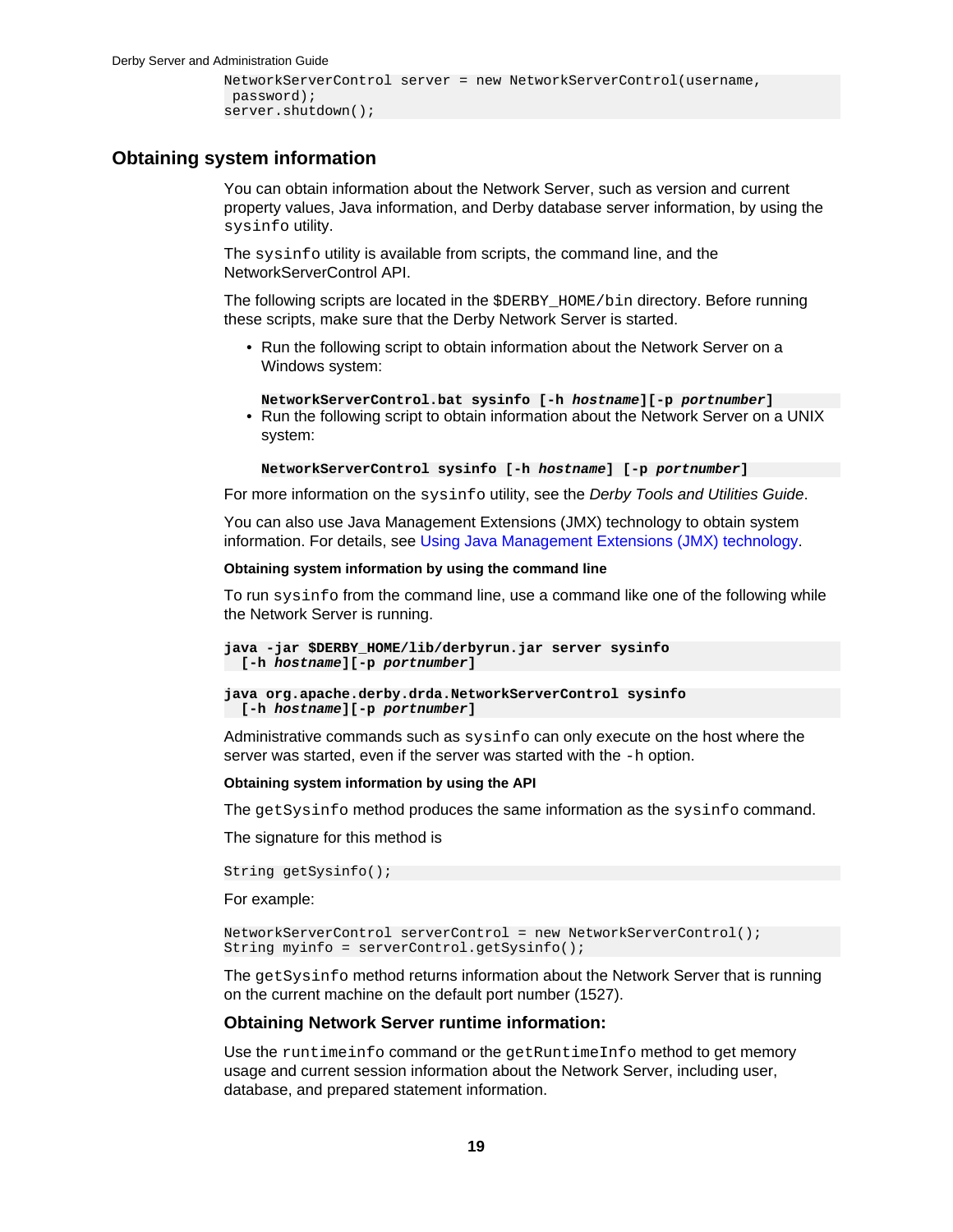<span id="page-21-0"></span>• To run runtimeinfo from the command line:

```
java org.apache.derby.drda.NetworkServerControl runtimeinfo 
    [-h <hostname>][<-p portnumber>]
```
• The getRuntimeInfo method returns the same information as the runtimeinfo command. The signature for the getRuntimeInfo method is

```
String getRuntimeInfo()
```
For example:

```
NetworkServerControl serverControl = new NetworkServerControl();
String myinfo = serverControl.getRuntimeInfo();
```
**Obtaining Network Server properties by using the getCurrentProperties method:**

The getCurrentProperties method is a Java method that you can use to obtain information about the Network Server.

It returns a Properties object with the value of all the Network Server properties as they are currently set.

The signature of this method is:

```
Properties getCurrentProperties()
```
For example:

```
NetworkServerControl server = new NetworkServerControl();
Properties p = server.getCurrentProperties();
p.list(System.out);
System.out.println(p.getProperty("derby.drda.host"));
```
As shown in the previous example, you can look up the current properties and then work with individual properties if needed by using various APIs on the Properties class. You can also print out all the properties by using the Properties. list method.

## **Accessing the Network Server by using the network client driver**

When connecting to the Network Server, your application needs to load a driver and connection URL that are specific to the Network Server. In addition, you must specify a user name and password if you are using authentication.

See "Configuring user authentication" in the Derby Security Guide for information about configuring Network Server authentication.

The driver that you need to access the Network Server is:

org.apache.derby.jdbc.ClientDriver

The syntax of the URL that is required to access the Network Server is:

```
jdbc:derby://server[:port]/
databaseName[;URL-attribute=value [;...]]
```
where the URL-attribute is either a Derby embedded or network client attribute. Neither the database name nor the name of a directory in the database path can contain a colon  $(:)$ , although the colon after the drive name in a Windows path is allowed. The path separator in the connection URL is a forward slash (/).

For complete information about the connection URL, see the Derby Reference Manual and the Derby Developer's Guide.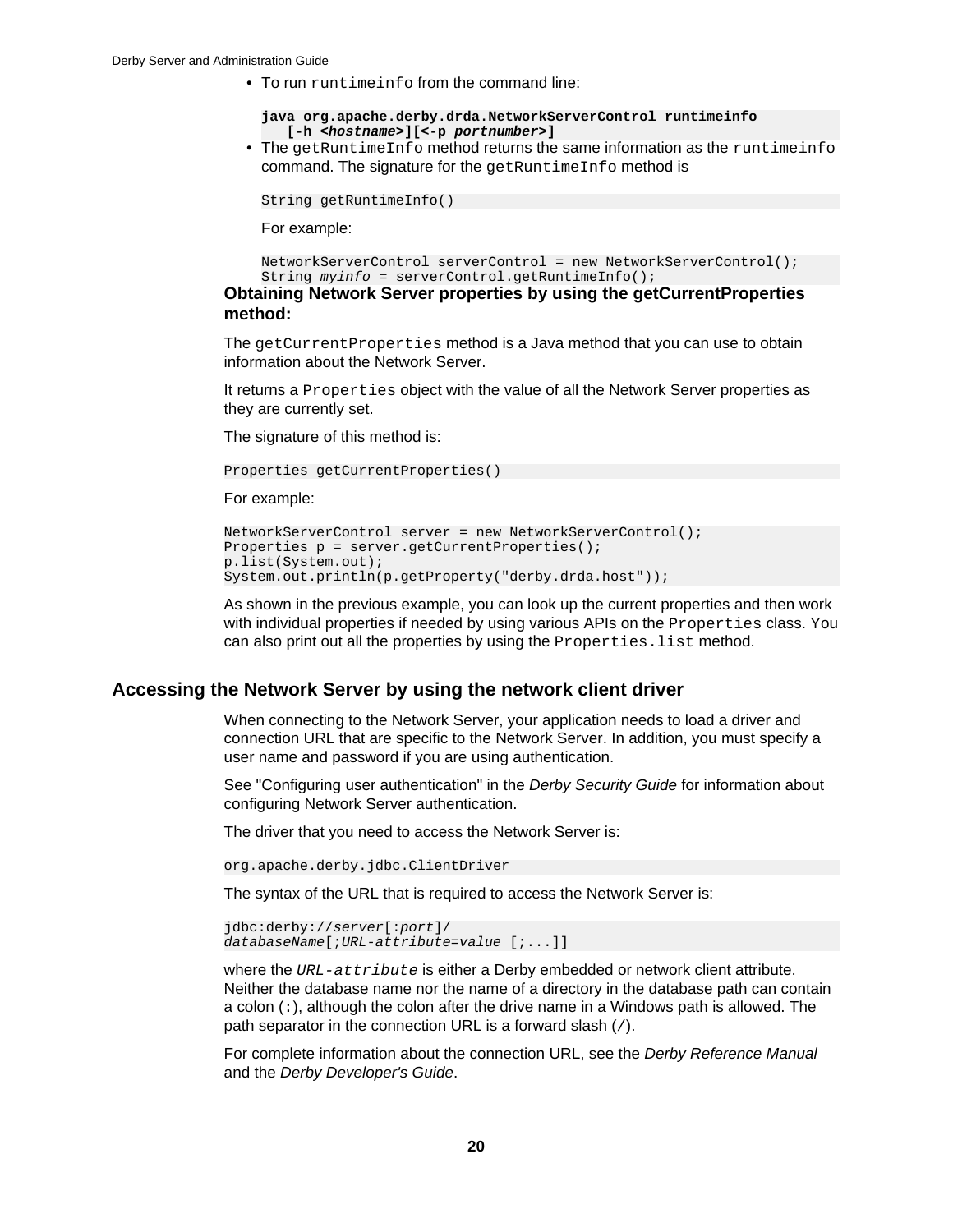When you access the Network Server using a connection URL, the network client driver is loaded automatically.

To access an in-memory database using the Network Server, the syntax is:

```
jdbc:derby://server[:port]/memory:
databaseName[;URL-attribute=value [;...]]
```
For more information, see "Using in-memory databases" in the Derby Developer's Guide.

For both driver and DataSource access, the database name (including path), user, password, and other attribute values must consist of characters that can be converted to UTF-8. The total byte length of the database name plus attributes when converted to UTF-8 must not exceed 1024 bytes; keep in mind that in UTF-8, a character may occupy from 1 to 4 bytes. You may be able to work around this restriction for long paths or paths that include multibyte characters by setting the derby. system. home system property when starting the Network Server and accessing the database with a relative path that is shorter and does not include multibyte characters.

The following table shows standard JDBC DataSource properties.

#### **Table 4. Standard JDBC DataSource properties**

| <b>Property</b> | <b>Type</b> | <b>Description</b>                                                                         | <b>URL</b><br><b>Attribute</b> | <b>Notes</b>                                                                       |
|-----------------|-------------|--------------------------------------------------------------------------------------------|--------------------------------|------------------------------------------------------------------------------------|
| databaseName    | String      | None<br>The name of<br>the database.<br>This property is<br>required.                      |                                | This property is<br>also available using<br>EmbeddedDataSource.                    |
| dataSourceName  |             | Strind The data source<br>name.                                                            | None                           | This property is<br>also available using<br>EmbeddedDataSource.                    |
| description     |             | String A description of<br>the data source.                                                | None                           | This property is<br>also available using<br>EmbeddedDataSource.                    |
| user            |             | String The user's<br>account name.                                                         | user                           | Default is APP.<br>This property is<br>also available using<br>EmbeddedDataSource. |
| password        | Strind      | The user's<br>database<br>password.                                                        | password                       | This property is<br>also available using<br>EmbeddedDataSource.                    |
| serverName      | Strind      | The host name<br>or TCP/IP<br>address where<br>the server is<br>listening for<br>requests. | <b>None</b>                    | Default is localhost.                                                              |
| portNumber      | Intege      | The port number<br>where the server<br>is listening for<br>requests.                       | None                           | Default is 1527.                                                                   |

The following table shows client-specific JDBC DataSource properties.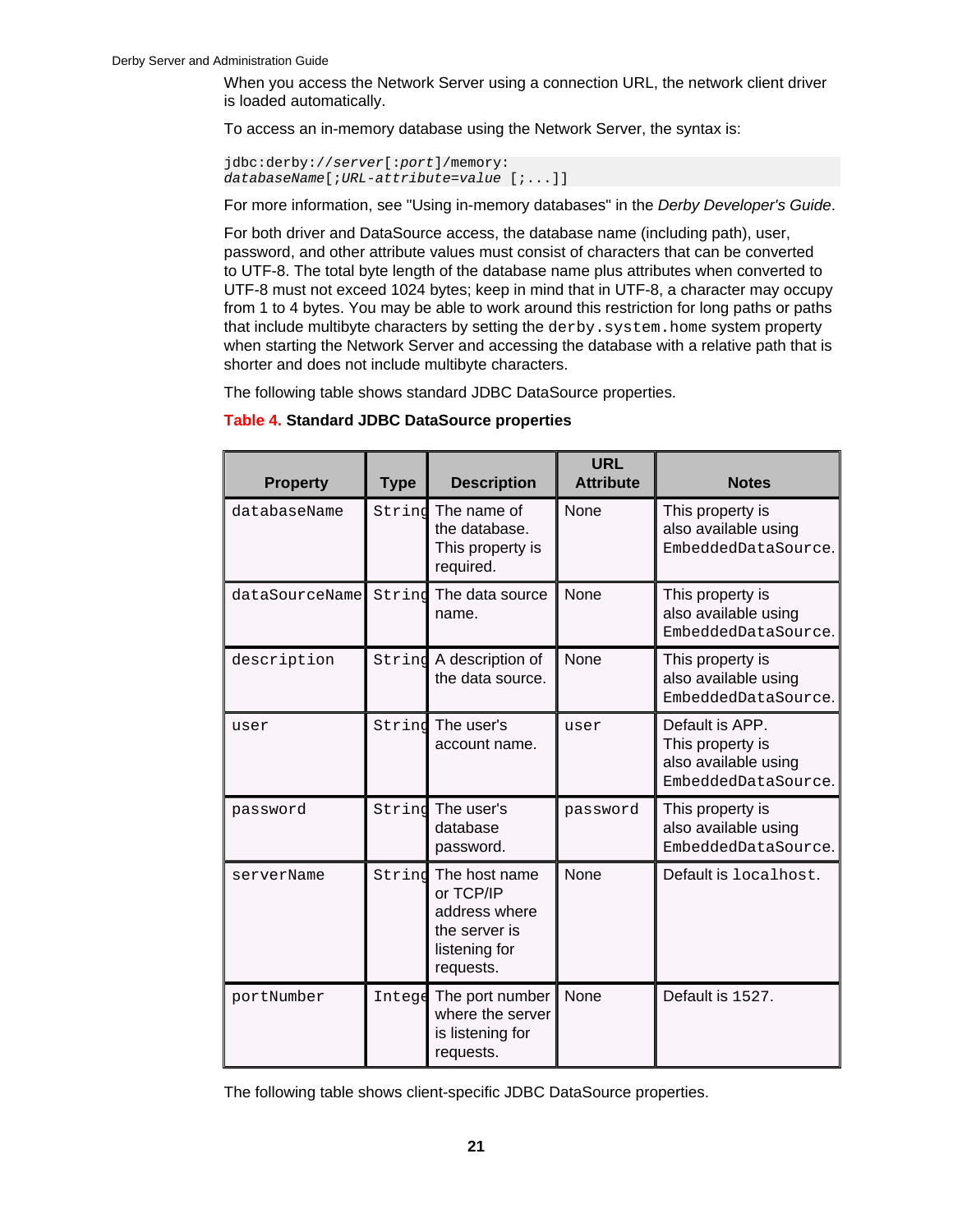## **Table 5. Client-specific DataSource properties**

| <b>Property</b>                      | <b>Type</b> | <b>Description</b>                                                                                                                                                                                                    | <b>URL Attribute</b> | <b>Notes</b>                 |
|--------------------------------------|-------------|-----------------------------------------------------------------------------------------------------------------------------------------------------------------------------------------------------------------------|----------------------|------------------------------|
| traceFile                            | String      | The filename for<br>tracing output.<br>Setting this<br>property turns<br>on tracing. See<br><b>Network client</b><br>tracing.                                                                                         | traceFile            | None                         |
| traceDirectory                       | String      | The directory<br>for the tracing<br>output. Each<br>connection will<br>send output<br>to a separate<br>file. Setting this<br>property turns<br>on tracing. See<br><b>Network client</b><br>tracing.                   | traceDirectory       | None                         |
| traceLevel                           |             | Intege The level of<br>client tracing<br>if traceFile or $t$<br>is set.                                                                                                                                               | traceLevel           | The default is<br>TRACE_ALL. |
| traceFileAppend Boolea Value is true |             | if tracing output<br>should append to<br>the existing trace<br>file.                                                                                                                                                  | traceFileAppend      | The default is<br>false.     |
| securityMechani                      | Intege      | The security<br>mechanism. See<br>"Configuring<br><b>Network Client</b><br>authentication<br>without<br>SSL/TLS" in the<br><b>Derby Security</b><br>Guide.                                                            | securityMechanis     | The default is USER_ONLY_SEC |
| retrieveMessage Boolea Retrieve      |             | message<br>text from the<br>server. A stored<br>procedure is<br>called to retrieve<br>the message<br>text with each<br>SQLException<br>and might start a<br>new unit of work.<br>Set this property<br>to false if you | retrieveMessageT     | The default is<br>true.      |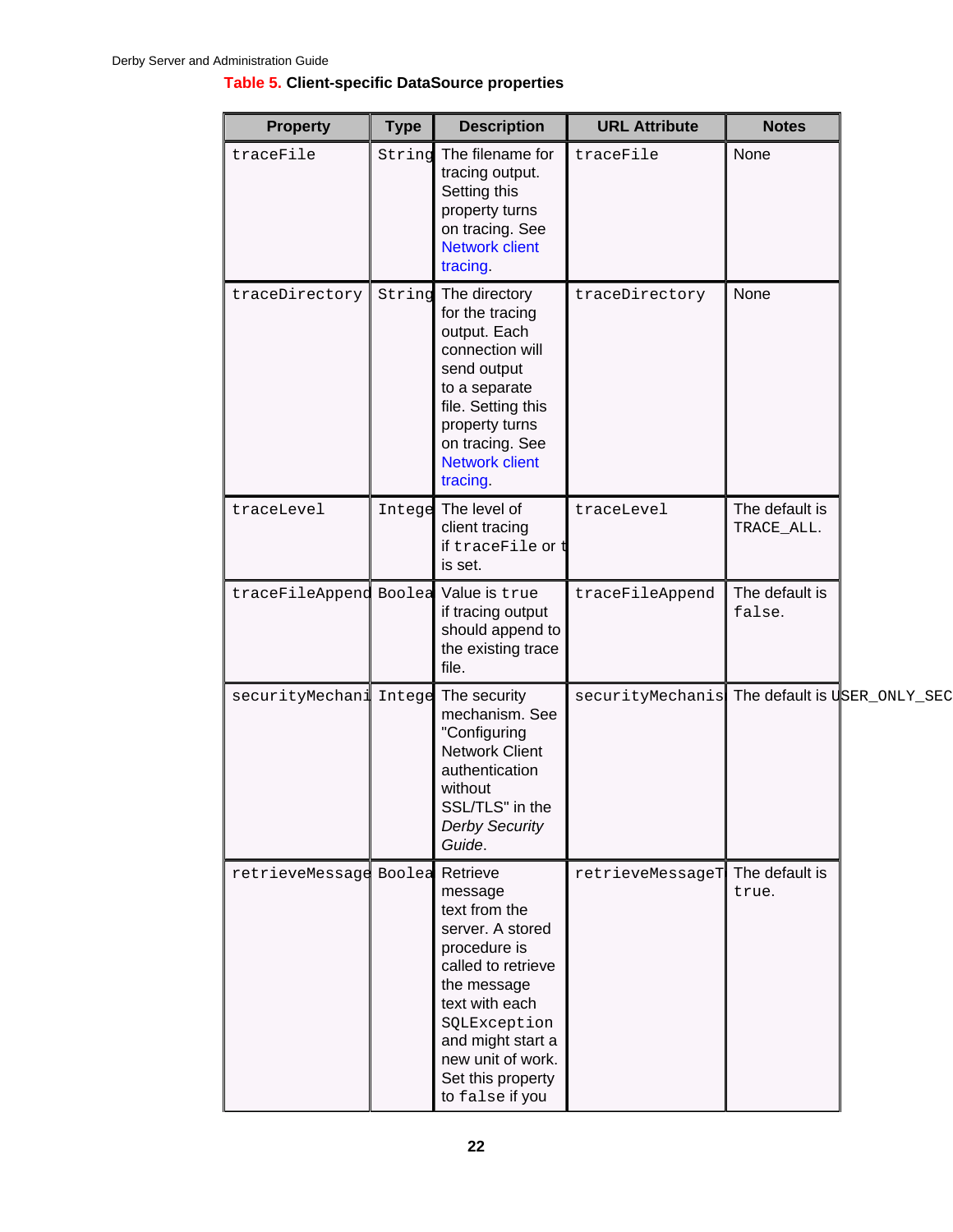| <b>Property</b> | <b>Type</b> | <b>Description</b>                                                                                                             | <b>URL Attribute</b> | <b>Notes</b>           |
|-----------------|-------------|--------------------------------------------------------------------------------------------------------------------------------|----------------------|------------------------|
|                 |             | do not want the<br>performance<br>impact or when<br>starting new<br>units of work.                                             |                      |                        |
| ssl             |             | String The SSL mode<br>for the client<br>connection. See<br>"Configuring<br>SSL/TLS" in the<br><b>Derby Security</b><br>Guide. | ssl                  | The default is<br>off. |

The following table shows server-specific JDBC DataSource properties.

## **Table 6. Server-specific DataSource properties**

| <b>Property</b> | <b>Type</b> | <b>Description</b>                                                                                        | <b>URL</b><br><b>Attribute</b> | <b>Notes</b>                                                                                                                                                                                                                                                                                                                                                                          |  |
|-----------------|-------------|-----------------------------------------------------------------------------------------------------------|--------------------------------|---------------------------------------------------------------------------------------------------------------------------------------------------------------------------------------------------------------------------------------------------------------------------------------------------------------------------------------------------------------------------------------|--|
| connectionAttr  | String      | Set to the<br>list of Derby<br>embedded<br>connection<br>attributes<br>separated by<br>semicolons.        | Various                        | This property is<br>also available using<br>EmbeddedDataSource.<br>See the Derby<br>Reference Manual for<br>more information about<br>the various connection<br>attributes.                                                                                                                                                                                                           |  |
| createDatabase  | Strind      | If set to create,<br>create the<br>database<br>specified<br>with the<br>databaseName<br>property.         | create                         | This property is<br>also available using<br>EmbeddedDataSource.<br>See the Derby<br>Reference Manual<br>for more information.<br>Similar to setting connectionAttribut<br>to create=true. Only<br>create is allowed;<br>other values equate<br>to null. The result of<br>conflicting settings of<br>createDatabase,<br>shutdownDatabase,<br>and connectionAttributes<br>is undefined. |  |
| shutdownDatabal | String      | If set to<br>shutdown,<br>shut down<br>the database<br>specified<br>with the<br>databaseName<br>property. | shutdown                       | This property is<br>also available using<br>EmbeddedDataSource.<br>See the Derby<br>Reference Manual<br>for more information.<br>Similar to setting connectionAttribut<br>to shutdown=true.<br>Only shutdown                                                                                                                                                                          |  |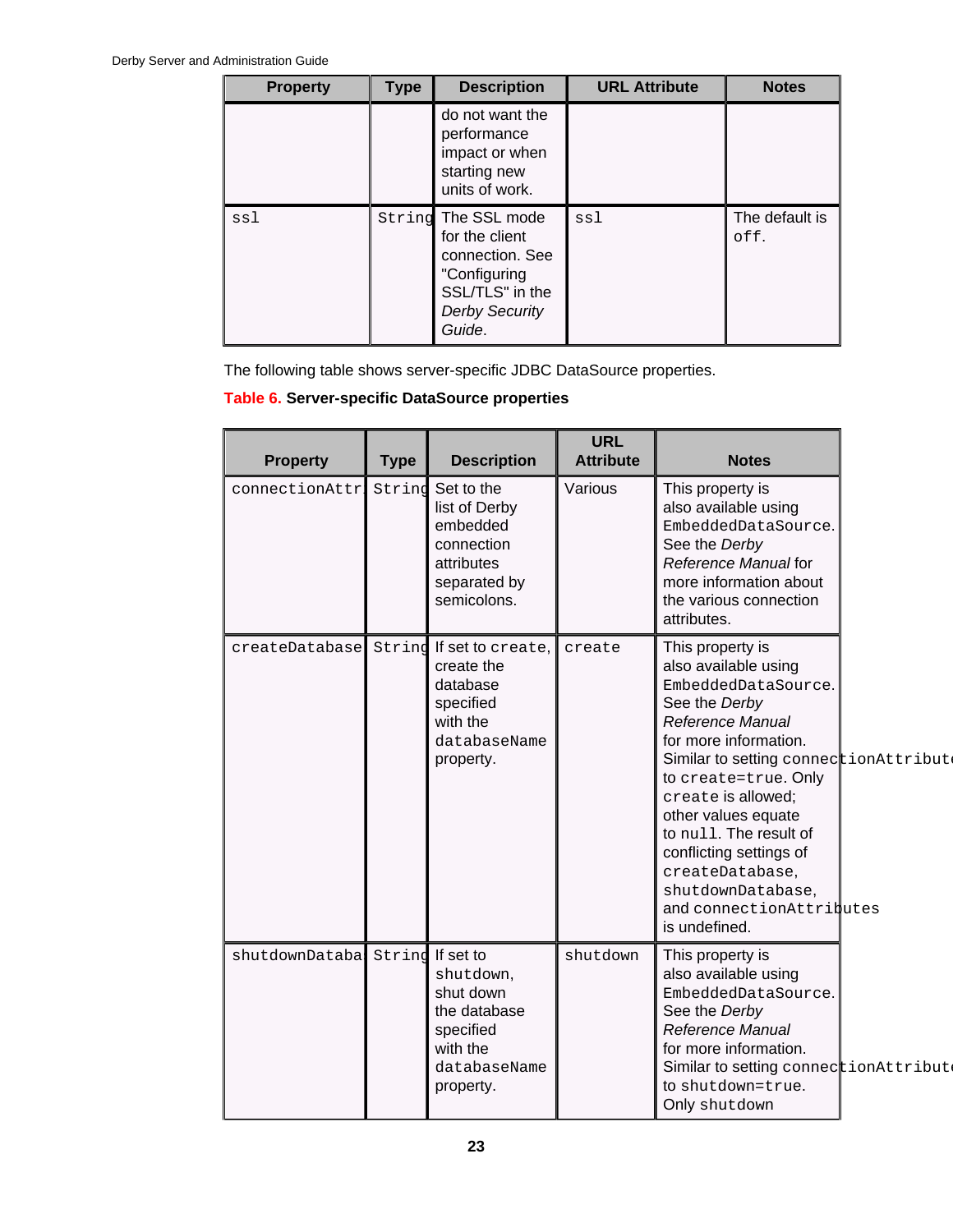<span id="page-25-0"></span>

| <b>Property</b> | <b>Type</b> | <b>Description</b> | <b>URL</b><br><b>Attribute</b> | <b>Notes</b>                                                                                                                                                                                                                                                                                                 |  |
|-----------------|-------------|--------------------|--------------------------------|--------------------------------------------------------------------------------------------------------------------------------------------------------------------------------------------------------------------------------------------------------------------------------------------------------------|--|
|                 |             |                    |                                | is allowed; other<br>values equate to<br>null. The result of<br>conflicting settings of<br>createDatabase,<br>shutdownDatabase,<br>and connectionAttributes<br>is undefined. If<br>authentication and<br>SQL authorization are<br>both enabled, database<br>shutdown is restricted to<br>the database owner. |  |

**Note:** The setAttributesAsPassword property, which is available for the embedded DataSource, is not available for the client DataSource. **Network client tracing**

The Derby Network client provides a tracing facility to collect JDBC trace information and view protocol flows.

There are various ways to obtain trace output. However, the easiest way to obtain trace output is to use the  $traceFile = path$  attribute on the URL in ij. The following example shows all tracing going to the file trace.out from an ij session.

```
ij>connect 'jdbc:derby://localhost:1527/mydb;
create=true;traceFile=trace.out;user=user1;password=secret4me';
```
To append trace information to the specified file, use the traceFileAppend=true URL attribute in addition to traceFile=path.

For more information, see "traceFile=path attribute" and "traceFileAppend=true attribute" in the Derby Reference Manual.

## **Implementing ClientDataSource tracing**

You can use one of three methods to collect tracing data while obtaining connections from the ClientDataSource:

- Use the setLogWriter(java.io.PrintWriter) method of ClientDataSource and set the PrintWriter to a non-null value.
- Use the setTraceFile(String filename) method of ClientDataSource.
- Use the setTraceDirectory(String dirname) method of ClientDataSource to trace each connection flow in its own file for programs that have multiple connections.

Derby provides two ClientDataSource implementations. You can use the org.apache.derby.jdbc.ClientDataSource class on all supported Java SE versions except Java SE 8 Compact Profile 2. On Java SE 8 Compact Profile 2, you must use the org.apache.derby.jdbc.BasicClientDataSource40 class. For more information, see "JDBC support for Java SE 8 Compact Profiles" in the Derby Reference Manual.

## **Implementing DriverManager tracing**

Use one of the following two options to enable and collect tracing information while obtaining connections using the DriverManager:

• Use the setLogWriter(java.io.PrintWriter) method of DriverManager and set the PrintWriter to a non null-value.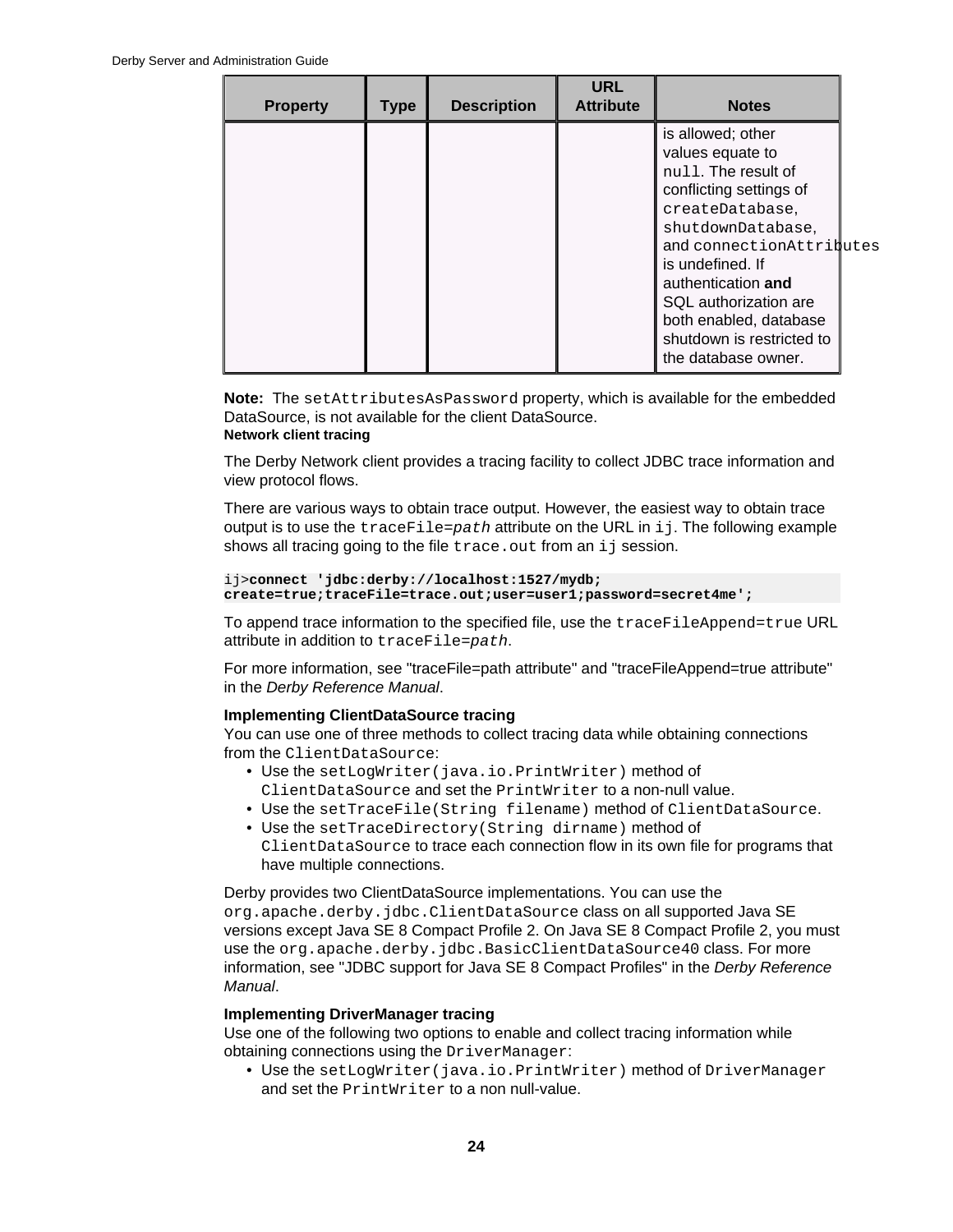<span id="page-26-0"></span>• Use the traceFile=path or traceDirectory=path URL attributes to set these properties prior to creating the connection with the DriverManager.getConnection() method. For more information, see "traceFile=path attribute" and "traceDirectory=path attribute" in the Derby Reference Manual.

## **Changing the default trace level**

The default trace level is ClientDataSource.TRACE\_ALL. You can choose the tracing level by calling the setTraceLevel(int level) method or by setting the traceLevel=value URL attribute:

```
String url = "jdbc:derby://samplehost.example.com:1528/mydb" +
 ";traceFile=/u/user1/trace.out" +
 ";traceLevel=" +
 org.apache.derby.jdbc.ClientDataSource.TRACE_PROTOCOL_FLOWS;
DriverManager.getConnection(url,"user1","secret4me");
```
The following table shows the tracing levels you can set.

## **Table 7. Available tracing levels and values**

| <b>Trace Level</b>                                                    | Value      |
|-----------------------------------------------------------------------|------------|
| org.apache.derby.jdbc.ClientDataSource.TRACE_NONE                     | 0x0        |
| org.apache.derby.jdbc.ClientDataSource.TRACE_CONNECTION_CALLS         | 0x1        |
| org.apache.derby.jdbc.ClientDataSource.TRACE_STATEMENT_CALLS          | 0x2        |
| org.apache.derby.jdbc.ClientDataSource.TRACE_RESULT_SET_CALLS         | 0x4        |
| org.apache.derby.jdbc.ClientDataSource.TRACE<br>DRIVER CONFIGURATION  | 0x10       |
| org.apache.derby.jdbc.ClientDataSource.TRACE_CONNECTS                 | 0x20       |
| org.apache.derby.jdbc.ClientDataSource.TRACE_PROTOCOL_FLOWS           | 0x40       |
| org.apache.derby.jdbc.ClientDataSource.TRACE<br>_RESULT_SET_META_DATA | 0x80       |
| org.apache.derby.jdbc.ClientDataSource.TRACE<br>_PARAMETER_META_DATA  | 0x100      |
| org.apache.derby.jdbc.ClientDataSource.TRACE_DIAGNOSTICS              | 0x200      |
| org.apache.derby.jdbc.ClientDataSource.TRACE_XA_CALLS                 | 0x800      |
| org.apache.derby.jdbc.ClientDataSource.TRACE_ALL                      | 0xFFFFFFFF |

To specify more than one trace level, use one of the following techniques:

• Use bitwise OR operators ( | ) with two or more trace values. For example, to trace PROTOCOL flows and connection calls, specify this value for traceLevel:

TRACE\_PROTOCOL\_FLOWS | TRACE\_CONNECTION\_CALLS

• Use a bitwise complement operator  $($   $\sim$   $)$  with a trace value to specify all except a certain trace. For example, to trace everything except PROTOCOL flows, specify this value for traceLevel:

~TRACE\_PROTOCOL\_FLOWS

For more information, see "traceLevel=value attribute" in the Derby Reference Manual.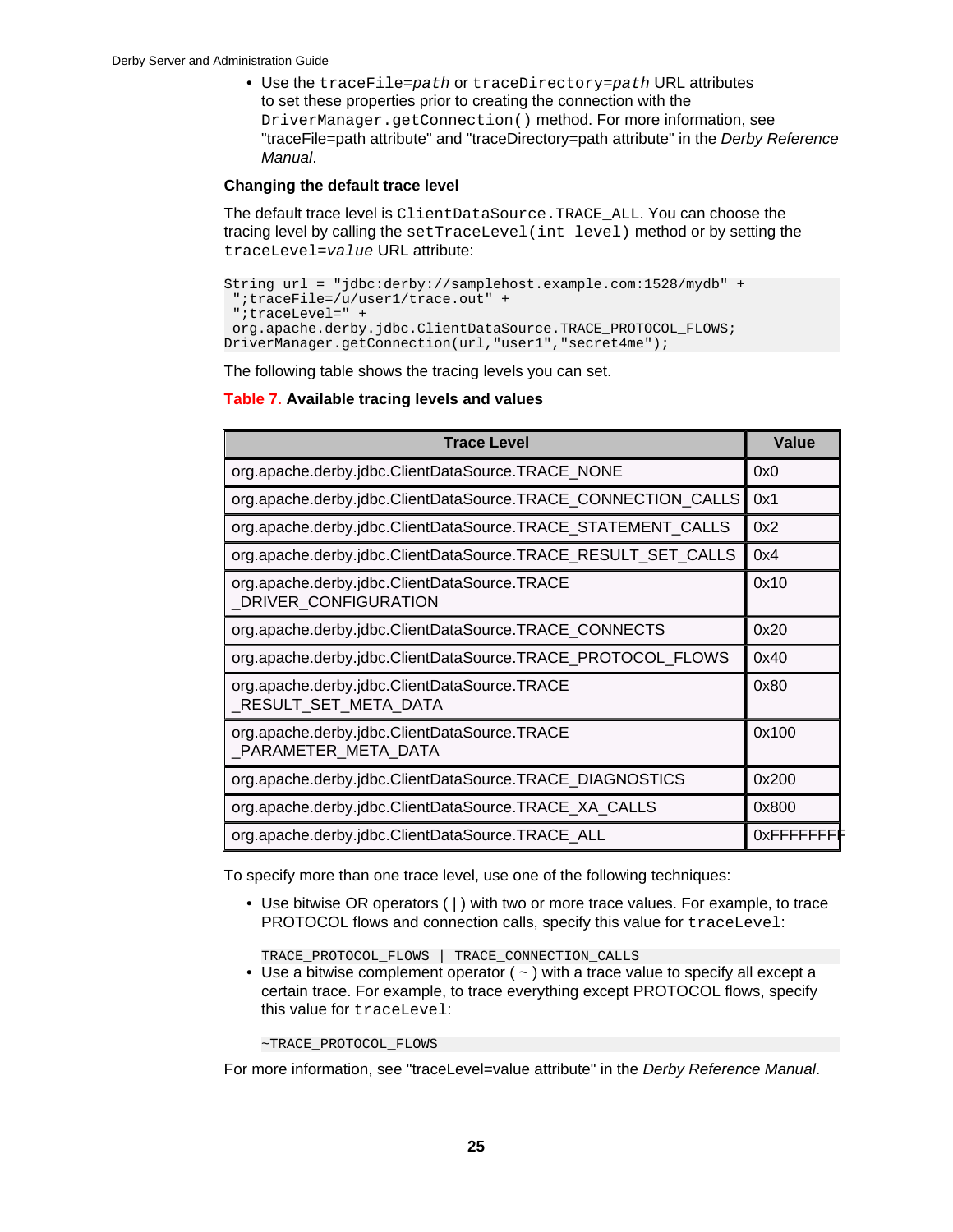#### <span id="page-27-0"></span>**Network client driver examples**

The following examples specify the user and password URL attributes.

To enable user authentication, you must either use NATIVE authentication or explicitly set the property derby.connection.requireAuthentication to true. Otherwise, Derby does not require a user name and password. For details on how to enable user authentication, see "Working with user authentication" in the Derby Developer's Guide.

For a multi-user product, you would typically specify authentication for the system in the derby.properties file for your server, since it is in a trusted environment. The following property setting specifies NATIVE authentication:

derby.authentication.provider=NATIVE:myCredentialsDB:LOCAL

**> Important:** It is strongly recommended that production systems rely on NATIVE authentication, an external directory service such as LDAP, or a user-defined class for authentication. It is also strongly recommended that production systems protect network connections with SSL/TLS.

#### **Example 1**

The following example connects to the default server name localhost on the default port, 1527, and to the database sample.

jdbc:derby://localhost:1527/sample;user=judy;password=no12see

## **Example 2**

The following example specifies both Derby and Network Client driver attributes:

jdbc:derby://localhost:1527/sample;create=true;user=judy;password=no12see

### **Example 3**

This example connects to the default server name localhost on the default port, 1527, and includes the path in the database name portion of the URL.

jdbc:derby://localhost:1527/c:/my-db-dir/my-db-name;user=judy; password=no12see

For a programming example that shows how to connect to the server using NATIVE authentication, see "NATIVE authentication and SQL authorization example" in the Derby Developer's Guide.

## **Accessing the Network Server by using a DataSource object**

The Network Server supports a set of Derby Network Client driver DataSource classes.

You can use the org.apache.derby.jdbc.ClientDataSource and org.apache.derby.jdbc.ClientConnectionPoolDataSource classes on all supported Java SE versions except Java SE 8 Compact Profile 2. On Java SE 8 Compact Profile 2, you must use the org.apache.derby.jdbc.BasicClientDataSource40 and org.apache.derby.jdbc.BasicClientConnectionPoolDataSource40 classes. For more information, see "JDBC support for Java SE 8 Compact Profiles" in the Derby Reference Manual.

## **Using statement caching**

Derby supports JDBC statement caching, which can improve the performance of applications that use PreparedStatement or CallableStatement objects. Statement caching avoids the performance penalty incurred by going over the network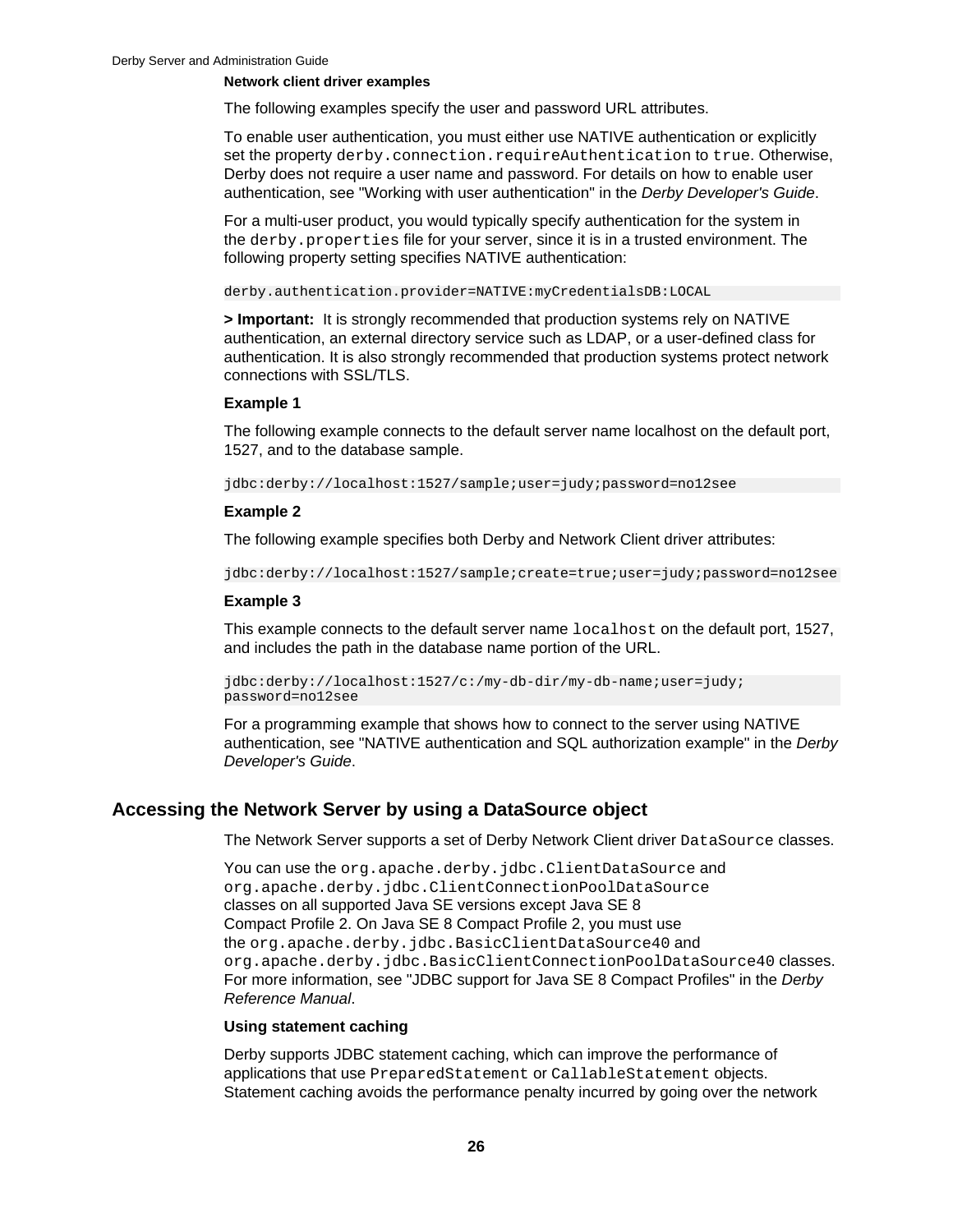from the client to the server to prepare a statement that has already been prepared on the same connection.

To use statement caching, you must use an

org.apache.derby.jdbc.ClientConnectionPoolDataSource or org.apache.derby.jdbc.BasicClientConnectionPoolDataSource40 object. After you instantiate this object, perform these steps:

- 1. Specify the desired size of your statement cache by calling the setMaxStatements method on the DataSource object, specifying an argument greater than zero.
- 2. Call the getPooledConnection method on the DataSource object to obtain a javax.sql.PooledConnection object (a physical connection).
- 3. Call the javax.sql.PooledConnection.getConnection method to obtain a java.sql.Connection object (a logical connection).

After you obtain a connection, use either prepared statements or callable statements to interact with the database. Close each statement to return it to the cache after you finish using it. The statements you create are held in the cache on the client side and reused when needed.

See Statement caching example for a code example.

Use of the JDBC statement cache makes each physical connection use more memory. The amount depends on how many statements the connection is allowed to cache and how many statements are actually cached.

If you enable JDBC statement caching, error handling changes slightly. Some errors that previously appeared when the prepareStatement method was executed may now appear during statement execution. For example, suppose you query a table using a prepared statement that is then cached. If the table is deleted, the prepared statement that queries the table is not invalidated. If the query is prepared again on the same connection, the cached object is fetched from the cache, and the prepareStatement call seems to have succeeded, although the statement has not actually been prepared. When the prepared statement is executed, the error is detected on the server side, and the client is notified.

## **DataSource access examples**

These examples use org.apache.derby.jdbc.ClientDataSource and org.apache.derby.jdbc.ClientConnectionPoolDataSource to access the Network Server.

The following example uses org.apache.derby.jdbc.ClientDataSource to access the Network Server:

```
org.apache.derby.jdbc.ClientDataSource ds =
  new org.apache.derby.jdbc.ClientDataSource();
ds.setDatabaseName("mydb");
ds.setCreateDatabase("create"); 
ds.setUser("user"); 
ds.setPassword("mypass"); 
// The host on which Network Server is running
ds.setServerName("localhost");
// The port on which Network Server is listening
ds.setPortNumber(1527);
Connection conn = ds.getConnection();
```
## **Statement caching example**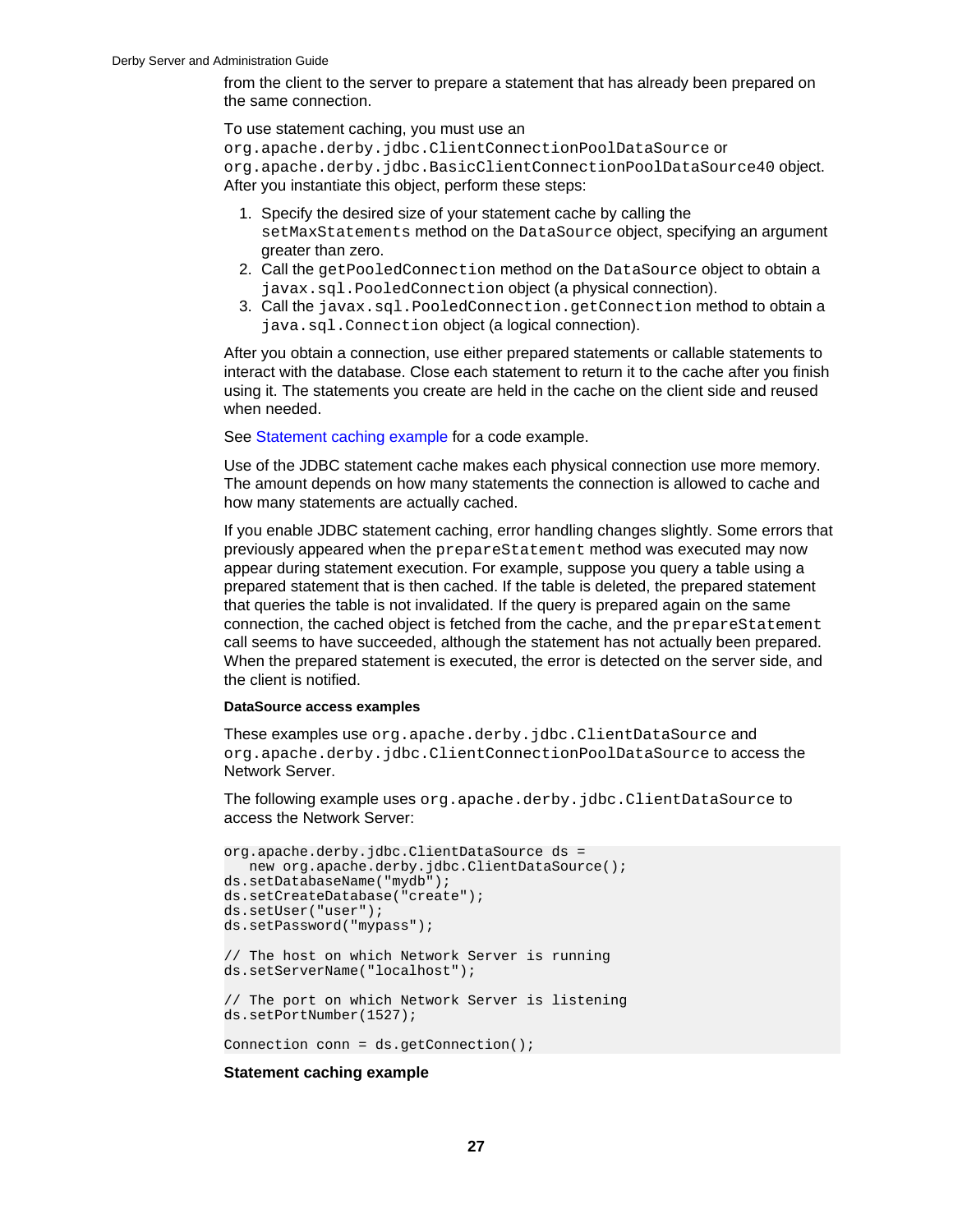<span id="page-29-0"></span>The following example uses

org.apache.derby.jdbc.ClientConnectionPoolDataSource to access the Network Server and use JDBC statement caching:

```
org.apache.derby.jdbc.ClientConnectionPoolDataSource cpds = 
    new ClientConnectionPoolDataSource();
// Set the number of statements the cache is allowed to cache.
// Any number greater than zero will enable the cache.
cpds.setMaxStatements(20);
// Set other DataSource properties
cpds.setDatabaseName("mydb");
cpds.setCreateDatabase("create");
cpds.setUser("user");
cpds.setPassword("mypass"); 
cpds.setServerName("localhost");
cpds.setPortNumber(1527);
// This physical connection will have JDBC statement caching enabled.
javax.sql.PooledConnection pc = cpds.getPooledConnection();
// Create a logical connection.
java.sql.Connection con = pc.getConnection();
// Interact with the database.
java.sql.PreparedStatement ps = con.prepareStatement(
    "select * from myTable where id = ?");
ps.close(); // Inserts or returns statement to the cache
...
con.close();
// The next logical connection can gain from using the cache.
con = pc.getConnection();
// This prepare causes a statement to be fetched from the local cache.
PreparedStatement ps = con.prepareStatement(
    "select * from myTable where id = ?");
...
// To dispose of the cache, close the connection.
pc.close();
```
## **XA and the Network Server**

Both the Derby embedded driver and the Network Server provide XA support. The Network Server provides DRDA level 7 support. DRDA clients that support XAMGR, such as the Derby network client, can send XA requests to the Network Server.

#### **Using XA with the network client driver**

You can access XA support for the Network Server by using the network client driver's XA DataSource interface.

You can use the org.apache.derby.jdbc.ClientXADataSource class on all supported Java SE versions except Java SE 8 Compact Profile 2. On Java SE 8 Compact Profile 2, you must use the org.apache.derby.jdbc.BasicClientXADataSource40 class. For more information, see "JDBC support for Java SE 8 Compact Profiles" in the Derby Reference Manual.

The following example illustrates how to obtain an XA connection with the network client driver:

import org.apache.derby.jdbc.ClientXADataSource;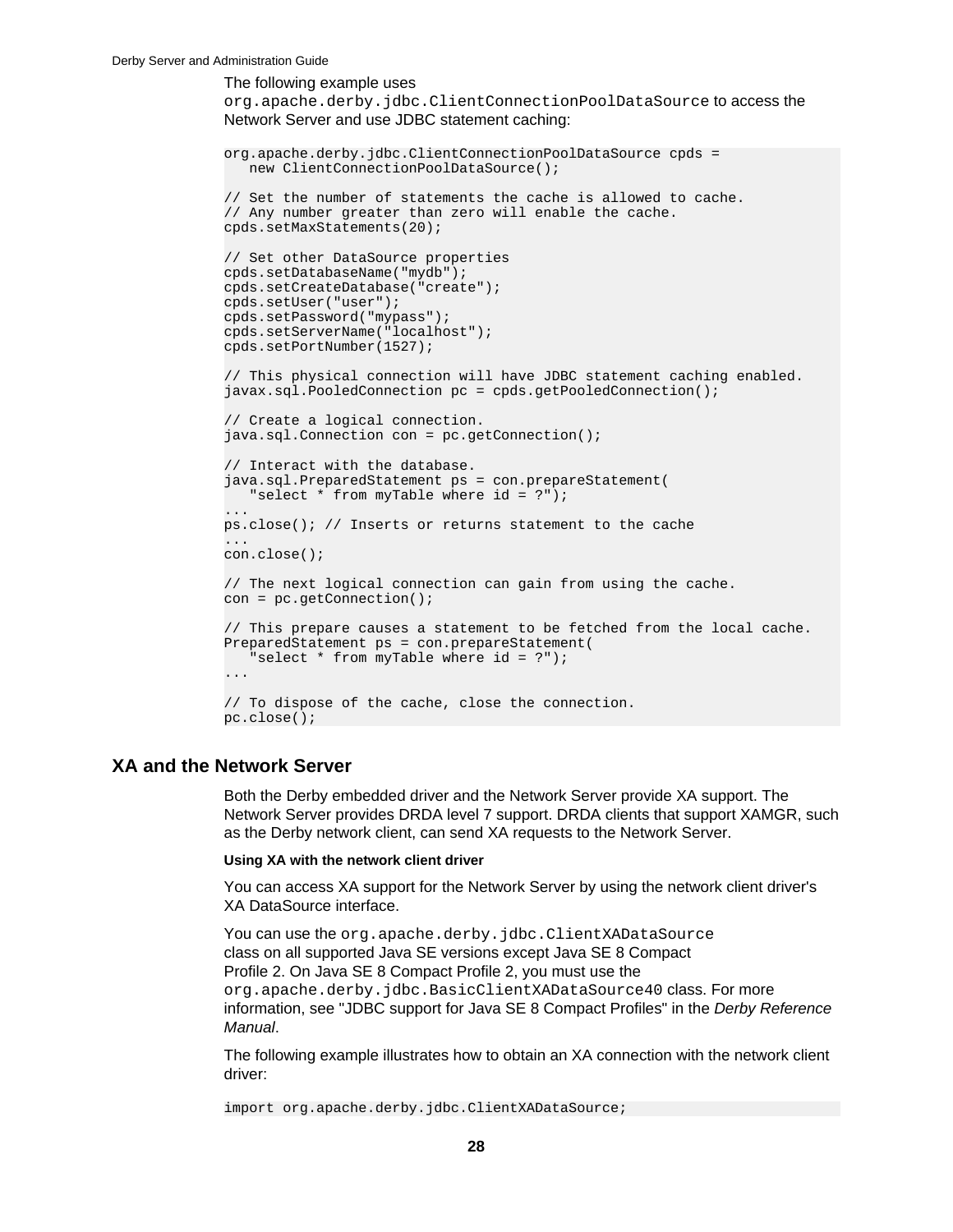<span id="page-30-0"></span>Derby Server and Administration Guide

```
import javax.sql.XAConnection;
...
XAConnection xaConnection = null;
Connection conn = null;
ClientXADataSource ds = new ClientXADataSource();
ds.setDatabaseName ("sample");
ds.setCreateDatabase("create");
ds.setServerName("localhost");
ds.setPortNumber(1527);
xaConnection = ds.getXAConnection("auser", "shhhh");
conn = xaConnection.getConnection();
```
## **Using the Derby tools with the Network Server**

The Derby tools ij and dblook work in embedded mode and client/server mode.

#### **Using the Derby ij tool with the Network Server**

To use the  $i$  j tool with the network client driver, follow these steps.

- 1. Start ij in one of the following ways. For details, see "Starting ij" in the Derby Tools and Utilities Guide.
	- a. Use a script.

Run the  $ij$ . bat script on Windows systems and the  $ij$  script on UNIX systems. These scripts are located in the \$DERBY\_HOME/bin directory.

b. Run the ij tool using the \$DERBY\_HOME/lib/derbyrun.jar file.

**java -jar derbyrun.jar ij**

c. Run the  $i$  j tool by specifying the class name.

**java org.apache.derby.tools.ij**

2. Connect by specifying the URL:

```
ij> CONNECT 'jdbc:derby://localhost:1527/sample'
 USER 'judy' PASSWORD 'no12see';
```
See [Network client driver examples](#page-26-0) for additional URL examples. **Using the Derby dblook tool with the Network Server**

To use the dblook tool with the network client driver, follow these steps.

- 1. Make sure the Network Server is running. See [Starting the Network Server](#page-16-0) for more information.
- 2. Include the necessary Derby and network client driver connection attributes as part of the database URL, as in the following example:

```
java org.apache.derby.tools.dblook -d
  'jdbc:derby://localhost:1527/sample;
user=user1;password=secret4me;'
```
For details on using the dblook tool, see the Derby Tools and Utilities Guide.

## **Differences between running Derby in embedded mode and using the Network Server**

This section describes the differences between running Derby in embedded mode and using the Network Server.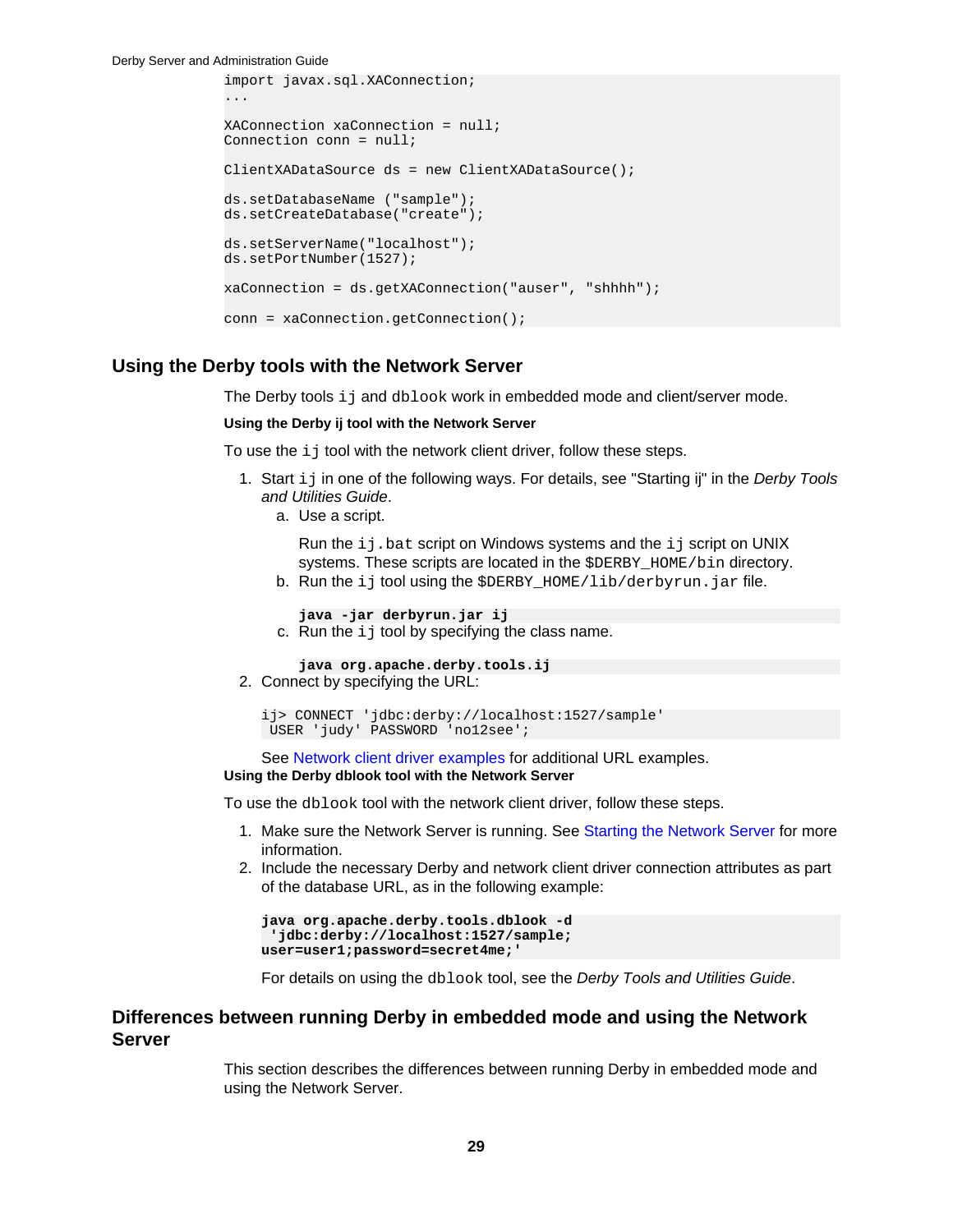<span id="page-31-0"></span>See "Configuring Network Server authentication in special circumstances" in the Derby Security Guide for information about authentication that is specific to the Network Server.

**Note:** There may be undocumented differences that have not yet been identified. **Differences between the embedded client and the network client driver**

The following are known differences that exist between the Derby embedded driver and the network client driver.

There may be undocumented differences that have not yet been identified. Some differences with the network client may be changed in future releases to match the embedded driver functionality.

- Error messages and SQLStates can differ between the network client and embedded driver.
- Treatment of error situations encountered during batch processing with java.sql.Statement, java.sql.PreparedStatement, and java.sql.CallableStatement is different. With the embedded driver, processing stops when an error is encountered; with the network client driver, processing continues, but an appropriate value as defined in the java.sql.Statement API is returned in the resulting update count array.
- To use an encrypted user id and password, you need to have the IBM's Java Cryptography Extension (JCE) Version 1.2.1 or later.

#### **Updatable result sets**

In Derby, the functionality of updatable result sets in a server environment and in an embedded environment are similar, with the exception of the following differences.

- The embedded driver allows for statement name changes when there is an open result set on the statement object. This is not supported in a server environment.
- Use of the updateBytes method on the CHAR, VARCHAR, and LONG VARCHAR datatypes is supported in an embedded environment, but is not supported in a server environment.

#### **Differences in JDBC methods**

A few JDBC methods behave differently with the embedded driver from the way they behave with the client driver.

These methods are as follows:

Connection.prepareStatement(String sql, String[] columnNames) Connection.prepareStatement(String sql, int[] columnIndexes)

Statement.execute(String sql, String[] columnNames) Statement.execute(String sql, int[] columnIndexes) Statement.executeUpdate(String sql, String[] columnNames) Statement.executeUpdate(String sql, int[] columnIndexes)

The differences in behavior are described in "Autogenerated keys" in the Derby Reference Manual.

### **Differences using the Connection.setReadOnly method**

In embedded mode, when the Connection.setReadOnly method has true as the parameter, the connection is marked as a read-only connection. When you use the Network Server, the Connection.setReadOnly(true) method is ignored, and the connection is not marked as a read-only connection.

## **Setting port numbers**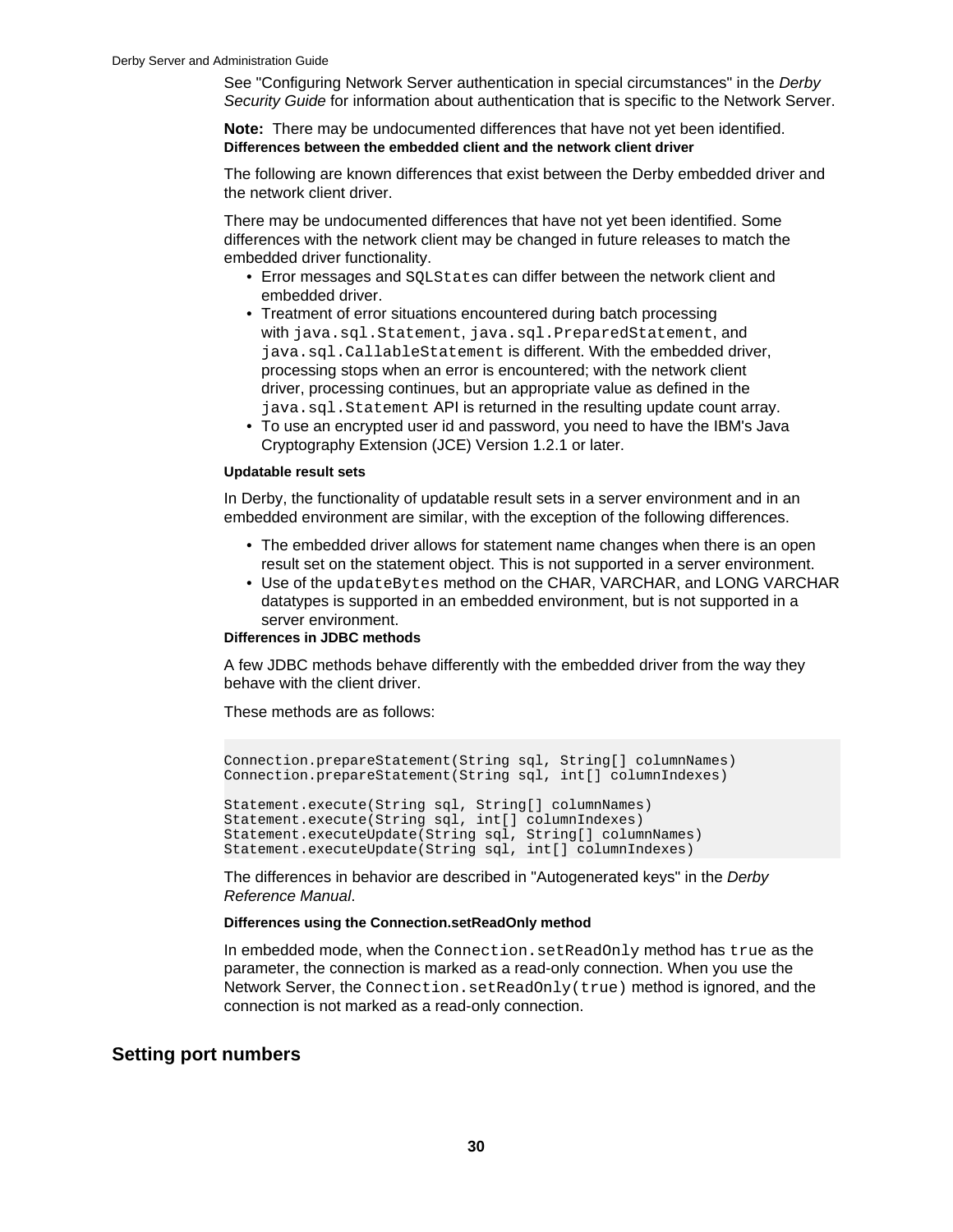<span id="page-32-0"></span>By default, the Derby Network Server listens on TCP/IP port number 1527. If you want to use a different port number, you can specify it on the command line when starting the Network Server.

For example:

**java org.apache.derby.drda.NetworkServerControl start -p 1088**

- 1. However, it is better to specify the port numbers by using any of the following methods:
	- Change the startNetworkServer.bat or startNetworkServer.ksh script
	- Use the derby.drda.portNumber property in derby.properties

See [Starting the Network Server](#page-16-0) for more information.

## **Managing the Derby Network Server**

The Derby Network Server can be run in either of the following configurations.

- As [a stand-alone server,](http://db.apache.org/derby/papers/DerbyTut/ns_intro.html#ns_intro) in which case it is an independent Java process embedding the Derby database engine
- As [an embedded server](http://db.apache.org/derby/papers/DerbyTut/ns_intro.html#Embedded+Server), in which case it is embedded within another Java application, and both the Network Server framework and the Derby database engine are loaded by the Java application

You can use Java Management Extensions (JMX) technology to monitor and manage Derby and the Network Server. For information on how to do this, see [Using Java](#page-39-0) [Management Extensions \(JMX\) technology.](#page-39-0)

You can manage the Network Server by using shell scripts, the command line, or the Network Server API.

## **Overview of Derby Network Server management**

You can start the Derby Network Server by using the command line or by using the Derby Network Server API.

Derby provides scripts for you to use to start the server from the command line. Before starting the server, you will probably set certain Derby and Network Server properties.

### **Using the NetworkServerControl API**

You need to create an instance of the NetworkServerControl class if you are using the API.

There are four constructors for this class.

**Note:** Before enabling connections from other systems, ensure that you are running under a security manager.

• NetworkServerControl()

This constructor creates an instance that listens either on the default port (1527) or the port that is set by the derby.drda.portNumber property. It will also listen on the host set by the derby.drda.host property or the loopback address if the property is not set. This is the default constructor; it does not allow remote connections. It is equivalent to calling NetworkServerControl(InetAddress.getByName("localhost"),1527) if no properties are set.

• NetworkServerControl(InetAddress address, int portNumber)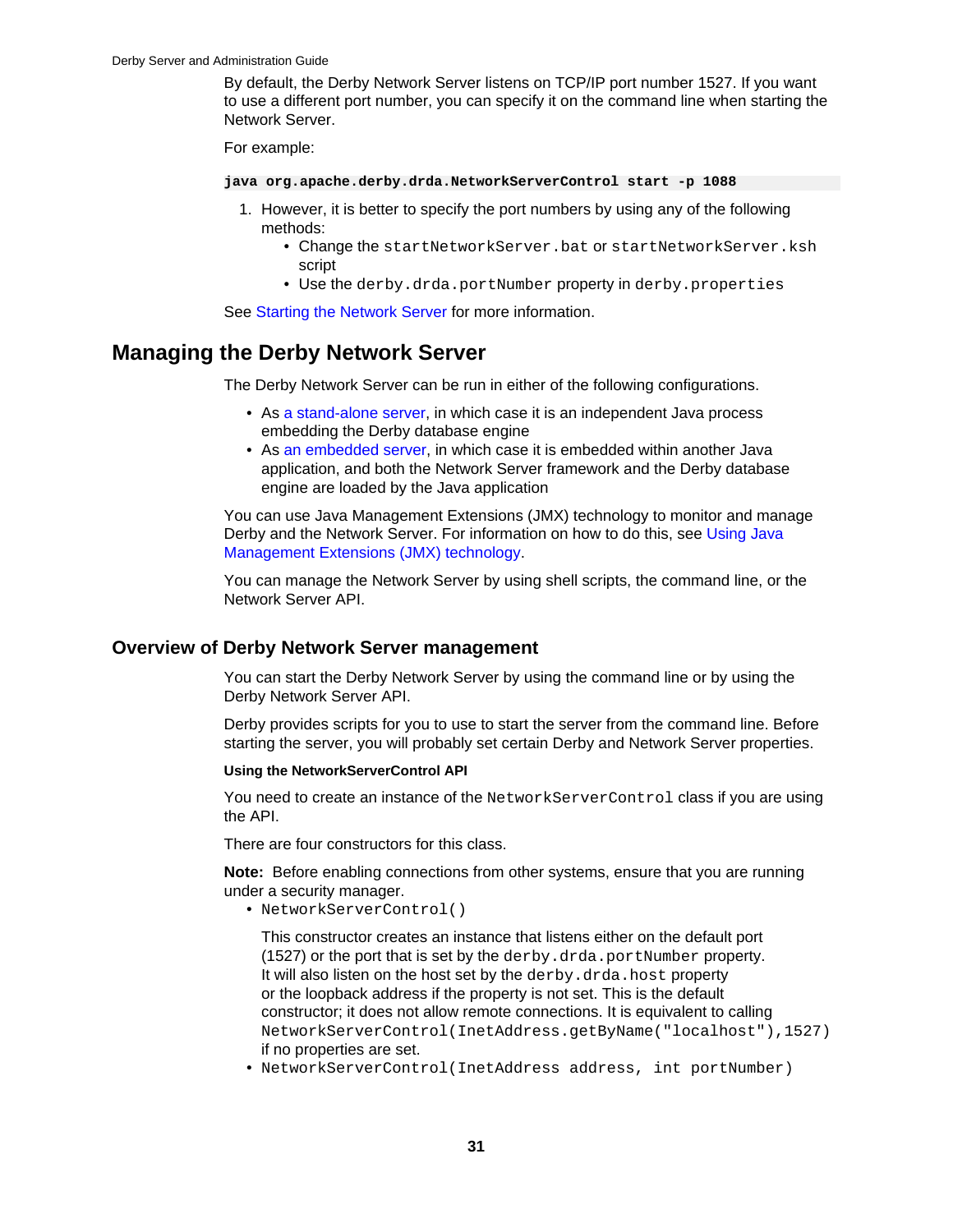<span id="page-33-0"></span>This constructor creates an instance that listens on the specified  $\text{portNumber}$  on the specified address. The InetAddress will be passed to ServerSocket. NULL is an invalid address value. The following examples show how you might allow the Network Server to accept connections from other hosts:

```
// accepts connections from other hosts on an IPv4 system
NetworkServerControl serverControl = 
  new NetworkServerControl(InetAddress.getByName("0.0.0.0"),1527);
```

```
// accepts connections from other hosts on an IPv6 system
NetworkServerControl serverControl = 
  new NetworkServerControl(InetAddress.getByName("::"),1527);
```
• NetworkServerControl(String userName, String password)

If a network server should run with user authentication, certain operations like NetworkServerControl.shutdown() require that you provide user credentials. This constructor creates an instance with user credentials, which are then used for operations that require them. In all other aspects, this constructor behaves like NetworkServerControl().

• NetworkServerControl(InetAddress address, int portNumber, String userName, String password)

This constructor creates an instance with user credentials, which are then used for operations that require them. In all other aspects, this constructor behaves like NetworkServerControl(InetAddress address, int portNumber).

## **Setting Network Server properties**

You can specify Network Server properties in the following ways.

- On the command line
- In the .bat or .ksh files (load the properties by executing java -D)
- In the derby.properties file

Properties specified on the command line or in the .bat or .ksh files take precedence over the properties in the derby.properties file. Arguments included in commands that are issued on the command line take precedence over property values.

#### **derby.drda.host property**

Causes the Network Server to listen on a specific network interface.

This property allows multiple instances of Network Server to run on a single machine, each using its own unique host:port combination. The host needs to be set to enable remote connections.

By default, the Network Server will listen only on the loopback address. If the property is set to  $0.0.0.0$ , the Network Server will listen on all interfaces.

Ensure that you are running under a security manager and that user authorization is enabled before you enable remote connections with this property.

## **Syntax**

derby.drda.host=hostName

## **Default**

If no host name is specified, the Network Server listens on the loopback address of the current machine (localhost).

## **Example**

```
derby.drda.host=myhost
```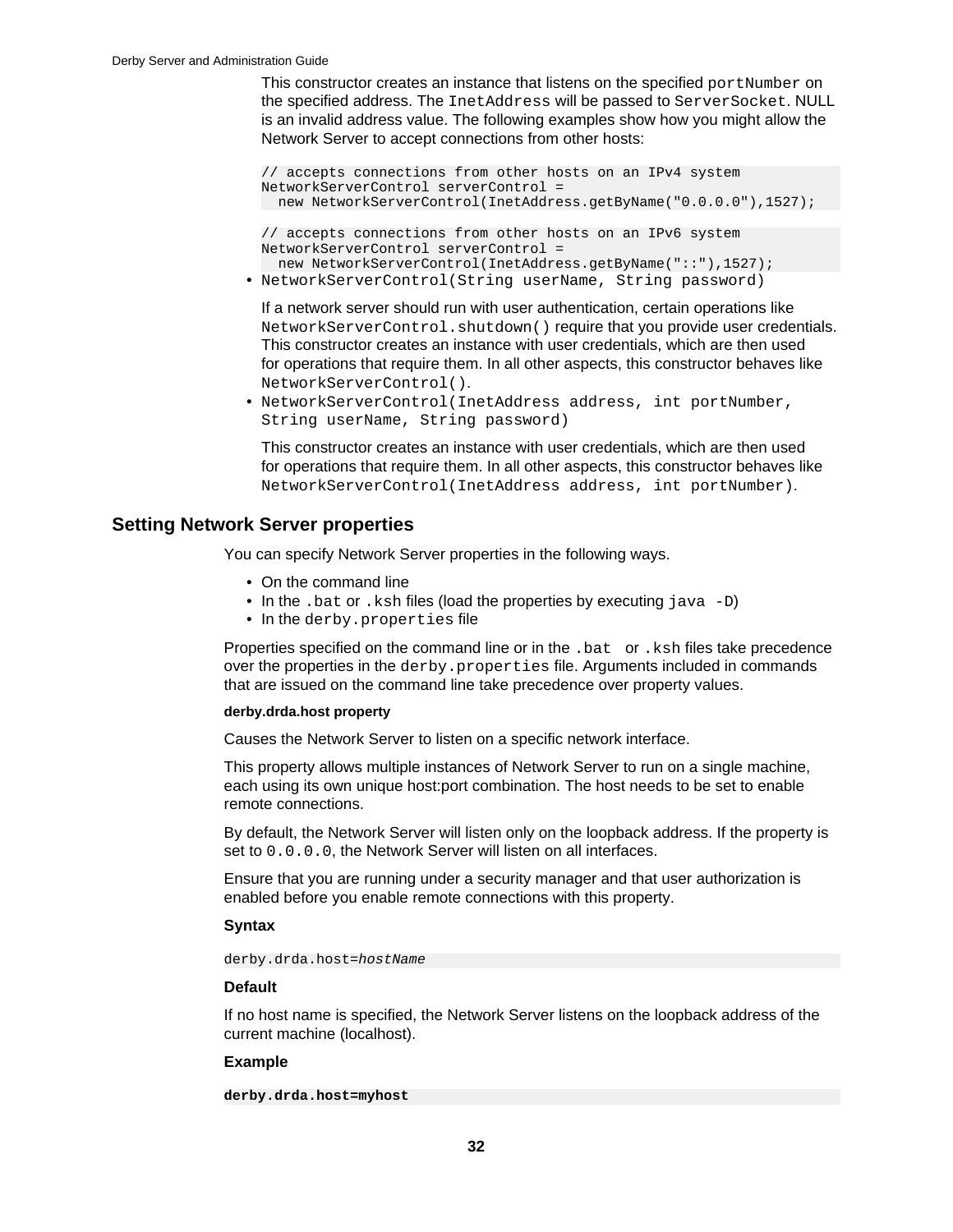### **Static or dynamic**

Static. You must restart the Network Server for changes to take effect.

#### **derby.drda.keepAlive property**

Indicates whether SO\_KEEPALIVE is enabled on sockets.

The keepAlive mechanism is used to detect when clients disconnect unexpectedly. A keepalive probe is sent to the client if a long time (by default, more than two hours) passes with no other data being sent or received. The derby.drda.keepAlive property is used to detect and clean up connections for clients on powered-off machines or clients that have disconnected unexpectedly.

If the property is set to false, Derby will not attempt to clean up disconnected clients. The keepAlive mechanism might be disabled if clients need to resume work without reconnecting even after being disconnected from the network for some time. To disable keepAlive probes on Network Server connections, set this property to false.

#### **Syntax**

derby.drda.keepAlive={true|false}

#### **Default**

True.

#### **Example**

**derby.drdra.keepAlive=false**

## **Static or dynamic**

Static. You must restart the Network Server for changes to take effect.

### **derby.drda.logConnections property**

Indicates whether to log connections.

This property also controls the logging of the connection number. Connection number tracing, if enabled, goes to both the derby. log file and the Network Server console.

## **Syntax**

derby.drda.logConnections={true|false}

#### **Default**

False.

#### **Example**

**derby.drda.logConnections=true**

#### **Static or dynamic**

Dynamic. You can change system values by using commands after the Network Server has been started.

#### **derby.drda.maxThreads property**

Sets the maximum number of connection threads that the Network Server will allocate.

If all of the connection threads are currently being used and the Network Server has already allocated the maximum number of threads, the threads will be shared by using the [derby.drda.timeSlice](#page-37-0) property to determine when sessions will be swapped.

## **Syntax**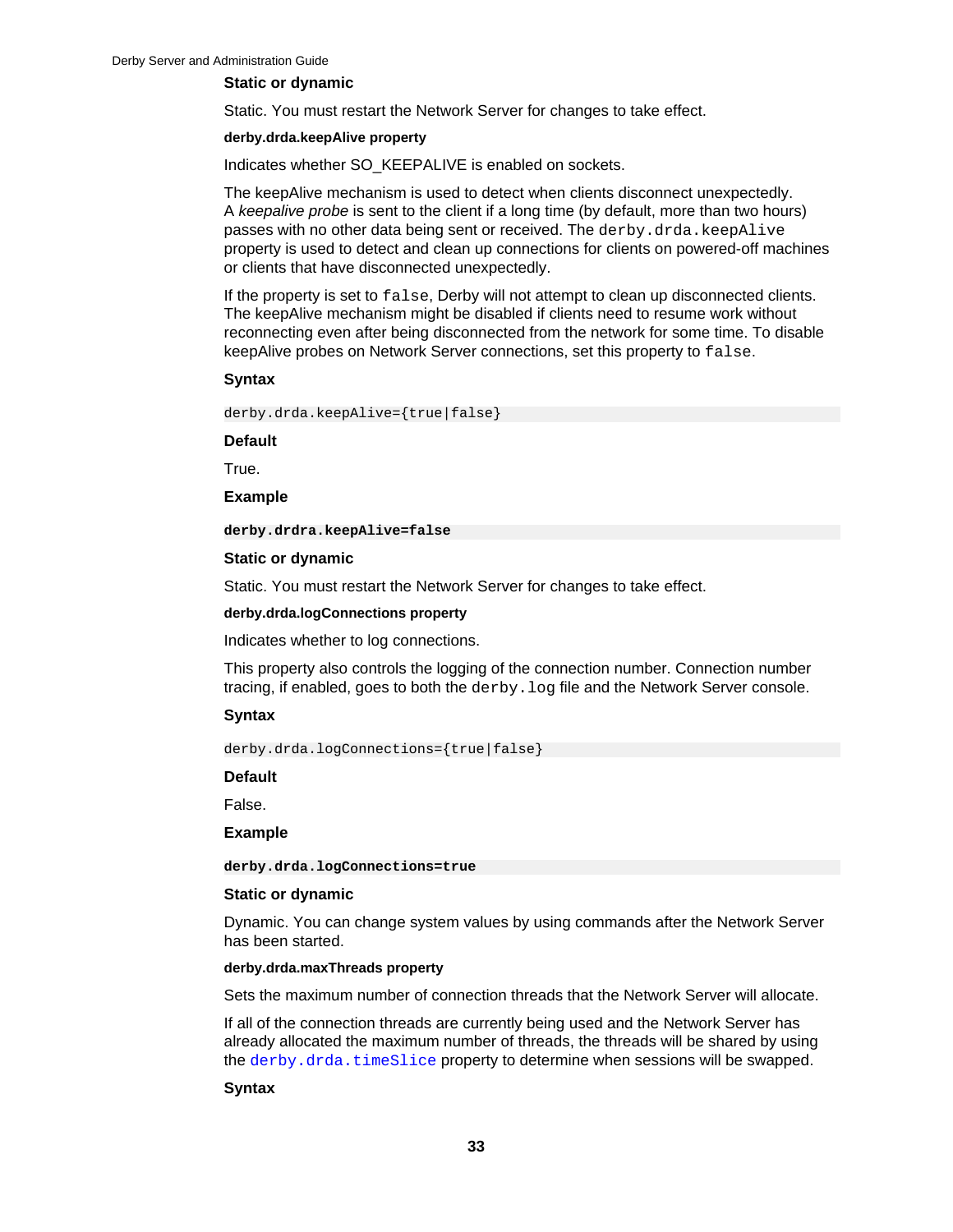derby.drda.maxThreads=numThreads

#### **Default**

0 (zero).

## **Example**

**derby.drda.maxThreads=50**

#### **Static or dynamic**

Static. You must restart the Network Server for changes to take effect.

#### **derby.drda.minThreads property**

Sets the minimum number of connection threads that the Network Server will allocate.

By default, connection threads are allocated as needed.

## **Syntax**

derby.drda.minThreads=numThreads

### **Default**

0 (zero).

**Example**

**derby.drda.minThreads=10**

#### **Static or dynamic**

Static. You must restart the Network Server for changes to take effect.

### **derby.drda.portNumber property**

Indicates the port number to use.

### **Syntax**

derby.drda.portNumber=portNumber

### **Default**

If no port number is specified, 1527 is the default.

#### **Example**

**derby.drda.portNumber=1110**

#### **Static or dynamic**

Static. You must restart the Network Server for changes to take effect.

### **derby.drda.securityMechanism property**

Restricts the client connections based on the security mechanism.

If the derby.drda.securityMechanism property is set to a valid mechanism, the Network Server accepts only connections which use that security mechanism. No other types of connections are accepted. If the derby.drda.securityMechanism property is not set, the Network Server accepts any connection which uses a valid security mechanism.

#### **Syntax**

```
derby.drda.securityMechanism={ 
     USER_ONLY_SECURITY | 
     CLEAR_TEXT_PASSWORD_SECURITY |
```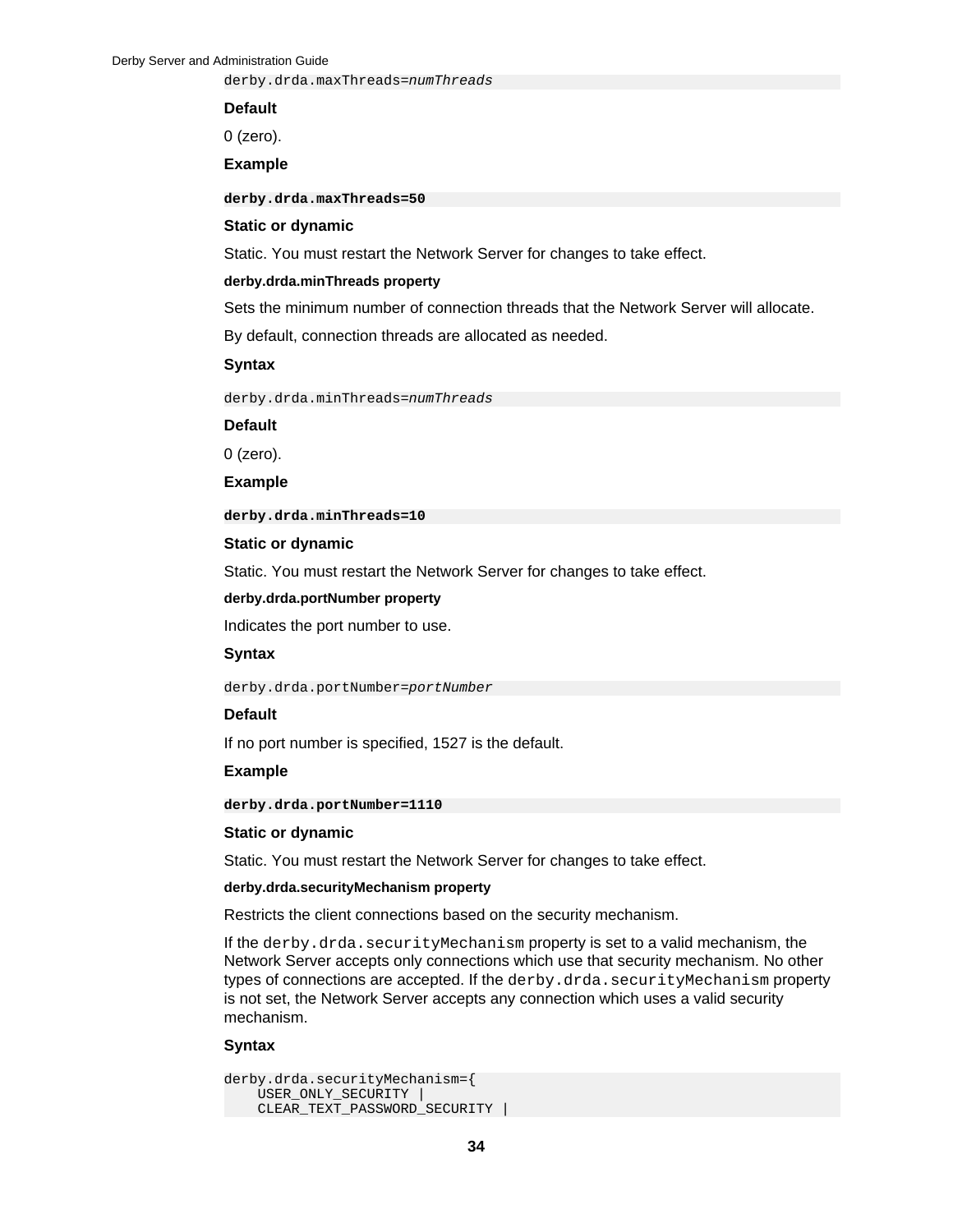}

ENCRYPTED\_USER\_AND\_PASSWORD\_SECURITY

### **Default**

None.

## **Example**

### **derby.drda.securityMechanism=USER\_ONLY\_SECURITY**

The server that runs with this setting accepts only client connections with the USER\_ONLY\_SECURITY value.

### **Static or dynamic**

Static. You must restart the Network Server for changes to take effect.

### **derby.drda.sslMode property**

Indicates whether the client connection is encrypted or not, and whether certificate-based peer authentication is enabled.

### **Syntax**

```
derby.drda.sslMode={
     off |
     basic |
     peerAuthentication
}
```
### **Default**

off.

## **Example**

### **derby.drda.sslMode=basic**

The server that runs with this setting accepts client connections encrypted with SSL.

### **Static or dynamic**

Static. You must restart the Network Server for changes to take effect.

#### **derby.drda.startNetworkServer property**

Indicates whether the Network Server will start automatically when you start Derby.

Use the derby.drda.startNetworkServer property to simplify embedding the Network Server in your Java application. When you set this property to true, the Network Server will automatically start when you start Derby (in this context, Derby will start when the embedded driver is loaded). Only one Network Server can be started in a JVM.

**Note:** If you start the Network Server with this property set to true, the Network Server will stop when your application ends or when you stop it by other means (for example, by using the Java API or the command line interface, or by shutting down the Derby system), whichever comes first.

## **Syntax**

derby.drda.startNetworkServer={true|false}

#### **Default**

False.

**Example**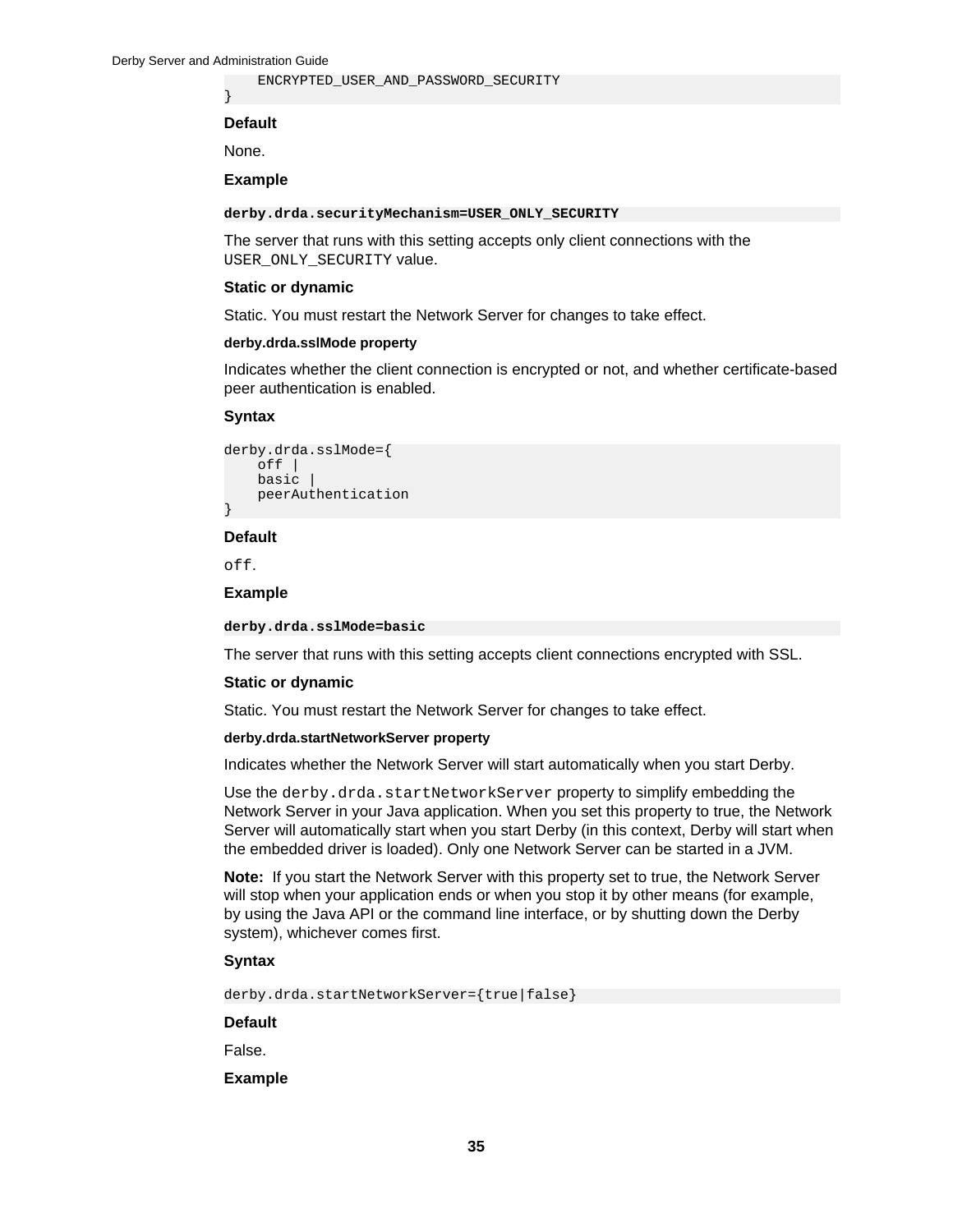### <span id="page-37-0"></span>**derby.drda.startNetworkServer=true**

### **Static or dynamic**

Static. You must shut down the Network Server and restart Derby for this change to take effect.

#### **derby.drda.streamOutBufferSize property**

Configures the size of the buffer for streaming blob/clob data from server to client.

If the configured size is 0 or less, the buffer is not placed.

**Note:** This configuration is used when optimizing streaming blob/clob from server to client.

If there were found many small packets, of which sizes are much lower than maximum size of packet possible in the network, it will improve performance of streaming to setting this configuration.

Recommended value of this configuration is maximum packet size possible in the network minus appropriate size for header.

### **Syntax**

derby.drda.streamOutBufferSize=sizeOfBuffer

**Default**

0 (zero).

### **Example**

**derby.drda.streamOutBufferSize=1024**

### **Static or dynamic**

Dynamic. You can change system values by using commands after the Network Server has been started.

### **derby.drda.timeSlice property**

Sets the number of milliseconds that each connection will use before yielding to another connection.

This property is relevant only if the [derby.drda.maxThreads](#page-34-0) property is set to a value greater than zero.

# **Syntax**

derby.drda.timeSlice=milliseconds

## **Default**

0 (zero).

**Example**

**derby.drda.timeSlice=2000**

### **Static or dynamic**

Static. You must restart the Network Server for changes to take effect.

## **derby.drda.traceAll property**

Turns tracing on for all sessions.

### **Syntax**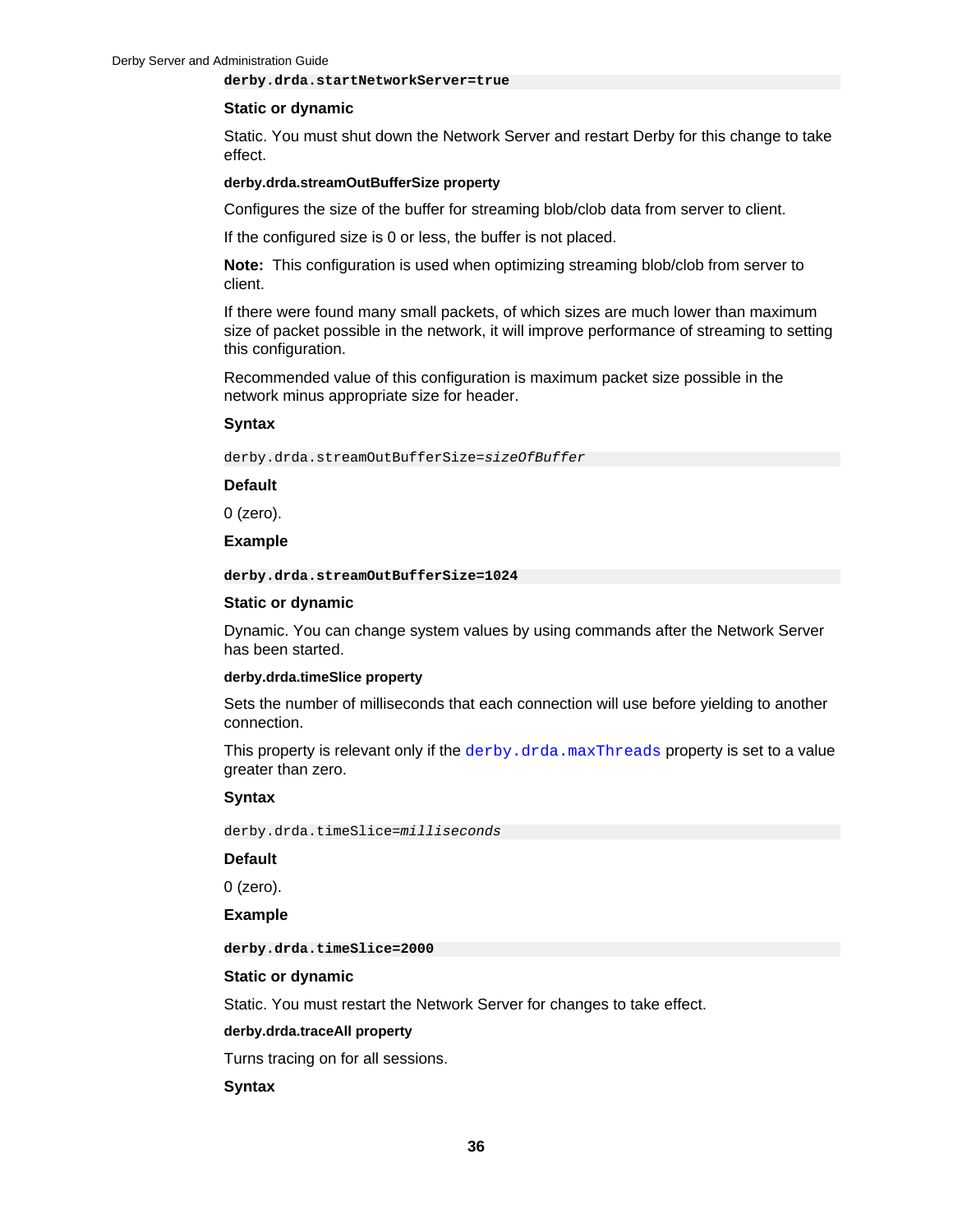<span id="page-38-0"></span>derby.drda.traceAll={true|false}

### **Default**

False.

## **Example**

**derby.drda.traceAll=true**

### **Static or dynamic**

Dynamic. You can change system values by using commands after the Network Server has been started.

### **derby.drda.traceDirectory property**

Indicates the location of tracing files.

## **Security Considerations**

The Network Server will attempt to create the trace directory (and any parent directories) if they do not exist. This will require that the Java security policy for  $derbynet$ .  $jar$ permits verification of the existence of the named trace directory and all necessary parent directories. For each directory created, the policy must allow

permission java.io.FilePermission "directory", "read,write";

and for the trace directory itself, the policy must allow

permission java.io.FilePermission "tracedirectory\$ $\{ / \}$ -", "write";

See "Configuring Java security" in the Derby Security Guide for information about customizing the Network Server's security policy.

### **Syntax**

derby.drda.traceDirectory=traceFileDirectory

## **Default**

If the derby.system.home property has been set, it is the default. Otherwise, the default is the current directory.

## **Example**

**derby.drda.traceDirectory=c:/Derby/trace**

### **Static or dynamic**

Dynamic. You can change system values by using commands after the Network Server has been started.

# **Verifying startup**

To verify that the Derby Network Server is currently running, use the ping command.

You can use the ping command in the following ways:

• You can use the script NetworkServerControl.bat for Windows systems or NetworkServerControl.ksh for UNIX systems with the ping command. For example:

NetworkServerControl ping [-h <hostname>;] [-p <portnumber>] • You can use the NetworkServerControl ping command:

java org.apache.derby.drda.NetworkServerControl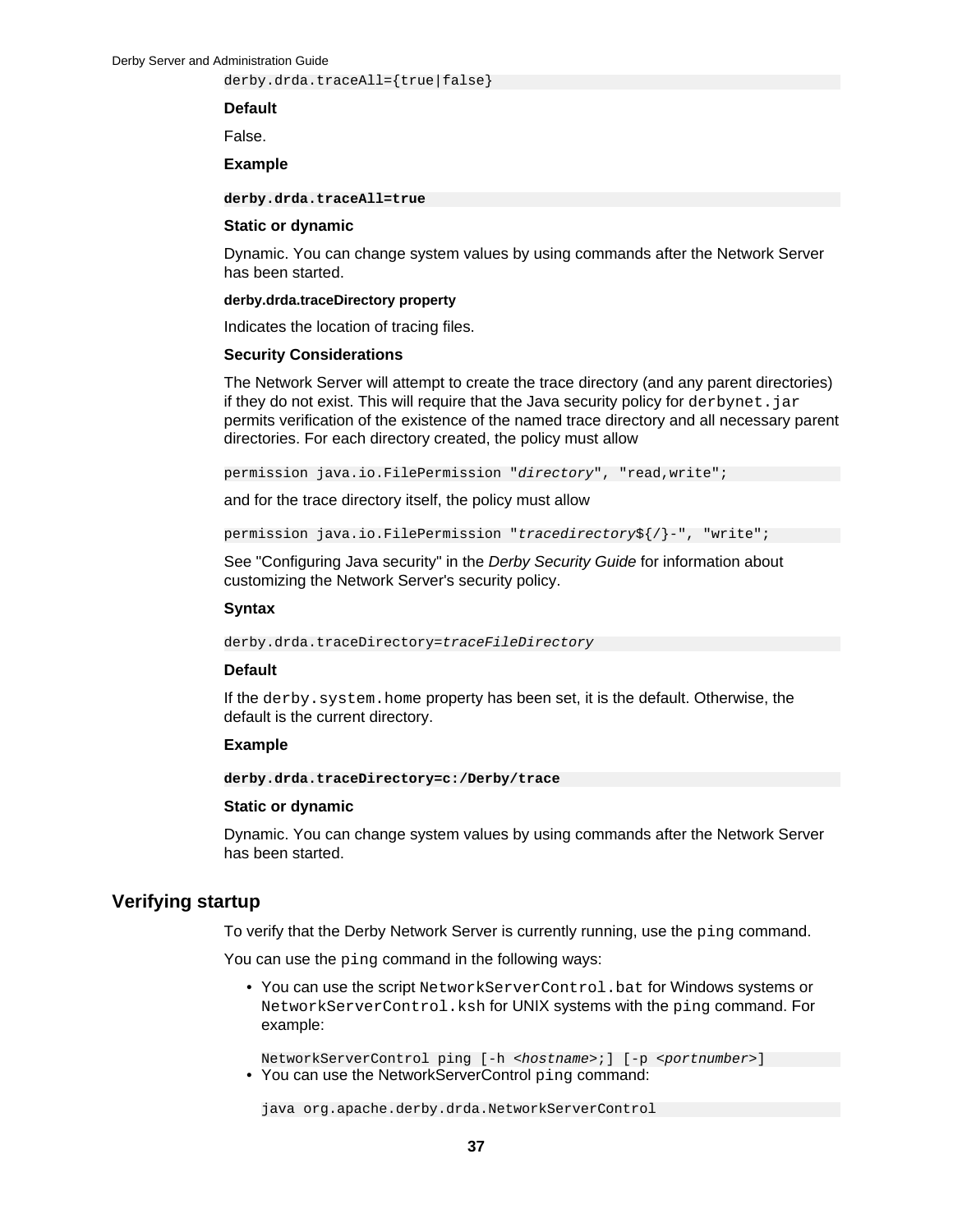```
ping [-h <hostname>] [-p <portnumber>]
```
• You can use the NetworkServerControl API to verify startup from within a Java application:

ping();

The following example uses a method to verify startup. It will try to verify for the specified number of seconds:

```
private static boolean isServerStarted(NetworkServerControl server, int
 ntries) {
    for (int i = 1; i <= ntries; i ++) {
         try {
             Thread.sleep(500);
             server.ping();
            return true;
         } catch (Exception e) {
           if (i == ntries) {
                 return false;
 }
         }
     }
     return false;
}
```
# **Using Java Management Extensions (JMX) technology**

Derby includes a set of MBeans (Managed Beans) and their attributes and operations, providing monitoring and management capabilities.

Before using the Derby MBeans, you should have a basic understanding of JMX technology. A good source of information is the "Monitoring and Management for the Java Platform" web page at [http://docs.oracle.com/javase/7/docs/technotes/guides/management/ .](http://docs.oracle.com/javase/7/docs/technotes/guides/management/)

The Derby MBeans instrument one or more parts of a running Derby system. This instrumentation gives you real-time access to Derby-specific information and features from a host of your choice, if you configure your Java Virtual Machine (JVM) and the Derby security features to enable this access.

The Derby JMX features are automatically available when Derby is started in a JVM that supports the platform MBean server. Most versions of the Java SE platform support JMX technology (Java SE 8 Compact Profile 2, for example, does not).

You start Derby by loading the Derby embedded driver. If you are using the Derby Network Server, the embedded driver is automatically loaded in the server JVM when the server is started.

You may access the Derby MBeans by using an existing JMX client utility such as JConsole, or programmatically by writing your own Java code that uses JMX.

# **Introduction to the Derby MBeans**

Derby provides the MBeans described in this section.

The public API documentation for each Derby MBean describes its features in detail.

### **VersionMBean**

VersionMBean exposes version information about the running Derby system jar file.

• Interface: org.apache.derby.mbeans.VersionMBean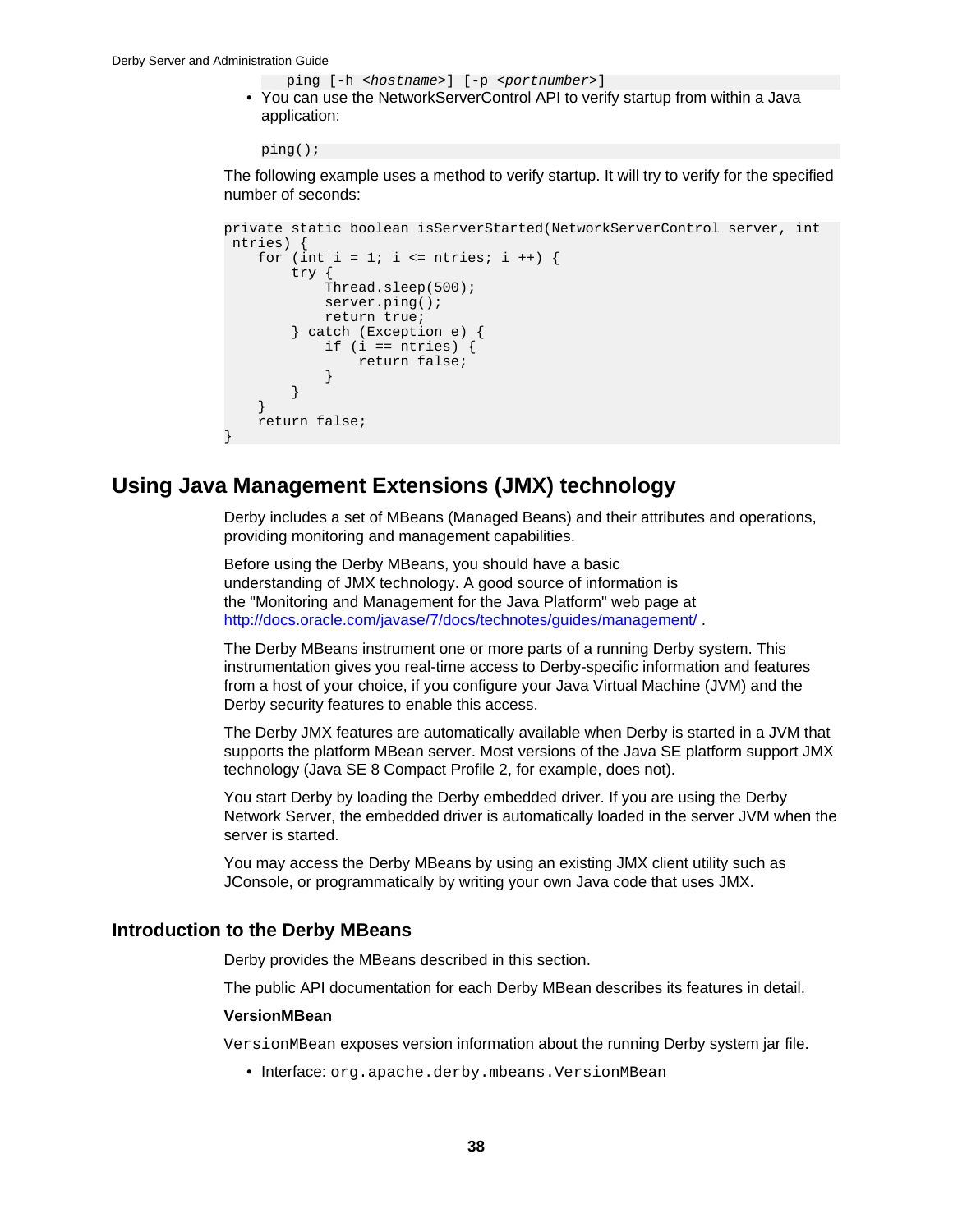- Implementation: org.apache.derby.iapi.services.info.Version (not in the public API)
- ObjectName:

org.apache.derby:type=Version,system=<sysID>,jar=derby.jar (monitors derby. jar, the Derby engine), or org.apache.derby:type=Version,system=<sysID>,jar=derbynet.jar (monitors derbynet.jar, the server)

• Instruments: org.apache.derby.iapi.services.info.ProductVersionHolder

## **JDBCMBean**

JDBCMBean exposes information about the JDBC driver.

- Interface: org.apache.derby.mbeans.JDBCMBean
- Implementation: org.apache.derby.jdbc.JDBC (not in the public API)
- ObjectName: org.apache.derby: type=JDBC, system=<sysID>
- Instruments: org.apache.derby.jdbc.InternalDriver and org.apache.derby.iapi.services.info.JVMInfo

## **ManagementMBean**

ManagementMBean manages the state of the Derby MBeans (registered or not).

- Interface org.apache.derby.mbeans.ManagementMBean
- Implementation: org.apache.derby.mbeans.Management (part of the public API; may be registered by JMX clients)
- Extended by:

org.apache.derby.iapi.services.jmx.ManagementService (interface; not in the public API), with the following implementations:

- org.apache.derby.impl.services.jmx.JMXManagementService (not public)
- org.apache.derby.impl.services.jmxnone.NoManagementService (not in the public API; empty implementation for environments without the required JMX support)
- ObjectName: org.apache.derby: type=Management, system=<sysID> when registered by Derby
- Instruments: org.apache.derby.impl.services.jmx.JMXManagementService

# **NetworkServerMBean**

NetworkServerMBean monitors and manages a running instance of the Network Server.

- Interface: org.apache.derby.mbeans.drda.NetworkServerMBean
- Implementation: org.apache.derby.impl.drda.NetworkServerMBeanImpl (not in the public API)
- ObjectName: org.apache.derby:type=NetworkServer, system=<sysID>
- Instruments: org.apache.derby.impl.drda.NetworkServerControlImpl

# **CacheManagerMBean**

CacheManagerMBean monitors the page cache, the container cache, and the statement cache of a running database instance.

- Interface: org.apache.derby.mbeans.CacheManagerMBean
- Implementation:

org.apache.derby.impl.services.cache.ConcurrentCacheMBeanImpl (not in the public API)

• ObjectName:

org.apache.derby:type=CacheManager,name=PageCache,db=<databaseDir>,system=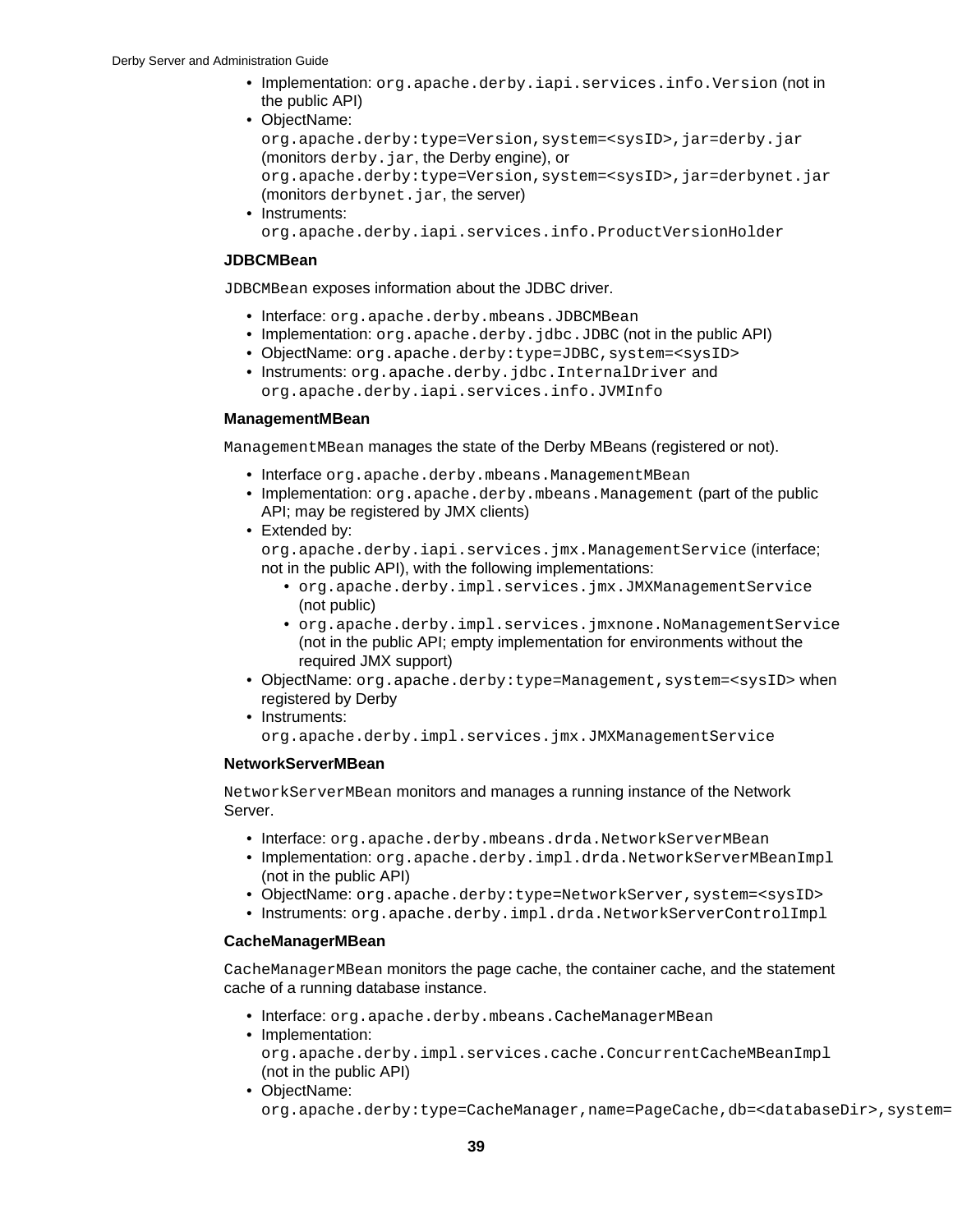(monitors the page cache), or

org.apache.derby:type=CacheManager,name=ContainerCache,db=<databaseDir>,sy (monitors the container cache), or

org.apache.derby:type=CacheManager,name=StatementCache,db=<databaseDir>,sy (monitors the statement cache)

• Instruments: org.apache.derby.impl.services.cache.ConcurrentCache

# <span id="page-41-0"></span>**Enabling and disabling JMX**

You can use JMX management and monitoring both locally and remotely.

The term local means on the same host (machine) and running as the same user. For example, this means that local JMX access is possible only if the JVM you want to access is running on the same host and as the same user as the user who is running a JMX client such as JConsole (or a different user with sufficient file system permissions). In order to allow other users to access the JVM, or to allow access from other hosts, remote JMX must be enabled.

## **Local JMX access**

Local JMX management and monitoring are enabled by default on platforms that support JMX. (Java SE 8 Compact Profile 2, for example, does not support JMX.)

## **Remote JMX access**

Remote JMX management and monitoring is a powerful Java feature, allowing you to monitor a specific JVM from a remote location. Enabling remote JMX requires explicit actions by the JVM administrator, since it may involve exposing sensitive information about your system.

The most common way to enable remote JMX access to your JVM is to specify a TCP/IP port number and some basic security settings when you start the JVM. The security settings commonly include authentication and SSL (Secure Socket Layer). Derby attempts to use the JVM's built-in platform MBean server. For a list of current command line options (system properties) and their meanings, refer to the table in the Java SE Monitoring and Management Guide at [http://docs.oracle.com/javase/7/docs/technotes/guides/management/agent.html#gdeum .](http://docs.oracle.com/javase/7/docs/technotes/guides/management/agent.html#gdeum)

The following topics describe ways to enable and disable remote JMX access.

### **Enabling remote JMX with no authentication or SSL**

The following simple example starts the Derby Network Server on the command line with insecure remote JMX management and monitoring enabled, using an Oracle JDK JVM.

Password authentication over SSL is enabled by default, but here these security features are disabled, to keep the example simple.

**> Important:** It is not recommended to disable authentication or SSL in production environments.

```
java -Dcom.sun.management.jmxremote.port=9999
-Dcom.sun.management.jmxremote.authenticate=false
-Dcom.sun.management.jmxremote.ssl=false 
-jar $DERBY_HOME/lib/derbyrun.jar server start
```
When you start the Network Server from the command line, it automatically installs a security manager using a basic default security policy, unless you specify the -noSecurityManager option. You may need to customize this policy to make it suit your needs. See [Fine-grained authorization using a security policy](#page-44-0) for details.

### **Enabling remote JMX with password authentication only**

Some JVMs include built-in support for JMX password authentication.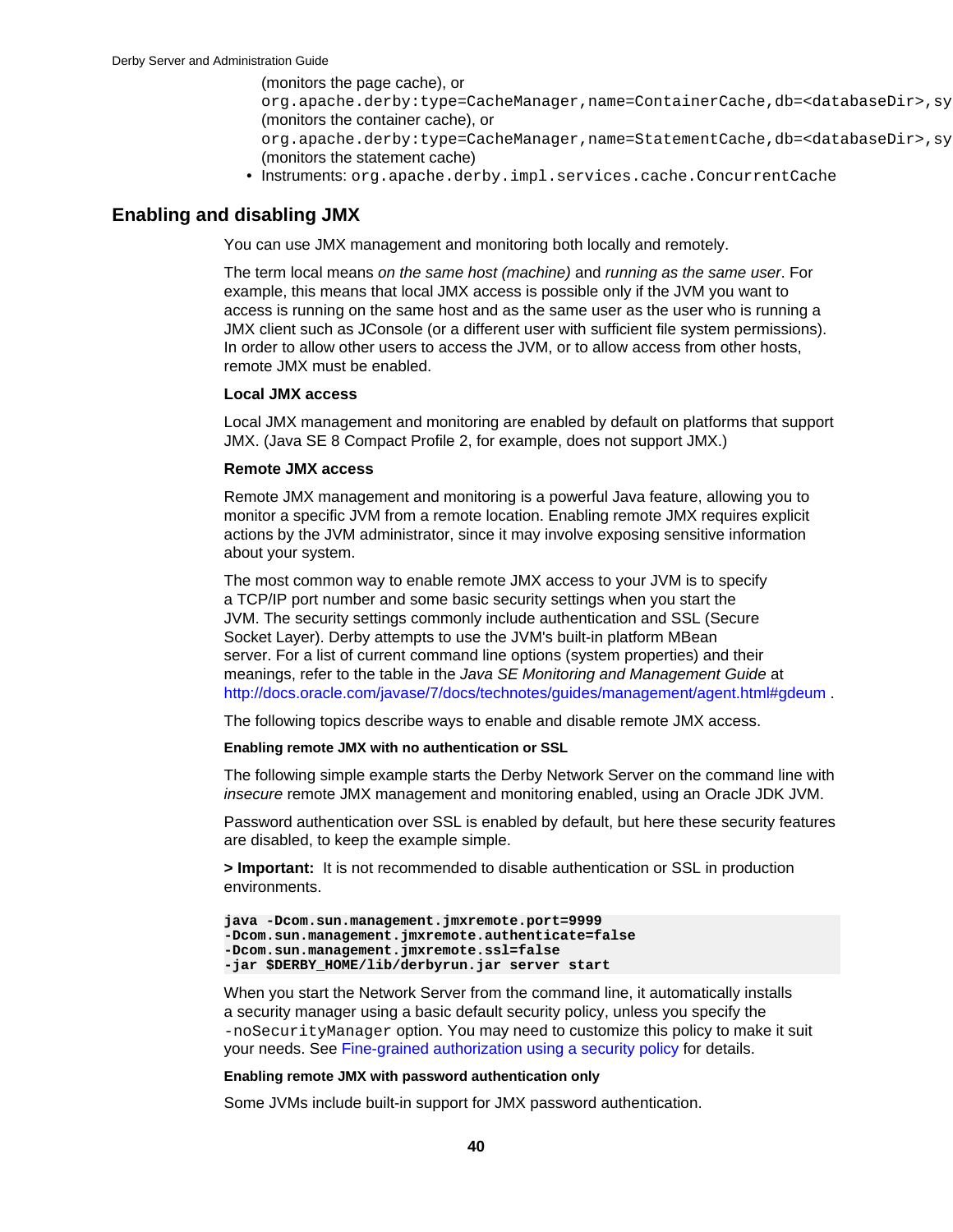<span id="page-42-0"></span>For example, with the Oracle Java Development Kit (JDK), authentication is enabled by default, and it is possible to specify a properties file that contains usernames and passwords. The properties file syntax is the same as for other Java properties files.

**Note:** When authentication is enabled and a Java Security Manager is installed, additional permissions may need to be granted to users in the security policy used. See [Fine-grained authorization using a security policy](#page-44-0) for details.

For example, you could create a password file called  $\frac{1}{2}$   $\frac{1}{2}$   $\frac{1}{2}$   $\frac{1}{2}$   $\frac{1}{2}$   $\frac{1}{2}$   $\frac{1}{2}$   $\frac{1}{2}$   $\frac{1}{2}$   $\frac{1}{2}$   $\frac{1}{2}$   $\frac{1}{2}$   $\frac{1}{2}$   $\frac{1}{2}$   $\frac{1}{2}$   $\frac{1}{2}$   $\frac{1}{2}$ 

## Defining two "roles", each with its own password monitorRole derbym controlRole derby

The security of the password file relies on your file system's access control mechanisms. The file must be readable by the owner only. Also, you may need to change the permissions on the password file to be readable only by the user who starts the server. To do this on Windows (NTFS), use a command like the following:

```
cacls jmxremote.password /P username:R
```
**Note:** FAT file systems do not support this feature.

The following example starts the Network Server on the command line with built-in JMX password authentication enabled. SSL is disabled, meaning that JMX information, including user names and passwords most likely will be transferred unprotected on the computer network. The command line appears on multiple lines to improve readability, but you would enter it as a single java command.

**> Important:** It is not recommended to disable SSL in production environments.

```
java -Dcom.sun.management.jmxremote.port=9999
-Dcom.sun.management.jmxremote.ssl=false 
-Dcom.sun.management.jmxremote.password.file=jmxremote.password
-jar lib/derbyrun.jar server start
```
### **Enabling remote JMX with password authentication and SSL**

This example shows how to start the Network Server as follows.

- Using a Java security manager and a custom policy file,  $jmx.policy$
- Allowing connections from remote hosts (that is, on all IPv4 network interfaces) by specifying  $-h$  0.0.0.0
- Using password authentication, as described in [Enabling remote JMX with](#page-41-0) [password authentication only,](#page-41-0) using the jmxremote.password file
- Using SSL (Secure Socket Layer) for the following:
	- Authenticating clients
	- Encrypting all JMX-related network communication
	- Protecting the RMI registry used by the MBean server

This level of protection may or may not be adequate for you, but it is more secure than the previous examples.

The command line appears on multiple lines to improve readability, but you would enter it as a single java command.

```
java -Dcom.sun.management.jmxremote.port=9999 
-Dcom.sun.management.jmxremote.password.file=jmxremote.password 
-Djavax.net.ssl.keyStore=/home/user/.keystore 
-Djavax.net.ssl.keyStorePassword=myKeyStorePassword 
-Dcom.sun.management.jmxremote.ssl.need.client.auth=true 
-Djavax.net.ssl.trustStore=/home/user/.truststore 
-Djavax.net.ssl.trustStorePassword=myTrustStorePassword 
-Dcom.sun.management.jmxremote.registry.ssl=true 
-Djava.security.manager
```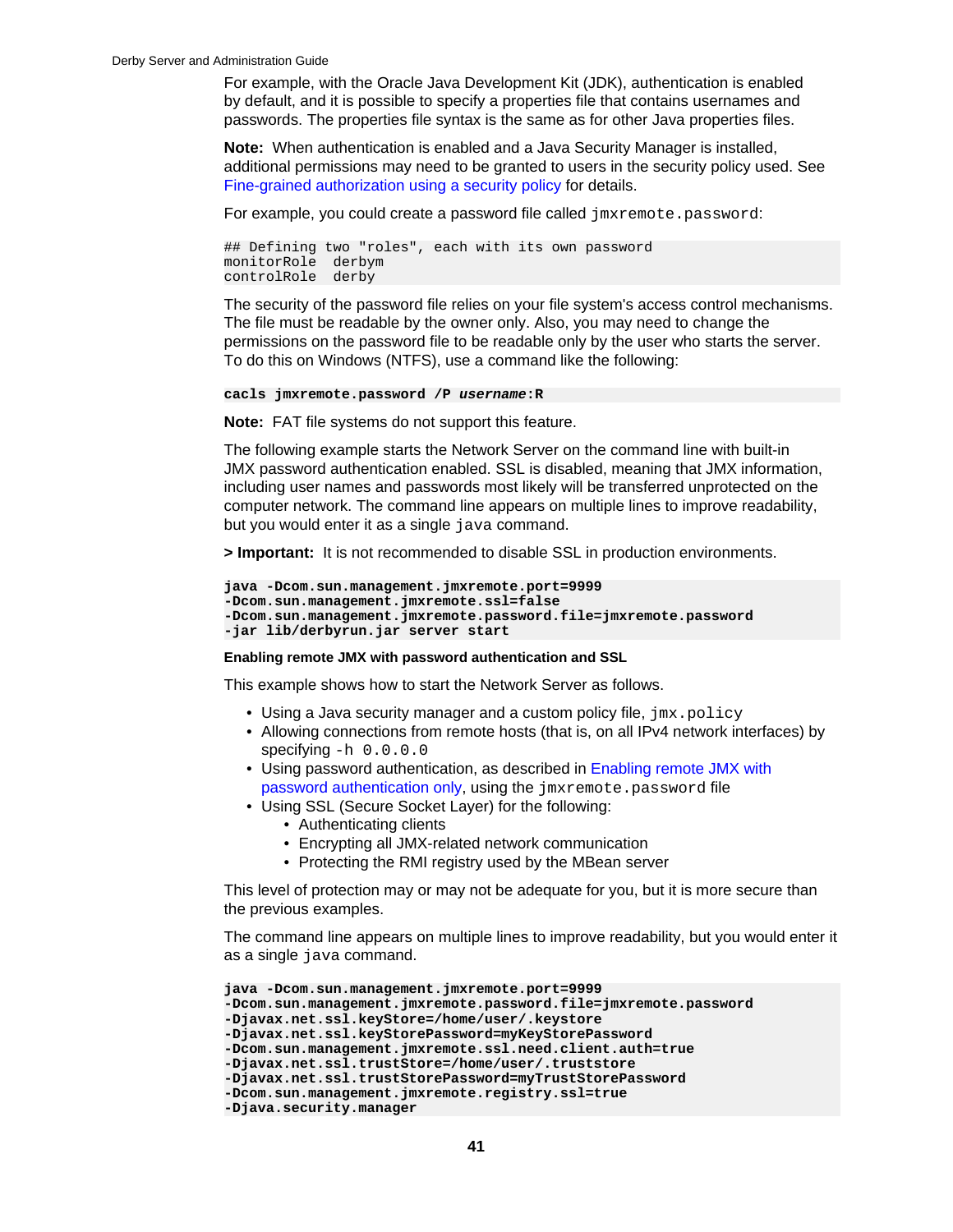**-Djava.security.policy=jmx.policy -jar lib/derbyrun.jar server start -h 0.0.0.0**

**Note:** When password authentication is enabled and a Java Security Manager is installed, a number of JMX-related permissions need to be granted to trusted users in the security policy used. See [Fine-grained authorization using a security policy](#page-44-0) for details.

In the example above, system properties specify the keystore containing the server's key pair, the keystore password, the truststore containing the client certificates, and the truststore password. Setting up SSL keystores and truststores is described in the section "Configuring SSL/TLS" in the *Derby Security Guide*, along with more information on protecting database network traffic using SSL.

When you configure SSL as described above, the following requirements apply:

- The password of the private key must be the same as the password of the keystore.
- If the keystore contains more than one key pair, the key pair you want to use must be listed first among all the keys in the keystore. Otherwise, you (or the clients) may see an exception with a message like the following:

unable to find valid certification path to requested target

### The system property

com.sun.management.jmxremote.ssl.need.client.auth=true specifies that clients must use SSL to authenticate themselves. This property, as well as the truststore properties, may be removed if you do not want to authenticate clients using SSL. However, there may be security risks associated with using password authentication only.

The system property com.sun.management.jmxremote.registry.ssl=true aims at resolving security issues with the RMI registry used in relation with JMX. This property must be used in conjunction with com.sun.management.jmxremote.ssl.need.client.auth=true in order to fully secure the RMI registry.

Clients must also specify and use proper keystores and/or truststores (the truststores must contain the server's SSL certificate).

For more information about the system properties used above and potential security risks, see "Monitoring and Management Using JMX Technology" at [http://docs.oracle.com/javase/7/docs/technotes/guides/management/agent.html .](http://docs.oracle.com/javase/7/docs/technotes/guides/management/agent.html)

## **Simple authorization using an access file**

Some JVMs support a simple access file system for controlling JMX access.

An access file is formatted the same way as password files (described in [Enabling](#page-41-0) [remote JMX with password authentication only](#page-41-0)), and associates roles with an access level. Valid access levels are readonly and readwrite:

- The readonly level only allows the JMX client to read an MBean's attributes and receive notifications.
- The readwrite level also allows setting attributes, invoking operations, and creating and removing MBeans.

To use an access file for JMX authorization, specify the name of the access file using a system property upon JVM startup:

-Dcom.sun.management.jmxremote.access.file=jmxremote.access

The contents of such an access file may look like this:

monitorRole readonly controlRole readwrite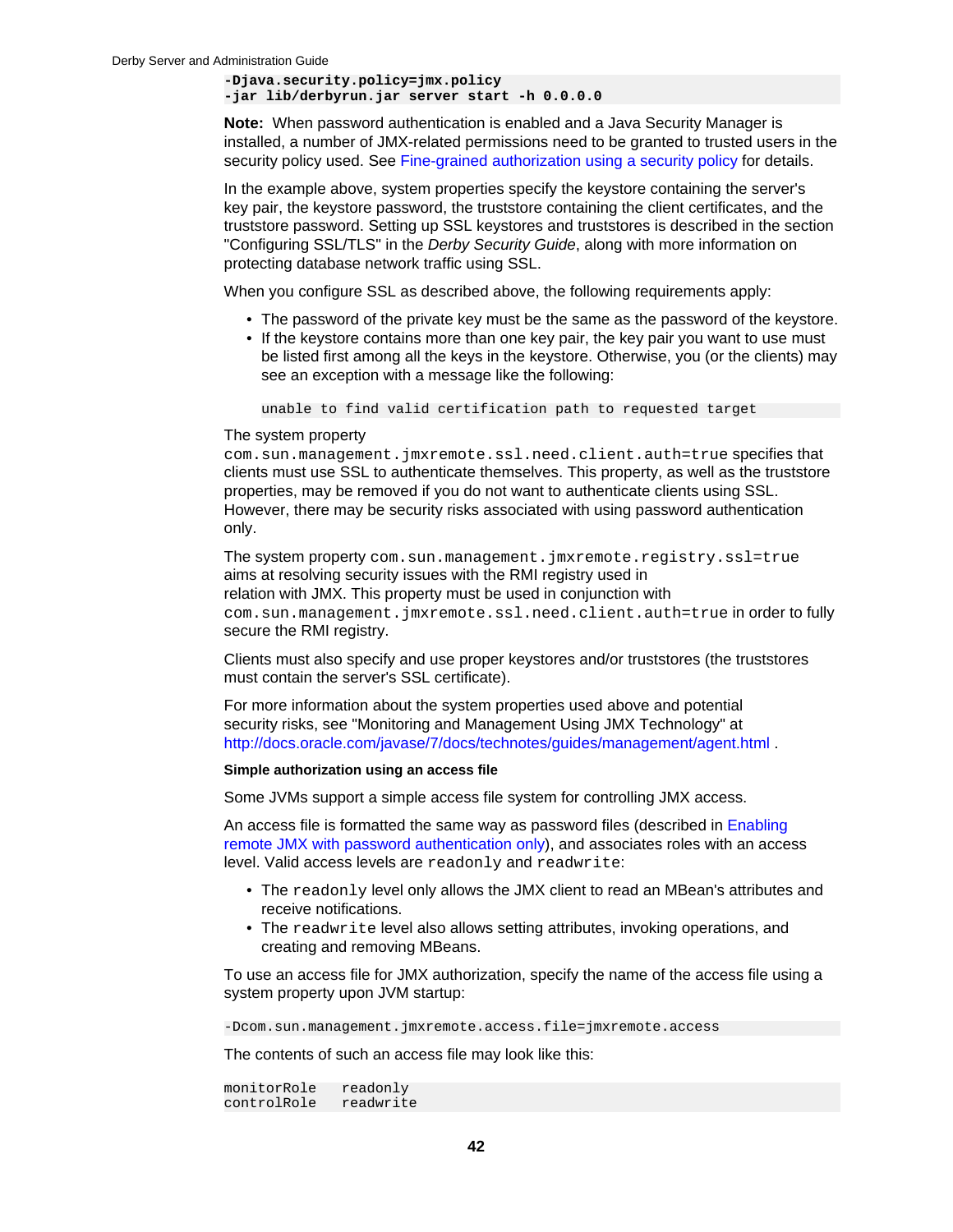<span id="page-44-0"></span>For more information, see "Monitoring and Management Using JMX Technology" at [http://docs.oracle.com/javase/7/docs/technotes/guides/management/agent.html .](http://docs.oracle.com/javase/7/docs/technotes/guides/management/agent.html)

### **Fine-grained authorization using a security policy**

When you start the Network Server from the command line, it installs a security manager and a basic security policy by default.

This policy includes the required permissions to allow JMX users to access the Derby MBeans if JMX user authentication is disabled. If JMX user authentication is enabled, you may need to grant additional permissions to specific users (JMXPrincipals).

The NetworkServerMBean's ping operation requires the derbynet. jar file to be granted an additional permission that is not included in the default security policy:

// If the server is listening on the loopback interface only (default) permission java.net.SocketPermission "localhost", "connect,resolve";

```
// If the server's network interface setting (-h or derby.drda.host) is
// non-default
// Note: Allows outbound connections to any host!
permission java.net.SocketPermission "*", "connect,resolve";
```
If you are using a custom security policy, refer to the public API documentation for the Derby MBeans and to the Derby security policy file template

(\$DERBY\_HOME/demo/templates/server.policy) for details about the permissions you may need to set to allow or restrict specific JMX access. This recommendation also applies if you are running Derby embedded with a security manager installed.

See "Configuring Java security" in the Derby Security Guide for more information about security policy files.

Some example permissions are included in the following code. These permissions are not necessarily suitable for any particular application or environment; some customization is probably needed. Only permissions relating to the Derby JMX features have been included in the code. Additional permissions are needed for use of Derby.

```
//
// permissions for the user/principal "controlRole", for all codebases:
//
grant principal javax.management.remote.JMXPrincipal "controlRole" {
   // Derby system permissions (what is the user allowed to do?)
   // See API docs for SystemPermission and the specific MBeans for 
   // details.
   permission org.apache.derby.security.SystemPermission "jmx", "control";
   permission org.apache.derby.security.SystemPermission "engine", 
       "monitor";
   permission org.apache.derby.security.SystemPermission "server", 
       "monitor,control";
   // MBean permissions (which mbeans and associated actions should be
   // allowed for this user?)
   // Target name format is: className#member[objectName], where
   // objectName is: domain:keyProperties
   // Asterisk (*) means "all". See MBeanPermission API docs for details.
  permission javax.management.MBeanPermission 
       "org.apache.derby.mbeans.*#*[org.apache.derby:*]", "getAttribute";
  permission javax.management.MBeanPermission 
       "org.apache.derby.mbeans.JDBCMBean#acceptsURL[org.apache.derby:*]",
       "invoke";
   permission javax.management.MBeanPermission 
 "org.apache.derby.mbeans.drda.NetworkServerMBean#ping[org.apache.derby:*]",
       "invoke";
  permission javax.management.MBeanPermission 
       "org.apache.derby.mbeans.ManagementMBean#*[org.apache.derby:*]", 
       "invoke";
```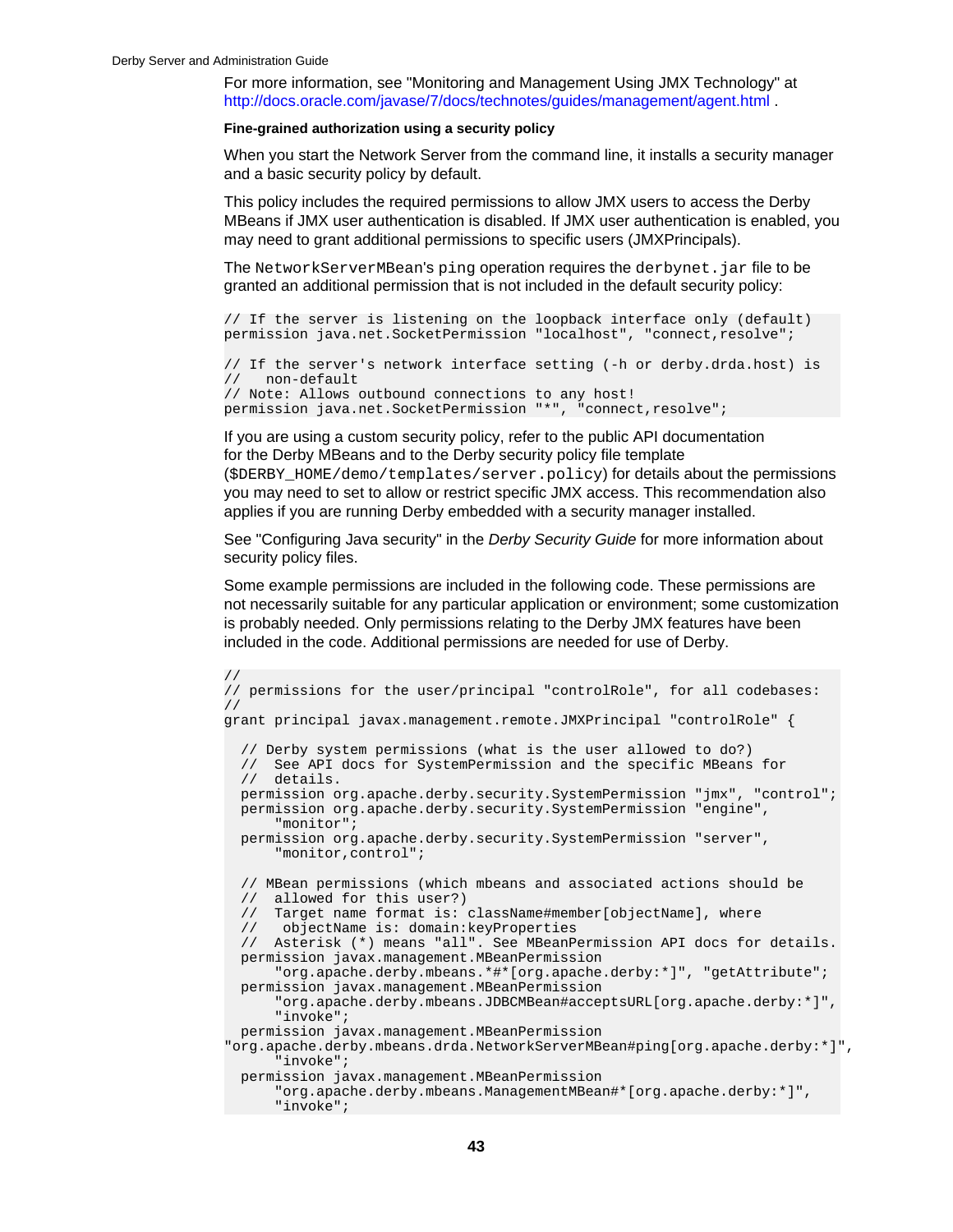```
 // Extra permissions for application controlled ManagementMBean:
   // Not needed if you do not intend to create/register your own
 // Derby Management MBean.<br>// Wildcards (*) allow all
      Wildcards (*) allow all domains, key properties and MBean members.
   // You may want to be more specific here.
  permission javax.management.MBeanPermission 
       "org.apache.derby.mbeans.Management#-[*:*]", 
       "instantiate,registerMBean,unregisterMBean";
  permission javax.management.MBeanPermission 
       "org.apache.derby.mbeans.Management#*[*:*]", "invoke";
   //
  // jconsole:<br>// - most o
     - most of these permissions are needed to let JConsole query the
   // MBean server and display information about Derby's mbeans as well
   // as some default platform MBeans/MXBeans.
  // - if you don't use JConsole, but query the MBean server from your<br>// JMX client app, some of these permissions may be needed.
        JMX client app, some of these permissions may be needed.
  permission javax.management.MBeanPermission 
       "org.apache.derby.mbeans.*#-[org.apache.derby:*]", 
       "getMBeanInfo,queryNames,isInstanceOf";
  permission javax.management.MBeanPermission 
       "sun.management.*#-[java.*:*]", 
       "getMBeanInfo,isInstanceOf,queryNames";
  permission javax.management.MBeanPermission 
       "sun.management.*#*[java.*:*]", "getAttribute,invoke";
  permission javax.management.MBeanPermission 
       "sun.management.*#-[com.sun.management*:*]", 
      "getMBeanInfo, isInstanceOf, queryNames";
  permission javax.management.MBeanPermission 
       "com.sun.management.*#-[java.*:*]", 
      "getMBeanInfo, isInstanceOf, queryNames";
  permission javax.management.MBeanPermission 
       "com.sun.management.*#*[java.*:*]", "getAttribute,invoke";
  permission javax.management.MBeanPermission "java.*#-[java.*:*]", 
      "getMBeanInfo, isInstanceOf, queryNames";
  permission javax.management.MBeanPermission 
"javax.management.MBeanServerDelegate#-
[JMImplementation:type=MBeanServerDelegate]", 
       "getMBeanInfo,isInstanceOf,queryNames,addNotificationListener";
 permission java.net.SocketPermission "*", "resolve";
 permission java.util.PropertyPermission "java.class.path", "read";
  permission java.util.PropertyPermission "java.library.path", "read";
  permission java.lang.management.ManagementPermission "monitor";
   // end jconsole
};
grant codeBase "${derby.install.url}derby.jar"
{
   // Allows Derby to create an MBeanServer:
   //
  permission javax.management.MBeanServerPermission "createMBeanServer";
 // Allows access to Derby's built-in MBeans, within the domain 
 // org.apache.derby. Derby must be allowed to register and unregister
 // these MBeans.
   // It is possible to allow access only to specific MBeans, attributes,
   // or operations. To fine-tune this permission, see the API doc of 
 // javax.management.MBeanPermission or the JMX Instrumentation and
 // Agent Specification. 
   //
  permission javax.management.MBeanPermission 
       "org.apache.derby.*#[org.apache.derby:*]", 
       "registerMBean,unregisterMBean";
   // Trusts Derby code to be a source of MBeans and to register these in
   // the MBean server.
  //
```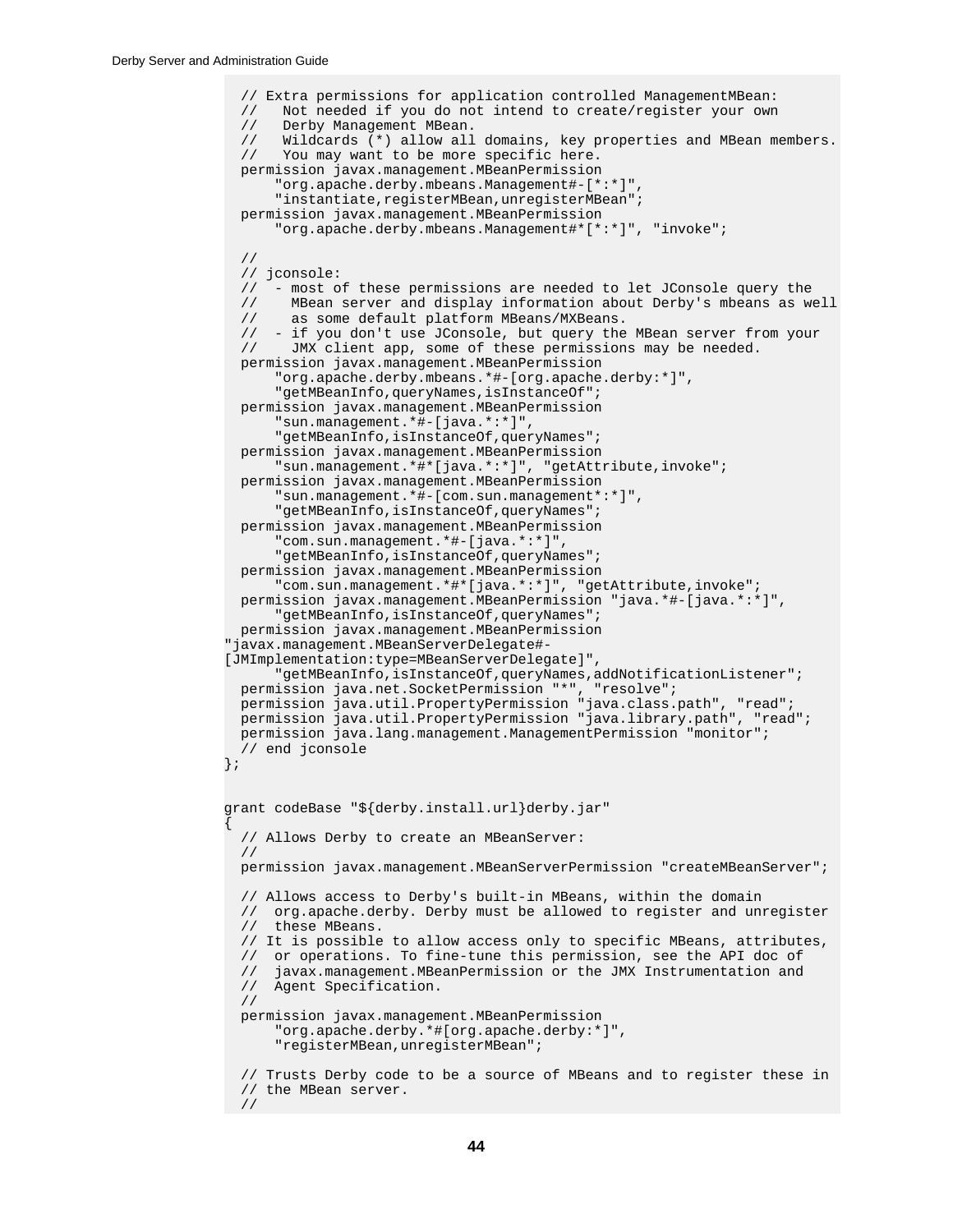```
 permission javax.management.MBeanTrustPermission "register";
   // Gives permission for JMX to be used against Derby.
   // If JMX user authentication is being used, a whole set of
   // fine-grained permissions needs to be granted to allow specific
   // users access to MBeans and actions they perform (see JMXPrincipal
   // permissions above).
   // Needed to allow access to all actions related to MBeans in the
   // org.apache.derby.mbeans package.
   //
  permission org.apache.derby.security.SystemPermission "jmx", "control";
  permission org.apache.derby.security.SystemPermission "engine", 
       "monitor";
   permission org.apache.derby.security.SystemPermission "server", 
       "monitor";
   // add additonal derby.jar related permissions here...
};
grant codeBase "${derby.install.url}derbynet.jar"
{
   // Accept connections from any host (only localhost access is required
   // for JMX).
   //
  permission java.net.SocketPermission "*", "accept"; 
   // For outbound MBean operations such as NetworkServerMBean's ping:
   // The wildcard "*" is to allow pings to both localhost and any other
   // server host.
   //
  permission java.net.SocketPermission "*", "connect,resolve"; 
   // Gives permission for JMX to be used against Derby.
   // If JMX user authentication is being used, a whole set of
   // fine-grained permissions need to be granted to allow specific users
  // access to MBeans and actions they perform (see JMXPrincipal<br>// permissions above).
      // permissions above).
   // Needed to allow access to all actions related to the 
   // NetworkServerMBean.
   //
  permission org.apache.derby.security.SystemPermission "server", 
       "control,monitor";
 // add additonal derbynet.jar related permissions here...
```
In the example above, the system property derby. install.url is used to tell the security manager/policy implementation where to find the codebases  $d$ erby.  $j$ ar and derbynet. jar. Using a property provides flexibility; however, you may avoid the use of such a property by specifying the full codebase URLs directly in the policy file. The value of this property may be specified on the command line, as shown below:

-Dderby.install.url=file:/home/user/derby/10.9.1/lib/

or

-Dderby.install.url=file:/C:/derby/10.9.1/lib/

For more information about policy files, granting permissions, and property expansion, see "Default Policy Implementation and Policy File Syntax" at <http://docs.oracle.com/javase/7/docs/technotes/guides/security/PolicyFiles.html> and "Policy File Creation and Management" at <http://docs.oracle.com/javase/7/docs/technotes/guides/security/PolicyGuide.html>.

**Debugging permission issues**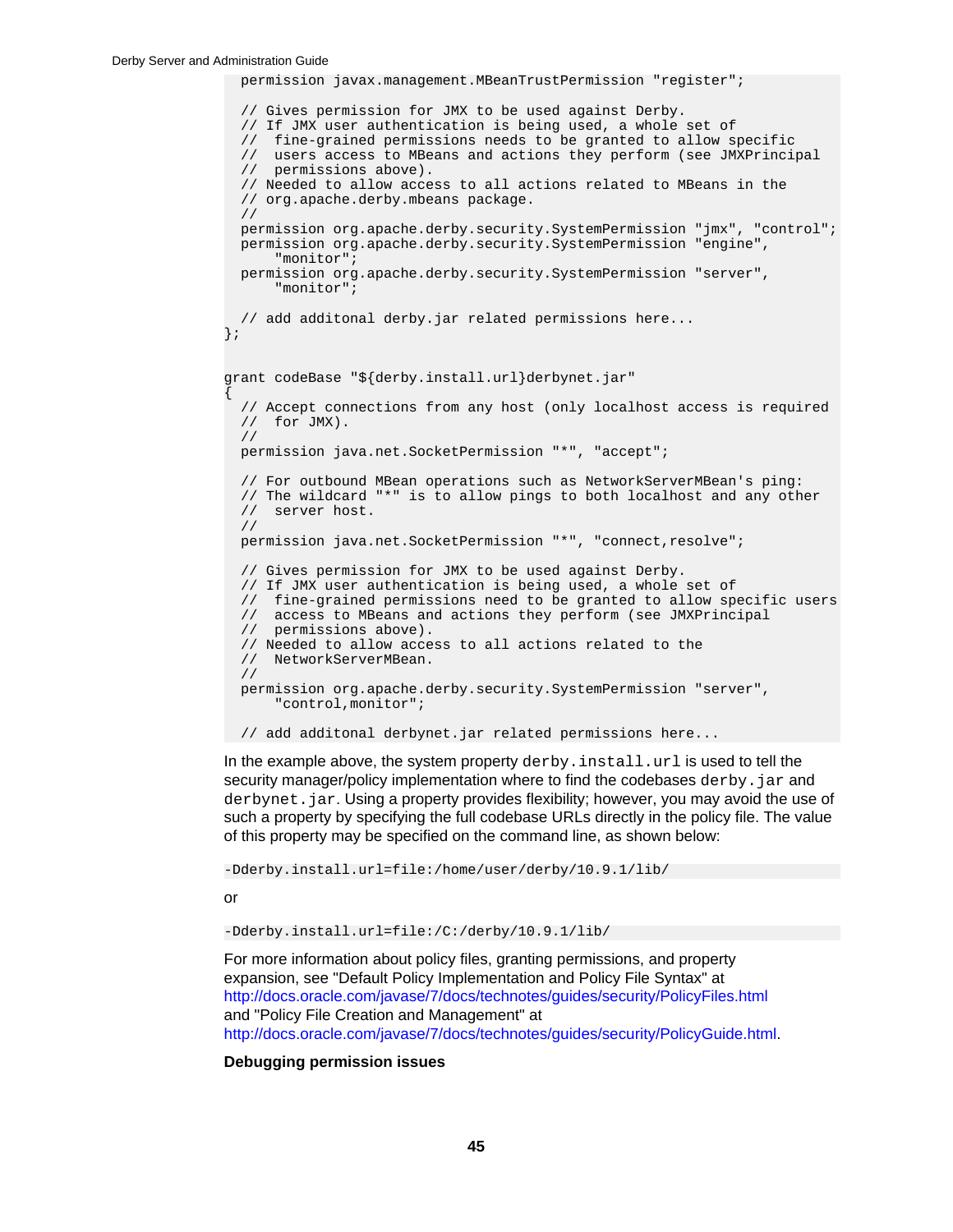Dealing with security managers, policy files and permissions is not always easy. Sometimes an action you want to perform fails due to some security or permission issue that you do not understand. The following tip may help.

When you start the JVM that is being protected by the security manager, add a java.security.debug flag to see detailed output related to security policy and permission usage. For a list of valid options, use the following command:

#### **java -Djava.security.debug=help**

For example, you could use the following option when you start the Network Server from the command line:

```
-Djava.security.debug=access:failure
```
This option will print information to the console that allows you to learn specifically which permissions are granted and which are missing when a failure occurs. Due to the amount of output generated when you set the debug flag, it may be wise to store the output in a file and search through it afterwards.

For example, to find out details about a missing permission, search for the text "access denied" in the output, and you will see something like the following:

```
access: access denied 
     (org.apache.derby.security.SystemPermission engine monitor)
java.lang.Exception: Stack trace
   at java.lang.Thread.dumpStack(Thread.java:1158)
 ...
   at org.apache.derby.iapi.services.info.Version.getVersionString
        (Unknown Source)
...
```
The above example output shows that the  $dervy$ . jar code base was missing the following permission as the JMX client was accessing the VersionString attribute of the VersionMBean for derby.jar:

org.apache.derby.security.SystemPermission "engine", "monitor";

### **Disabling access to MBeans**

You may wish to disable or restrict access to MBeans in security-conscious environments. You can do this using either of the following techniques.

The first technique is to use the stopManagement() method of ManagementMBean. This method unregisters all of the Derby MBeans except ManagementMBean itself, so it does not turn access off completely.

The second technique is to run the Network Server with a custom security policy that does not grant derby. jar the permissions needed to register MBeans. For example, you can modify the Network Server's basic policy by commenting out this section:

```
// Allows access to Derby's built-in MBeans, within the domain
// org.apache.derby.
// Derby must be allowed to register and unregister these MBeans.
// It is possible to allow access only to specific MBeans, attributes or
// operations. To fine tune this permission, see the javadoc of
// javax.management.MBeanPermission or the JMX Instrumentation and Agent
// Specification.
//
permission javax.management.MBeanPermission
     "org.apache.derby.*#[org.apache.derby:*]",
     "registerMBean,unregisterMBean";
```
If the permission to register MBeans is not granted to  $d$ erby.  $jar$ , Derby will silently skip starting the management service at boot time.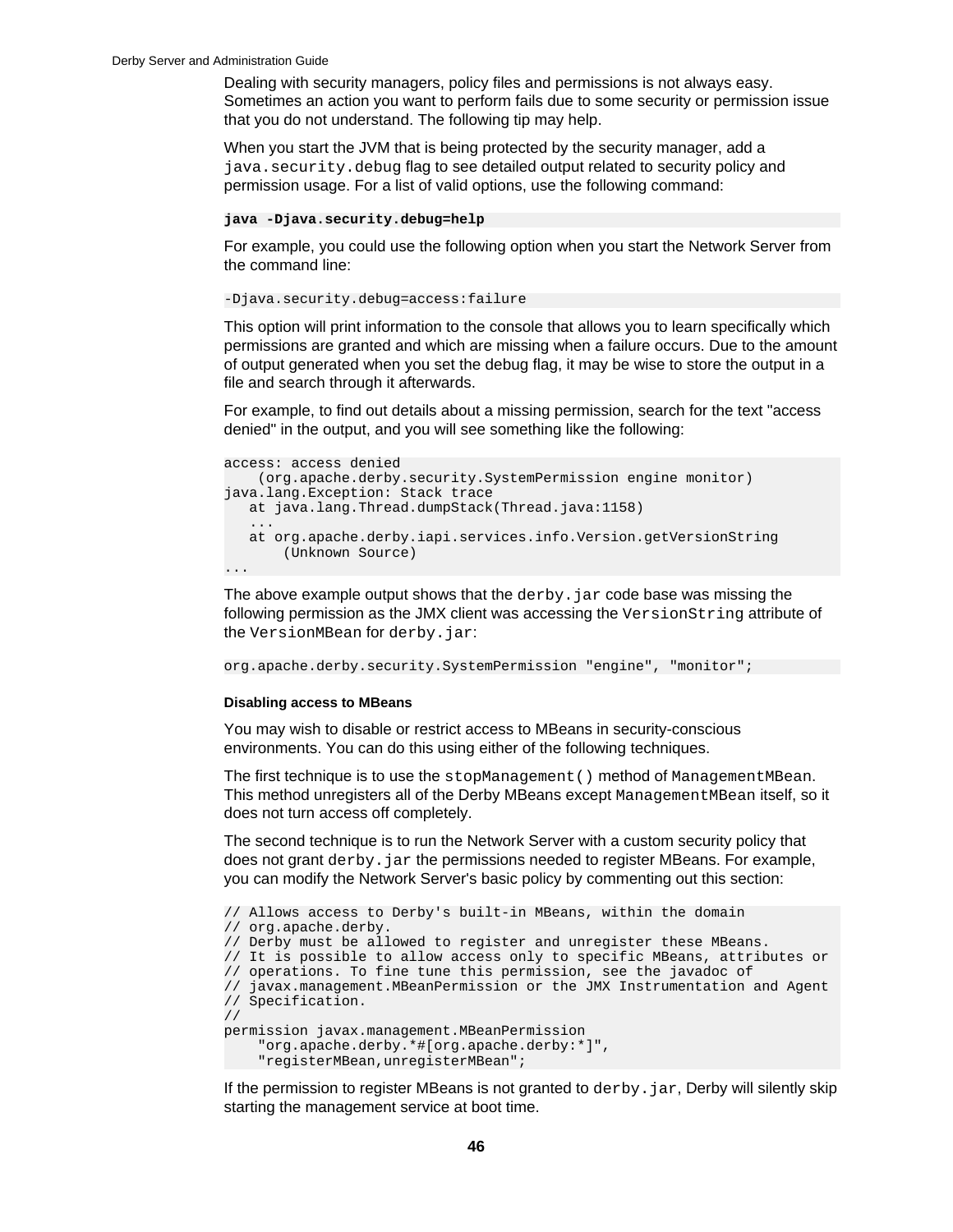See "Configuring Java security" in the Derby Security Guide for information about customizing the Network Server's security policy.

# <span id="page-48-0"></span>**Using JConsole to access the Derby MBeans**

JConsole is a graphical JMX-compliant tool that is available in recent versions of the Oracle JDKs. JConsole enables you to monitor and manage Java applications and virtual machines on a local or remote machine.

More information about JConsole is available in the OpenJDK project at <http://openjdk.java.net/tools/svc/jconsole/index.html>.

### **Starting JConsole and connecting to Derby**

In the Oracle JDK, the JConsole binary is available in  $JDK_HOME/bin$ , where JDK\_HOME is the directory in which the JDK is installed. To start JConsole, use the jconsole command, as in the following example on a UNIX system:

**/usr/local/java/jdk1.7.0/bin/jconsole**

If you did not disable SSL when booting the managed JVM, you probably have to provide a truststore containing the server's SSL certificate to be able to establish JMX connections. If SSL client authentication is enabled, a keystore must be configured as well (see [Enabling remote JMX with password authentication and SSL](#page-42-0) for details). The following example shows how to start JConsole with SSL client and server authentication:

```
jconsole -J-Djavax.net.ssl.trustStore=/home/user/.truststoreForClient
-J-Djavax.net.ssl.trustStorePassword=myTruststorePassword
-J-Djavax.net.ssl.keyStore=/home/user/.keystoreForClient
-J-Djavax.net.ssl.keyStorePassword=myKeyStorePassword
```
A graphical user interface (GUI) appears. For additional startup options, refer to the JConsole documentation. Once the GUI starts, you are presented with a list of the JVMs that are accessible on the local host. Locate the JVM that is running Derby and connect to it.

To connect to a JVM on a remote host, you will need to supply the host name and port number, or a JMX service URL, instead.

If you cannot find the Derby JVM running on the local host, make sure you are running JConsole as the same user as the Derby JVM, or as a different user with sufficient file system permissions.

### **Accessing MBeans**

Once you have connected to a JVM via JConsole, the JVM's MBeans should be available on a separate tab in the internal JConsole window. Under the domain org.apache.derby you should see a list of MBeans. Browse the MBeans and their attributes and operations by navigating the hierarchy presented.

Another useful JConsole feature is that you can view dynamic data represented as JMX attributes in graph form. To view these graphs, double-click an attribute value that is a number.

# **Using custom Java code to access the Derby MBeans**

In addition to using a tool like JConsole, you can also access the Derby MBeans from a Java application.

How to do this may depend on how you configure the JVM that is running Derby, how you configure user authentication and authorization, or the host(s) from which you want to access the MBeans.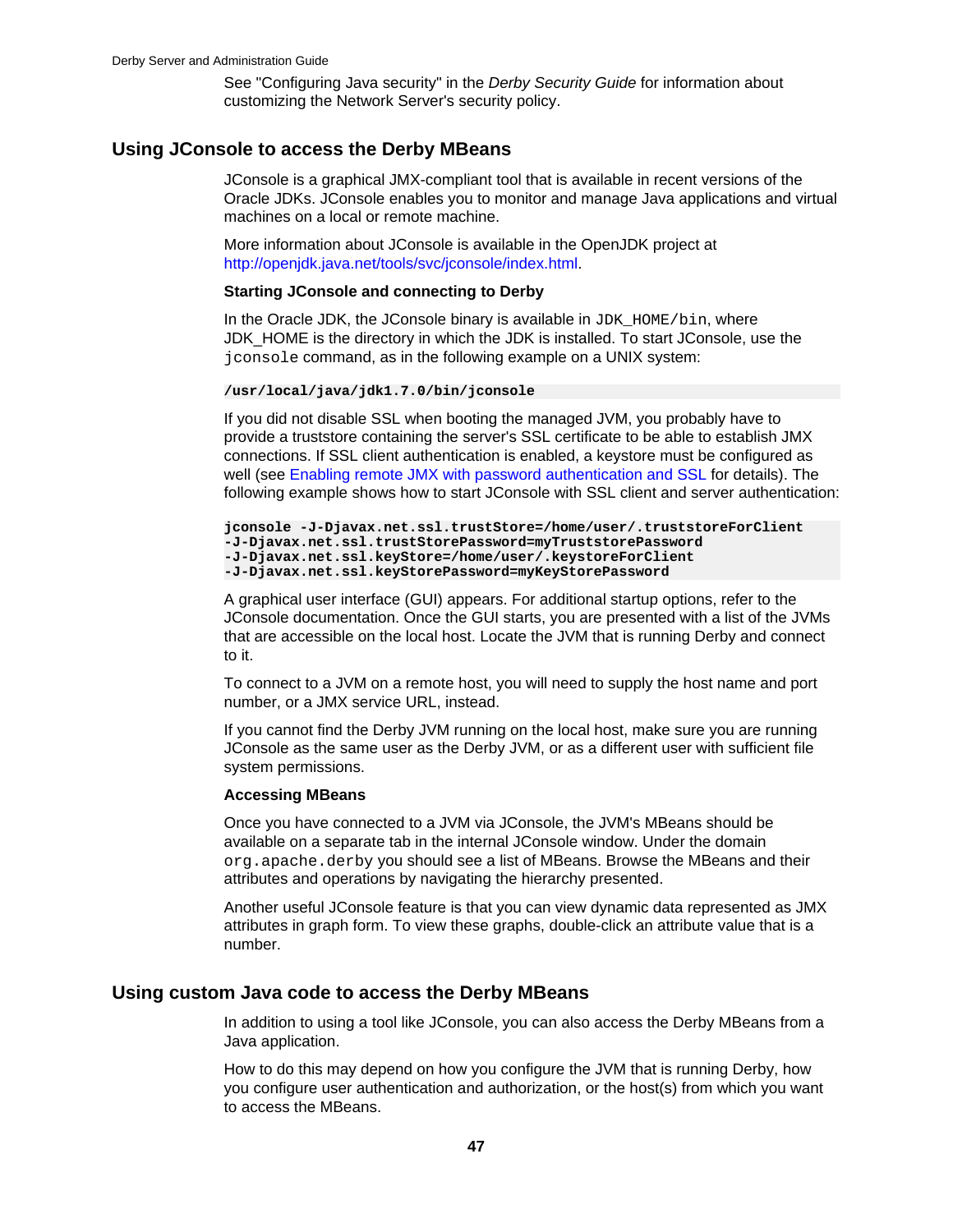This section has some example code to help you get started. You will find the JMX classes you need in the packages javax.management and javax.management.remote.

You do not need any Derby libraries in the JMX client application's classpath (unless MBean proxies are used).

### **Connecting to the MBean Server**

Derby will attempt to register its MBeans with the platform MBean server of the JVM running the Derby system (embedded or Network Server). The following examples assume that you have configured the Derby JVM to enable remote JMX, which means that you have set a port number  $(\text{com. sun.ramagement.}jmxremote.port)$  to be used by the JMX Server Connector.

The examples below assume that the port configured for remote JMX is 9999, that the host name of the host running Derby is example.com, and that this host is reachable from the client host. (This host name is fictitious, and is used for example purposes only.)

The following example code shows how to connect to the MBean Server when JMX security has been disabled:

```
 JMXServiceURL url = new JMXServiceURL(
         "service:jmx:rmi:///jndi/rmi://example.com:9999/jmxrmi");
 JMXConnector jmxc = JMXConnectorFactory.connect(url, null);
 MBeanServerConnection mbeanServerConn = 
     jmxc.getMBeanServerConnection();
```
The following code shows how to connect to the MBean server when JMX password authentication is enabled (the default):

```
 JMXServiceURL url = new JMXServiceURL(
             "service:jmx:rmi:///jndi/rmi://example.com:9999/jmxrmi");
    // Assuming the following JMX credentials: 
    // username=controlRole, password=derby
    String[] credentials = new String[] { "controlRole" , "derby" };
    HashMap<String,Object> env = new HashMap<String,Object>();
    // Set credentials (jmx.remote.credentials, 
    // see JMX Remote API 1.0 spec section 3.4)
   env.put(JMXConnector.CREDENTIALS, credentials);
    // if the server's RMI registry is protected with SSL/TLS
 // (com.sun.management.jmxremote.registry.ssl=true), the following
 // entry must be included:
    //env.put("com.sun.jndi.rmi.factory.socket", 
    // new SslRMIClientSocketFactory()); // uncomment if needed
    // Connect to the server
    JMXConnector jmxc = JMXConnectorFactory.connect(url, env);
    MBeanServerConnection mbeanServerConn = 
        jmxc.getMBeanServerConnection();
```
**Note:** Not specifying SslRMIClientSocketFactory when required may result in the error message java.rmi.ConnectIOException: non-JRMP server at remote endpoint.

### **Creating a ManagementMBean**

The only Derby MBean that can be created by a JMX client is the ManagementMBean. This MBean is useful for controlling Derby management (for example, enabling and disabling management or MBeans), and to obtain information such as the system identifier (which may be needed to specify MBeans later).

If you create such an MBean from your application, and if Derby has already registered a ManagementMBean instance, the new MBean cannot have the same object name as the ManagementMBean already registered with the server. It is therefore recommended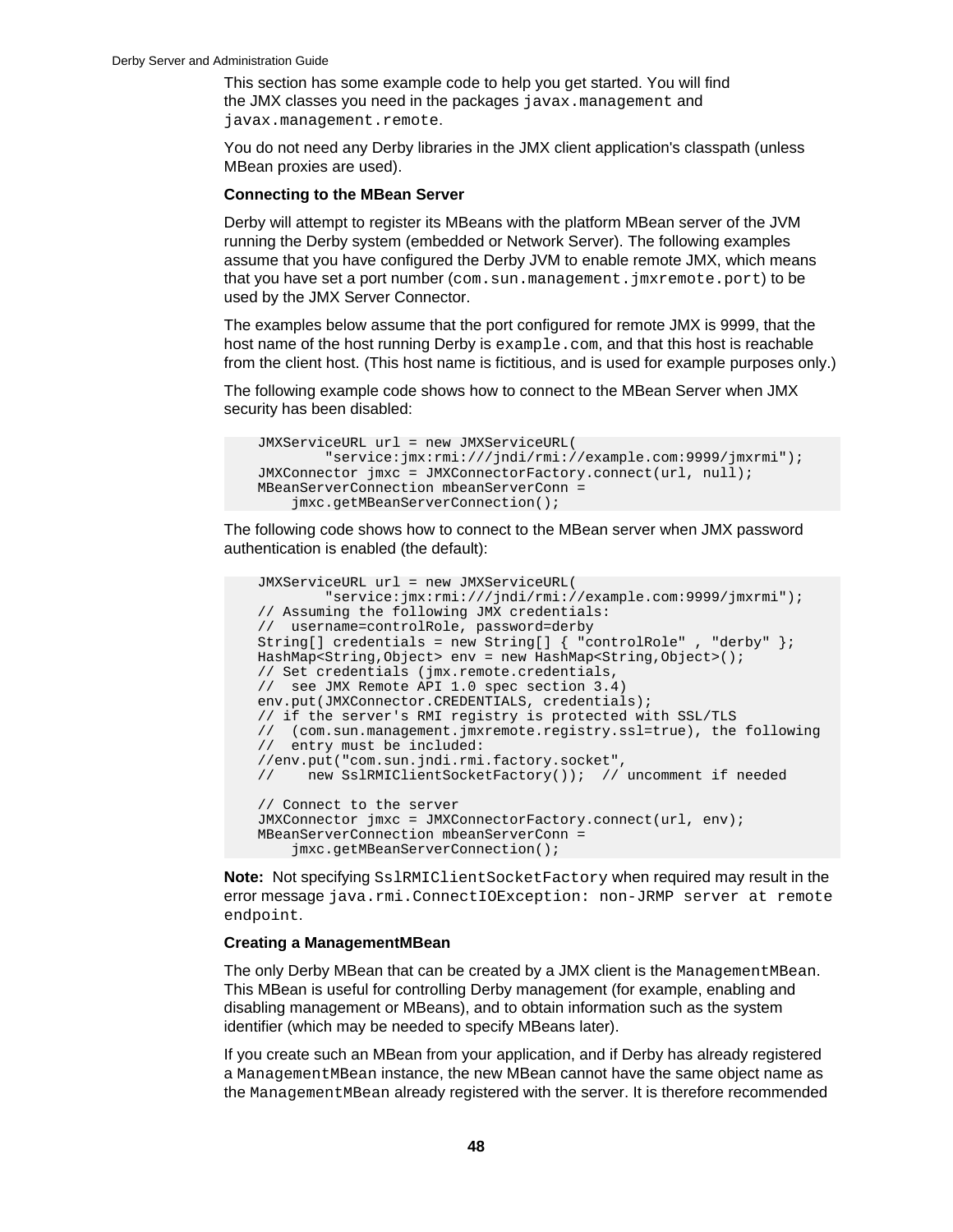to use a different object name domain (that is, different from  $\alpha$  example.com) and/or a different type key property value (different from Management).

The following example code shows how to create and register a new Management MBean with the MBean server:



### **Activating Derby management**

Derby attempts to activate its JMX management service by default, so it will usually be active unless you explicitly deactivate it, providing that Derby has permissions to perform the activation. If Derby management is not active, you will not be able to access any MBeans except the ManagementMBean.

By accessing the ManagementActive attribute of the ManagementMBean, you can check whether the Derby JMX management service is active or not. The following example code performs this check and activates the Derby management service if it is not already active:

```
 // assuming we already have a reference to the
 // ManagementMBean's object name
 Boolean active = (Boolean) 
     mbeanServerConn.getAttribute(mgmtObjName, "ManagementActive");
 if (!active.booleanValue()) {
     // start management
     mbeanServerConn.invoke(mgmtObjName, "startManagement", 
         new Object[0], new String[0]);
 }
```
### **Obtaining the system identifier**

The system identifier is a unique String that distinguishes one running Derby system from another. All MBeans that are instantiated by Derby include the system identifier in their object names.

One way to access an MBean is to fully specify its object name when contacting the MBean server. For this, you need to know the current system identifier. (Alternative ways to access MBeans include querying the MBean server for all MBeans, or for MBeans whose object names match a specific pattern.)

The following example shows how to obtain the system identifier by accessing a ManagementMBean:

```
 // assuming we already have a reference to the 
 // ManagementMBean's object name
 String systemID = (String) mbeanServerConn.getAttribute(mgmtObjName, 
     "SystemIdentifier");
```
The following example shows how to obtain the system identifier from a Derby MBean's object name:

```
 // assuming we already have a reference to the ObjectName
 // of an MBean registered by Derby, for example the
 // Derby-registered ManagementMBean
 String systemID = derbyMgmtObjectName.getKeyProperty("system");
```
**Accessing a specific Derby-registered MBean**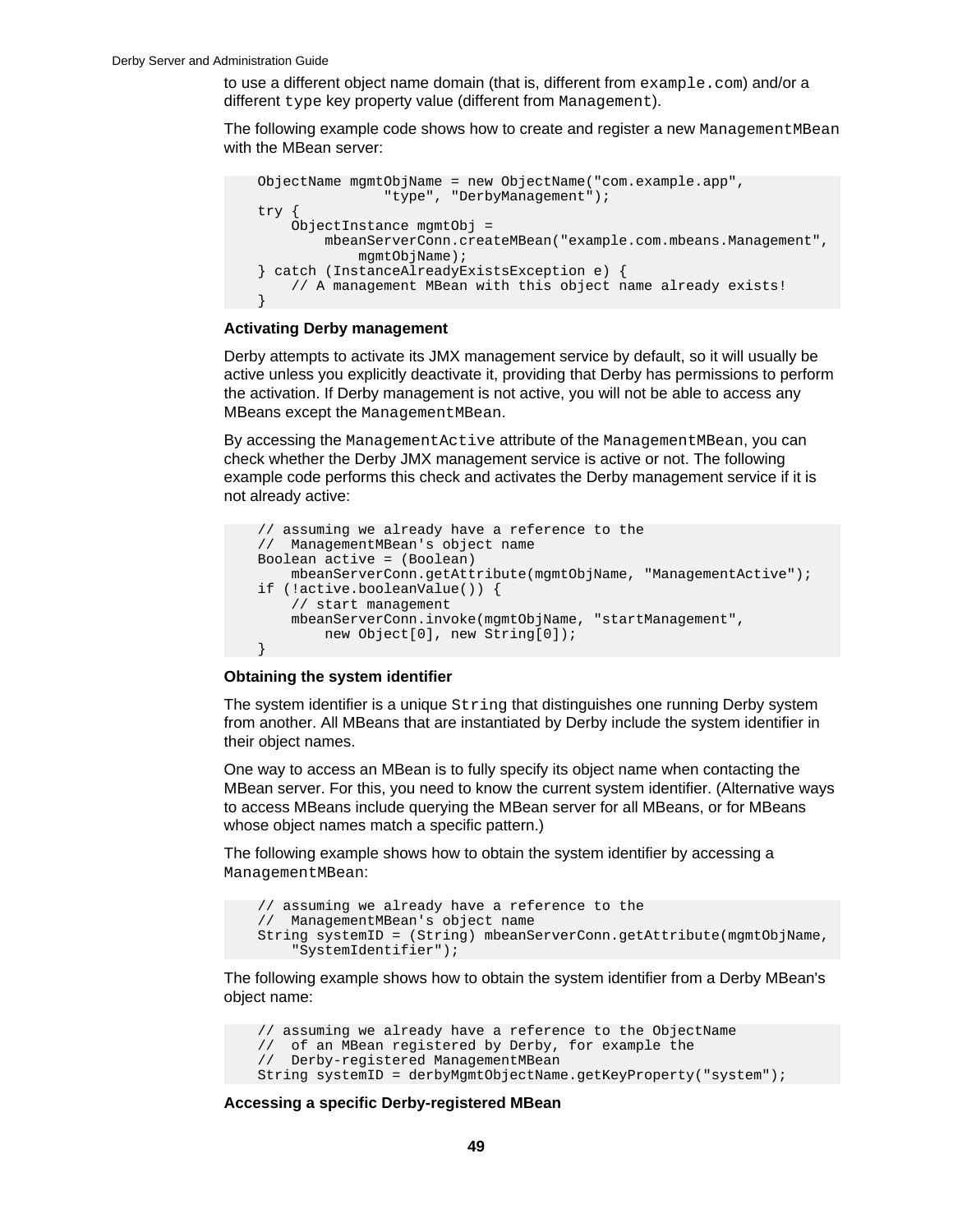In the previous examples, you have already seen how to read a single MBean attribute, and how to invoke an MBean operation. In order to do this, you usually need a reference to the MBean's ObjectName.

If you consult the public API documentation for the Derby MBeans and obtain the system identifier of the Derby system you are accessing through JMX, you have all the information you need to be able to instantiate a javax.management.ObjectName object directly, by fully specifying its String representation (see the ObjectName API documentation for details).

The following example code shows how to obtain a reference to the VersionMBean for derby.jar:

```
 // Assuming we already know the system identifier 
    // (see examples above), systemID.
    // A list of key properties is available is each MBean's Javadoc API.
    Hashtable<String, String> keyProps = new Hashtable<String, String>();
 keyProps.put("type", "Version");
 keyProps.put("jar", "derby.jar");
 keyProps.put("system", systemID);
    // MBeans registered by Derby always belong to the 
    // "org.apache.derby" domain
    ObjectName versionObjectName = 
        new ObjectName("org.apache.derby", keyProps);
    // we can now use the object name to read an attribute
    String versionString = 
        (String) mbeanServerConn.getAttribute(versionObjectName, 
             "VersionString");
    System.out.println("VersionString: " + versionString);
```
The output would look something like this:

```
VersionString: 10.9.1.1 - (1305115)
```
# **Troubleshooting JMX connection issues**

If you experience problems connecting remotely to an MBean server using JMX, it may be helpful to obtain some tracing information.

For details on connecting remotely to an MBean server, see [Using JConsole to access](#page-48-0) [the Derby MBeans](#page-48-0) and [Using custom Java code to access the Derby MBeans.](#page-48-0)

The JMX implementation in the Oracle JDK uses the java.util.logging API to log JMX traces. For example, in order to trace SSL connection issues, set the system property java.util.logging.config.file as shown in the following:

**java -Djava.util.logging.config.file=logging.properties MyJmxClient**

With JConsole, a separate logging window will appear if you specify the following option when you start JConsole (see [Using JConsole to access the Derby MBeans](#page-48-0)), as long as the logging.properties file is found:

-J-Djava.util.logging.config.file=logging.properties

The logging.properties file should specify log handlers and logging levels, as in the following example:

```
handlers = java.util.logging.ConsoleHandler
.level = INFO
java.util.logging.ConsoleHandler.level=FINEST
java.util.logging.ConsoleHandler.formatter=java.util.logging.SimpleFormatter
```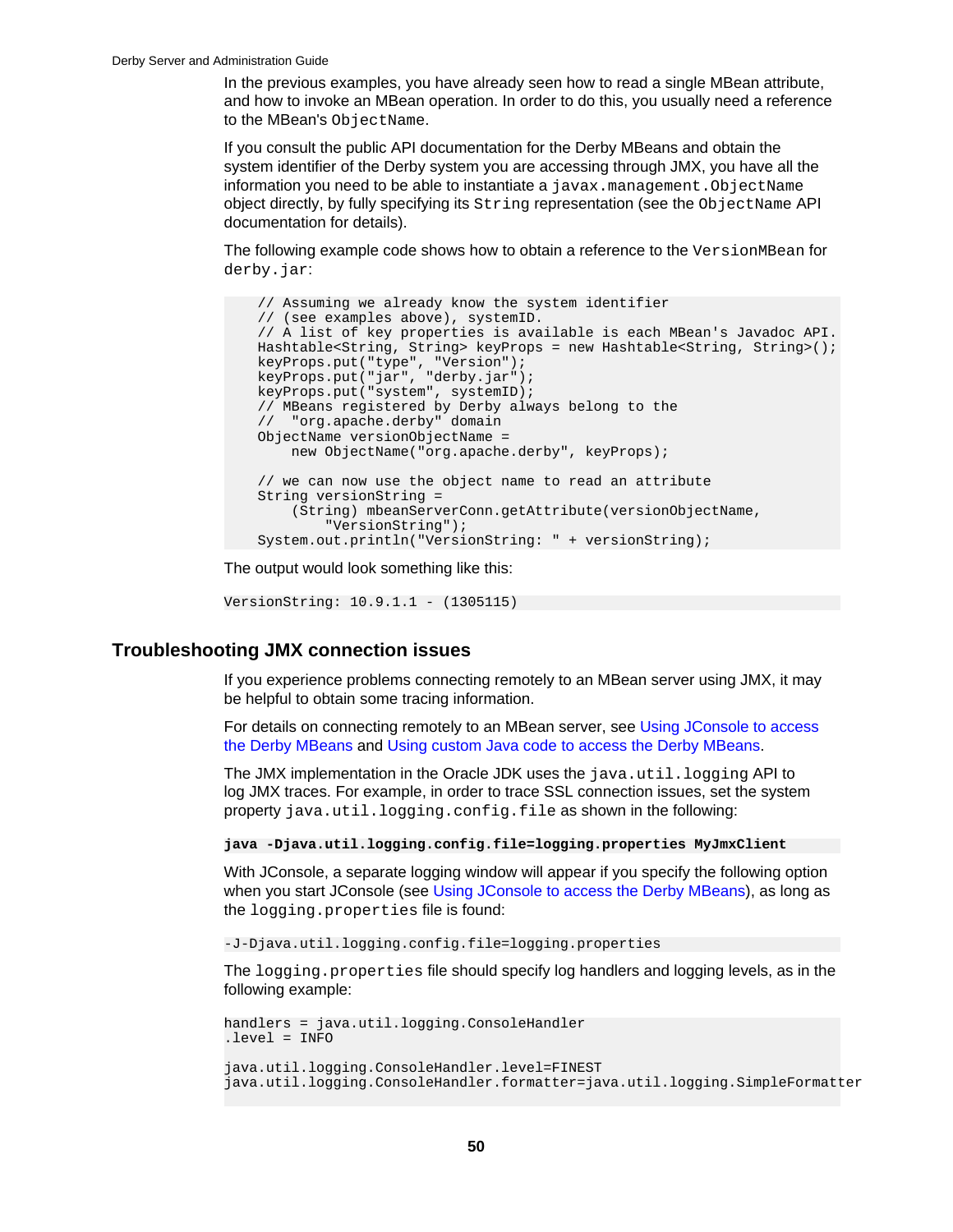```
 // Level FINEST is suitable for diagnosing SSL-related JMX remote
 // connection issues.
javax.management.level=FINEST
javax.management.remote.level=FINEST
```
# The blog entry

[https://blogs.oracle.com/jmxetc/entry/troubleshooting\\_connection\\_problems\\_in\\_jconsole](https://blogs.oracle.com/jmxetc/entry/troubleshooting_connection_problems_in_jconsole) provides additional hints and tips.

# **Managing the Derby Network Server remotely by using the servlet interface**

You can use the servlet interface to manage the Network Server remotely. To use the servlet interface, the servlet must be registered with an Application Server, and derby.system.home must be known to the Application Server.

**> Important:** The servlet interface is suitable only for testing purposes. It should not be used in production.

A web application archive (WAR) file for the Derby Network Server, derby.war, is available in \$DERBY\_HOME/lib. This file registers the Network Server's servlet at the relative path /derbynet. See the documentation for your Application Server for instructions on how to install it.

For example, if derby.war is installed in WebSphere Application Server with a context root of derby, the URL of the server is:

### http://<server>[:port]/derby/derbynet

### **Notes:**

- A servlet engine is not part of the Network Server.
- When the Network Server is started by the servlet interface, shutting down the Application Server also shuts the Network Server down, since both run in the same JVM.

The servlet takes the following optional configuration parameters:

### **host**

Specifies the host name to be used by the Network Server. See the Security Considerations section below.

# **portNumber**

Specifies the port number to be used by the Network Server.

## **startNetworkServerOnInit**

Specifies that the Network Server is to be started when the servlet is initialized. **tracingDirectory**

Specifies the location for trace files. If the tracing directory is not specified, the traces are placed in derby.system.home.

## **Security considerations**

For general security considerations for the Network Server, see the Derby Security Guide.

The host parameter allows configuration of the host name that will be used for the listening socket for network connections. By default, the Network Server will listen to requests only on the loopback address, which means that it will only accept connections from the local host. Changing this value could expose the server to external connections, which raises security concerns, so before using the host parameter, you should run under the Java security manager and enable user authentication.

This section describes the servlet pages.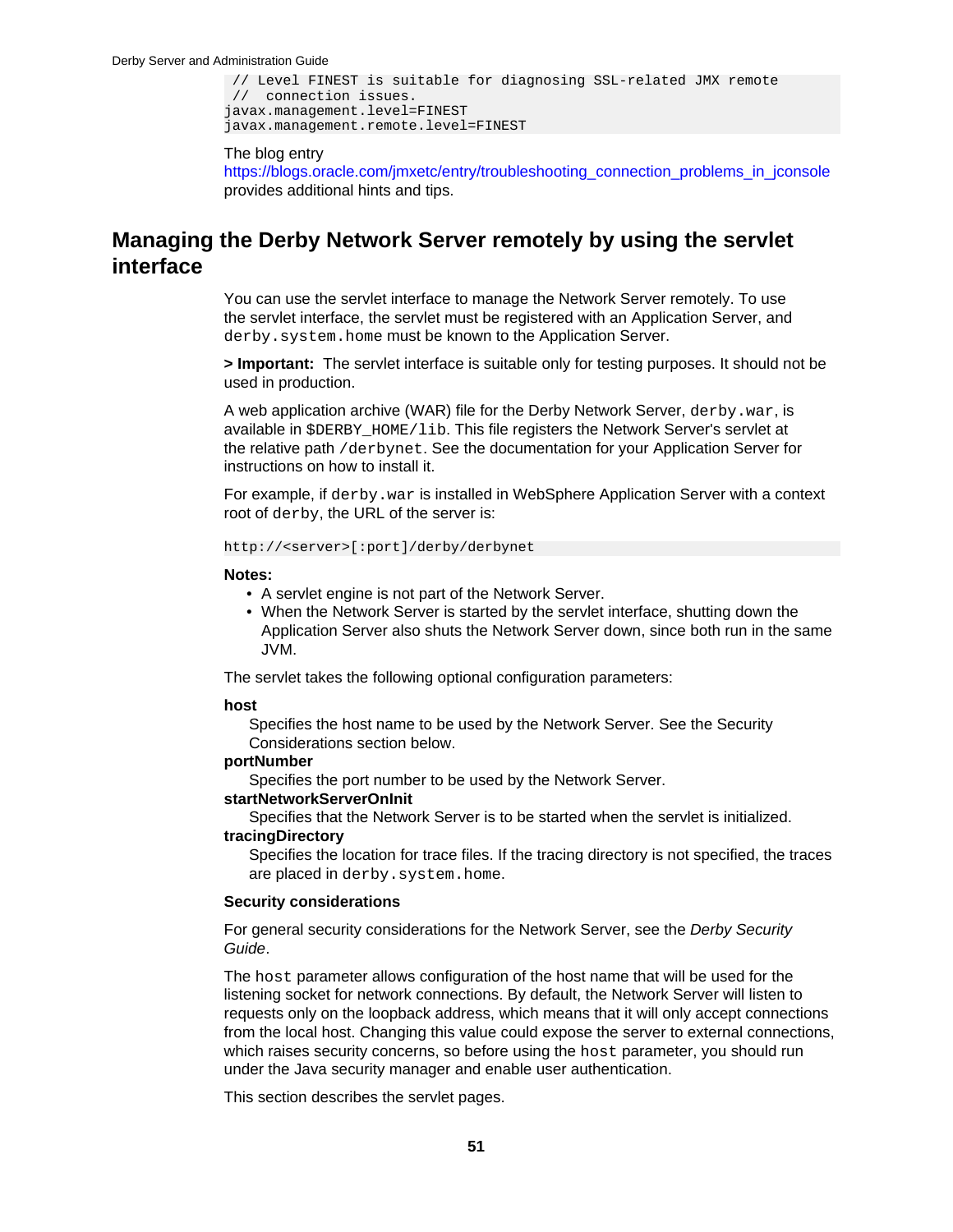# **Start-up page**

Use the start-up page to start the server.

In addition to starting the Network Server, you can use the startup page to perform the following actions:

- Turn logging on when the server is started.
- Turn tracing on for all sessions when the server is started.

# **Running page**

If the Network Server is running (whether it was started by initializing the servlet or in some other manner), the running page is displayed.

The running page indicates whether logging is on or off, whether tracing is on or off, and if tracing is on, indicates for which session.

You can use the running page to stop the server and turn logging and tracing on or off. The following options are available from the running page:

- Start or stop logging.
- Start or stop tracing all sessions.
- Specify session to trace. (If you choose this option, the Trace session page is displayed.)
- Change tracing directory. (If you choose this option, the Trace directory page is displayed.)
- Specify threading parameters for the Network Server. (If you choose this option, the Thread parameters page is displayed.)
- Stop the Network Server.

# **Trace session page**

If on the running page you choose to specify a session to trace, this page is displayed. You must enter the Session ID.

You are given the option to turn tracing on or off or return to the previous menu. When you click the Trace On/Off button, information indicating the current tracing state is displayed.

# **Trace directory page**

This page is displayed if the you choose to change the tracing directory on the Running page. You must enter the Trace Directory.

You can either set a tracing directory, or you can return to the previous menu. Additional information is displayed that indicates the current tracing directory when you click the Set Directory button.

# **Set Network Server parameters**

The first page is displayed if the thread parameter button is clicked. Use this page to set the new parameters.

Enter the following information:

- New maximum number of threads
- New thread time slice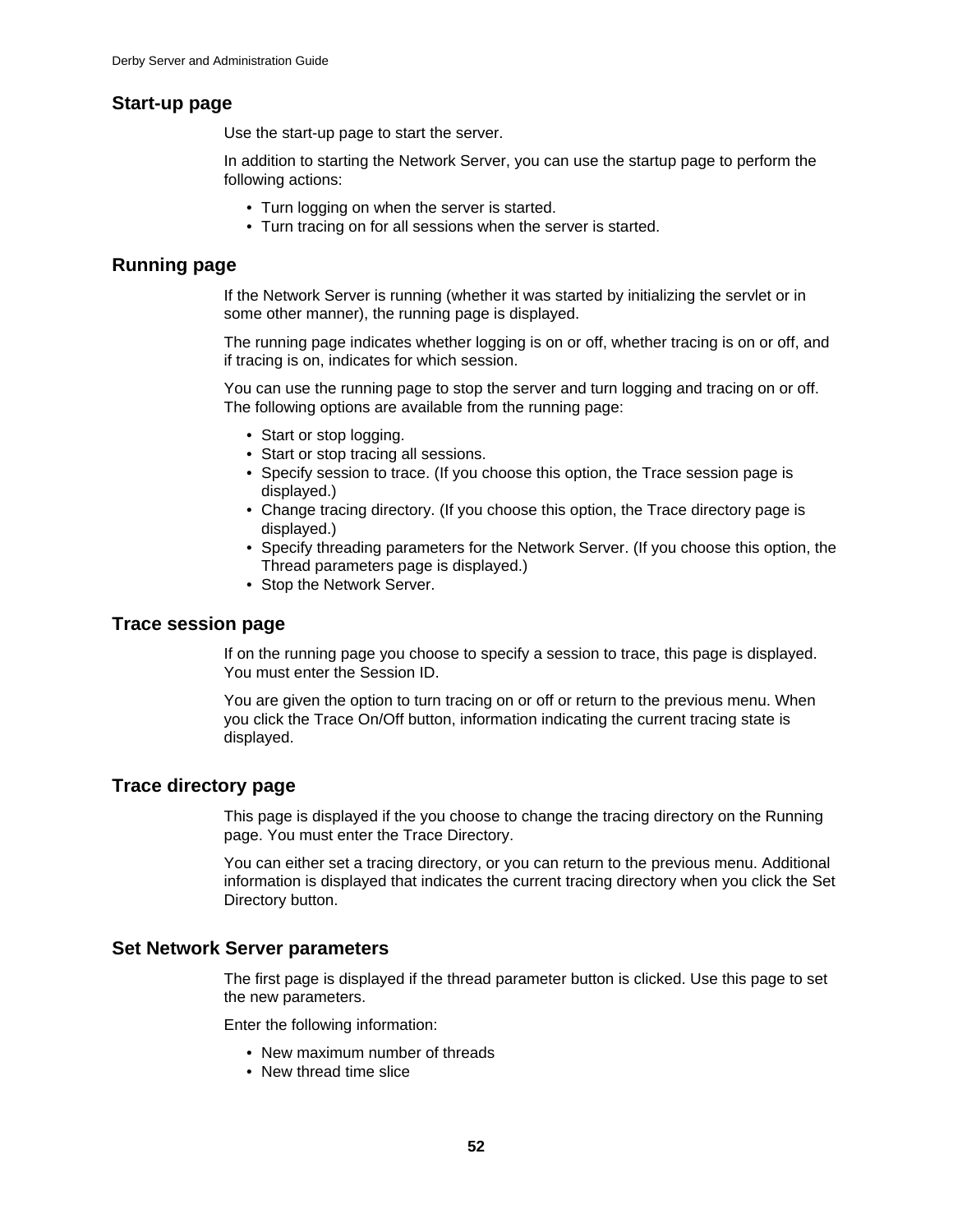If either the maximum threads or time slice parameter is left blank, that value is left unchanged from the current setting.

Click Set Network Server parameters to display the updated values for the maximum threads and the time slice parameters.

# **Derby Network Server advanced topics**

This section discusses several advanced topics for users of the Derby Network Server.

# **Configuring the Network Server to handle connections**

You can configure the Network Server to use a specific number of threads to handle connections. You can change the configuration on the command line.

The minimum number of threads is the number of threads that are started when the Network Server is booted. This value is specified as a property, derby.drda.minThreads=min. The maximum number of threads is the maximum number of threads that will be used for connections. If more connections are active than there are threads available, the extra connections must wait until the next thread becomes available. Threads can become available after a specified time, which is checked only when a thread has finished processing a communication.

• You can change the maximum number of threads by using the following command (all on one line):

**java org.apache.derby.drda.NetworkServerControl maxthreads max [-h hostname] [-p portnumber**

You can also use the derby.drda.maxThreads property to assign the maximum value. A max value of 0 means that there is no maximum and a new thread will be generated for a connection if there are no current threads available. This is the default. The *max* and *min* values are stored as integers, so the theoretical maximum is 2147483647 (the maximum size of an integer). But the practical maximum is determined by the machine configuration.

• To change the time that a thread should work on one session's request and check if there are waiting sessions, use the following command (all on one line):

**java org.apache.derby.drda.NetworkServerControl timeslice milliseconds [-h hostname] [-p portnumber]**

You can also use the derby.drda.timeSlice property to set this value. A value of 0 milliseconds indicates that the thread will not give up working on the session until the session ends. A value of -1 milliseconds indicates to use the default. The default value is 0. The maximum number of milliseconds that can be specified is 2147483647 (the maximum size of an integer).

For more information on these properties, see [derby.drda.minThreads property](#page-35-0), [derby.drda.maxThreads property,](#page-34-0) and [derby.drda.timeSlice property](#page-37-0).

# **Controlling logging by using the log file**

The Network Server uses the  $derby.$   $log$  file to log problems that it encounters. It also logs connections when the property derby.drda.logConnections is set to true.

See [derby.drda.logConnections property](#page-34-0) for information on this property.

The derby.log file is created when the Derby server is started. The Network Server then records the time and version. If a log file exists, it is overwritten, unless the property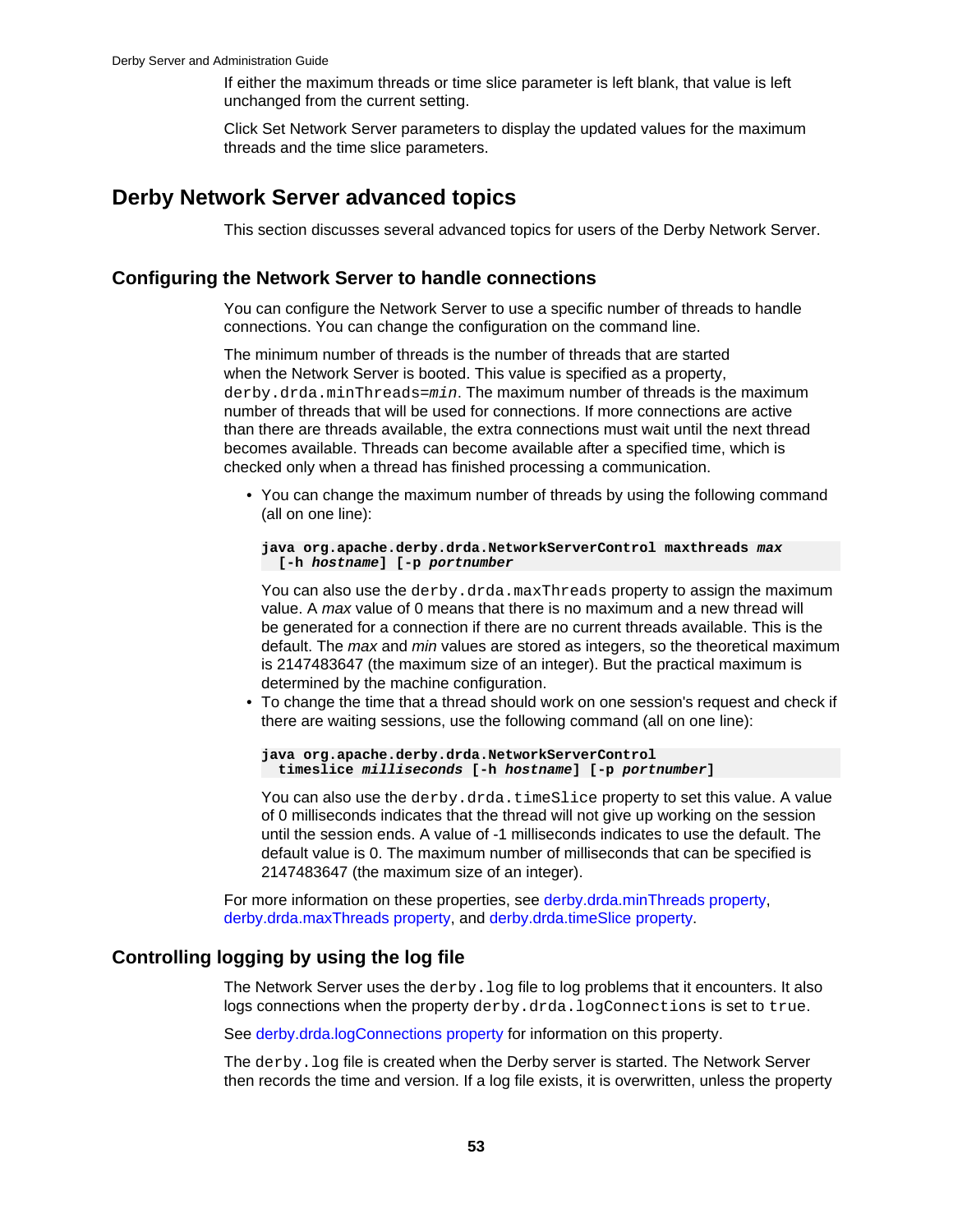derby. infolog. append is set to true. See "derby.infolog.append" in the Derby Reference Manual for information on this property.

When the Network Server is logging connections, it also logs the Connection Number; this log message is written both to the  $d$ exby.  $log$  file and to the Network Server console.

• To turn on connection logging, use the following command (all on one line):

**java org.apache.derby.drda.NetworkServerControl logconnections on [-h hostname] [-p portnumber]**

• To turn off connection logging, use the following command (all on one line):

```
java org.apache.derby.drda.NetworkServerControl 
  logconnections off [-h hostname][-p portnumber]
```
See the Derby Developer's Guide for more information about the derby. log file.

# **Controlling tracing by using the trace facility**

Use the trace facility only if you are working with technical support and they require tracing information.

### **Turning on the trace facility**

Follow these steps to turn on the trace facility.

1. Turn on tracing for all sessions by specifying the following property:

derby.drda.traceAll=true

See [derby.drda.traceAll property](#page-37-0) for information on this property.

Alternatively, while the Network Server is running, you can use the following command (all on one line) to turn on the trace facility:

**java org.apache.derby.drda.NetworkServerControl trace on [-s connection-number] [-h hostname][-p portnumber]**

If you specify a *connection-number*, tracing will be turned on only for that connection.

2. Set the location of the tracing files by specifying the following property:

derby.drda.traceDirectory=directory-for-tracing-files

See [derby.drda.traceDirectory property](#page-38-0) for information on this property.

Alternatively, while the Network Server is running, use the following command (all on one line) to set the trace directory:

**java org.apache.derby.drda.NetworkServerControl traceDirectory directory-for-tracing-files [-h hostname] [-p portnumber]**

You need to specify only the directory where the tracing files will reside. The names of the tracing files are determined by the system. If you do not set a trace directory, the tracing files will be placed in derby.system.home.

The Network Server will attempt to create the trace directory (and any parent directories) if they do not exist. This will require that the Java security policy for derbynet. jar permits verification of the existence of the named trace directory and all necessary parent directories. For each directory created, the policy must allow

permission java.io.FilePermission "directory", "read, write";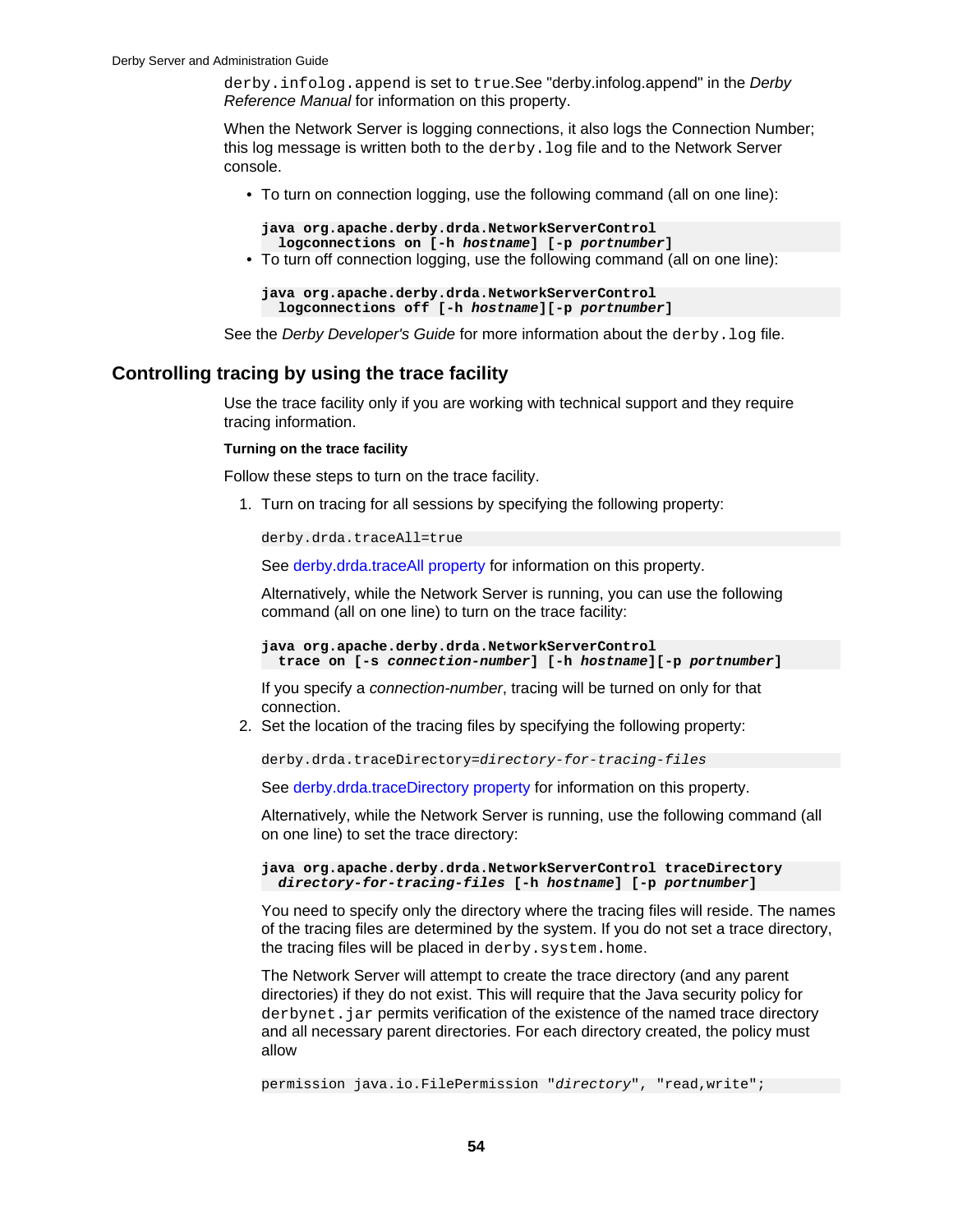For the trace directory itself, the policy must allow

permission java.io.FilePermission "tracedirectory\${/}-", "write";

See "Configuring Java security" in the Derby Security Guide for information about customizing the Network Server's security policy.

## **Turning off the trace facility**

Enter the following command (all on one line) to turn off tracing.

**java org.apache.derby.drda.NetworkServerControl trace off [-s connection number] [-h hostname] [-p portnumber]**

The tracing files are named  $ServerX.txt$  ace, where  $X$  is a connection number.

# **Derby Network Server sample programs**

Derby provides several sample programs for Network Server users.

# **The NsSample sample program**

The NsSample demonstration program is a simple JDBC application that interacts with the Network Server.

The NsSample program performs the following tasks:

- Starts the Network Server.
- Checks that the Network Server is running.
- Creates the NsSampledb database if it has not already been created.
- Checks to see if the schema is already created, and if not, creates the schema, which includes the SAMPLETBL table and corresponding indexes.
- Connects to the database.
- Loads the schema by inserting data.
- Starts client threads to perform database related operations.
- Has each of the clients perform DML operations (select, insert, delete, update) using JDBC calls. For example, one client thread establishes an embedded connection to perform database operations, while another client thread establishes a client connection to the Network Server to perform database operations.
- Waits for the client threads to finish the tasks.
- Shuts down the Network Server at the end of the demonstration.

You must install the following files in the %DERBY\_HOME%\demo\nserverdemo\ directory before you can run the sample program:

• NsSample.java

This is the entry point into the sample program. The program starts up two client threads. The first client establishes an embedded connection to perform database operations, and the second client establishes a client connection to the Network Server to perform database operations.

You can change the following constants to modify the sample program:

## **NUM\_ROWS**

The number of rows that must be initially loaded into the schema.

## **ITERATIONS**

The number of iterations for which each client thread does database related work. **NUM\_CLIENT\_THREADS**

The number of clients that you want to run the program against.

# **NETWORKSERVER\_PORT**

The port on which the Network Server is running.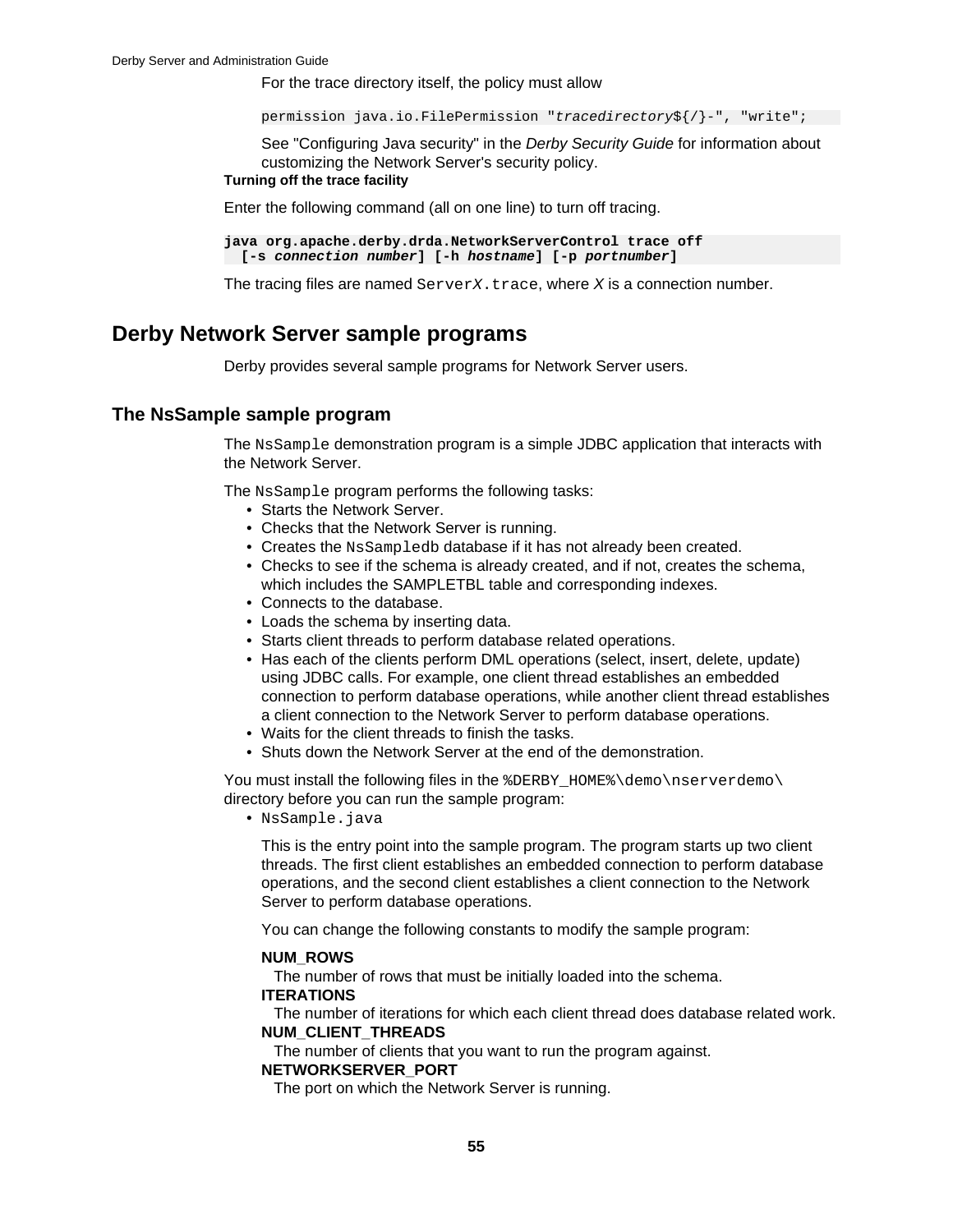- NsSampleClientThread.java
- This file contains two Java classes:
	- The NsSampleClientThread class extends Thread and instantiates a NsSampleWork instance.
	- The NsSampleWork class contains everything that is required to perform DML operations using JDBC calls. The doWork method in the NsSampleWork class represents all the work done as part of this sample program.
- NetworkServerUtil.java

This file contains helper methods to start the Network Server and to shut down the server.

The compiled class files for the NsSample program are:

- NsSample.class
- NsSampleClientThread.class
- NsSampleWork.class
- NetworkServerUtil.class

### **Running the NsSample sample program**

To run the NsSample program, follow these steps.

- 1. Open a command prompt and change to the  $BDERBY$  HOME  $\demot\$ where %DERBY\_HOME% is the directory where you installed Derby.
- 2. Set the CLASSPATH to the current directory ("."), and also include the following jar files in order to use the Network Server and the network client driver:

### **derbynet.jar**

The Network Server jar file. It must be in your CLASSPATH to use any of the Network Server functions.

**derbyclient.jar**

This jar file must be in your CLASSPATH to use the Network Client driver.

**derby.jar**

The Derby database engine jar file.

3. Test the CLASSPATH settings by running the following Java command:

### **java org.apache.derby.tools.sysinfo**

This command shows the Derby jar files that are in the classpath as well as their respective versions.

4. After you set up your environment correctly, run the NsSample program from the same directory:

**java nserverdemo.NsSample**

If the program runs successfully, you will receive output similar to the following:

```
Using JDBC driver: org.apache.derby.jdbc.ClientDriver
Derby Network Server created
Apache Derby Network Server started
and ready to accept connections on port 1621
[NsSample] Derby Network Server started.
[NsSample] Sample Derby Network Server program demo starting.
Please wait .....................
Connection number: 2.
[NsSampleWork] Begin creating table - SAMPLETBL and necessary
 indexes.
[NsSampleClientThread] Thread id - 2; started.
[NsSampleWork] Thread id - 2; requests database connection,
 dbUrl =jdbc:derby://localhost:1621/NSSampledb;create=true;
[NsSampleClientThread] Thread id - 1; started.
[NsSampleWork] Thread id - 1; requests database connection, 
 dbUrl =jdbc:derby:NSSampledb;
[NsSampleWork] Thread id - 1; inserted 1 row.
```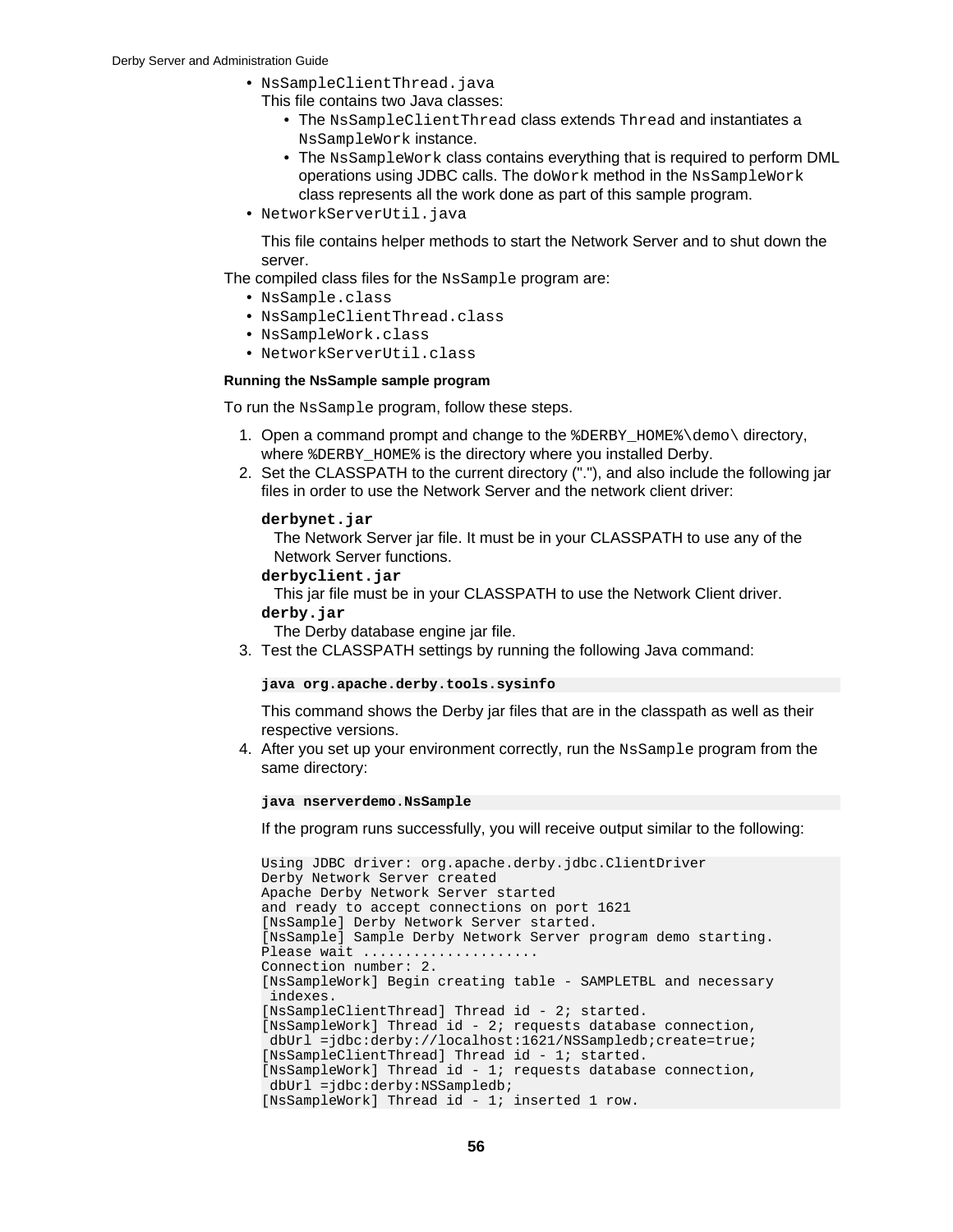[NsSampleWork] Thread id - 1; inserted 1 row. [NsSampleWork] Thread id - 1; deleted 1 row with t\_key = 9372 [NsSampleWork] Thread id - 1 selected 1 row [920, Derby50 ,951.7808,9216] [NsSampleWork] Thread id - 1 selected 1 row [920, Derby50 ,951.7808,9216] [NsSampleWork] Thread id - 1; inserted 1 row. [NsSampleWork] Thread id - 1 selected 1 row [920, Derby50 ,951.7808,9216] [NsSampleWork] Thread id - 1; deleted 1 row with t\_key = 9216 [NsSampleWork] Thread id - 1 selected 1 row [824,Derby26 ,8.802546E22,9155] [NsSampleWork] Thread id - 1; updated 1 row with t\_key = 9155 [NsSampleWork] Thread id - 1; closed connection to the database. [NsSampleClientThread] Thread id - 1; finished all tasks. [NsSampleWork] Thread id - 2; updated 0 row with t\_key = 9372 [NsSampleWork] Thread id - 2; updated 1 row with t\_key = 9155 [NsSampleWork] Thread id - 2 selected 1 row [56,Derby26 ,8.802546E22,9155] [NsSampleWork] Thread id - 2; inserted 1 row. [NsSampleWork] Thread id - 2; updated 1 row with t\_key = 9155 [NsSampleWork] Thread id - 2; deleted 1 row with t\_key = 9155 [NsSampleWork] Thread id - 2 selected 1 row [785,Derby2 ,0.30170244,8280] [NsSampleWork] Thread id - 2 selected 1 row [785, Derby2 ,0.30170244,8280] [NsSampleWork] Thread id - 2; updated 1 row with t\_key = 8280 [NsSampleWork] Thread id - 2 selected 1 row [59,Derby2 ,0.30170244,8280] [NsSampleWork] Thread id - 2; closed connection to the database. [NsSampleClientThread] Thread id - 2; finished all tasks. [NsSample] Shutting down network server. Apache Derby Network Server - shutdown [NsSample] End of Network server demo.

Running the NsSample program also creates the following new directory and file: **NSSampledb**

This directory makes up the NSSampledb database. **derby.log**

This log file contains Derby progress and error messages.

## **Network Server sample programs for embedded and client connections**

This Derby Network Server sample program demonstrates how to obtain an embedded connection and client connections to the same database by using the Network Server. This program shows how to use either the DriverManager or a DataSource to obtain client connections.

For a database to be consistent, only one JVM can access it at a time. The embedded driver is loaded when the Network Server is started. The JVM that starts the Network Server can obtain an embedded connection to the same database that the Network Server is accessing to serve clients from other JVMs. This solution provides the performance benefits of the embedded driver and also allows client connections from other JVMs to connect to the same database.

### **Overview of the SimpleNetworkServerSample program**

The SimpleNetworkServerSample program starts the Derby Network Server, as well as the embedded driver, and waits for clients to connect.

The program performs the following tasks.

- 1. Starts the Derby Network Server by using a property and also loads the embedded driver
- 2. Determines if the Network Server is running
- 3. Creates the NSSimpleDB database if it is not already created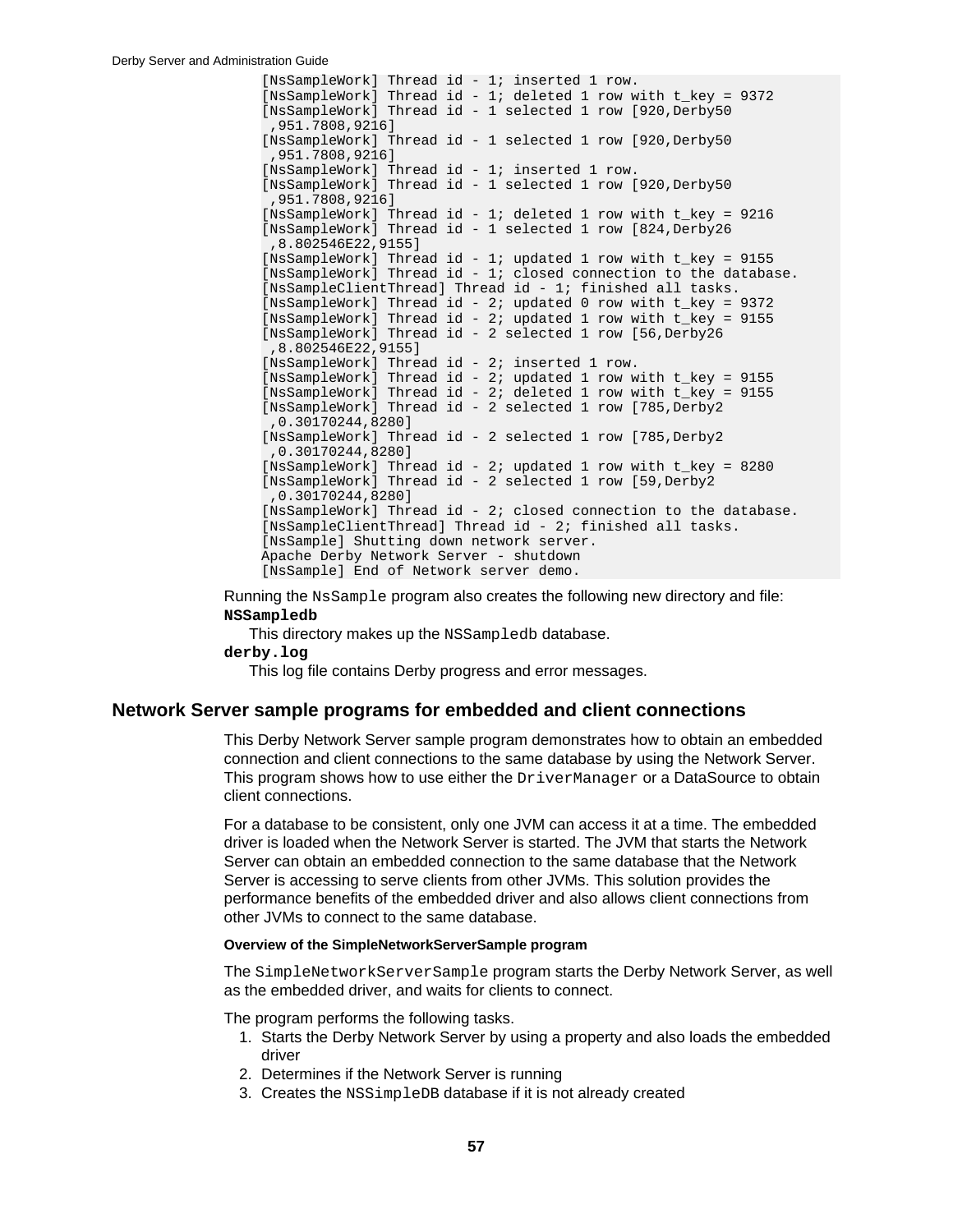- 4. Obtains an embedded database connection
- 5. Tests the database connection by executing a sample query
- 6. Allows client connections to connect to the server until you decide to stop the server and exit the program
- 7. Closes the connection
- 8. Shuts down the Network Server before exiting the program

To run the sample program, you need the following files in the %DERBY\_HOME%\demo\nserverdemo\ directory:

- The source file: SimpleNetworkServerSample.java
- The compiled class file: SimpleNetworkServerSample.class

### **Running the SimpleNetworkServerSample program**

To run the Derby Network Server sample program, follow these steps.

- 1. Open a command prompt and change directories to the %DERBY\_HOME%\demo\nserverdemo directory, where %DERBY\_HOME% is the directory where you installed Derby.
- 2. Set the classpath to include the current directory (".") and the following jar files:

### **derbynet.jar**

The Network Server jar file. It must be in your CLASSPATH because you start the Network Server in this program.

### **derby.jar**

The database engine jar file.

3. Test the CLASSPATH settings by running the following Java command:

**java org.apache.derby.tools.sysinfo**

This command displays the Derby jar files that are in the classpath.

4. After you set up your environment correctly, run the SimpleNetworkServerSample program from the same directory:

#### **java SimpleNetworkServerSample**

If the program runs successfully, you will receive output that is similar to that shown in the following example:

```
Starting Network Server
Testing if Network Server is up and running!
Derby Network Server now running
Got an embedded connection.
Testing embedded connection by executing a sample query
number of rows in sys.systables = 16
While my app is busy with embedded work, ij might connect like this:
         $ java -Dij.user=me -Dij.password=pw -Dij.protocol=
    jdbc:derby:\\localhost:1527\ org.apache.derby.tools.ij
        ij> connect 'NSSimpleDB';
Clients can continue to connect:
```

```
Press [Enter] to stop Server
```
Do not press Enter at this time. Leave the server running while you run the SimpleNetworkClientSample program.

Running the SimpleNetworkServerSample program also creates the following new directory and file:

## **NSSimpleDB**

This directory makes up the NSSimpleDB database.

**derby.log**

This log file contains Derby progress and error messages.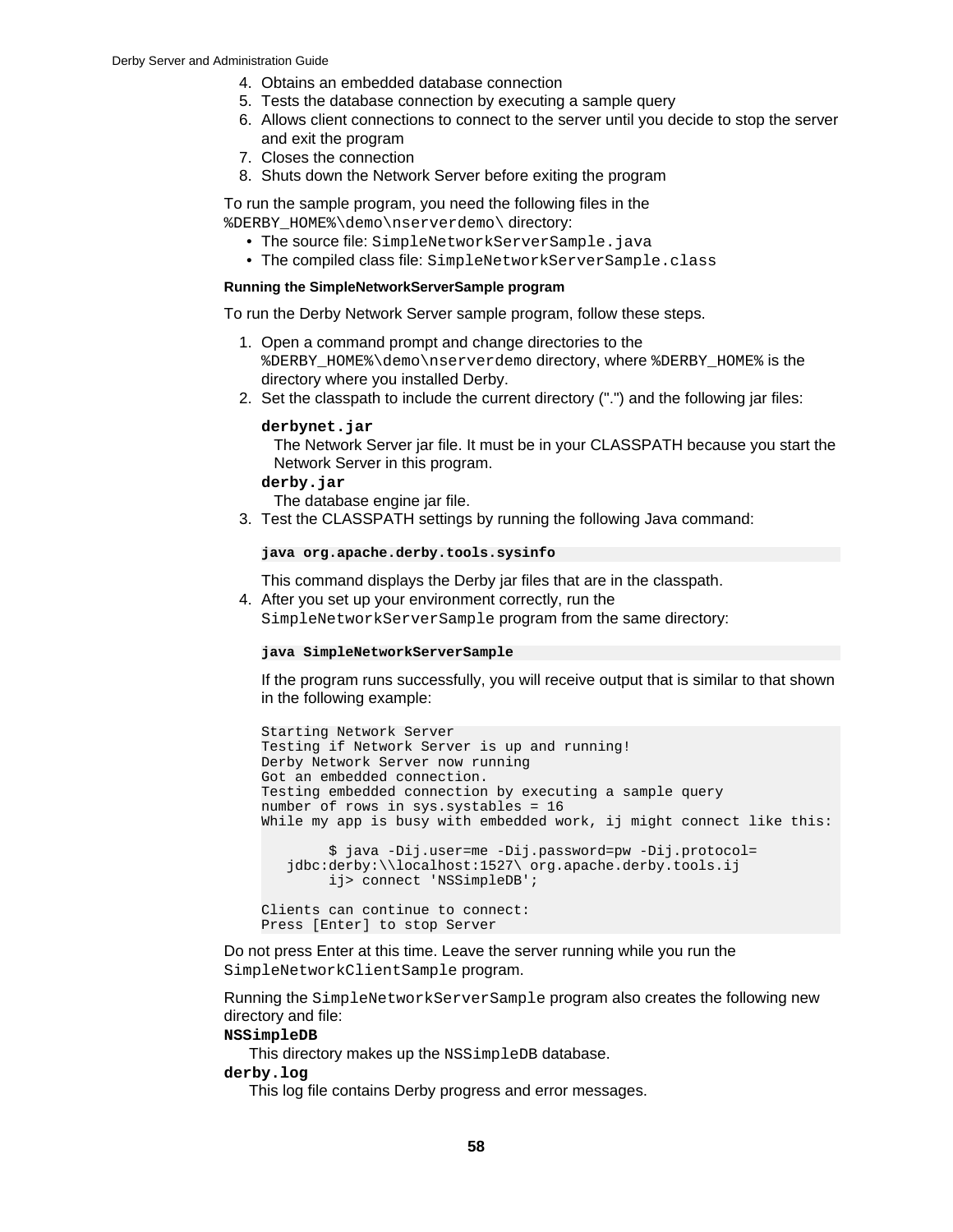## **Connecting a client to the Network Server with the SimpleNetworkClientSample program**

The SimpleNetworkClientSample program is a client program that interacts with the Derby Network Server from another JVM.

The program performs the following tasks:

- 1. Obtains a client connection by using the DriverManager.
- 2. Obtains a client connection by using a DataSource.
- 3. Tests the database connections by running a sample query.
- 4. Closes the connections and then exits the program.

To run the sample program, use the following files in the

%DERBY\_HOME%\demo\nserverdemo\ directory:

- The source file: SimpleNetworkClientSample.java
- The compiled class file: SimpleNetworkClientSample.class

## **Running the SimpleNetworkClientSample program**

To connect to the Network Server that has been started with the SimpleNetworkServerSample program, follow these steps.

- 1. Open a command prompt and change directories to the %DERBY\_HOME%\demo\nserverdemo directory, where %DERBY\_HOME% is the directory where you installed Derby.
- 2. Set the classpath to include the following jar files:
	- The current directory (".")
	- derbyclient.jar

3. After you set up your environment correctly, run the SimpleNetworkClientSample program from the same directory:

```
java SimpleNetworkClientSample
```
If the program runs successfully, you will receive output similar to that shown in the following example:

```
Starting Sample client program
Got a client connection via the DriverManager.
connection from datasource; getDriverName = Apache Derby Network
 Client JDBC Driver
Got a client connection via a DataSource.
Testing the connection obtained via DriverManager by executing a
 sample query
number of rows in sys.systables = 23
Testing the connection obtained via a DataSource by executing a
 sample query
number of rows in sys.systables = 23
Goodbye!
```
4. After running the program, return to the command prompt where you ran the SimpleNetworkServerSample program and press Enter.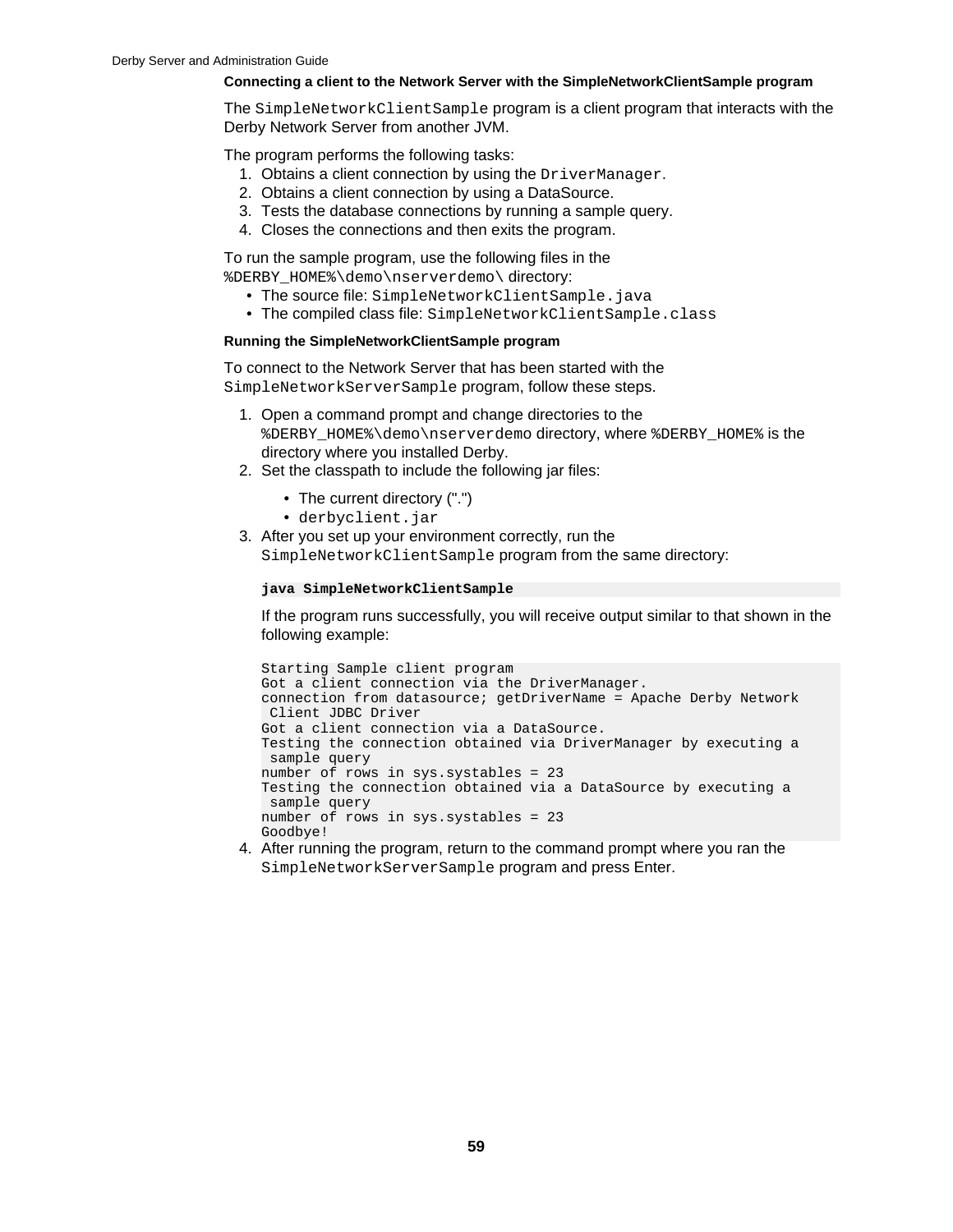# <span id="page-61-0"></span>**Part Two: Derby Administration Guide**

This section of the guide is divided into several administrative tasks.

# **Maintaining database integrity**

One of the most important responsibilities of a database administrator is to maintain the integrity of the database and prevent it from becoming corrupted.

Derby must be able to sync to disk. Some machine, disk, or operating system settings can prevent a proper sync and cause unrecoverable database corruption in the event of a power failure, system crash, or software crash. To avoid database corruption, you can do the following:

- Do not touch any files or directories in the database directory, including the  $log$ and seg0 directories and the service.properties file. Editing, adding, or deleting files in this directory may cause data corruption and leave the database in a non-recoverable state.
- Do not enable disk write caching on the hard drive that holds the database. Disable write caching if it is turned on (it is enabled by default on many Windows systems). Disk write caching can increase operating system performance. However, it can also result in the loss of information if a power failure, equipment failure, or software failure occurs. Consult your operating system support documentation for information on how to disable disk write caching.
- Run Derby on a local drive rather than on an NFS mounted, SMB mounted, or other network mounted disk.
- Disable any other settings or options that might prevent a proper sync to disk when Derby is writing its transaction logs or other data.

Many corruption issues can arise from improper backups or restores. Back up your database in a way that prevents it from becoming corrupted:

- Always make sure the database is shut down or frozen before using operating system commands to back it up.
- Always back up the database to a fresh location rather than overwriting any existing data.

After you perform a backup, check the consistency of the database. See [Checking](#page-61-0) [database consistency](#page-61-0) for details.

See [Backing up and restoring databases](#page-63-0) for more information.

# **Checking database consistency**

After you perform a backup, or if you experience hardware or operating system failure, you can use the SYSCS\_UTIL.SYSCS\_CHECK\_TABLE system function to verify that the database is still consistent.

It is recommended that you run SYSCS\_UTIL.SYSCS\_CHECK\_TABLE on all the tables in a database offline after you back it up. Do not discard the previous backup until you have verified the consistency of the current one. Otherwise, check consistency only if there are indications that such a check is needed, because a consistency check can take a long time on a large database.

See the Derby Reference Manual for details about this system function.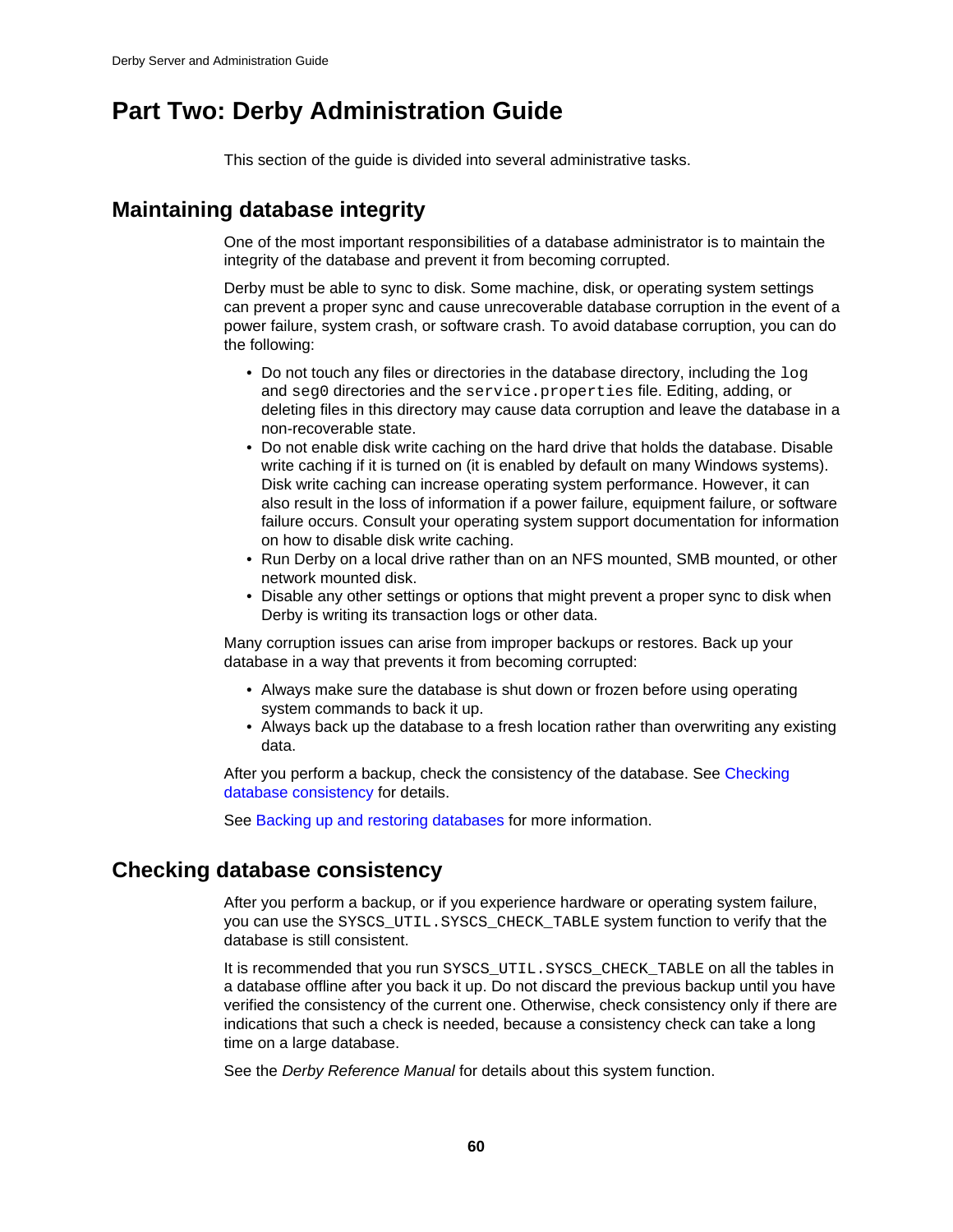# **The SYSCS\_CHECK\_TABLE function**

The SYSCS\_UTIL.SYSCS\_CHECK\_TABLE function checks the consistency of a Derby table.

In particular, the SYSCS\_UTIL.SYSCS\_CHECK\_TABLE function verifies the following conditions:

- Base tables are internally consistent
- Base tables and all associated indexes contain the same number of rows
- The values and row locations in each index match those of the base table
- All BTREE indexes are internally consistent

You run this function in an SQL statement, as follows:

### **VALUES SYSCS\_UTIL.SYSCS\_CHECK\_TABLE(SchemaName, TableName)**

where SchemaName and TableName are expressions that evaluate to a string data type. If you created a schema or table name as a non-delimited identifier, you must present their names in all upper case. For example:

```
VALUES SYSCS_UTIL.SYSCS_CHECK_TABLE('APP', 'CITIES')
```
The SYSCS\_UTIL.SYSCS\_CHECK\_TABLE function returns a SMALLINT. If the table is consistent (or if you run SYSCS\_UTIL.SYSCS\_CHECK\_TABLE on a view), SYSCS\_UTIL.SYSCS\_CHECK\_TABLE returns a non-zero value. Otherwise, the function throws an exception on the first inconsistency that it finds.

For a consistent table, the following result is displayed:

```
1
-----
1
1 row selected
```
# **Sample SYSCS\_CHECK\_TABLE error messages**

This section provides examples of error messages that the SYSCS\_UTIL.SYSCS\_CHECK\_TABLE function can return.

If the row counts of the base table and an index differ, error message X0Y55 is issued:

ERROR X0Y55: The number of rows in the base table does not match the number of rows in at least 1 of the indexes on the table. Index 'T1\_I' on table 'APP.T1' has 4 rows, but the base table has 5 rows. The suggested corrective action is to recreate the index.

If the index refers to a row that does not exist in the base table, error message X0X62 is issued:

ERROR X0X62: Inconsistency found between table 'APP.T1' and index 'T1\_I'. Error when trying to retrieve row location '(1,6)' from the table. The full index key, including the row location, is '{ 1,  $(1, 6)$  }'. The suggested corrective action is to recreate the index.

If a key column value differs between the base table and the index, error message X0X61 is issued:

ERROR X0X61: The values for column 'C10' in index 'T1\_C10' and table 'APP.T1' do not match for row location (1,7). The value in the index is '2 2 ', while the value in the base table is 'NULL'. The full index key, including the row location, is '{ 2 2 ,  $(1,7)$  }'. The index key, including the row location, is  $\{2, 2, 1\}$ suggested corrective action is to recreate the index.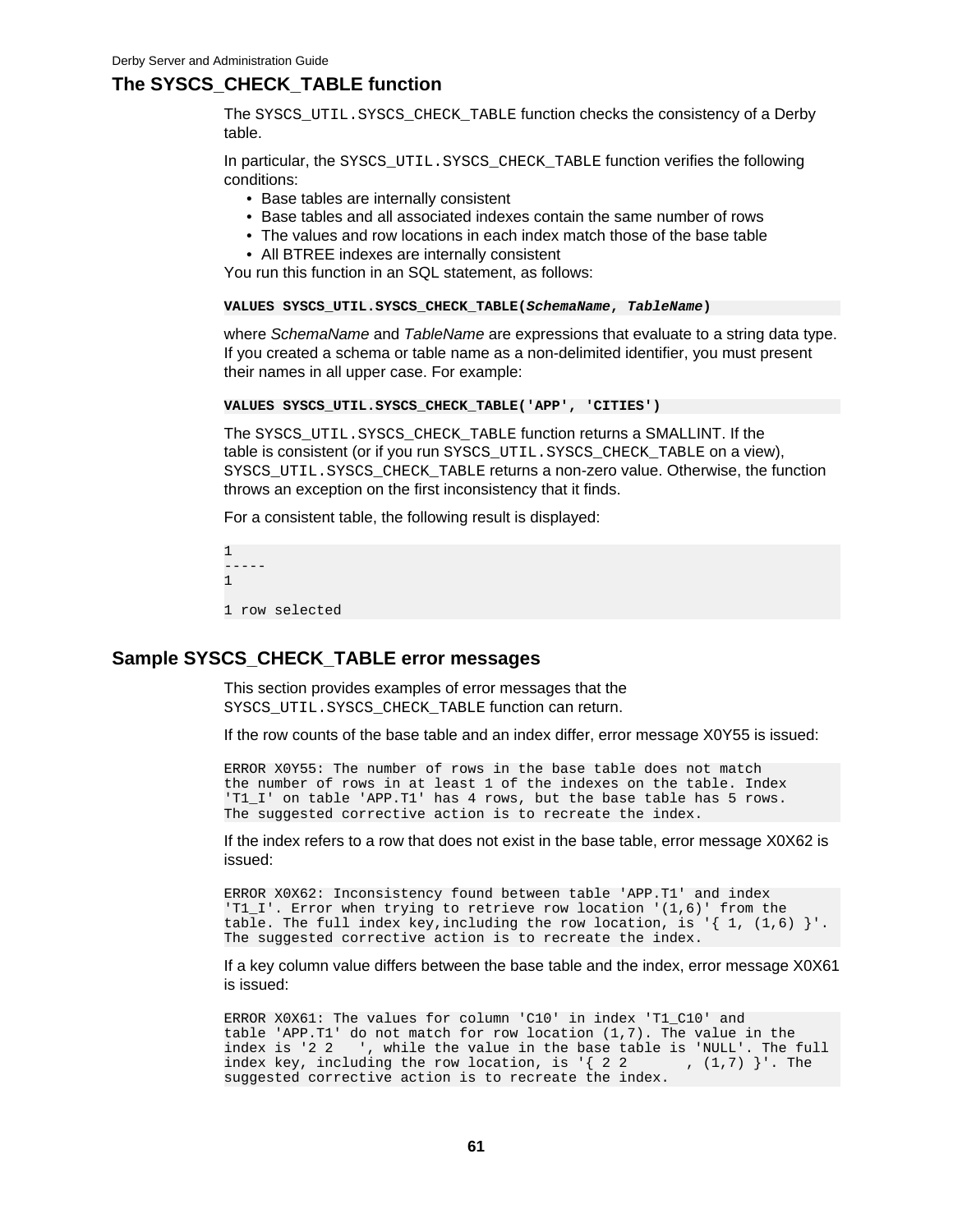# <span id="page-63-0"></span>**Sample SYSCS\_CHECK\_TABLE queries**

This section provides examples that illustrate how to use the SYSCS\_UTIL.SYSCS\_CHECK\_TABLE function in queries.

To check the consistency of a single table, run a query that is similar to the one shown in the following example:

```
VALUES SYSCS_UTIL.SYSCS_CHECK_TABLE('APP', 'FLIGHTS')
```
To check the consistency of all of the tables in a schema, stopping at the first failure, run a query that is similar to the one shown in the following example:

```
SELECT tablename, SYSCS_UTIL.SYSCS_CHECK_TABLE(
     'SAMP', tablename)
FROM sys.sysschemas s, sys.systables t
WHERE s.schemaname = 'SAMP' AND s.schemaid = t.schemaid
```
To check the consistency of an entire database, stopping at the first failure, run a query that is similar to the one shown in the following example::

```
SELECT schemaname, tablename,
SYSCS_UTIL.SYSCS_CHECK_TABLE(schemaname, tablename)
FROM sys.sysschemas s, sys.systables t
WHERE s.schemaid = t.schemaid
```
# **Backing up and restoring databases**

Derby provides a way to back up a database while it is either offline or online. You can also restore a full backup from a specified location.

To back up a database, you can do any of the following:

- Shut down the database and use operating system commands to copy it to a backup location, as described in [Offline backups.](#page-64-0)
- Leave the database running and call one of four system backup procedures to copy it to a backup location, as described in [Using the backup procedures to perform an](#page-64-0) [online backup.](#page-64-0)
- Leave the database running, but call a system procedure to freeze the database, use operating system commands to copy it to a backup location, then call a system procedure to unfreeze the database, as described in [Using operating system](#page-66-0) [commands with the freeze and unfreeze system procedures to perform an online](#page-66-0) [backup](#page-66-0).

To restore a database from a backup copy, you must use one of three connection URL attributes:

- restoreFrom=path, described in [Restoring a database from a backup copy](#page-67-0)
- createFrom=path, described in [Creating a database from a backup copy](#page-68-0)
- rollForwardRecoveryFrom=path, described in [Roll-forward recovery](#page-68-0)

# **Backing up a database**

You can back up a database either offline (when it is shut down) or online (when it is running).

After you back up a database, make sure the backup copy is not corrupt. To do this, run the SYSCS\_UTIL.SYSCS\_CHECK\_TABLE system function on all the tables in the backup copy. Do not discard the previous backup until you have verified the consistency of the current one. See [Checking database consistency](#page-61-0) for more information.

The topics in this section describe how to back up a database.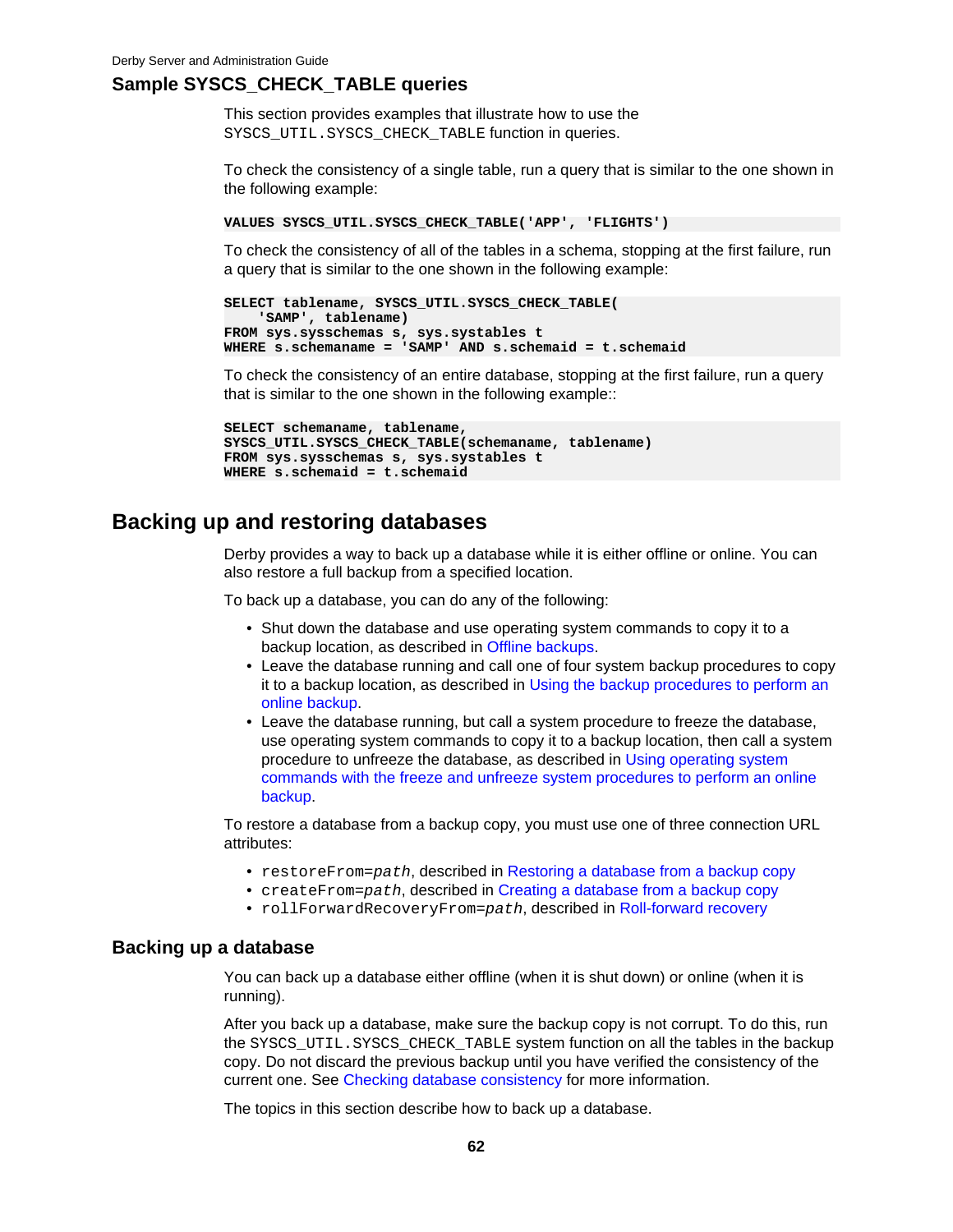### <span id="page-64-0"></span>**Offline backups**

To perform an offline backup of a database, use operating system commands to copy the database directory.

**> Important:** You must shut down the database before you perform an offline backup.

For example, on Windows systems, the following operating system command backs up a (closed) database that is named sample and that is located in d:\mydatabases by copying it to the directory  $c:\m{mybackups\2012-04-01}$ :

**xcopy d:\mydatabases\sample c:\mybackups\2012-04-01\sample /s /i**

If you are not using Windows, substitute the appropriate operating system command for copying a directory and all contents to a new location.

**Note:** On Windows systems, do not attempt to update a database while it is being backed up in this way. Attempting to update a database during an offline backup will generate a java.io.IOException. Using online backups prevents this from occurring.

For large systems, shutting down the database might not be convenient. To back up a database without having to shut it down, you can use an online backup.

After you back up a database, make sure the backup copy is not corrupt. To do this, run the SYSCS\_UTIL.SYSCS\_CHECK\_TABLE system function on all the tables in the backup copy. Do not discard the previous backup until you have verified the consistency of the current one. See [Checking database consistency](#page-61-0) for more information.

### **Online backups**

Use online backups to back up a database while it is running, without blocking transactions.

You can perform online backups by using several types of backup procedures or by using operating system commands with the freeze and unfreeze system procedures.

# **Using the backup procedures to perform an online backup:**

Use the SYSCS\_UTIL.SYSCS\_BACKUP\_DATABASE procedure or one of the other system backup procedures to perform an online backup of a database to a specified location.

The backup procedures are as follows:

- SYSCS\_UTIL.SYSCS\_BACKUP\_DATABASE
- SYSCS\_UTIL.SYSCS\_BACKUP\_DATABASE\_NOWAIT
- SYSCS\_UTIL.SYSCS\_BACKUP\_DATABASE\_AND\_ENABLE\_LOG\_ARCHIVE\_MODE
- SYSCS\_UTIL.SYSCS\_BACKUP\_DATABASE\_AND\_ENABLE\_LOG\_ARCHIVE\_MODE\_NOWAIT

### Use the

```
SYSCS_UTIL.SYSCS_BACKUP_DATABASE_AND_ENABLE_LOG_ARCHIVE_MODE
or
```
SYSCS\_UTIL.SYSCS\_BACKUP\_DATABASE\_AND\_ENABLE\_LOG\_ARCHIVE\_MODE\_NOWAIT procedure if you want to make it possible to perform a roll-forward recovery of a damaged database. See [Roll-forward recovery](#page-68-0) for details.

The NOWAIT versions of the procedures do not wait for transactions in progress with unlogged operations to complete before proceeding with the backup; instead, they return an error immediately.

See the *Derby Reference Manual* for details about these system procedures.

All four of these system procedures take a string argument that represents the location in which to back up the database. Typically, you provide the full path to the backup directory. (Relative paths are interpreted as relative to the current directory, not to the derby.system.home directory.)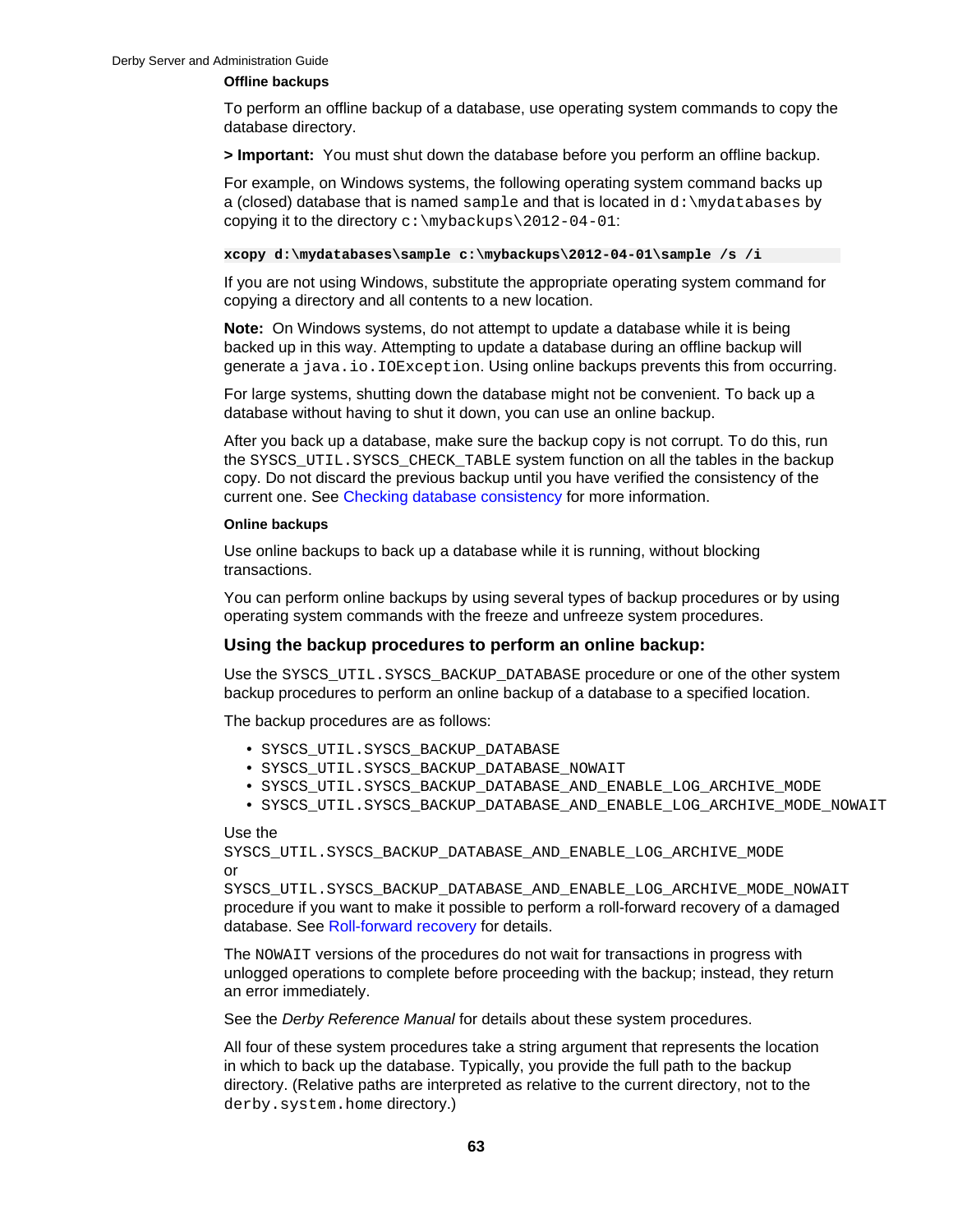For example, to specify a backup location of  $c$ : /mybackups/2012-04-01 for a database that is currently open, use the following statement (forward slashes are used as path separators in SQL commands):

### **CALL SYSCS\_UTIL.SYSCS\_BACKUP\_DATABASE('c:/mybackups/2012-04-01')**

### The SYSCS UTIL. SYSCS BACKUP DATABASE or

SYSCS\_UTIL.SYSCS\_BACKUP\_DATABASE\_NOWAIT procedure puts the database into a state in which it can be safely copied. The procedure then copies the entire original database directory (including data files, online transaction log files, and jar files) to the specified backup directory. Files that are not within the original database directory (for example, derby.properties) are not copied. With the exception of a few cases mentioned in Unlogged Operations, the procedure does not block concurrent transactions at any time.

### A backup made with the

SYSCS\_UTIL.SYSCS\_BACKUP\_DATABASE\_AND\_ENABLE\_LOG\_ARCHIVE\_MODE or

SYSCS UTIL.SYSCS BACKUP DATABASE AND ENABLE LOG ARCHIVE MODE NOWAIT procedure is not a full copy of the database, but depends on the log files created in the database since the backup. An attempt to access the backup directly will invalidate the backup. The result could include a corrupted database, missing data, errors during a subsequent attempt at restoring the database, or database corruption errors encountered only once the restored database is being used. The only supported way to access this kind of backup is to restore the database as documented in [Roll-forward recovery.](#page-68-0)

The following example shows how to back up a database to a directory with a name that reflects the current date:

```
public static void backUpDatabase(Connection conn) 
         throws SQLException {
     // Get today's date as a string:
     java.text.SimpleDateFormat todaysDate = 
        new java.text.SimpleDateFormat("yyyy-MM-dd");
     String backupdirectory = "c:/mybackups/" +
         todaysDate.format((java.util.Calendar.getInstance()).getTime());
     CallableStatement cs =
         conn.prepareCall("CALL SYSCS_UTIL.SYSCS_BACKUP_DATABASE(?)"); 
     cs.setString(1, backupdirectory);
     cs.execute(); 
     cs.close();
     System.out.println("backed up database to " + backupdirectory);
}
```
For a database that was backed up on 2012-04-01, the previous commands copy the current database to a directory of the same name in  $c$ : /mybackups/2012-04-01.

Uncommitted transactions do not appear in the backed-up database.

**Note:** Do not back up different databases with the same name to the same backup directory. If a database of the same name already exists in the backup directory, it is assumed to be an older version and is overwritten.

### **Unlogged Operations**

For some operations, Derby does not log because it can keep the database consistent without logging the data.

The SYSCS UTIL. SYSCS BACKUP DATABASE procedure will issue an error if there are any unlogged operations in the same transaction as the backup procedure.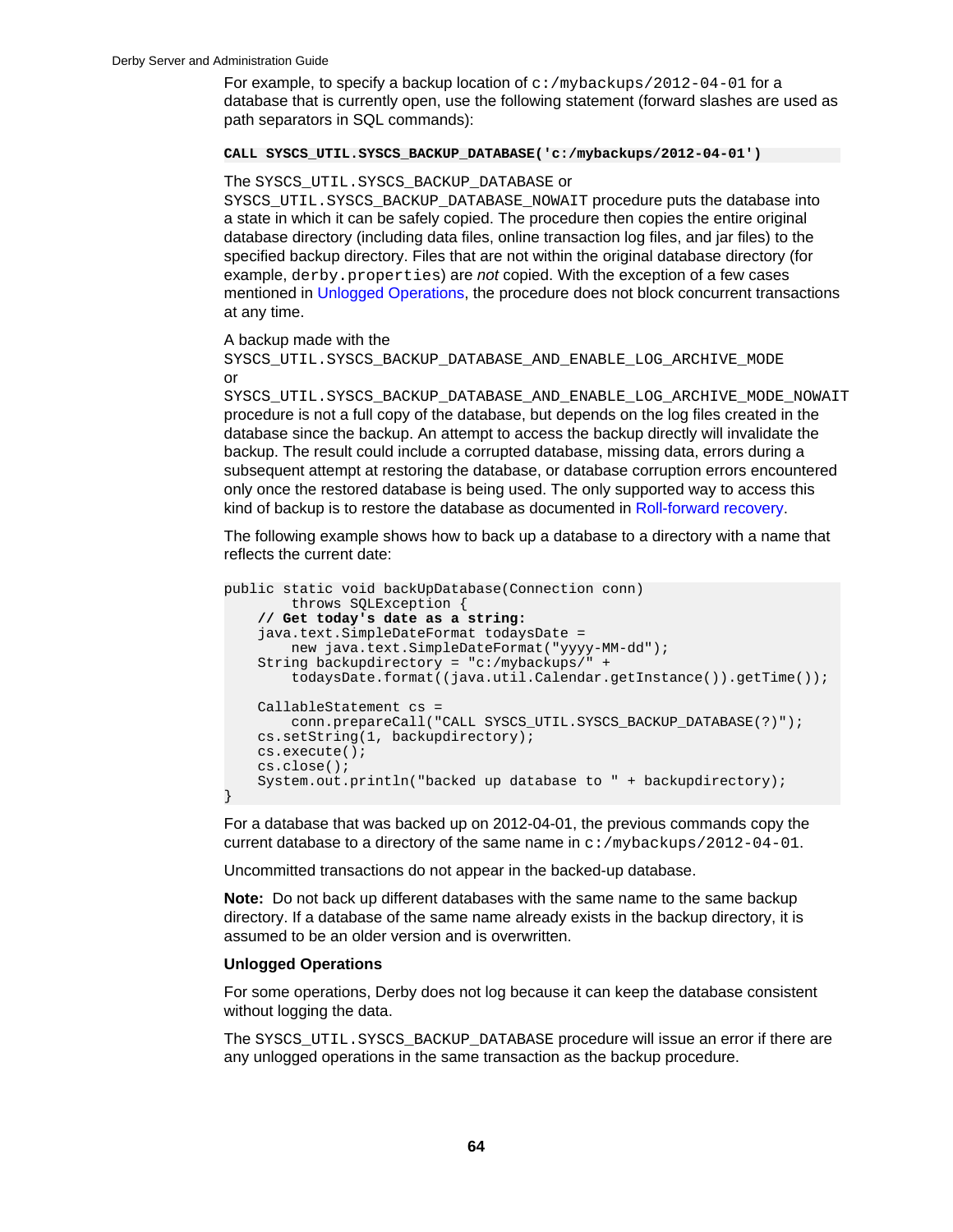<span id="page-66-0"></span>If any unlogged operations are in progress in other transactions in the system when the backup starts, this procedure will block until those transactions are complete before performing the backup.

Derby automatically converts unlogged operations to logged mode if they are started while the backup is in progress (except operations that maintain application jar files in the database). Procedures to install, replace, and remove jar files in a database are blocked while the backup is in progress.

If you do not want backup to block until unlogged operations in other transactions are complete, use the SYSCS\_UTIL.SYSCS\_BACKUP\_DATABASE\_NOWAIT procedure. This procedure issues an error immediately at the start of the backup if there are any transactions in progress with unlogged operations, instead of waiting for those transactions to complete.

Unlogged operations include:

• Index creation.

Only CREATE INDEX is logged, not all the data inserts into the index. The reason inserts into the index are not logged is that if there is a failure, it will just drop the index.

If you create an index when the backup is in progress, it will be slower, because it has to be logged.

Foreign keys and primary keys create backing indexes. Adding those keys to an existing table with data will also run slower.

• Importing to an empty table or replacing all the data in a table.

In this case also, data inserts into the table are not logged. Internally, Derby creates a new table for the import, changes the catalogs to point to the new table, and drops the original table when the import completes.

If you perform such an import operation when backup is in progress, it will be slower because data is logged.

# **Using operating system commands with the freeze and unfreeze system procedures to perform an online backup:**

Typically, these procedures are used to speed up the copy operation involved in an online backup.

In this scenario, Derby does not perform the copy operation for you. You use the SYSCS\_UTIL.SYSCS\_FREEZE\_DATABASE procedure to lock the database, and then you explicitly copy the database directory by using operating system commands.

For example, because the UNIX  $\tan$  command uses operating system file-copying routines, and the SYSCS\_UTIL.SYSCS\_BACKUP\_DATABASE procedure uses Java I/O calls with additional internal synchronization that allow updates during the backup, the  $tar$  command might provide faster backups than the SYSCS\_UTIL.SYSCS\_BACKUP\_DATABASE procedure.

To use operating system commands for online database backups, call the SYSCS\_UTIL.SYSCS\_FREEZE\_DATABASE system procedure. The SYSCS\_UTIL.SYSCS\_FREEZE\_DATABASE system procedure puts the database into a state in which it can be safely copied. After the database has been copied, use the SYSCS\_UTIL.SYSCS\_UNFREEZE\_DATABASE system procedure to continue working with the database. Only after SYSCS\_UTIL. SYSCS\_UNFREEZE\_DATABASE has been specified can transactions once again write to the database. Read operations can proceed while the database is frozen.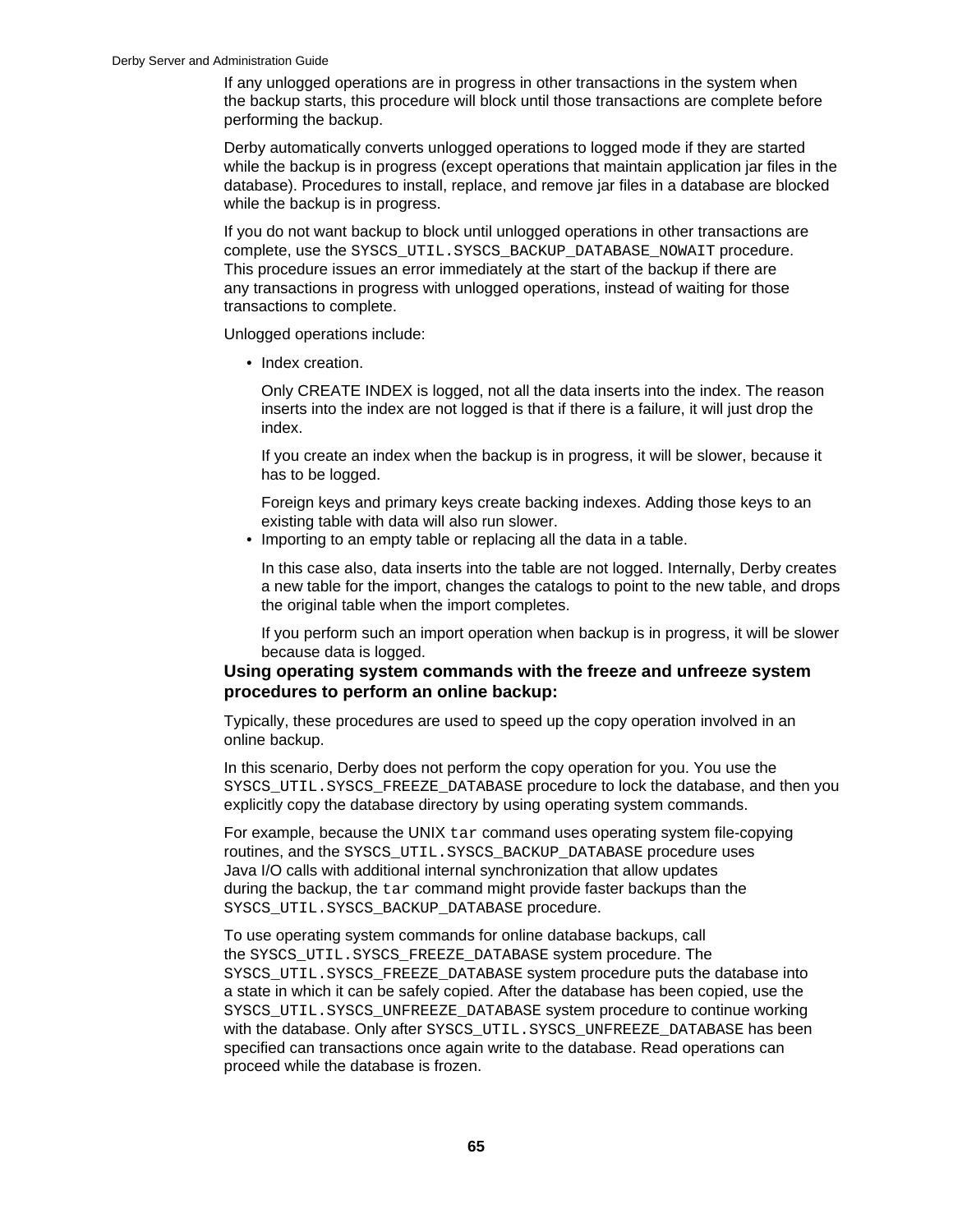<span id="page-67-0"></span>**Note:** To ensure a consistent backup of the database, Derby might block applications that attempt to write to a frozen database until the backup is completed and the SYSCS\_UTIL.SYSCS\_UNFREEZE\_DATABASE system procedure is called.

The following example demonstrates how the freeze and unfreeze procedures are used to surround an operating system copy command:

```
public static void backUpDatabaseWithFreeze(Connection conn)
  throws SQLException {
    Statement s = conn.createStatement();
     s.executeUpdate(
        "CALL SYSCS UTIL.SYSCS FREEZE DATABASE()");
     //copy the database directory during this interval
     s.executeUpdate(
         "CALL SYSCS_UTIL.SYSCS_UNFREEZE_DATABASE()");
     s.close();
}
```
### **When the log is in a non-default location**

If you put the database log in a non-default location prior to backing up the database, be aware of the following requirements.

• If you are using an operating system command to back up the database, you must explicitly copy the log file as well, as shown in the following example:

```
xcopy d:\mydatabases\sample c:\mybackups\2012-04-01\sample /s /i
xcopy h:\janet\tourslog\log c:\mybackups\2012-04-01\sample\log /s /i
```
If you are not using Windows, substitute the appropriate operating system command for copying a directory and all of its contents to a new location.

• Edit the logDevice entry in the service.properties file of the database backup so that it points to the correct location for the log. In the previous example, the log was moved to the default location for a log, so you can remove the logDevice entry entirely, or leave the logDevice entry as is and wait until the database is restored to edit the entry.

See [Logging on a separate device](#page-87-0) for information about the default location of the database log and about putting the log in a non-default location.

### **Backing up encrypted databases**

When you back up an encrypted database, both the backup and the log files remain encrypted.

To restore an encrypted database, you must know the boot password.

# **Restoring a database from a backup copy**

To restore a database by using a full backup from a specified location, specify the restoreFrom=path attribute in the boot-time connection URL.

If a database with the same name exists in the derby. system. home location, the system will delete the database, copy it from the backup location, and then restart it.

The log files are copied to the same location they were in when the backup was taken. You can use the  $logDevice$  attribute in conjunction with the restore  $From = path$ attribute to store logs in a different location.

For example, to restore the sample database by using a backup copy in c:\mybackups\sample, the connection URL should be:

jdbc:derby:sample;restoreFrom=c:\mybackups\sample

For more information, see "restoreFrom=path attribute" in the Derby Reference Manual.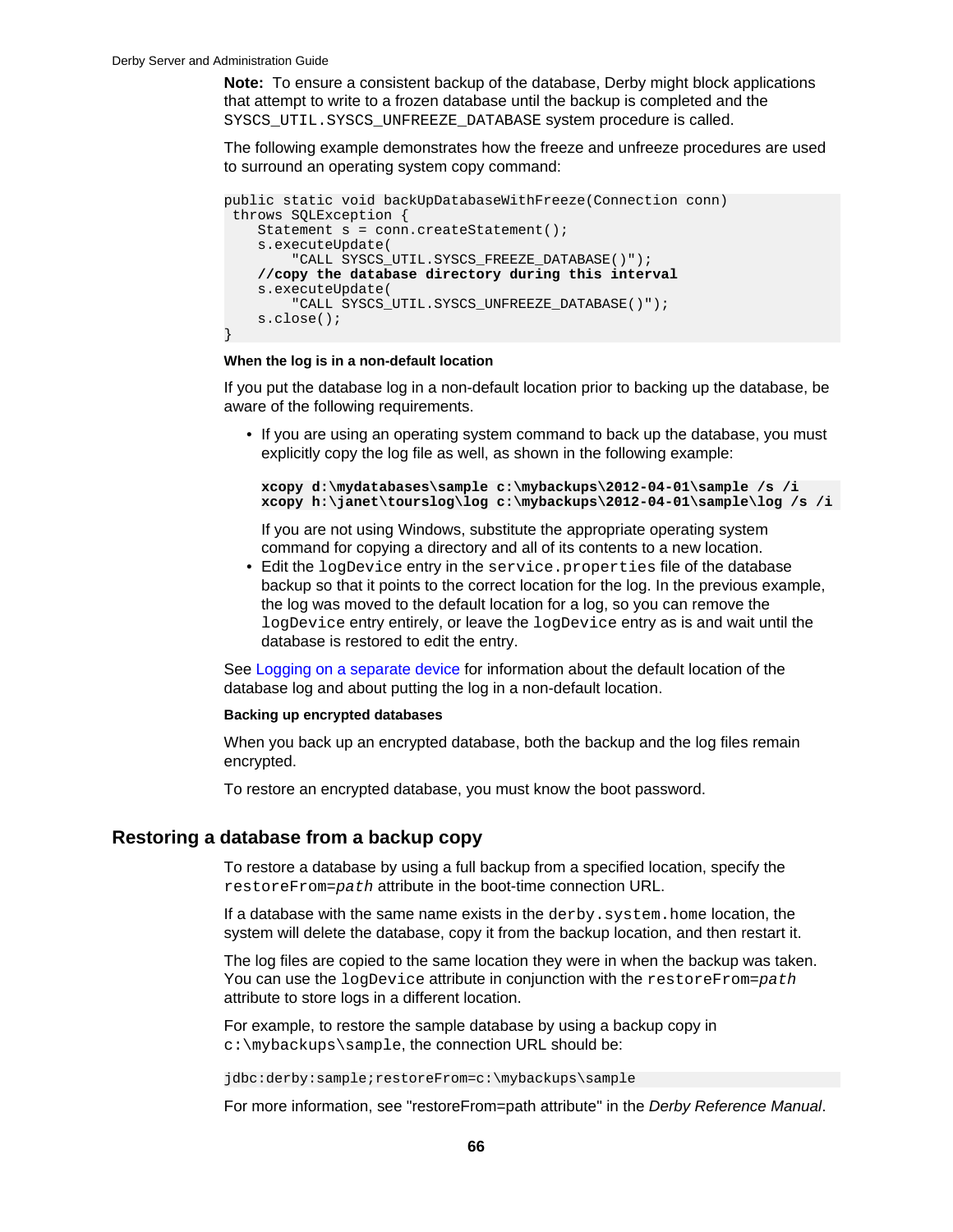# <span id="page-68-0"></span>**Creating a database from a backup copy**

To create a database from a full backup copy at a specified location, specify the createFrom=path attribute in the boot-time connection URL.

If there is already a database with the same name in derby. system. home, an error will occur and the existing database will be left intact. If there is not an existing database with the same name in the current derby. system. home location, the system will copy the whole database from the backup location to derby. system. home and start it.

The log files are also copied to the default location. You can use the logDevice attribute in conjunction with the createFrom=path attribute to store logs in a different location. With the createFrom=path attribute, you do not need to copy the individual log files to the log directory.

For example, to create the sample database from a backup copy in c:\mybackups\sample, the connection URL should be:

jdbc:derby:sample;createFrom=c:\mybackups\sample

For more information, see "createFrom=path attribute" in the Derby Reference Manual.

# **Roll-forward recovery**

Derby supports roll-forward recovery to restore a damaged database to the most recent state before a failure occurred.

Derby restores a database from full backup and replays all the transactions after the backup. All the log files after a backup are required to replay the transactions after the backup. By default, the database keeps only logs that are required for crash recovery. For roll-forward recovery to be successful, all log files must be archived after a backup. Log files can be archived using the backup function calls that enable log archiving.

In roll-forward recovery, the log archival mode ensures that all old log files are available. The log files are available only from the time that the log archival mode is enabled.

Derby uses the following information to restore the database:

- The backup copy of the database
- The set of archived logs
- The current online active log

You cannot use roll-forward recovery to restore individual tables. Roll-forward recovery recovers the entire database.

To restore a database by using roll-forward recovery, you must already have a backup copy of the database, all the archived logs since the backup was created, and the active log files. All the log files should be in the database log directory.

There are two types of log files in Derby: active logs and online archived logs.

## **Active logs**

Active logs are used during crash recovery to prevent a failure that might leave a database in an inconsistent state. Roll-forward recovery can also use the active logs to recover to the end of the log files. Active logs are located in the database log path directory.

## **Online archived logs**

Log files that are stored for roll-forward recovery use when they are no longer needed for crash recovery. Online archived logs are also kept in the database log path directory.

# **Enabling log archival mode**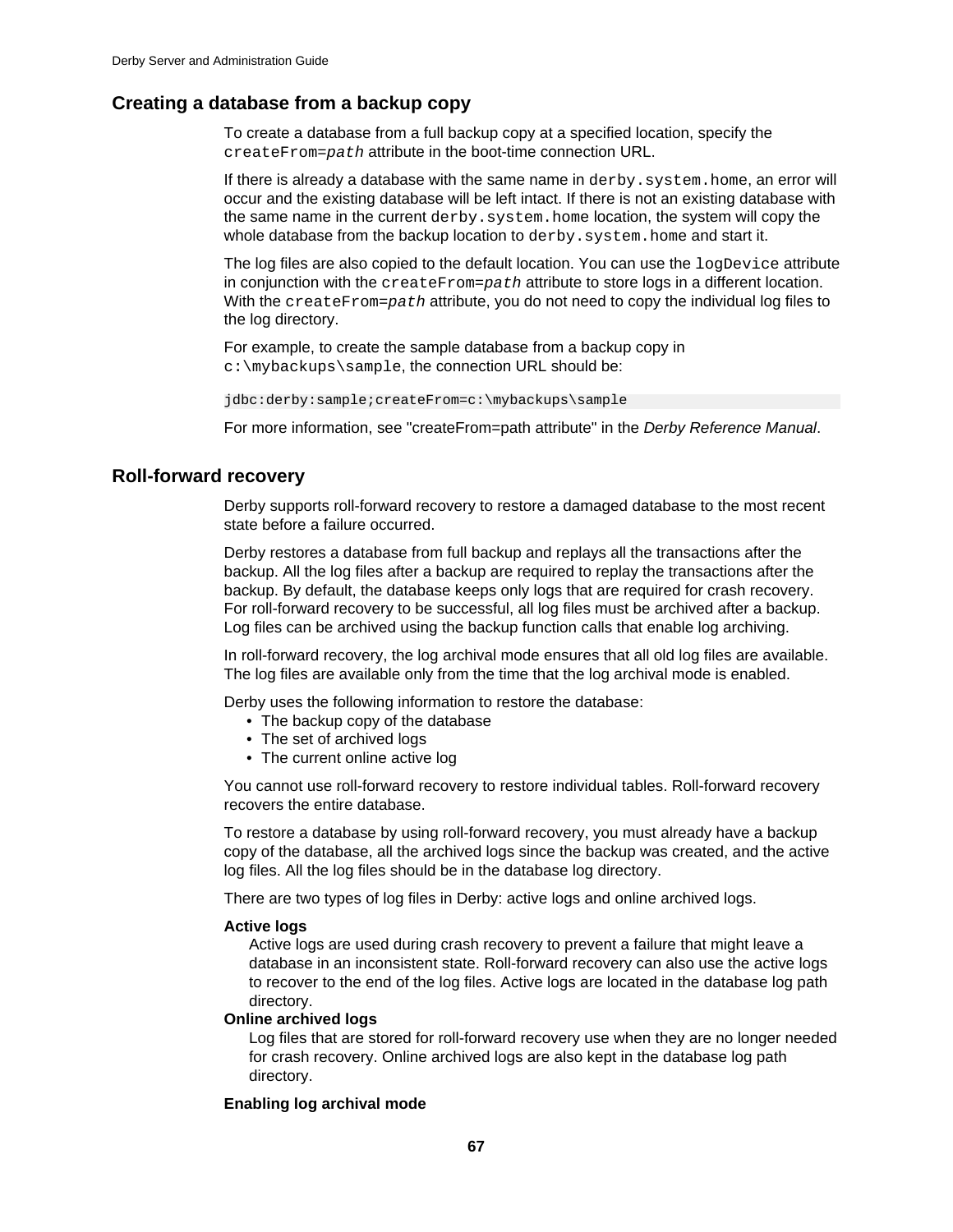Online archive logs are available only if the database is enabled for log archival mode. You can use the following system procedure to enable the database for log archival mode:

SYSCS\_UTIL.SYSCS\_BACKUP\_DATABASE\_AND\_ENABLE\_LOG\_ARCHIVE\_MODE (IN BACKUPDIR VARCHAR(32672), IN SMALLINT DELETE\_ARCHIVED\_LOG\_FILES)

The input parameters for this procedure specify the location where the backup should be stored and specify whether or not the database should keep online archived logs for the backup. Existing online archived log files that were created before this backup will be deleted if the input parameter value for the DELETE\_ARCHIVED\_LOG\_FILES parameter is non-zero. The log files are deleted only after a successful backup.

**Note:** Make sure to store the backup database in a safe place when you choose the log file removal option.

The SYSCS\_UTIL.SYSCS\_BACKUP\_DATABASE\_AND\_ENABLE\_LOG\_ARCHIVE\_MODE procedure will issue an error if there are any unlogged operations in the same transaction as the backup procedure.

If any unlogged operations are in progress in other transactions in the system when the backup starts, this procedure will block until those transactions are complete before performing the backup. Derby automatically converts unlogged operations to logged mode if they are started while the backup is in progress (except operations that maintain application jar files in the database). Procedures to install, replace, and remove jar files in a database are blocked while the backup is in progress.

If you do not want backup to block until unlogged operations

in other transactions are complete, use the

SYSCS\_UTIL.SYSCS\_BACKUP\_DATABASE\_AND\_ENABLE\_LOG\_ARCHIVE\_MODE\_NOWAIT procedure. This procedure issues an error immediately at the start of the backup if there are any transactions in progress with unlogged operations, instead of waiting for those transactions to complete.

## **Disabling log archival mode**

After you enable log archival mode, the database will always have the log archival mode enabled even if it is subsequently booted or backed up. The only way to disable the log archive mode is to run the following procedure:

```
SYSCS_UTIL.SYSCS_DISABLE_LOG_ARCHIVE_MODE
(IN SMALLINT DELETE_ARCHIVED_LOG_FILES)
```
This system procedure disables the log archive mode and deletes any existing online archived log files if the input parameter DELETE\_ARCHIVED\_LOG\_FILES is non-zero.

## **Performing roll-forward recovery**

If you have a backup made by using SYSCS\_UTIL.SYSCS\_BACKUP\_DATABASE\_AND\_ENABLE\_LOG\_ARCHIVE\_MODE or

SYSCS\_UTIL.SYSCS\_BACKUP\_DATABASE\_AND\_ENABLE\_LOG\_ARCHIVE\_MODE\_NOWAIT, you can restore it to its most recent state by using the full backup copy, archived logs, and active logs. You perform a roll-forward recovery by specifying the connection URL attribute rollForwardRecoveryFrom=path at boot time. All the log files should be in the database log path directory.

The steps involved are as follows. They do not show the commands to start  $\pm j$ .

### 1. **Back up the database with log archive mode enabled.**

For example, you could back up a database named wombat to the /backup directory as follows. After many operations, the database crashes.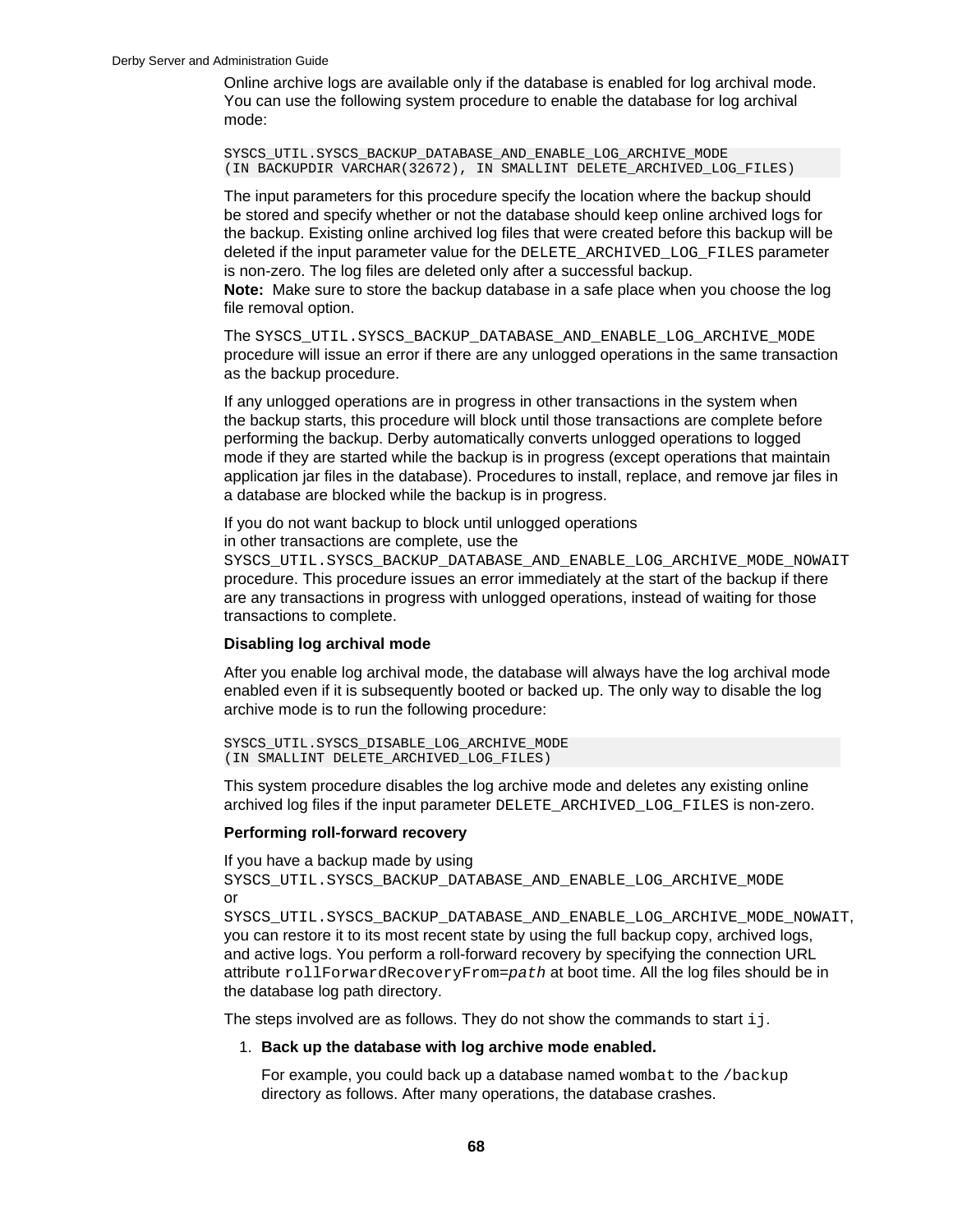```
ij> connect 'jdbc:derby:wombat;create=true';
ij> create table t1(a int not null primary key);
0 rows inserted/updated/deleted
            ------DML/DDL Operations
ij> CALL
 SYSCS_UTIL.SYSCS_BACKUP_DATABASE_AND_ENABLE_LOG_ARCHIVE_MODE
('/backup', 0);
0 rows inserted/updated/deleted
ij> insert into t1 values(19);
1 row inserted/updated/deleted
ij> create table t2(a int);
0 rows inserted/updated/deleted
-----------------DML/DDL Operations
-----------------Database Crashed (Media Corruption on data disks)
```
2. **Prepare the database for restoration.**

Before you restore the database, shut down the original database and rename the original database directory. For example, after shutdown, you could issue the following commands in a Linux shell:

**mv /databases/wombat /databases/brokenwombat cd /databases**

### 3. **Restore the database using roll-forward recovery.**

Since you moved the database, you need to specify the logDevice=logDirectoryPath attribute in addition to the rollForwardRecoveryFrom=path attribute when you restore the database using roll-forward recovery. Use commands like the following (the connection URL must be all on one line):

```
ij> connect
  'jdbc:derby:wombat;rollForwardRecoveryFrom=/backup/wombat;
logDevice=/databases/brokenwombat';
ij> select * from t1;
A 
-----------
19 
1 row selected
---------------DML/DDL Operations
```
After a database is restored from full backup, transactions from the online archived logs and active logs are replayed. This brings the database to its most recent state. All the log files should be in the directory specified by the logDevice=logDirectoryPath attribute.

For more information, see "rollForwardRecoveryFrom=path attribute" and "logDevice=logDirectoryPath attribute" in the Derby Reference Manual.

# **Importing and exporting data**

You can import and export large amounts of data between files and the Derby database. Instead of having to use INSERT and SELECT statements, you can use Derby system procedures to import data directly from files into tables and to export data from tables into files.

The Derby system procedures import and export data in delimited data file format.

• Use the export system procedures to write data from a database to one or more files that are stored outside of the database. You can use a procedure to export data from a table into a file or export data from a SELECT statement result into a file.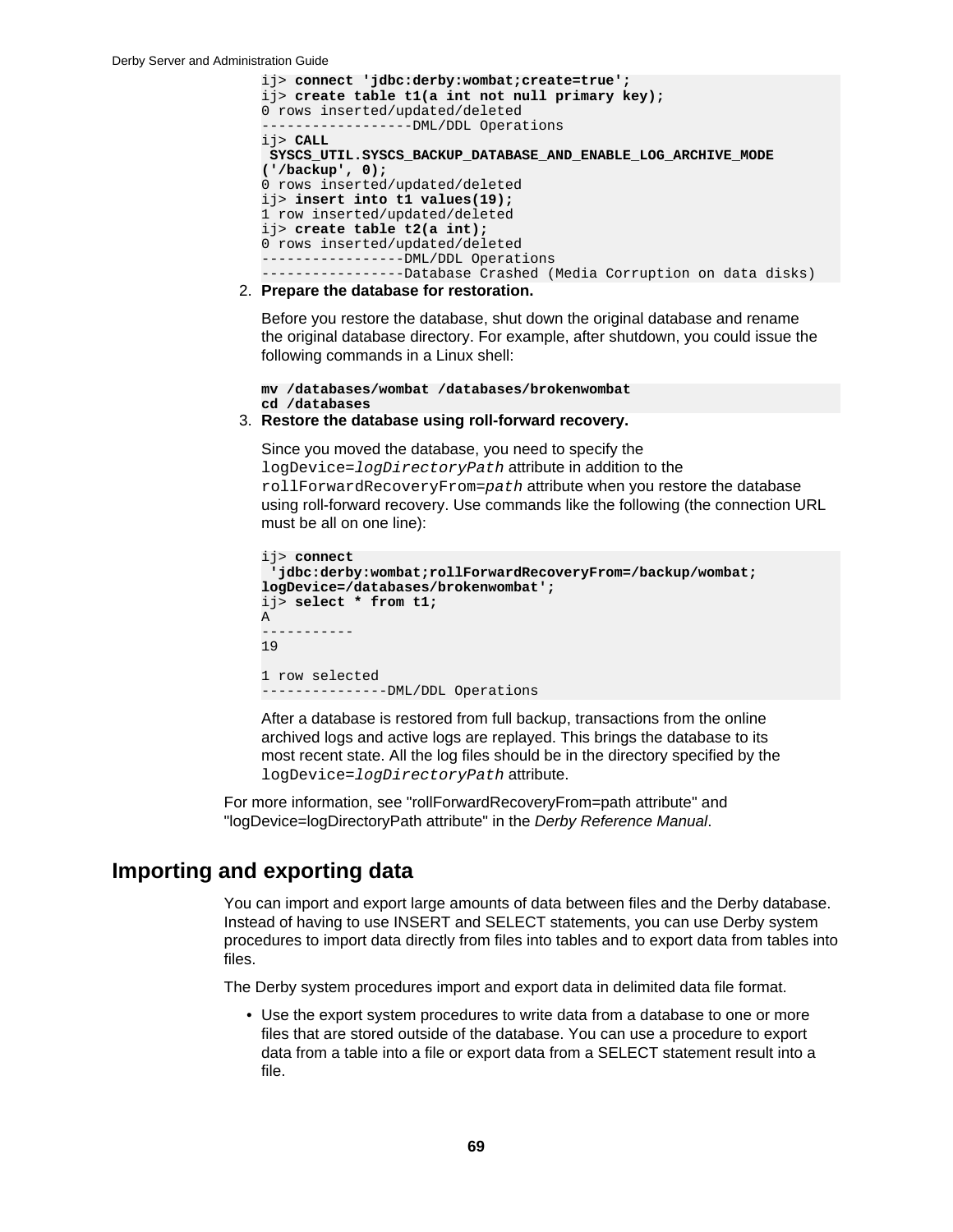• Use the import system procedures to import data from a file into a table. If the target table already contains data, you can replace or append to the existing data.

# **Methods for running the import and export procedures**

You can run the import and export procedures from within an SQL statement using  $\mathtt{i}\mathtt{j}$  or any Java application.

The import and export procedures read and write text files, and if you use an external file when you import or export data, you can also import and export blob data. The import procedures do not support read-once streams (live data feeds), because the procedures read the first line of the file to determine the number of columns, then read the file again to import the data.

**Note:** The import and export procedures are server-side utilities that exhibit different behavior in client/server mode. Typically, you use these procedures to import data into and export data from a locally running Derby database. However, you can use the import and export procedures when Derby is running in a server framework if you specify import and export files that are accessible to the server.

# **Bulk import and export requirements and considerations**

There are requirements and limitations that you must consider before you use the Derby import and export procedures.

### **Database transactions**

Derby issues a COMMIT or a ROLLBACK statement after each import and export procedure is run (a COMMIT if the procedure completes successfully, a ROLLBACK if it fails). For this reason, you should issue either a COMMIT or ROLLBACK statement to complete all transactions and release all table-level locks before you invoke an import or export procedure. An error in an import or export procedure and the ensuing ROLLBACK would throw away any changes performed before the procedure was called, and vice versa: any unsound changes before the import or export procedure call that should not be committed could be committed automatically.

## **Database connections**

To invoke a Derby import or export procedure, you must be connected to the database into which the data is imported or from which the data is exported. Other user applications that access the table with a separate connection do not need to disconnect.

### **Classpath**

You must have the derbytools, jar file in your classpath before you can use the import or export procedures from  $\pm j$ .

## **The table must exist**

To import data into a table, the table must already exist in Derby. The table does not have to be empty. If the table is not empty, bulk import performs single row inserts, which result in slower performance.

### **Create indexes, keys, and unique constraints before you import**

To avoid a separate step, create the indexes, keys (primary and foreign), and unique constraints on tables before you import data. However, if your memory and disk space resources are limited, you can build the indexes and primary keys after importing data.

### **Data types**

Derby implicitly converts the strings to the data type of the receiving column. If any of the implicit conversions fail, the whole import is aborted. For example, "3+7" cannot be converted into an integer. An export that encounters a runtime error stops. **Note:** You cannot import or export the XML data type.

## **Locking during import**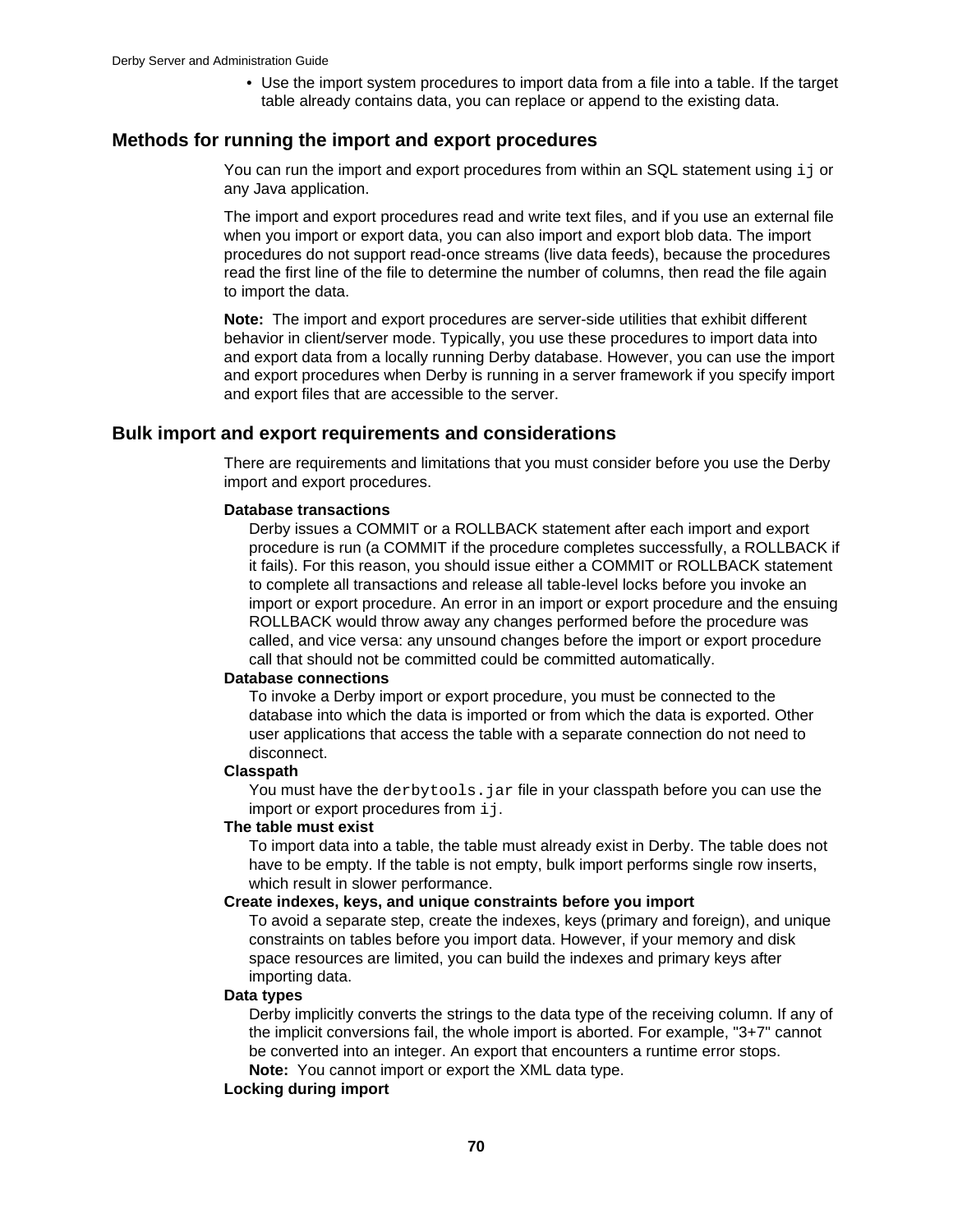Import procedures use the same isolation level as the connection in which they are executed to insert data into tables. During import, the entire table is exclusively locked irrespective of the isolation level.

## **Locking during export**

Export procedures use the same isolation level as the connection in which they are executed to fetch data from tables.

### **Import behavior on tables with triggers**

The import procedures enable INSERT triggers when data is appended to the table. The REPLACE parameter is not allowed when triggers are enabled on the table.

## **Restrictions on the REPLACE parameter**

If you import data into a table that already contains data, you can either replace or append to the existing data. You can use the REPLACE parameter on tables that have dependent tables. The replaced data must maintain referential integrity; otherwise, the import operation will be rolled back. You cannot use the REPLACE parameter if the table has triggers enabled.

## **Restrictions on tables**

You cannot use import procedures to import data into a system table or a declared temporary table.

## **Bulk import and export of large objects**

You can import and export large objects (LOBs) using the Derby system procedures.

## **Importing and exporting CLOB and BLOB data**

CLOB and BLOB data can be exported to the same file as the rest of the column data, or the LOB column data can be exported to a separate external file. When the LOB column data is exported to a separate external file, reference to the location of the LOB data is placed in the LOB column in the main export file.

Importing and exporting LOB data using a separate external file might be faster than storing the LOB data in the same file as the rest of the column data:

- The CLOB data does not have to be scanned for the delimiters inside the data
- The BLOB data does not need to be converted to hexadecimal format

## **Importing and exporting other binary data**

When you export columns that contain the data types CHAR FOR BIT DATA, VARCHAR FOR BIT DATA, and LONG VARCHAR FOR BIT DATA, the column data is always exported to the main export file. The data is written in hexadecimal format. To import data into a table that has columns of these data types, the data in the import file for those columns must be in hexadecimal format.

### **Importing LOB data from a file that contains all of the data**

You can use the SYSCS\_UTIL.SYSCS\_IMPORT\_TABLE and SYSCS\_UTIL.SYSCS\_IMPORT\_DATA procedures to import data into a table that contains a LOB column. The LOB data must be stored in the same file as the other column data that you are importing. If you are importing data from a file that was exported from a non-Derby source, the binary data must be in hexadecimal format.

### **Importing LOB data from a separate external file**

You can use the SYSCS\_UTIL.SYSCS\_IMPORT\_TABLE\_LOBS\_FROM\_EXTFILE and SYSCS\_UTIL.SYSCS\_IMPORT\_DATA\_LOBS\_FROM\_EXTFILE procedures to import LOB data that is stored in a file that is separate from the main import file. These procedures read the LOB data using the reference that is stored in the main import file. If you are importing data from a non-Derby source, the references to the LOB data must be in the main import file in the format *lobsFileName.Offset.length*/. This is the same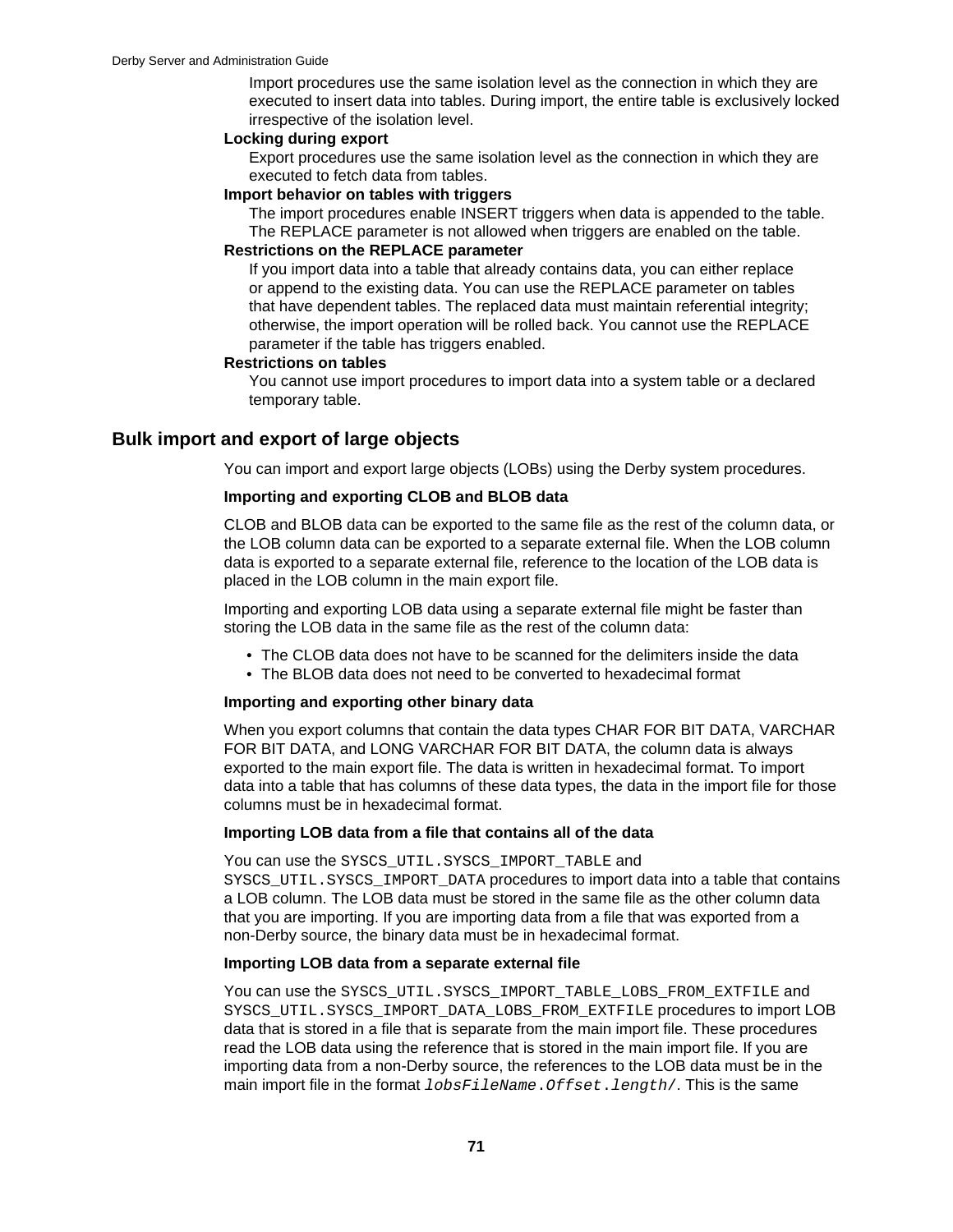method that the Derby export procedures use to export the LOB data to a separate external file.

## **Exporting LOB data to the same file as the other column data**

You can use the SYSCS UTIL. SYSCS EXPORT TABLE and SYSCS UTIL. SYSCS EXPORT OUERY procedures to write LOB data, along with the rest of the column data, to a single export file.

CLOB column data is treated same as other character data. Character delimiters are allowed inside the CLOB data. The export procedures write the delimiter inside the data as a double-delimiter.

BLOB column data is written to the export file in hexadecimal format. For each byte of BLOB data, two characters are generated. The first character represents the high nibble (4 bits) in hexadecimal and the second character represents the low nibble.

## **Exporting LOB data to a separate external file from the other column data**

You can use the SYSCS\_UTIL.SYSCS\_EXPORT\_TABLE\_LOBS\_TO\_EXTFILE and SYSCS\_UTIL.SYSCS\_EXPORT\_QUERY\_LOBS\_TO\_EXTFILE procedures to write LOB data to a separate external file. These procedures include the LOBSFILENAME parameter, which specifies the name of the external file for the LOB data.

When you use these procedures, the location of the LOB data is written to the main export file. The format of the reference to the LOB stored in the main export file is lobsFileName.Offset.length/.

- Offset is the position in the external file in bytes
- length is the size of the LOB column data in bytes

If a LOB column value is NULL, *length* is written as -1. No data conversion is performed when you export LOB data to an external file. BLOB data is written in binary format, and CLOB data is written using the codeset that you specify.

See [Examples of bulk import and export](#page-80-0) for examples using each of the import and export procedures.

## **File format for input and output**

There are specific requirements for the format of the input and output files when you import and export data.

The default file format is a delimited text file with the following characteristics:

- Rows are separated by a newline
- Fields are separated by a comma (,)
- Character-based fields are delimited with double quotes (")

**Restriction:** Before you perform import or export operations, you must ensure that the chosen delimiter character is not contained in the data to be imported or exported. If you chose a delimiter character that is part of the data to be imported or exported, unexpected errors might occur. The following restrictions apply to column and character delimiters:

- Delimiters are mutually exclusive
- A delimiter cannot be a line-feed character, a carriage return, or a blank space
- The default decimal point (.) cannot be a character delimiter
- Delimiters cannot be hexadecimal characters (0-9, a-f, A-F).

The record delimiter is assumed to be a newline character. The record delimiter should not be used as any other delimiter.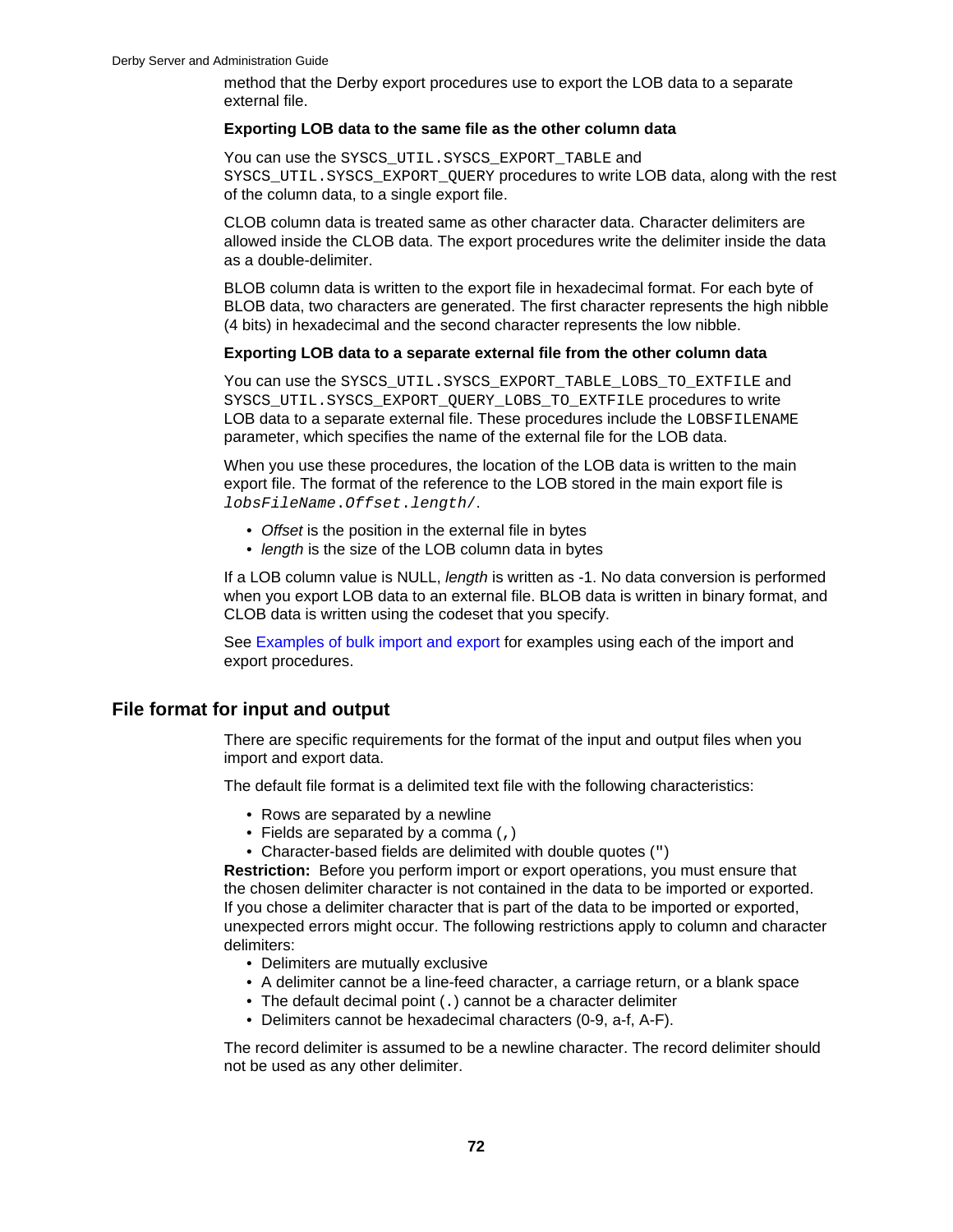Character delimiters are permitted with the character-based fields (CHAR, VARCHAR, and LONG VARCHAR) of a file during import. Any pair of character delimiters found between the enclosing character delimiters is imported into the database. For example, suppose that you have the following character string:

```
"What a ""great"" day!"
```
The preceding character string gets imported into the database as:

```
What a "great" day!
```
During export, the rule applies in reverse. For example, suppose you have the following character string:

```
"The boot has a 3" heel."
```
The preceding character string gets exported to a file as:

```
"The boot has a 3""heel."
```
The following example file shows four rows and four columns in the default file format:

```
1,abc,22,def
22,,,"a is a zero-length string, b is null"
13,"hello",454,"world"
4,b and c are both null,,
```
The export procedure outputs the following values:

```
1,"abc",22,"def"
22,,,"a is a zero-length string, b is null"
13,"hello",454,"world"
4,"b and c are both null",,
```
## **Importing data using the built-in procedures**

You can use the Derby import procedures to import all of the data from a table or query, or to import LOB data separately from the other data.

1. Use the following table to choose the correct procedure for the type of import that you want to perform. For examples of these procedures, see [Examples of bulk](#page-80-0) [import and export.](#page-80-0)

## **Table 8. Using the built-in import procedures**

| <b>Type of Import</b>                                                                                                                                      | <b>Procedure to Use</b>                                                                                                                                                                                                                                              |
|------------------------------------------------------------------------------------------------------------------------------------------------------------|----------------------------------------------------------------------------------------------------------------------------------------------------------------------------------------------------------------------------------------------------------------------|
| To import all the data to<br>a table, where the import<br>file contains the LOB data                                                                       | SYSCS UTIL. SYSCS IMPORT TABLE<br>(IN SCHEMANAME VARCHAR(128),<br>IN TABLENAME VARCHAR (128),<br>IN FILENAME VARCHAR (32672),<br>IN COLUMNDELIMITER CHAR(1),<br>IN CHARACTERDELIMITER CHAR(1),<br>IN CODESET VARCHAR(128),<br>IN REPLACE SMALLINT)                   |
| To import the data<br>to a table, where the<br>LOB data is stored in<br>a separate file and the<br>main import file contains<br>all of the other data with | SYSCS UTIL.SYSCS IMPORT TABLE LOBS FROM EXTFILE<br>(IN SCHEMANAME VARCHAR(128),<br>IN TABLENAME VARCHAR (128),<br>IN FILENAME VARCHAR (32672),<br>IN COLUMNDELIMITER CHAR(1),<br>IN CHARACTERDELIMITER CHAR(1),<br>IN CODESET VARCHAR (128),<br>IN REPLACE SMALLINT) |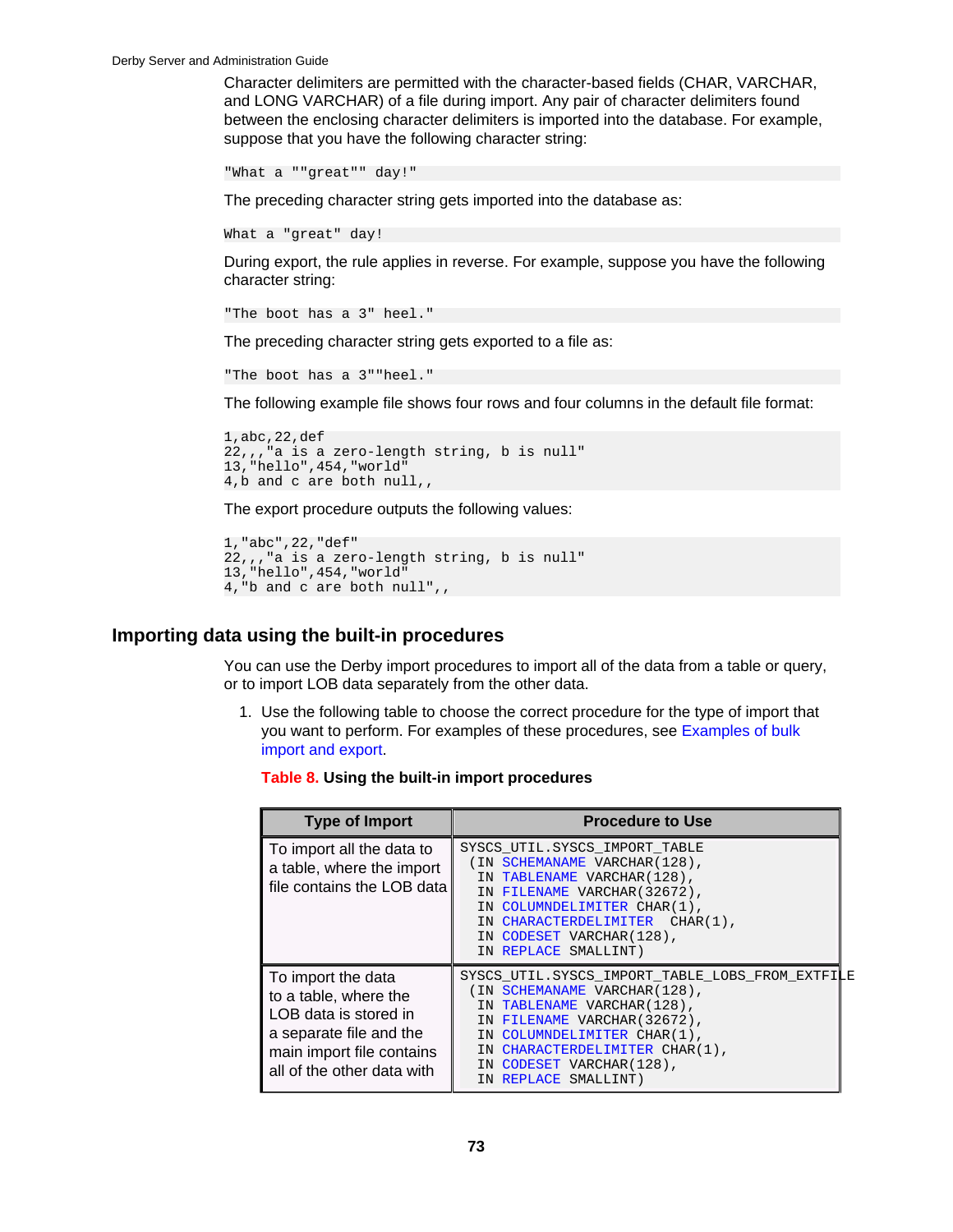| <b>Type of Import</b>                                                                                                                                                                                              | <b>Procedure to Use</b>                                                                                                                                                                                                                                                                                                                                                                                                                                                                                                                                              |
|--------------------------------------------------------------------------------------------------------------------------------------------------------------------------------------------------------------------|----------------------------------------------------------------------------------------------------------------------------------------------------------------------------------------------------------------------------------------------------------------------------------------------------------------------------------------------------------------------------------------------------------------------------------------------------------------------------------------------------------------------------------------------------------------------|
| a reference to the LOB<br>data                                                                                                                                                                                     | The import utility looks in the main import file for a<br>reference to the location of the LOB data. The format<br>of the reference to the LOB stored in the main import<br>file must be lobsFileName.Offset.length/.                                                                                                                                                                                                                                                                                                                                                |
| To import data from a file<br>to a subset of columns in<br>a table, where the import<br>file contains the LOB data                                                                                                 | SYSCS UTIL.SYSCS IMPORT DATA<br>(IN SCHEMANAME VARCHAR(128),<br>IN TABLENAME VARCHAR(128),<br>IN INSERTCOLUMNS VARCHAR (32672),<br>IN COLUMNINDEXES VARCHAR (32672),<br>IN FILENAME VARCHAR (32672),<br>IN COLUMNDELIMITER CHAR(1),<br>IN CHARACTERDELIMITER CHAR(1),<br>IN CODESET VARCHAR(128),<br>IN REPLACE SMALLINT)<br>You must specify the INSERTCOLUMNS parameter on<br>the table into which data will be imported. You must<br>specify the COLUMNINDEXES parameter to import data<br>fields from a file to a column in a table.                             |
| To import data to a<br>subset of columns<br>in a table, where the<br>LOB data is stored in<br>a separate file and the<br>main import file contains<br>all of the other data with<br>a reference to the LOB<br>data | SYSCS UTIL.SYSCS IMPORT DATA LOBS FROM EXTFILE<br>(IN SCHEMANAME VARCHAR(128),<br>IN TABLENAME VARCHAR(128),<br>IN INSERTCOLUMNS VARCHAR (32672),<br>IN COLUMNINDEXES VARCHAR (32672),<br>IN FILENAME VARCHAR (32672),<br>IN COLUMNDELIMITER CHAR(1),<br>IN CHARACTERDELIMITER CHAR(1),<br>IN CODESET VARCHAR(128),<br>IN REPLACE SMALLINT)<br>The import utility looks in the main import file for a<br>reference to the location of the LOB data. The format<br>of the reference to the LOB stored in the main import<br>file must be lobsFileName.Offset.length/. |

**Parameters for the import procedures**

The Derby import procedures use specific parameters.

### **SCHEMANAME**

Specifies the schema of the table. You can specify a NULL value to use the default schema name. The SCHEMANAME parameter takes an input argument that is a VARCHAR(128) data type.

### **TABLENAME**

Specifies the name of the table into which the data is to be imported. This table cannot be a system table or a declared temporary table. The string must exactly match the case of the table name. Specifying a NULL value results in an error. The TABLENAME parameter takes an input argument that is a VARCHAR(128) data type.

## **INSERTCOLUMNS**

Specifies the comma-separated column names of the table into which the data will be imported. You can specify a NULL value to import into all columns of the table. The INSERTCOLUMNS parameter takes an input argument that is a VARCHAR(32672) data type.

### **COLUMNINDEXES**

Specifies the comma-separated column indexes (numbered from one) of the input data fields that will be imported. You can specify a NULL value to use all input data fields in the file. The COLUMNINDEXES parameter takes an input argument that is a VARCHAR(32672) data type.

## **FILENAME**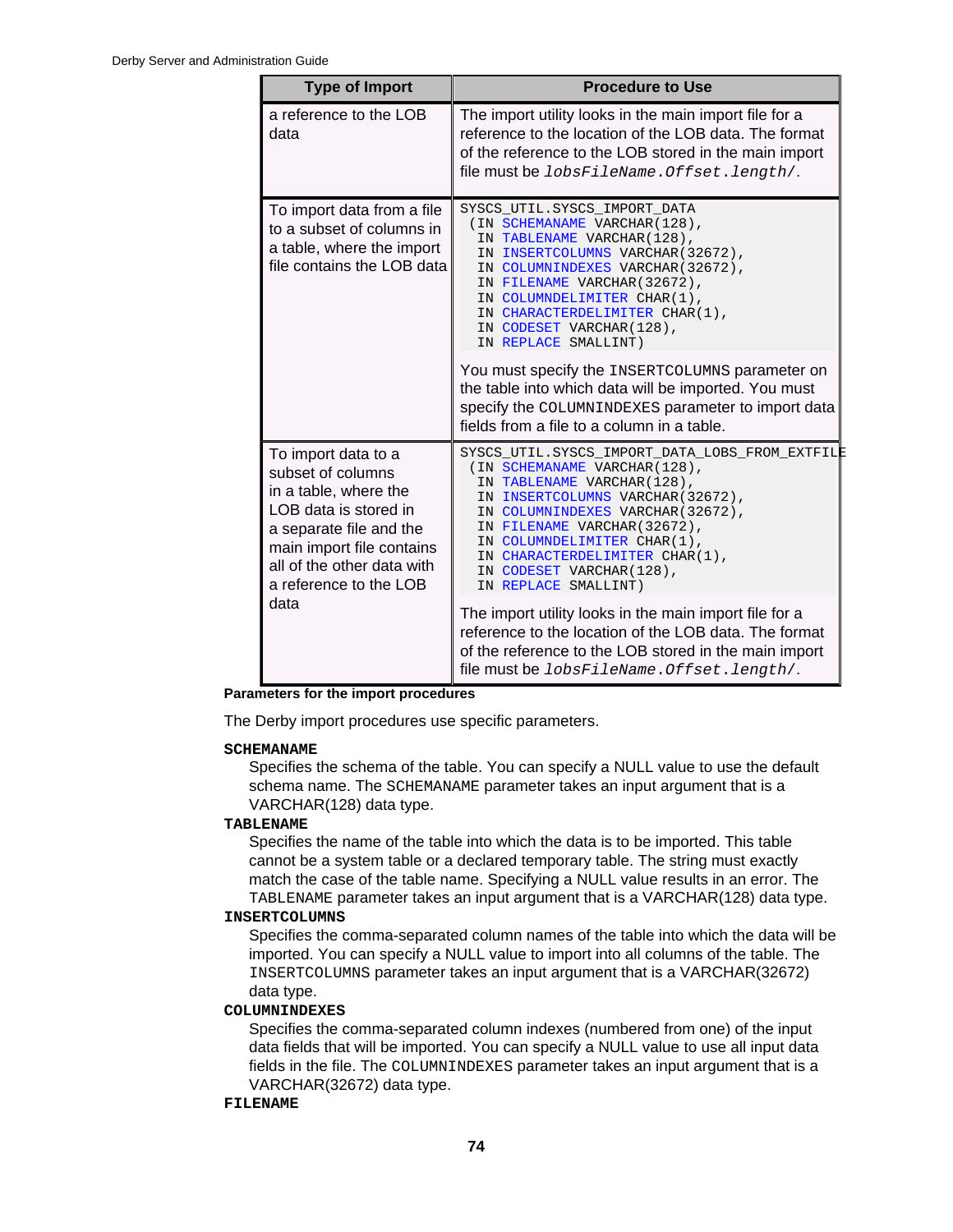Specifies the name of the file that contains the data to be imported. If the path is omitted, the current working directory is used. The specified location of the file should refer to the server side location if you are using the Network Server. Specifying a NULL value results in an error. The FILENAME parameter takes an input argument that is a VARCHAR(32672) data type.

#### **COLUMNDELIMITER**

Specifies a column delimiter. The specified character is used in place of a comma to signify the end of a column. You can specify a NULL value to use the default value of a comma. The COLUMNDELIMITER parameter takes an input argument that is a CHAR(1) data type.

### **CHARACTERDELIMITER**

Specifies a character delimiter. The specified character is used in place of double quotation marks to enclose a character string. You can specify a NULL value to use the default value of a double quotation mark. The CHARACTERDELIMITER parameter takes an input argument that is a CHAR(1) data type.

#### **CODESET**

Specifies the code set of the data in the input file. The code set name should be one of the Java supported character encoding sets. Data is converted from the specified code set to the database code set (UTF-8). You can specify a NULL value to interpret the data file in the same code set as the JVM in which it is being executed. The CODESET parameter takes an input argument that is a VARCHAR(128) data type.

#### **REPLACE**

A non-zero value for the REPLACE parameter will import in REPLACE mode, while a zero value will import in INSERT mode. REPLACE mode deletes all existing data from the table by truncating the table and inserts the imported data. The table definition and the index definitions are not changed. You can import with REPLACE mode only if the table already exists. INSERT mode adds the imported data to the table without changing the existing table data. Specifying a NULL value results in an error. The REPLACE parameter takes an input argument that is a SMALLINT data type.

If you create a schema, table, or column name as a non-delimited identifier, you must pass the name to the import procedure using all uppercase characters. If you created a schema, table, or column name as a delimited identifier, you must pass the name to the import procedure using the same case that was used when it was created.

### **Import into tables that contain identity columns**

You can use the either the SYSCS\_UTIL.SYSCS\_IMPORT\_DATA procedure or the SYSCS UTIL. SYSCS IMPORT DATA LOBS FROM EXTFILE procedure to import data into a table that contains an identity column. The approach that you take depends on whether the identity column is GENERATED ALWAYS or GENERATED BY DEFAULT.

## **Identity columns and the REPLACE parameter**

If the REPLACE parameter is used during import, Derby resets its internal counter of the last identity value for a column to the initial value defined for the identity column.

#### **Identity column is GENERATED ALWAYS**

If the identity column is defined as GENERATED ALWAYS, an identity value is always generated for a table row. When a corresponding row in the input file already contains a value for the identity column, the row cannot be inserted into the table and the import operation will fail.

To prevent such failure, the following examples show how to specify parameters in the SYSCS\_UTIL.SYSCS\_IMPORT\_DATA and

SYSCS\_UTIL.SYSCS\_IMPORT\_DATA\_LOBS\_FROM\_EXTFILE procedures to ignore data for the identity column from the file, and omit the column name from the insert column list.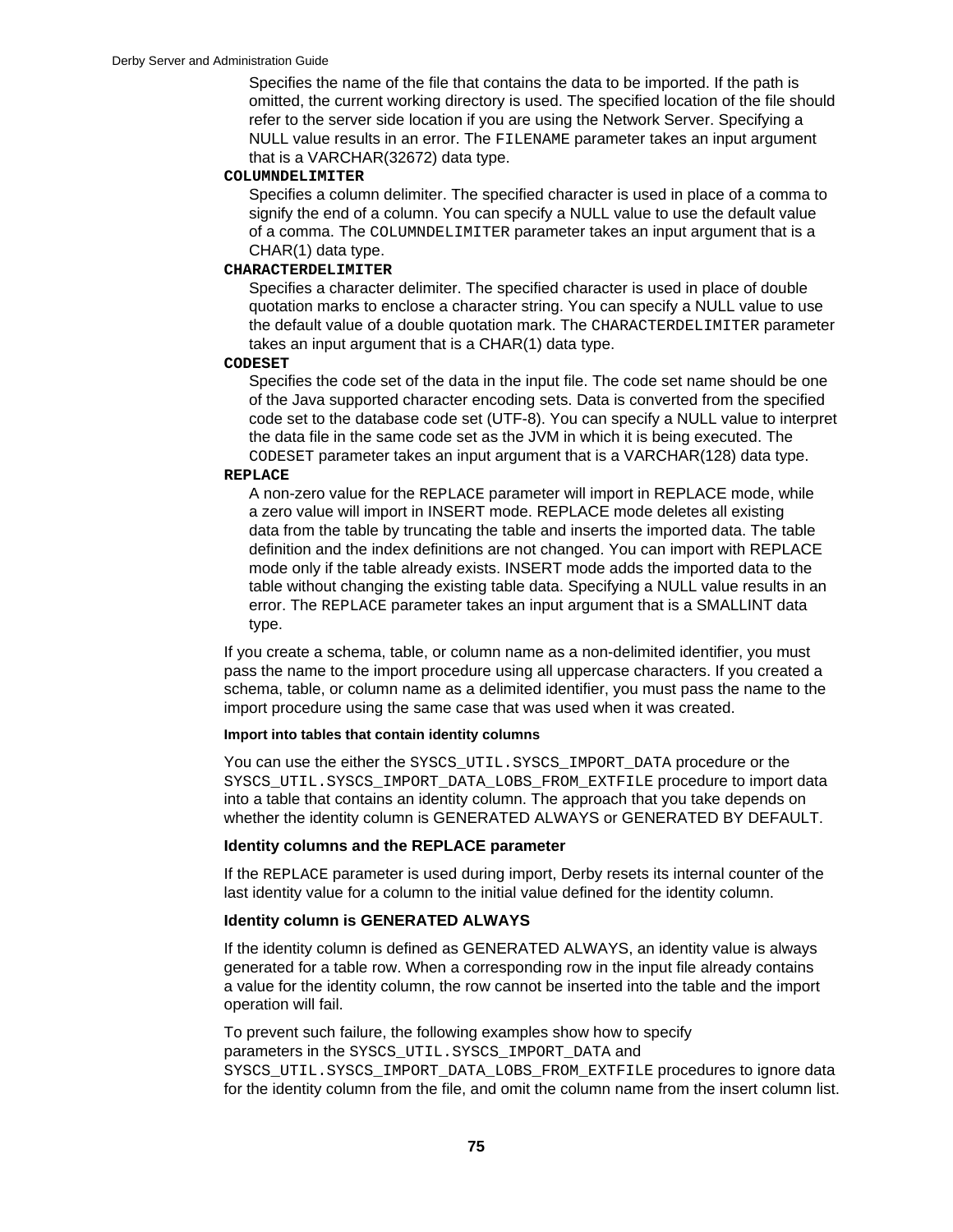The following table definition contains an identity column,  $c2$ , and is used in the examples below:

**CREATE TABLE tab1 (c1 CHAR(30), c2 INT GENERATED ALWAYS AS IDENTITY, c3 REAL, c4 CHAR(1))**

• Suppose that you want to import data into  $t$ ab1 from a file,  $myfile$ .del, that does not have identity column information. The  $myfile$ . del file contains three fields with the following data:

```
Robert,45.2,J
Mike,76.9,K
Leo,23.4,I
```
To import the data, you must explicitly list the column names in the  $\text{tab1 }$  table, except for the identity column  $c2$ , when you call the procedure. For example:

```
CALL SYSCS_UTIL.SYSCS_IMPORT_DATA (NULL, 'TAB1', 'C1,C3,C4', 
     null, 'myfile.del',null, null, null, 0)
```
• Suppose that you want to import data into  $t$ abl from a file, empfile.del, that also has identity column information. The file contains three fields with the following data:

```
Robert,1,45.2,J
Mike,2,23.4,I
Leo,3,23.4,I
```
To import the data, you must explicitly specify an insert column list without the identity column  $c2$  and specify the column indexes without identity column data when you call the procedure. For example:

```
CALL SYSCS_UTIL.SYSCS_IMPORT_DATA (NULL, 'TAB1', 'C1,C3,C4', 
     '1,3,4', 'empfile.del',null, null, null, 0)
```
### **Identity column is GENERATED BY DEFAULT**

If the identity column is defined as GENERATED BY DEFAULT, an identity value is generated for a table row only if no explicit value is given. This means that you have several options, depending on the contents of your input file and the desired outcome of the import processing:

- You may omit the identity column from the insert column list, in which case Derby will generate a new value for the identity column for each input row. You may use this option whether or not the input file contains values for the identity column, but note that if the input file contains values for the identity column, you must also then omit the identity column from the column indexes when you call the procedure.
- You may include the identity column in the insert column list, in which case Derby will use the column values from the input file. Of course, this option is available only if the input file actually contains values for the identity column.

The following table definition contains an identity column,  $c2$ , and is used in the examples below:

```
CREATE TABLE tab1 (c1 CHAR(30),
   c2 INT GENERATED BY DEFAULT AS IDENTITY, 
   c3 REAL, c4 CHAR(1))
```
• Suppose that you want to import data into  $t$  ablished as file, myfile.del, that does not have identity column information. The  $myfile$  del file contains three fields with the following data:

```
Robert,45.2,J
Mike,76.9,K
```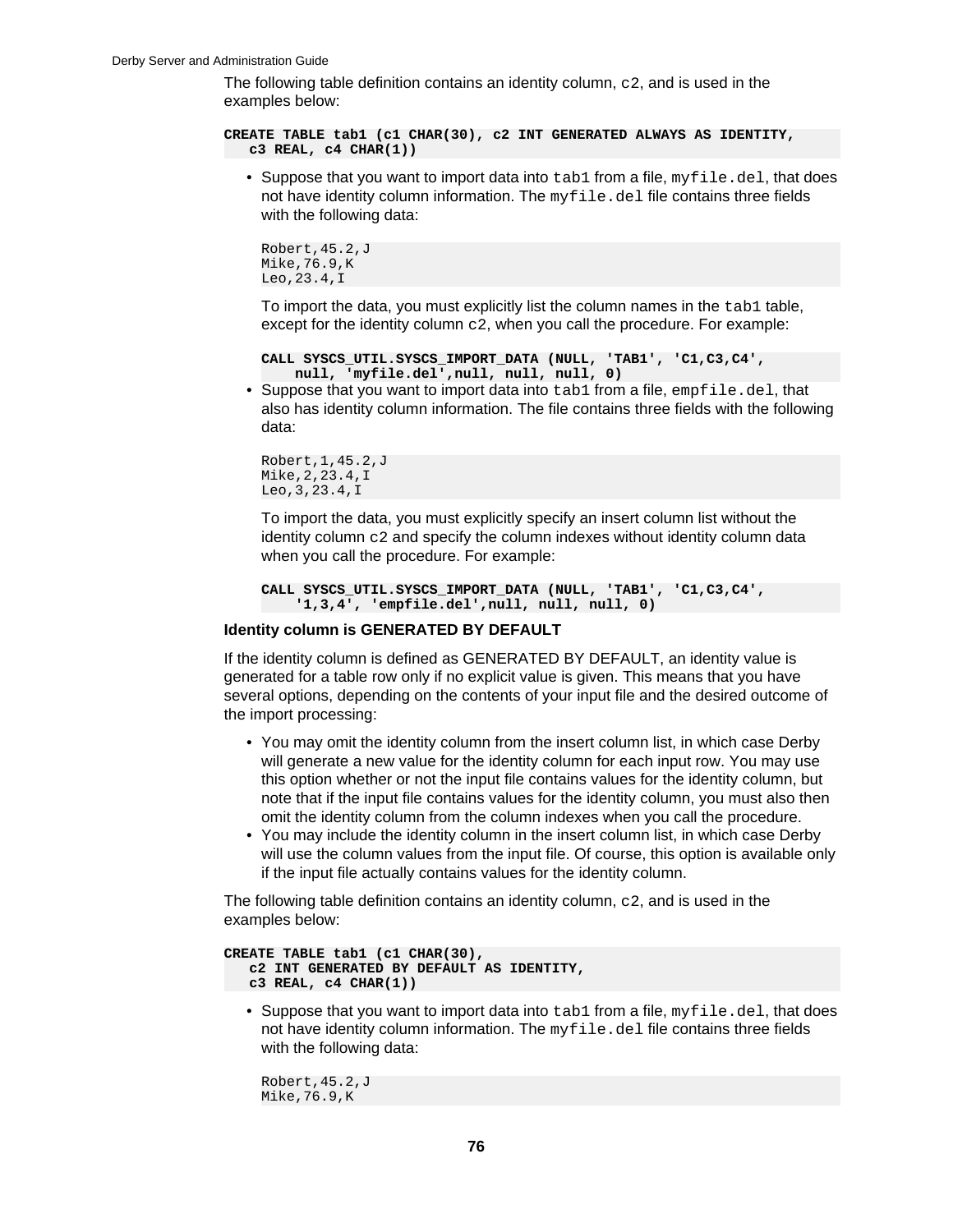Leo,23.4,I

To import the data, you must explicitly list the column names in the  $\text{tab1 }$  table, except for the identity column  $c2$ , when you call the procedure. For example:

```
CALL SYSCS_UTIL.SYSCS_IMPORT_DATA (NULL, 'TAB1', 'C1,C3,C4', 
     null, 'myfile.del',null, null, null, 0)
```
• Suppose that you want to import data into  $t$ abl from a file, empfile.del, that also has identity column information. The file contains three fields with the following data:

```
Robert,1,45.2,J
Mike,2,23.4,I
Leo,3,23.4,I
```
In this case, suppose that you wish to use the existing identity column values from the input file. To import the data, you may simply pass  $null$  for the insert column list and column indexes parameters when you call the procedure. For example:

```
CALL SYSCS_UTIL.SYSCS_IMPORT_DATA (NULL, 'TAB1', NULL, 
     NULL, 'empfile.del',null, null, null, 0)
```
• Suppose (again) that you want to import data into  $t$ ab1 from a file,  $empfile$ .del, that also has identity column information, but in this case, suppose that you do **not** wish to use the identity column values from the input file, but would prefer to allow Derby to generate new identity column values instead. In this case, to import the data, you must specify an insert column list without the identity column c2 and specify the column indexes without identity column data when you call the procedure. For example:

```
CALL SYSCS_UTIL.SYSCS_IMPORT_DATA (NULL, 'TAB1', 'C1,C3,C4', 
     '1,3,4', 'empfile.del',null, null, null, 0)
```
## **Exporting data using the built-in procedures**

You can use the Derby export procedures to export all of the data from table or query, or to export LOB data separately from the other data.

1. Use the following table to choose the correct procedure for the type of export that you want to perform. For examples of these procedures, see [Examples of bulk](#page-80-0) [import and export.](#page-80-0)

| <b>Type of Export</b>                                                                            | <b>Procedure to Use</b>                                                                                                                                                                                                                                                                                                                                                               |
|--------------------------------------------------------------------------------------------------|---------------------------------------------------------------------------------------------------------------------------------------------------------------------------------------------------------------------------------------------------------------------------------------------------------------------------------------------------------------------------------------|
| To export all the data<br>from a table to a single<br>export file, including the<br>LOB data     | SYSCS UTIL. SYSCS EXPORT TABLE<br>(IN SCHEMANAME VARCHAR(128),<br>IN TABLENAME VARCHAR (128),<br>IN FILENAME VARCHAR (32672),<br>IN COLUMNDELIMITER CHAR(1),<br>IN CHARACTERDELIMITER CHAR(1),<br>IN CODESET VARCHAR(128))                                                                                                                                                            |
| To export all the data<br>from a table, and place<br>the LOB data into a<br>separate export file | SYSCS UTIL. SYSCS EXPORT TABLE LOBS TO EXTFILE<br>(IN SCHEMANAME VARCHAR(128),<br>IN TABLENAME VARCHAR (128),<br>IN FILENAME VARCHAR (32672),<br>IN COLUMNDELIMITER CHAR(1),<br>IN CHARACTERDELIMITER CHAR(1),<br>IN CODESET VARCHAR(128),<br>IN LOBSFILENAME VARCHAR (32672))<br>A reference to the location of the LOB data is placed<br>in the LOB column in the main export file. |

#### **Table 9. Using the built-in export procedures**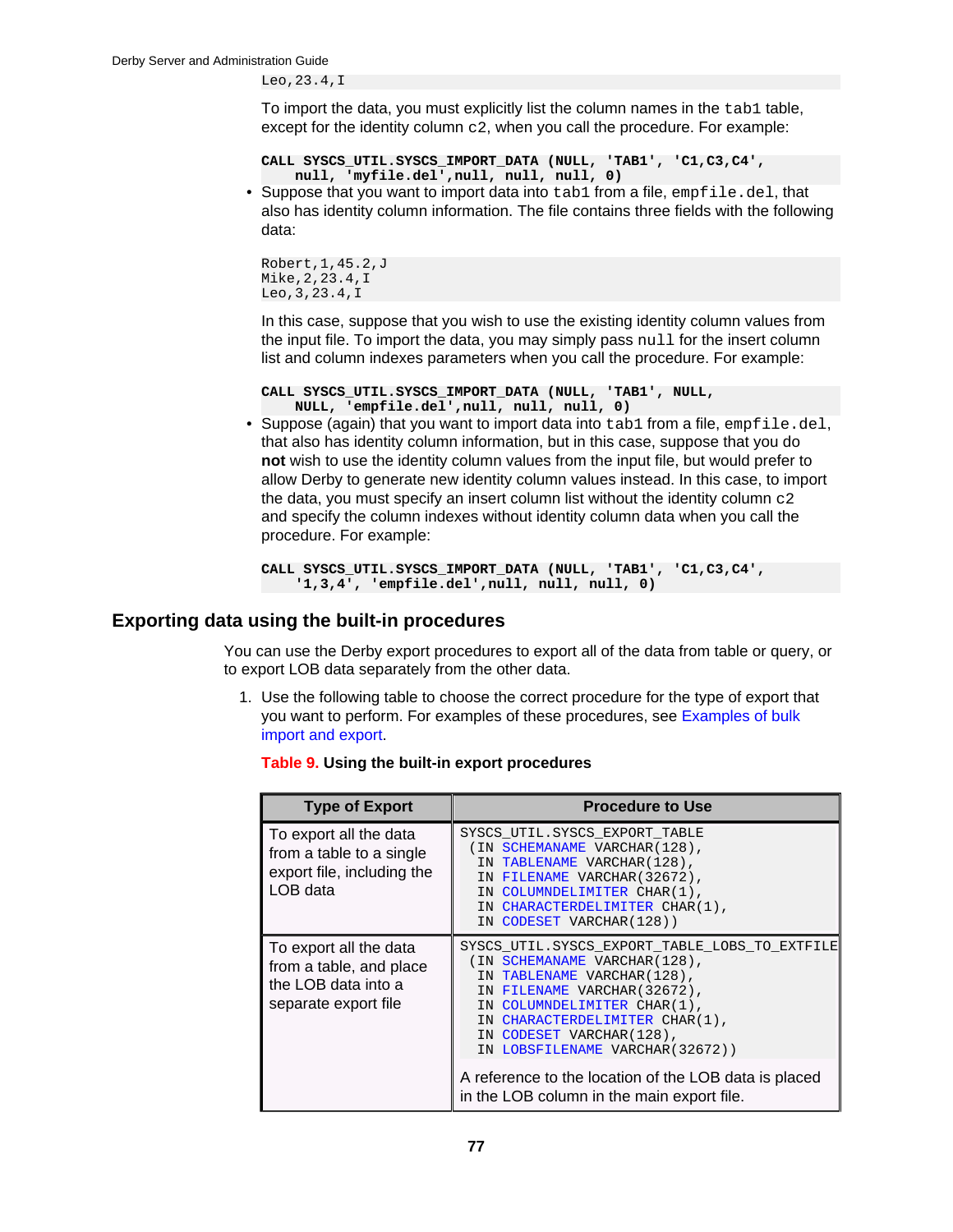| <b>Type of Export</b>                                                                                                            | <b>Procedure to Use</b>                                                                                                                                                                                                                                                                                                       |
|----------------------------------------------------------------------------------------------------------------------------------|-------------------------------------------------------------------------------------------------------------------------------------------------------------------------------------------------------------------------------------------------------------------------------------------------------------------------------|
| To export the result of a<br>SELECT statement to a<br>single file, including the<br>LOB data                                     | SYSCS UTIL. SYSCS EXPORT OUERY<br>(IN SELECTSTATEMENT VARCHAR(32672),<br>IN FILENAME VARCHAR (32672),<br>IN COLUMNDELIMITER CHAR(1),<br>IN CHARACTERDELIMITER CHAR(1),<br>IN CODESET VARCHAR (128))                                                                                                                           |
| To export the result of<br>a SELECT statement to<br>a main export file, and<br>place the LOB data into a<br>separate export file | SYSCS UTIL. SYSCS EXPORT OUERY LOBS TO EXTFILE<br>(IN SELECTSTATEMENT VARCHAR (32672),<br>IN FILENAME VARCHAR (32672),<br>IN COLUMNDELIMITER CHAR(1),<br>IN CHARACTERDELIMITER CHAR(1),<br>IN CODESET VARCHAR(128),<br>IN LOBSFILENAME VARCHAR (32672))<br>A reference to the LOB data is written to the main<br>export file. |

#### **Parameters for the export procedures**

The Derby export procedures use specific parameters.

### **SCHEMANAME**

Specifies the schema of the table. You can specify a NULL value to use the default schema name. The SCHEMANAME parameter takes an input argument that is a VARCHAR(128) data type.

### **SELECTSTATEMENT**

Specifies the SELECT statement query that returns the data to be exported. Specifying a NULL value will result in an error. The SELECTSTATEMENT parameter takes an input argument that is a VARCHAR(32672) data type.

### **TABLENAME**

Specifies the table name of the table or view from which the data is to be exported. This table cannot be a system table or a declared temporary table. The string must exactly match the case of the table name. Specifying a NULL value results in an error. The TABLENAME parameter takes an input argument that is a VARCHAR(128) data type.

## **FILENAME**

Specifies the file to which the data is to be exported. If the path is omitted, the current working directory is used. If the name of a file that already exists is specified, the export utility overwrites the contents of the file; it does not append the information. The specified location of the file should refer to the server-side location if you are using the Network Server. Specifying a NULL value results in an error. The FILENAME parameter takes an input argument that is a VARCHAR(32672) data type.

### **COLUMNDELIMITER**

Specifies a column delimiter. The specified character is used in place of a comma to signify the end of a column. You can specify a NULL value to use the default value of a comma. The COLUMNDELIMITER parameter must be a CHAR(1) data type.

## **CHARACTERDELIMITER**

Specifies a character delimiter. The specified character is used in place of double quotation marks to enclose a character string. You can specify a NULL value to use the default value of a double quotation mark. The CHARACTERDELIMITER parameter takes an input argument that is a CHAR(1) data type.

### **CODESET**

Specifies the code set of the data in the export file. The code set name should be one of the Java supported character encoding sets. Data is converted from the database code page to the specified code page before writing to the file. You can specify a NULL value to write the data in the same code page as the JVM in which it is being executed. The CODESET parameter takes an input argument that is a VARCHAR(128) data type.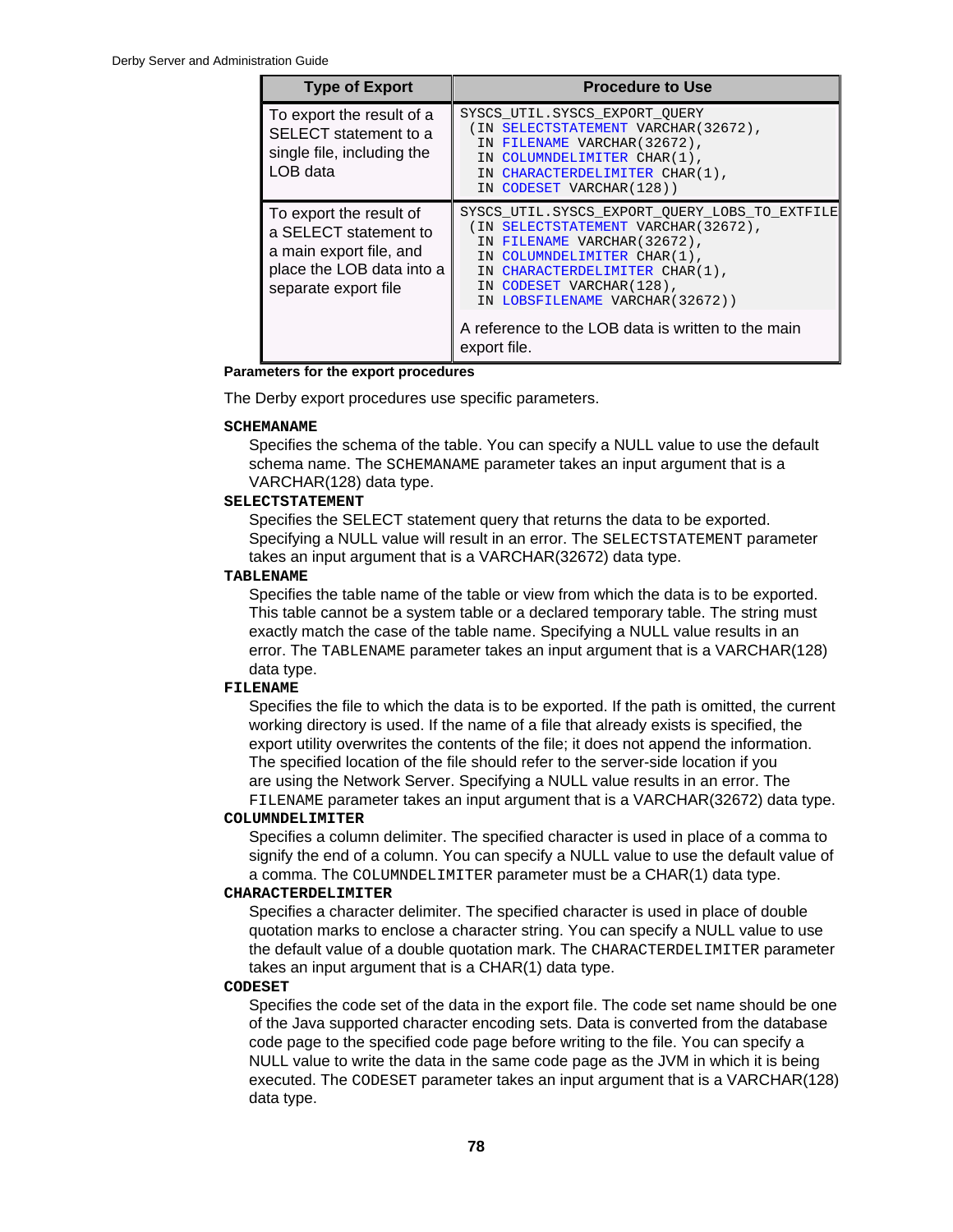#### <span id="page-80-0"></span>**LOBSFILENAME**

Specifies the file that the large object data is exported to. If the path is omitted, the LOB file is created in the same directory as the main export file. If you specify the name of an existing file, the export utility overwrites the contents of the file. The data is not appended to the file. If you are using the Network Server, the file should be in a server-side location. Specifying a NULL value results in an error. The LOBSFILENAME parameter takes an input argument that is a VARCHAR(32672) data type.

If you create a schema, table, or column name as a non-delimited identifier, you must pass the name to the export procedure using all uppercase characters. If you created a schema or table name as a delimited identifier, you must pass the name to the export procedure using the same case that was used when it was created.

## **Examples of bulk import and export**

All of the examples in this section are run using the  $i$  jutility.

#### **Example: Importing all data from a file**

The following example shows how to import data into the STAFF table in a sample database from the  $myfile$ . del file. The data will be appended to the existing data in the table.

```
CALL SYSCS_UTIL.SYSCS_IMPORT_TABLE( 
    null,'STAFF','myfile.del',null,null,null,0);
```
#### **Example: Importing all data from a delimited file**

The following example shows how to import data into the STAFF table in a sample database from a delimited data file,  $myfile$ .  $del$ . This example defines the percentage character (%) as the string delimiter, and a semicolon as the column delimiter. The data will be appended to the existing data in the table.

```
CALL SYSCS_UTIL.SYSCS_IMPORT_TABLE(
    null,'STAFF','c:\output\myfile.del',';','%',null,0);
```
## **Example: Importing all data from a table, using a separate import file for the LOB data**

The following example shows how to import data into the STAFF table in a sample database from a delimited data file, staff.del. The import file staff.del is the main import file and contains references that point to a separate file which contains the LOB data. This example specifies a comma as the column delimiter. The data will be appended to the existing data in the table.

```
CALL SYSCS_UTIL.SYSCS_IMPORT_TABLE_LOBS_FROM_EXTFILE(
    null,'STAFF','c:\data\staff.del',',','"','UTF-8',0);
```
## **Example: Importing data into specific columns, using a separate import file for the LOB data**

The following example shows how to import data into several columns of the STAFF table. The STAFF table includes a LOB column in a sample database. The import file, staff.del, is a delimited data file. The staff.del file contains references that point to a separate file which contains the LOB data. The data in the import file is formatted using double quotation marks  $(")$  as the string delimiter and a comma  $(,)$  as the column delimiter. The data will be appended to the existing data in the STAFF table.

```
CALL SYSCS_UTIL.SYSCS_IMPORT_DATA_LOBS_FROM_EXTFILE(
    null, 'STAFF', 'NAME,DEPT,SALARY,PICTURE', '2,3,4,6', 
     'c:\data\staff.del', ',','"','UTF-8', 0);
```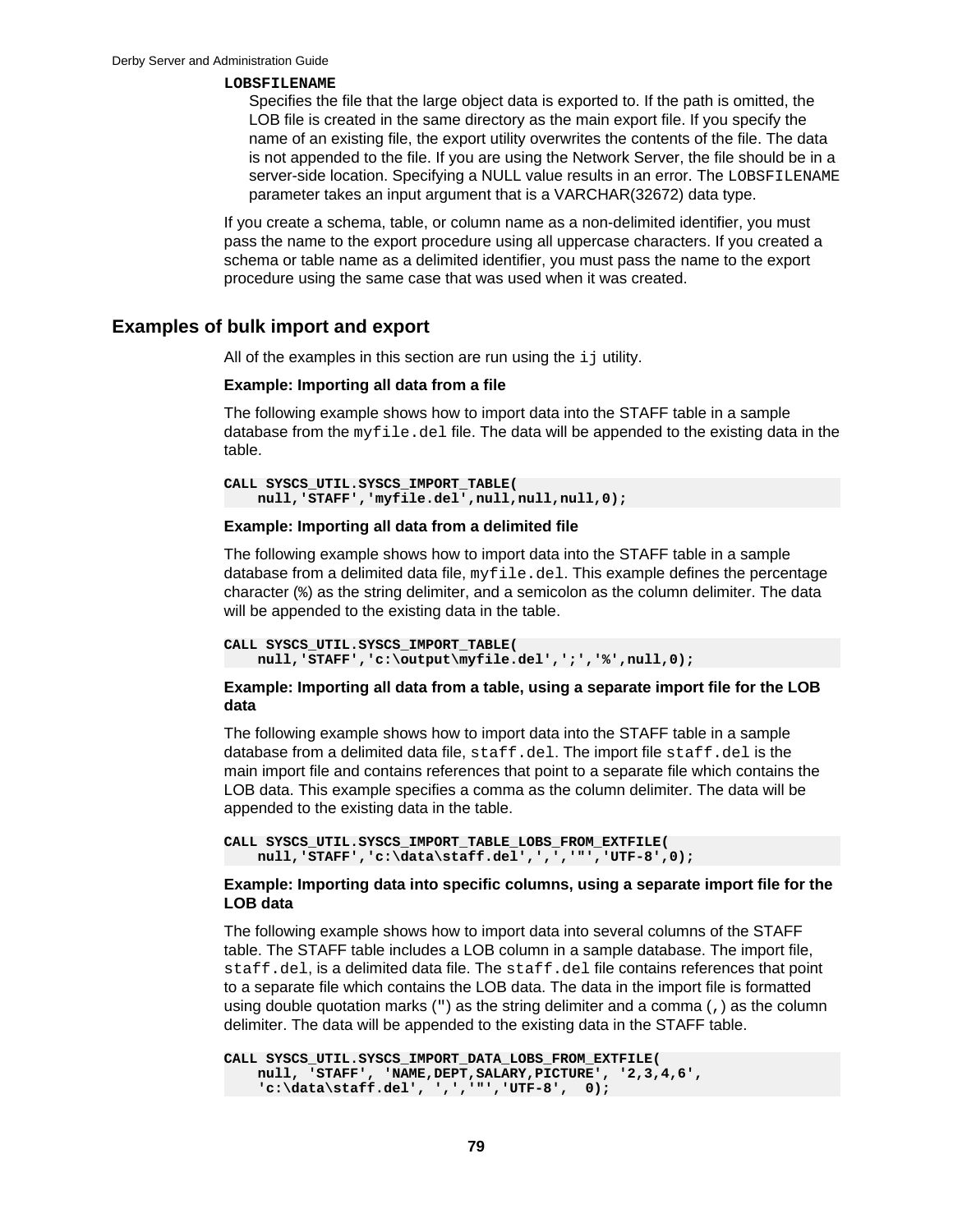#### **Example: Exporting all data from a table to a single export file**

The following example shows how to export data from the STAFF table in a sample database to the file myfile.del.

```
CALL SYSCS_UTIL.SYSCS_EXPORT_TABLE(
    null,'STAFF','myfile.del',null,null,null);
```
#### **Example: Exporting data from a table to a single delimited export file**

The following example shows how to export data from the STAFF table to a delimited data file,  $myfile$ . del, with the percentage character  $(*)$  as the character delimiter, and a semicolon as the column delimiter from the STAFF table.

```
CALL SYSCS_UTIL.SYSCS_EXPORT_TABLE(
     null,'STAFF','c:\output\myfile.del',';','%',null);
```
**Example: Exporting all data from a table, using a separate export file for the LOB data**

The following example shows how to export data from the STAFF table in a sample database to the main file, staff.del, and the LOB export file, pictures.dat.

```
CALL SYSCS_UTIL.SYSCS_EXPORT_TABLE_LOBS_TO_EXTFILE(null,'STAFF',
     'c:\data\staff.del',',','"','UTF-8', 'c:\data\pictures.dat');
```
#### **Example: Exporting data from a query to a single export file**

The following example shows how to export employee data in department 20 from the STAFF table in a sample database to the file awards.del.

```
CALL SYSCS_UTIL.SYSCS_EXPORT_QUERY(
     'SELECT * FROM STAFF WHERE dept=20', 
     'c:\output\awards.del',null,null,null);
```
### **Example: Exporting data from a query, using a separate export file for the LOB data**

The following example shows how to export employee data in department 20 from the STAFF table in a sample database to the main file,  $\text{stat}$ ,  $\text{det}$ , and the LOB data to the file pictures.dat.

```
CALL SYSCS_UTIL.SYSCS_EXPORT_QUERY_LOBS_TO_EXTFILE(
     'SELECT * FROM STAFF WHERE dept=20',
     'c:\data\staff.del', ',' ,'"', 
     'UTF-8','c:\data\pictures.dat');
```
## **Running import and export procedures from JDBC**

You can run import and export procedures from a JDBC program.

The following code fragment shows how you might call the SYSCS\_UTIL.SYSCS\_EXPORT\_TABLE procedure from a Java program. In this example, the procedure exports the data in the staff table in the default schema to the staff.dat file. A percentage (%) character is used to specify the column delimiter.

```
PreparedStatement ps = conn.prepareStatement(
     "CALL SYSCS_UTIL.SYSCS_EXPORT_TABLE (?,?,?,?,?,?)");
ps.setString(1,null);
ps.setString(2,"STAFF");
ps.setString(3,"staff.dat");
ps.setString(4,"%");
ps.setString(5,null);
ps.setString(6,null);
ps.execute();
```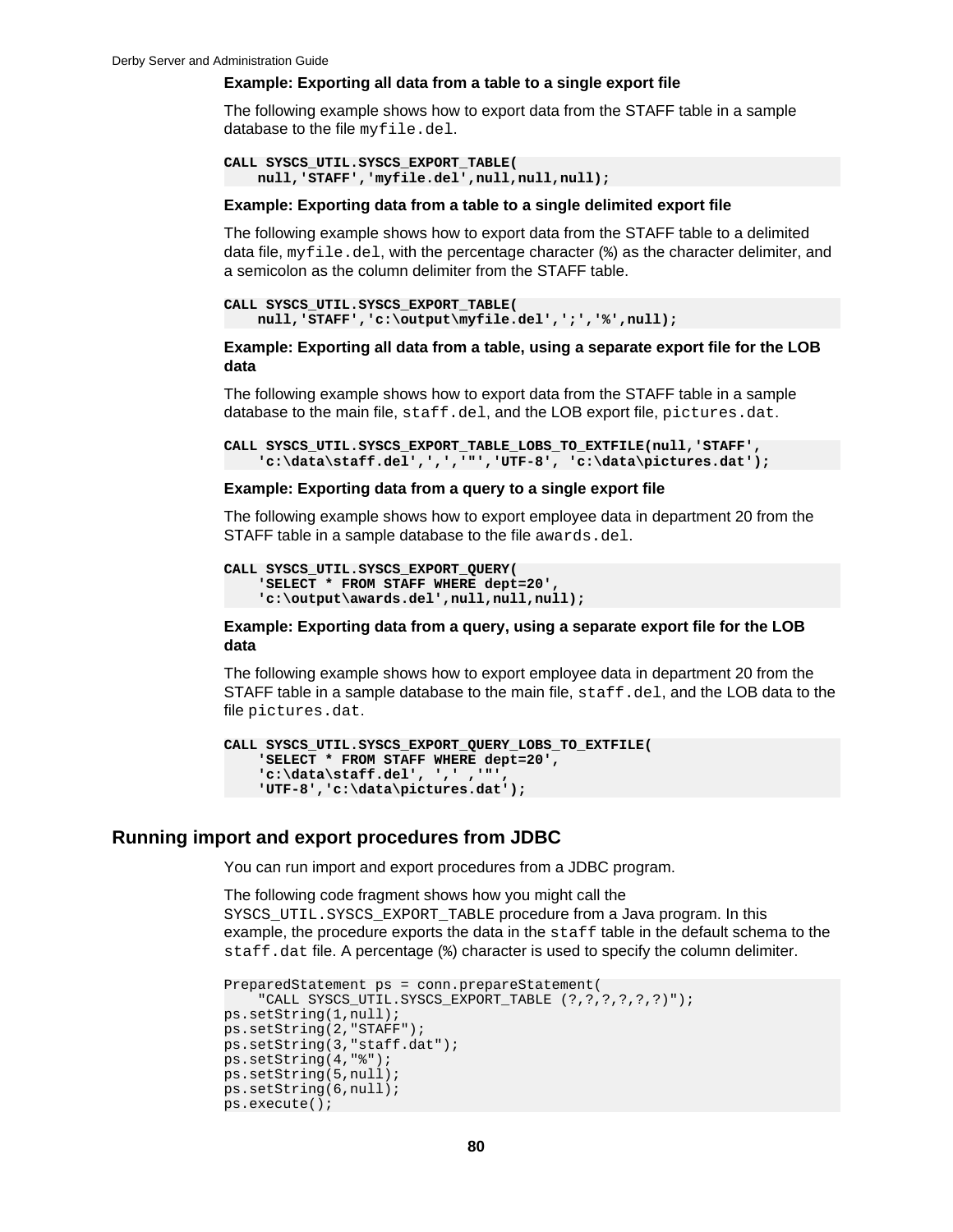## **How the import and export procedures process NULL values**

In a delimited file, a NULL value is exported as an empty field.

The following example shows the export of a four-column row where the third column is empty:

7,95,,Happy Birthday

The import procedures work the same way; an empty field is imported as a NULL value.

## **CODESET values for import and export procedures**

Import and export procedures accept arguments to specify codeset values. You can specify the codeset (character encoding) for import and export procedures to override the system default.

For a table that shows a sample of the character encodings supported by the Java Development Kit, see "derby.ui.codeset property" in the Derby Tools and Utilities Guide. To review the complete list of character encodings, refer to your Java documentation.

#### **Examples: Specifying the codeset in import and export procedures**

The following example shows how to specify UTF-8 encoding to export to the staff.dat table:

```
CALL SYSCS_UTIL.SYSCS_EXPORT_TABLE(
     NULL,'STAFF','staff.dat',NULL,NULL,'UTF-8')
```
The following example shows how to specify UTF-8 encoding to import from the staff.dat table:

```
CALL SYSCS_UTIL.SYSCS_IMPORT_TABLE(
    NULL,'STAFF','staff.dat',NULL,NULL,'UTF-8',0)
```
## **Replicating databases**

Replication is an important feature of a robust database management system. In Derby, you start database replication by using connection URL attributes.

The replication capability of Derby has the following features:

- **One master, one slave**: A replicated database resides in two locations and is managed by two different Derby instances. One of these Derby instances has the master role for this database, and the other has the slave role. Typically, the master and slave run on different nodes, but this is not a requirement. Together, the master and its associated slave represent a replication pair.
- **Roll-forward shipped log**: Replication is based on shipping the Derby transaction log from the master to the slave, and then rolling forward the operations described in the log to the slave database.
- **Asymmetry**: Only the master processes transactions. The slave processes no transactions, not even read operations.
- **Asynchronicity**: Transactions are committed on the master without waiting for the slave. The shipping of the transaction log to the slave is performed regularly, and is completely decoupled from the transaction execution at the master. This may lead to a few lost transactions if the master crashes.
- **Shared nothing**: Apart from the network line, no hardware is assumed to be shared.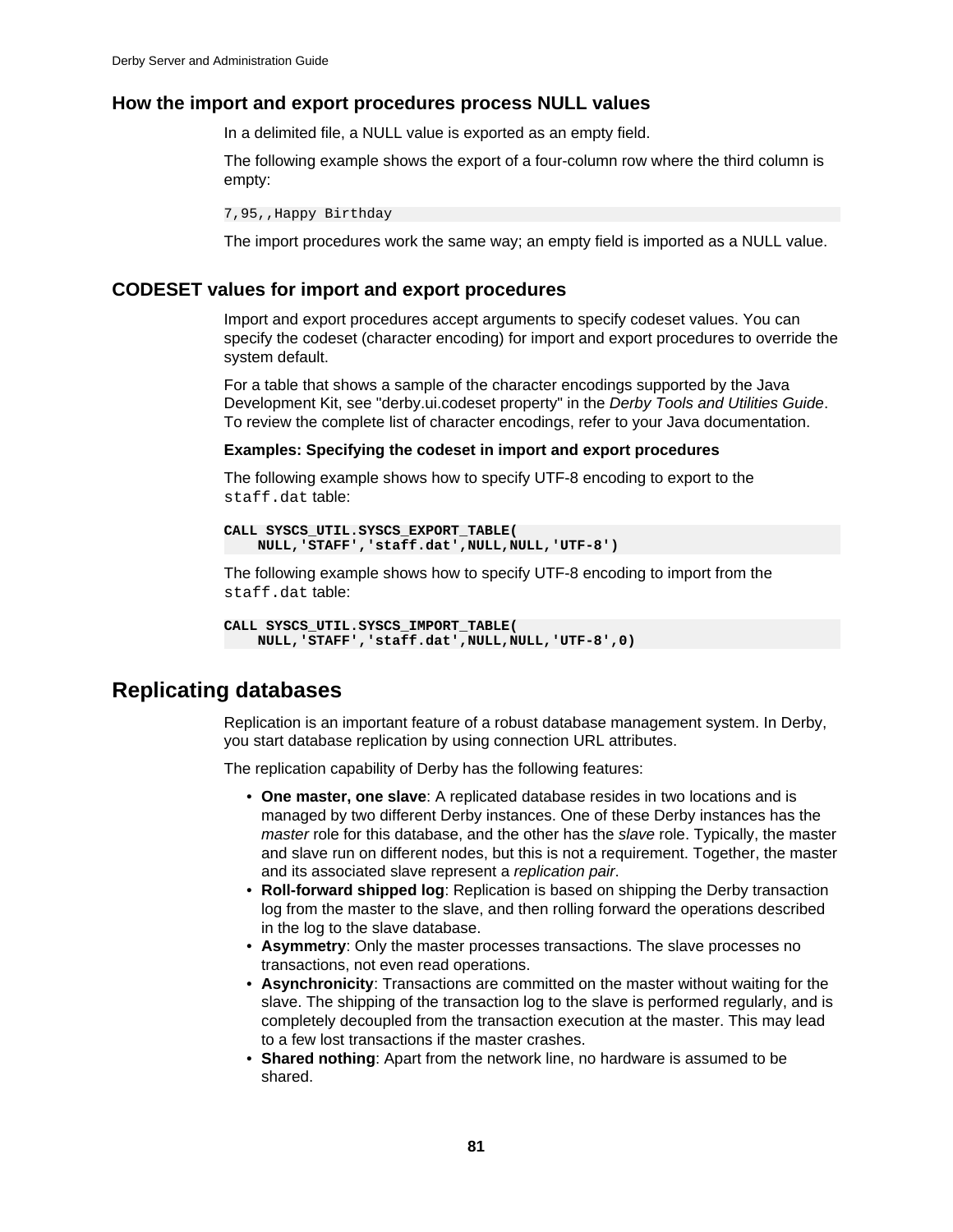- <span id="page-83-0"></span>• **Replication granularity**: The granularity for replication is exactly one database. However, one Derby instance may have different roles for different databases. For example, one Derby instance may have the following roles, all at the same time:
	- The master role for one database D1 replicated to one node
	- The slave role for a database D2 replicated from another node
	- The normal, non-replicated, role for a database D3

Replication builds on Derby's ability to recover from a crash by starting with a backup and rolling forward Derby's transaction log files. The master sends log records to the slave using a network connection. The slave then writes these log records to its local log and redoes them.

If the master fails, the slave completes the recovery by redoing the log that has not already been processed. The state of the slave after this recovery is close to the state the master had when it crashed. However, some of the last transactions performed on the master may not have been sent to the slave and may therefore not be reflected. When the slave has completed the recovery work, it is transformed into a normal Derby instance that is ready to process transactions. For more details, see [Forcing a failover](#page-84-0) and [Replication and security.](#page-85-0)

Several Derby properties allow you to specify the size of the replication log buffers and the intervals between log shipments, as well as whether replication messages are logged. See the Derby Reference Manual for details.

You can perform replication on a database that runs in either embedded mode or Network Server mode.

## **Starting and running replication**

Each replicated database is replicated from a master to a slave version of that database.

Initially there is no replication; a master database must be created before it can be replicated. The database may, of course, be empty when replication starts. On the other hand, replication does not need to be specified immediately after the database is created; it can be initiated at any time after the database is created.

Before you start replication, you must shut down the master database and then copy the database to the slave location. Follow these steps to start replication:

- 1. Make sure that the database on the master system is shut down cleanly.
- 2. Copy the database to the slave location.
- 3. Start slave replication mode on the Derby instance that is acting as the slave for the database. To start slave replication, use the startSlave=true attribute and, optionally, the slaveHost=hostname and slavePort=portValue attributes. For example, for a database named wombat, you might use the following connection URL:

jdbc:derby:wombat;startSlave=true

4. Start master replication mode on the Derby instance that is acting as the master for the database. To start replication, connect to the database on the master system using the startMaster=true attribute in conjunction with the slaveHost=hostname attribute (and, optionally, the slavePort=portValue attribute). For example, you might use the following connection URL:

jdbc:derby:wombat;startMaster=true;slaveHost=myremotesystem

A successful use of the startMaster=true attribute will also start the database.

See the Derby Reference Manual for details about these attributes.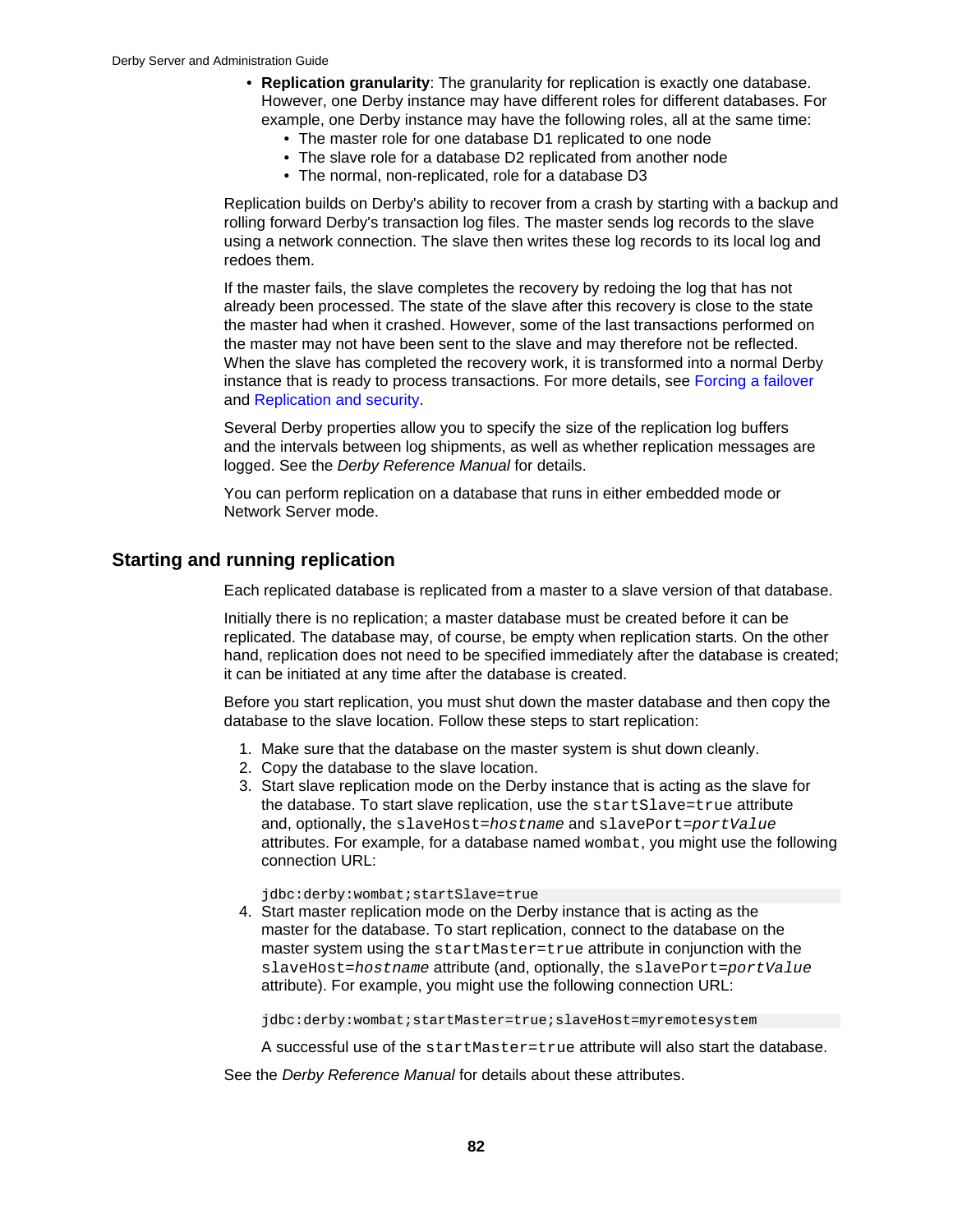<span id="page-84-0"></span>After replication has been started, the slave is ready to receive logged operations from the master. The master can now continue to process transactions. From this point on, the master forwards all logged operations to the slave in chunks. The slave repeats these operations by applying the contents of the Derby transaction log, but does not process any other operations. Attempts to connect to the slave database are refused. In case of failure, the slave can recover to the state the master was in at the time the last chunk of the transaction log was sent.

While replication is running, neither the slave or the master database is permitted to be shut down. Replication must be stopped before you can shut down either the slave or the master database. There is one exception to this rule: if the entire system is shut down, the peer that is shut down notifies the other replication peer that replication is stopped.

If you install jar files on the master system while replication is running, the same jars are not automatically installed on the slave. But because the transaction log information sent to the slave system includes the jar file installation, the slave database has a record of the jar files, even though they are not actually there. Therefore, you must install the jar files on the former slave after a failover by calling either  $SOLJ$ . remove  $jar$  followed by SQLJ. install\_jar, or SQLJ.replace\_jar. (For information on installing jar files, see "Loading classes from a database" in the Derby Developer's Guide and "System" procedures for storing jar files in a database" in the Derby Reference Manual.)

If the jar files must be available to clients immediately after a failover, you must stop replication and then start replication over again from the beginning, so that the slave database will have the same jar files as the master.

## **Stopping replication**

To stop replication of a database, connect to the master database using the stopMaster=true connection URL attribute.

The master sends the remaining log records that await shipment, and then sends a stop replication command to the slave. The slave then writes all logs to disk and shuts down the database. For example, for a database named wombat, you might specify the following connection URL:

jdbc:derby:wombat;stopMaster=true

To stop replication on the slave system if the connection to the master is lost, use the stopSlave=true connection URL attribute.

See the Derby Reference Manual for details about these attributes.

You cannot resume replication after it has been stopped. You need to start replication over again from the beginning using the startMaster=true attribute, as described in [Starting and running replication](#page-83-0).

## **Forcing a failover**

At any time, you can transform the Derby database that has the slave role into a normal Derby database that can process transactions. This transformation from being a slave to becoming an active Derby database is called failover.

During failover, the slave applies the parts of the transaction log that have not yet been processed. It then undoes operations that belong to uncommitted transactions, resulting in a transaction-consistent state that includes all transactions whose commit log record has been sent to the slave.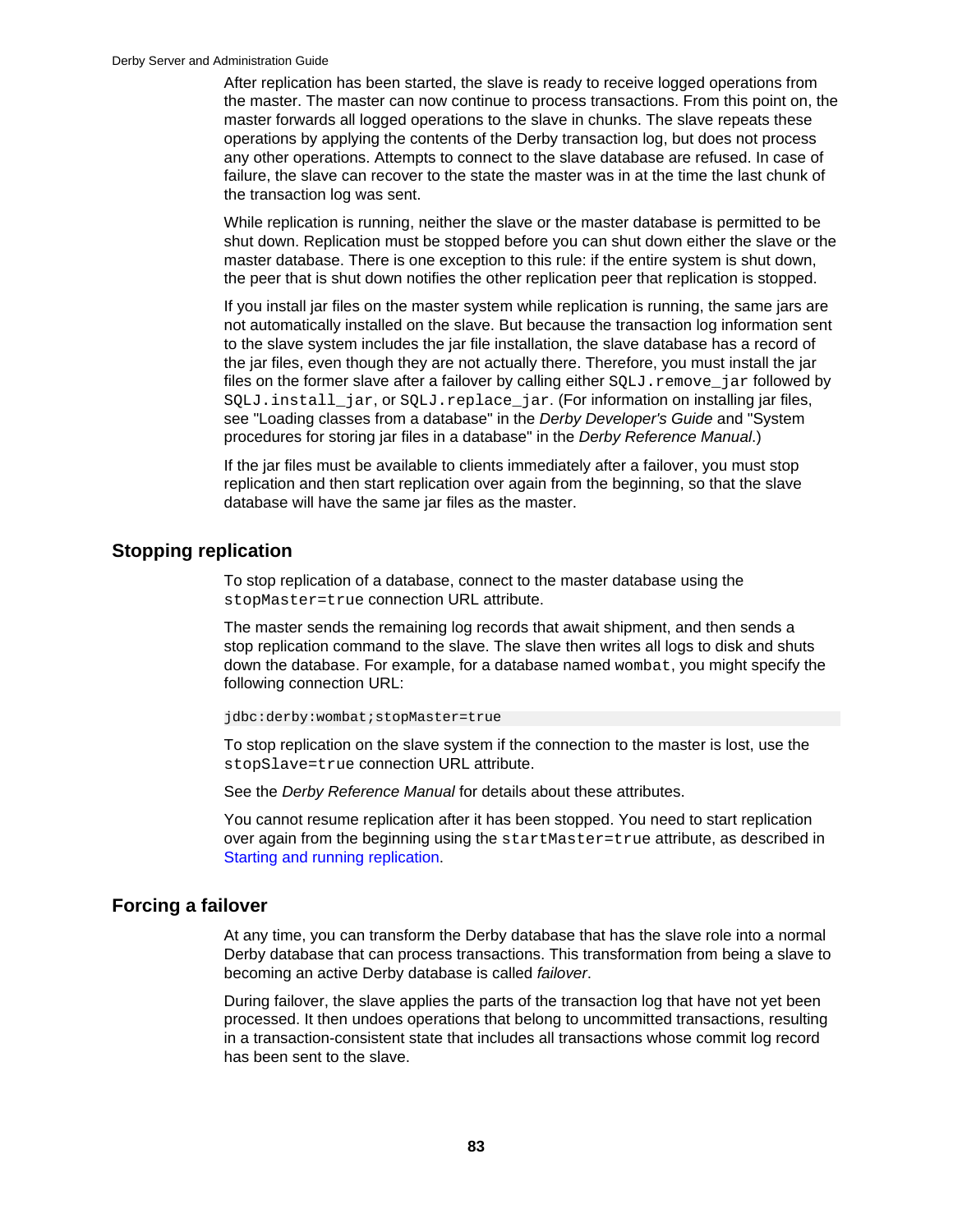<span id="page-85-0"></span>You perform failover from the master system. To do so, you connect to the database on the master system using the failover=true connection URL attribute. For example, for a database named wombat, you might specify the following connection URL:

jdbc:derby:wombat;failover=true

If the network connection between the master system and the slave system is lost, you can perform failover from the slave system.

See the Derby Reference Manual for details about the failover=true attribute.

There is no automatic failover or restart of replication after one of the instances has failed.

## **Replication and security**

If you want to perform replication with the security manager enabled, you must modify the security policy file on both the master and slave systems to allow the master-slave network connection.

The section to be modified is the one following this line:

grant codeBase "\${derby.install.url}derby.jar"

Add the following permission to the policy file on the master system:

```
permission java.net.SocketPermission "slaveHost:slavePort",
 "connect, resolve";
```
Add the following permissions to the policy file on the slave system:

permission java.net.SocketPermission "slaveHost", "accept, resolve"; permission java.net.SocketPermission "localhost:slavePort", "listen";

slaveHost and slavePort are the values you specify for the slaveHost=hostname and slavePort=portValue attributes, which are described in the Derby Reference Manual.

See "Configuring Java security" in the *Derby Security Guide* for details on the security policy file.

Depending on the security mode Derby is running under, the measures described in the following table are enforced when you specify the replication-related connection URL attributes.

| <b>Security Mode</b>                      | <b>Replication Attribute Requirements</b>                                                                                             |
|-------------------------------------------|---------------------------------------------------------------------------------------------------------------------------------------|
| No security                               | Anyone may specify the replication attributes                                                                                         |
| Authentication is turned<br><sub>on</sub> | Normal Derby connection policy: specify valid<br>user=userName and password=userPassword<br>attributes                                |
| Authorization is turned<br>on             | The user=userName and password=userPassword<br>attributes must be valid, and the user must be the owner of<br>the replicated database |

### **Table 10. Replication behavior with Derby security**

## **Replication failure handling**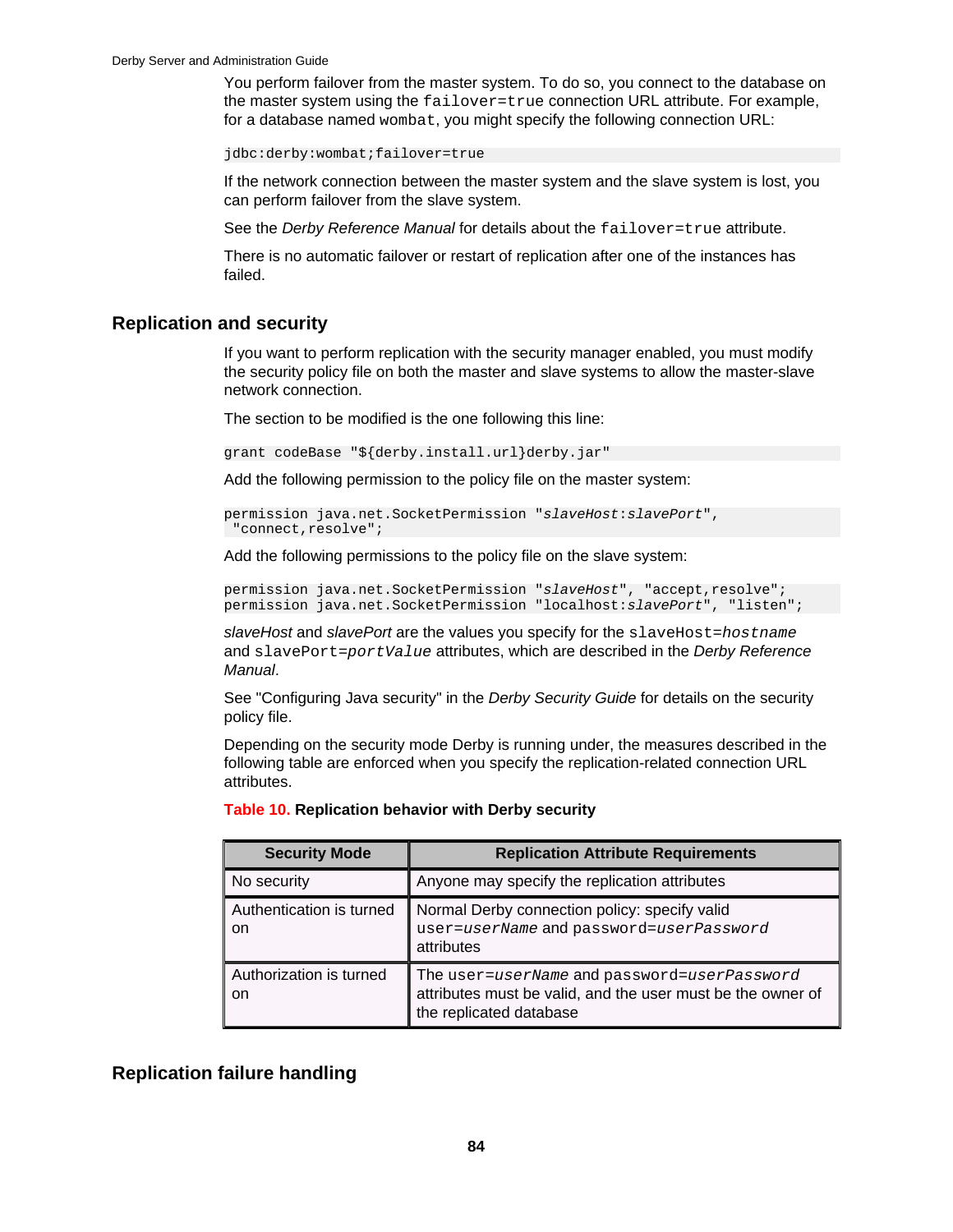Replication can encounter several failure situations. The following table lists these situations and describes the actions that Derby takes as a result.

## **Table 11. Replication failure handling**

| <b>Failure Situation</b>                                                                                                                                                                                         | <b>Action Taken</b>                                                                                                                                                                                                                                                                                                                                                                                                                                                                                                                                                                                                                                                                                                                            |
|------------------------------------------------------------------------------------------------------------------------------------------------------------------------------------------------------------------|------------------------------------------------------------------------------------------------------------------------------------------------------------------------------------------------------------------------------------------------------------------------------------------------------------------------------------------------------------------------------------------------------------------------------------------------------------------------------------------------------------------------------------------------------------------------------------------------------------------------------------------------------------------------------------------------------------------------------------------------|
| Master loses connection<br>with slave.                                                                                                                                                                           | Transactions are allowed to continue processing while<br>the master tries to reconnect with the slave. Log records<br>generated while the connection is down are buffered<br>in main memory. If the log buffer reaches its size limit<br>before the connection can be reestablished, the master<br>replication functionality is stopped. You can use the property<br>derby.replication.logBufferSize to configure the<br>size limit of the buffer; see the Derby Reference Manual for<br>details.                                                                                                                                                                                                                                              |
| Slave loses connection<br>with master.                                                                                                                                                                           | The slave tries to reestablish the connection with the master<br>by listening on the specified host and port. It will not give<br>up until it is explicitly requested to do so by either the<br>failover=true Or stopSlave=true connection URL<br>attribute. If a failover is requested, the slave applies all<br>received log records and boots the database as described<br>in Forcing a failover. If the stopSlave=true attribute is<br>specified, the slave database is shut down without further<br>actions.                                                                                                                                                                                                                              |
| Two different masters<br>of database D try to<br>replicate to the same<br>slave.                                                                                                                                 | The slave will only accept the connection from the first<br>master attempting to connect. Note that authentication is<br>required to start both the slave and the master, as described<br>in Replication and security.                                                                                                                                                                                                                                                                                                                                                                                                                                                                                                                         |
| The master and slave<br>Derby instances are<br>not at the same Derby<br>version.                                                                                                                                 | An exception is raised and replication does not start.                                                                                                                                                                                                                                                                                                                                                                                                                                                                                                                                                                                                                                                                                         |
| The master Derby<br>instance crashes, then<br>restarts.                                                                                                                                                          | Replication must be restarted, as described in Starting and<br>running replication.                                                                                                                                                                                                                                                                                                                                                                                                                                                                                                                                                                                                                                                            |
| The master Derby<br>instance is not able to<br>send log data to the<br>slave at the same pace<br>as the log is generated.<br>The main memory log<br>buffer gradually fills up<br>and eventually becomes<br>full. | The master notices that the main memory log buffer is<br>filling up. It first tries to increase the speed of the log<br>shipment to keep the amount of log in the buffer below<br>the maximum. If that is not enough to keep the buffer<br>from getting full, the response time of transactions may<br>increase for as long as log shipment has trouble keeping<br>up with the amount of generated log records. You can<br>use properties to tune both the log buffer size and the<br>minimum and maximum interval between consecutive<br>log shipments. See "derby.replication.logBufferSize",<br>"derby.replication.maxLogShippingInterval", and<br>"derby.replication.minLogShippingInterval" in the Derby<br>Reference Manual for details. |
| The slave Derby<br>instance crashes.                                                                                                                                                                             | The master sees this as a lost connection to the slave. The<br>master tries to reestablish the connection until the replication<br>log buffer is full. Replication is then stopped on the master.                                                                                                                                                                                                                                                                                                                                                                                                                                                                                                                                              |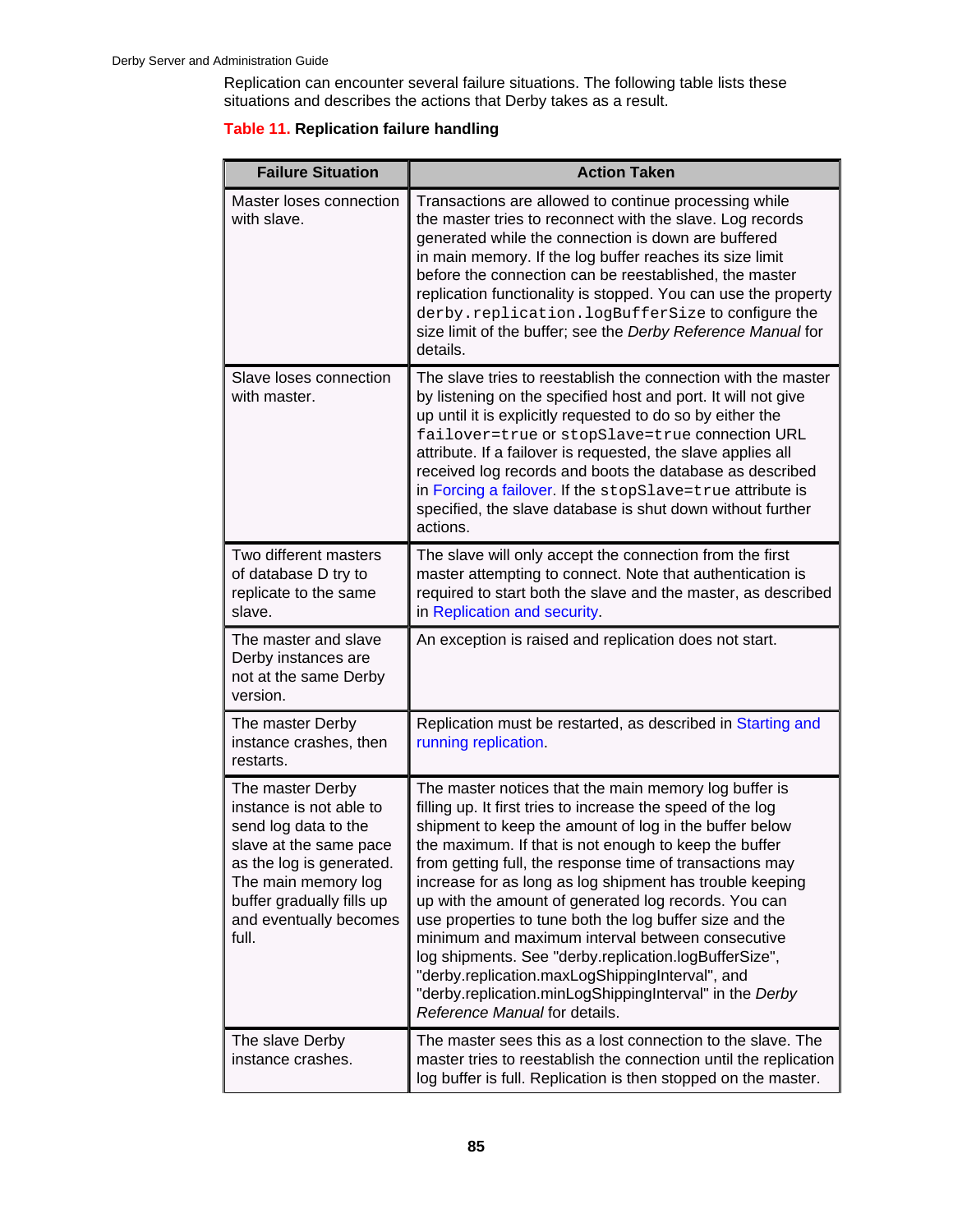| <b>Failure Situation</b>                 | <b>Action Taken</b>                                                                                                                                  |
|------------------------------------------|------------------------------------------------------------------------------------------------------------------------------------------------------|
|                                          | Replication must be restarted, as described in Starting and<br>running replication.                                                                  |
| An unexpected failure is<br>encountered. | Replication is stopped. The other Derby instance of the<br>replication pair is notified of the decision if the network<br>connection is still alive. |

## **Logging on a separate device**

You can improve the performance of update-intensive, large databases by putting a database's log on a separate device, which reduces I/O contention.

By default, the transaction log is in the  $log$  subdirectory of the database directory. Use either of the following methods to store this log subdirectory in another location:

- Specify the non-default location by using the logDevice=logDirectoryPath attribute on the database connection URL when you create the database.
- If the database is already created, move the log manually and update the service.properties file.

## **Using the logDevice=logDirectoryPath attribute**

To specify a non-default location for the log directory, set the logDevice=logDirectoryPath attribute on the database connection URL.

This attribute is meaningful when you are creating a database or when you are restoring a database using roll-forward recovery. You can specify logDevice=logDirectoryPath as either an absolute path or as a path that is relative to the directory where the JVM is executed.

Setting logDevice=logDirectoryPath on the database connection URL when you create the database adds an entry to the service.properties file. If you ever move the log manually, you will need to alter the entry in service.properties. If you move the log back to the default location, remove the logDevice entry from the service.properties file.

To check the log location for an existing database, you can retrieve the logDevice=logDirectoryPath attribute as a database property by using the following statement:

**VALUES SYSCS\_UTIL.SYSCS\_GET\_DATABASE\_PROPERTY('logDevice')**

For more information, see [Roll-forward recovery](#page-68-0) in this manual and "logDevice=logDirectoryPath attribute" in the Derby Reference Manual.

## **Example of creating a log in a non-default location**

The following database connection URL creates a database in the directory d:/mydatabases, but puts the database log directory in h:/janets/tourslog.

```
jdbc:derby:d:/mydatabases/toursDB;
     create=true;logDevice=h:/janets/tourslog
```
## **Example of moving a log manually**

If you want to move the log to g:/bigdisk/tourslog, move the log with operating system commands.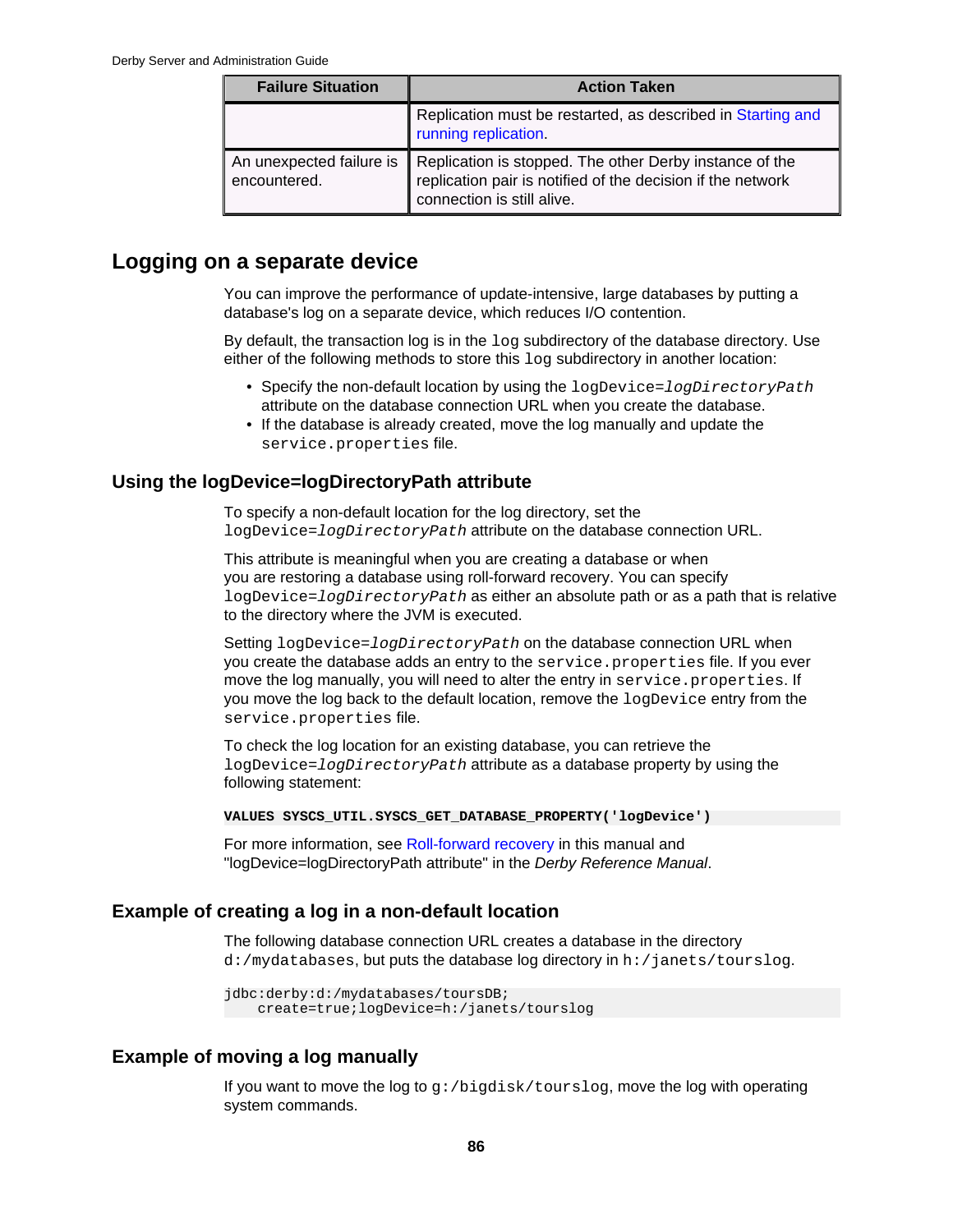For example, you could use the following command:

**move h:\janets\tourslog\log\\*.\* g:\bigdisk\tourslog\log**

Then, alter the logDevice entry in service.properties to read as follows:

logDevice=g:/bigdisk/toursLog

**Note:** You can use either a single forward slash or double back slashes for a path separator.

If you later want to move the log back to its default location (in this case, d:\mydatabases\toursDB\log), move the log manually as follows:

**move g:\bigdisk\tourslog\log\\*.\* d:\mydatabases\toursDB\log**

Then, delete the logDevice entry from service.properties.

**Note:** This example uses commands that are specific to the Windows operating system. Use commands appropriate to your operating system to copy a directory and all of its contents to a new location.

## **Issues for logging in a non-default location**

When the log is not in the default location, backing up and restoring a database can require extra steps.

See [Backing up and restoring databases](#page-63-0) for details.

## **Obtaining locking information**

Derby provides a tool to monitor and display locking information.

This tool can help you create applications that minimize deadlock. It can also help you locate the cause of deadlock when it does occur.

To diagnose locking problems, constantly monitor locking traffic by logging all deadlocks by using the derby.locks.monitor property, which is described in the Derby Reference Manual.

## **Monitoring deadlocks**

The derby.stream.error.logSeverityLevel property determines the level of error that you are informed about.

By default, derby.stream.error.logSeverityLevel is set to 40000. If derby.stream.error.logSeverityLevel is set to display transaction-level errors (that is, if it is set to a value less than 40000), deadlock errors are logged to the derby.log file. If it is set to a value of 40000 or higher, deadlock errors are not logged to the derby.log file.

The derby.locks.monitor property ensures that deadlock errors are logged regardless of the value of derby.stream.error.logSeverityLevel. When derby.locks.monitor is set to true, all locks that are involved in deadlocks are written to derby. log along with a unique number that identifies the lock.

To see a thread's stack trace when a lock is requested, set derby.locks.deadlockTrace to true. This property is ignored if derby.locks.monitor is set to false.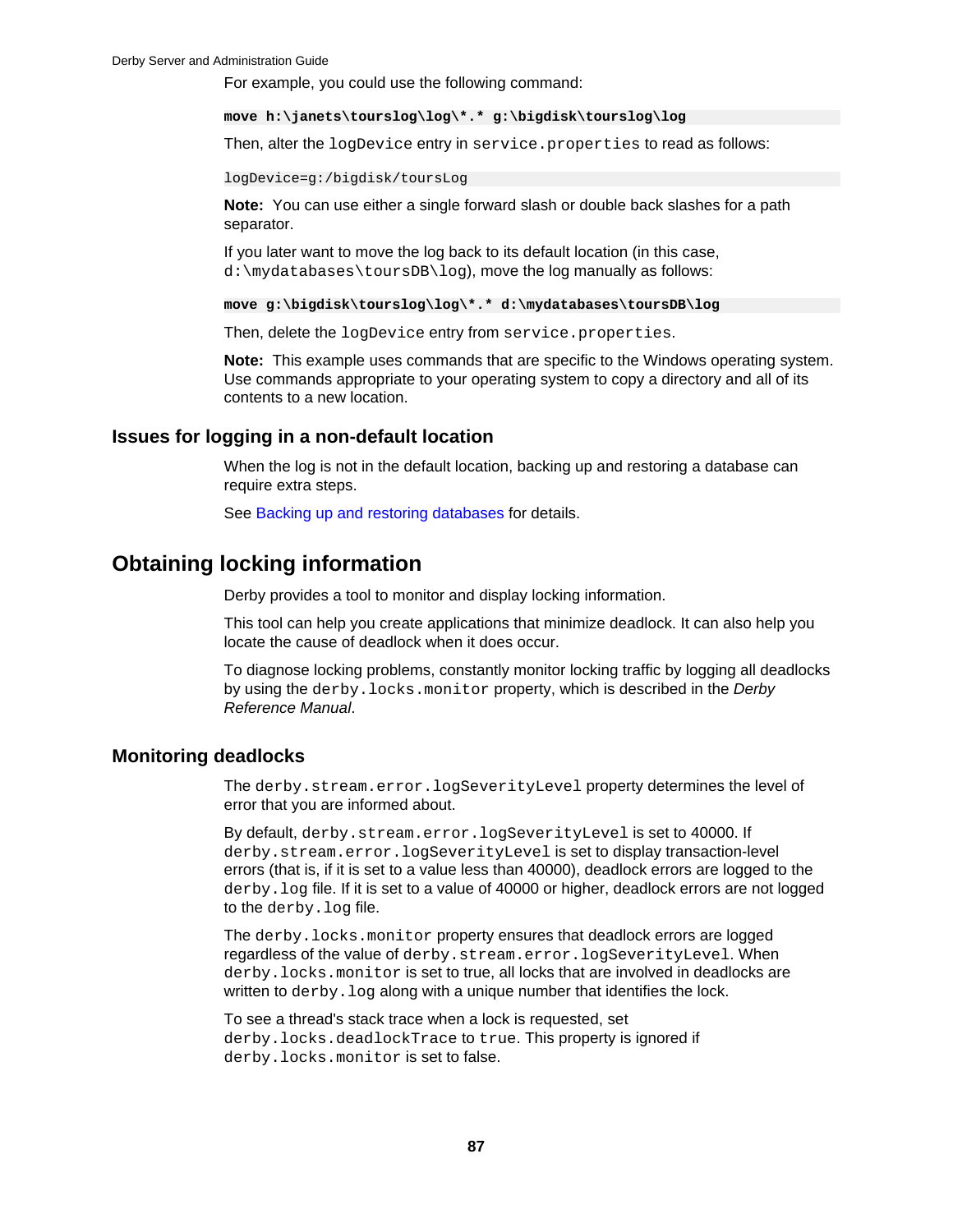**Note:** Use derby.locks.deadlockTrace with care. Setting this property can alter the timing of the application, severely affect performance, and produce a very large derby.log file.

For information about working with properties, see the Derby Developer's Guide. For information about the specific properties that are mentioned in this topic, see the Derby Reference Manual.

Here is an example of an error message when Derby aborts a transaction because of a deadlock:

--SQLException Caught-- SQLState: 40001 = Error Code: 30000 Message: A lock could not be obtained due to a deadlock, cycle of locks and waiters is: Lock : ROW, DEPARTMENT, (1,14) Waiting XID : {752, X} , APP, update department set location='Boise' where deptno='E21' Granted XID :  $\{758, X\}$  Lock : ROW, EMPLOYEE,  $(2, 8)$ Waiting XID :  $\{758, U\}$ , APP, update employee set bonus=150 where salary=23840 Granted XID :  $\{752, X\}$  The selected victim is XID : 752

#### **Note:** You can use the derby.locks.waitTimeout and

derby.locks.deadlockTimeout properties to configure how long Derby waits for a lock to be released, or when to begin deadlock checking. For more information about these properties, see "Controlling Derby application behavior" in the Derby Developer's Guide.

## **Reclaiming unused space**

A Derby table or index (sometimes called a conglomerate) can contain unused space after large amounts of data have been deleted or updated.

This happens because, by default, Derby does not return unused space to the operating system. After a page has been allocated to a table or index, Derby does not automatically return the page to the operating system until the table or index is dropped, even if the space is no longer needed. However, Derby does provide a way to reclaim unused space in tables and associated indexes.

If you determine that a table and its indexes have a significant amount of unused space, use either the SYSCS\_UTIL.SYSCS\_COMPRESS\_TABLE or SYSCS\_UTIL.SYSCS\_INPLACE\_COMPRESS\_TABLE procedure to reclaim that space. SYSCS\_UTIL.SYSCS\_COMPRESS\_TABLE is guaranteed to recover the maximum amount of free space, at the cost of temporarily creating new tables and indexes before the statement is committed. SYSCS\_UTIL.SYSCS\_INPLACE\_COMPRESS\_TABLE attempts to reclaim space within the same table, but cannot guarantee it will recover all available space. The difference between the two procedures is that unlike SYSCS\_UTIL.SYSCS\_COMPRESS\_TABLE, the SYSCS\_UTIL.SYSCS\_INPLACE\_COMPRESS\_TABLE procedure uses no temporary files and moves rows around within the same conglomerate.

You can use the SYSCS\_DIAG. SPACE\_TABLE diagnostic table to estimate the amount of unused space in a table or index by examining, in particular, the values of the NUMFREEPAGES and ESTIMSPACESAVING columns. For example:

**SELECT \* FROM TABLE(SYSCS\_DIAG.SPACE\_TABLE('APP', 'FLIGHTAVAILABILITY')) AS T**

For more information about SYSCS\_DIAG.SPACE\_TABLE see "SYSCS\_DIAG diagnostic tables and functions" in the Derby Reference Manual.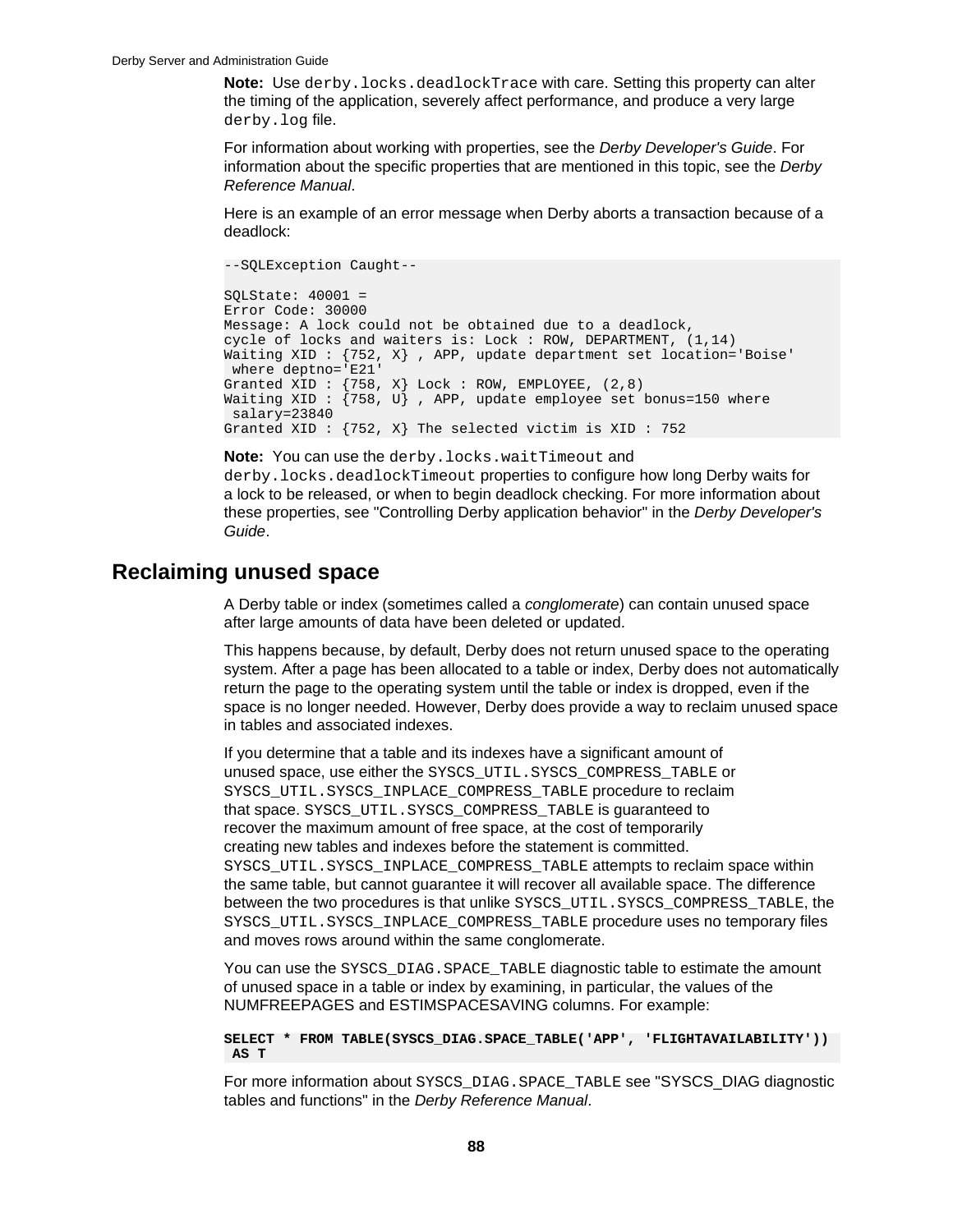As an example, after you have determined that the FlightAvailability table and its related indexes have too much unused space, you could reclaim that space with the following command:

**call SYSCS\_UTIL.SYSCS\_COMPRESS\_TABLE('APP', 'FLIGHTAVAILABILITY', 0);**

The third parameter in the SYSCS\_UTIL.SYSCS\_INPLACE\_COMPRESS\_TABLE procedure determines whether the operation will run in sequential or non-sequential mode. If you specify 0 for the third argument in the procedure, the operation will run in non-sequential mode. In sequential mode, Derby compresses the table and indexes sequentially, one at a time. Sequential compression uses less memory and disk space but is slower. To force the operation to run in sequential mode, substitute a non-zero SMALLINT value for the third argument. The following example shows how to force the procedure to run in sequential mode:

**call SYSCS\_UTIL.SYSCS\_COMPRESS\_TABLE('APP', 'FLIGHTAVAILABILITY', 1);**

For more information about this command, see the Derby Reference Manual.